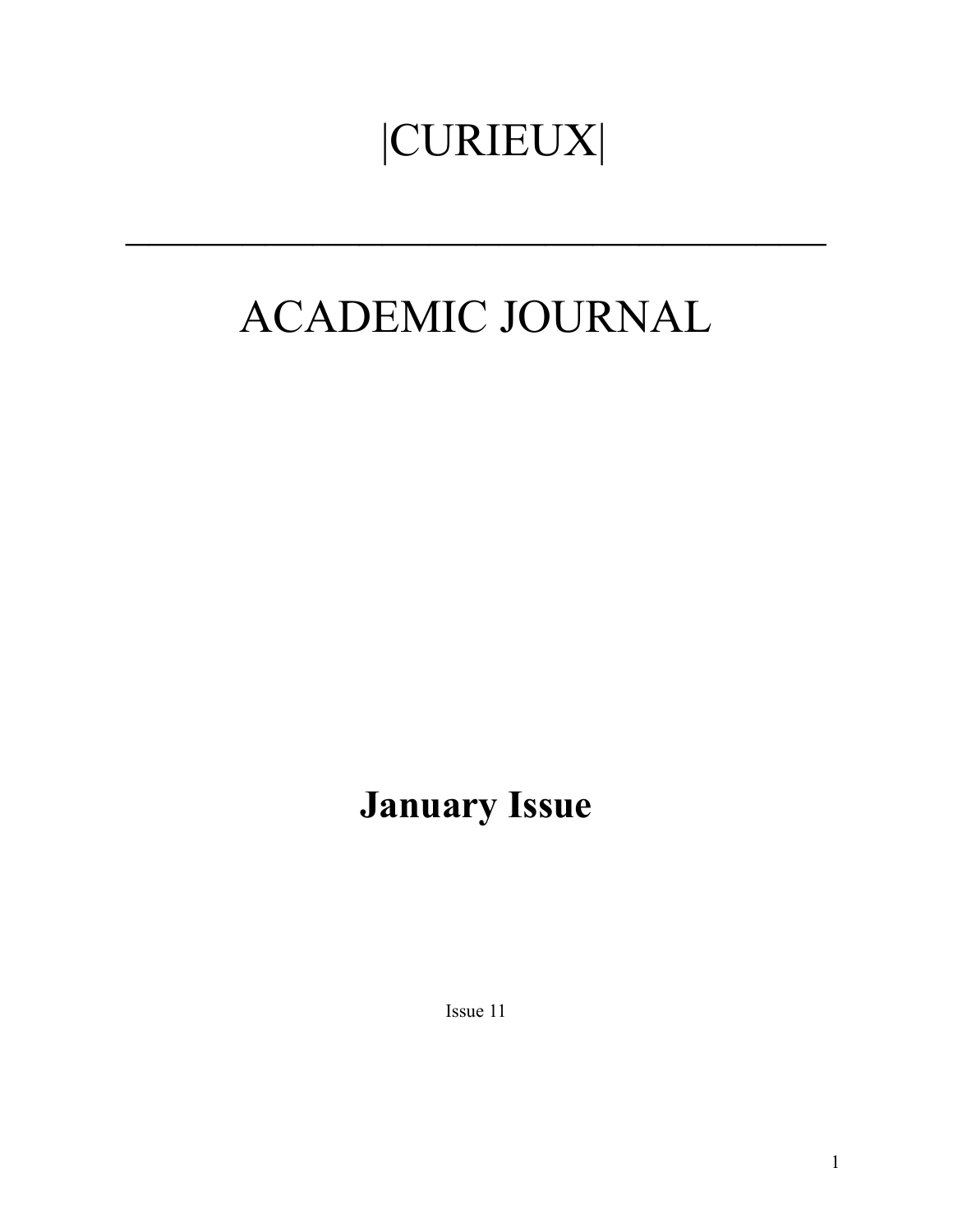Editing Staff

### **Chief-In-Editor**

Caroline Xue

### **Assisting Editors:**

Anshal Vyas

George Hasnah

Olivia Li

Luzia Thomas

Madalyn Ramirez

Shefali Awasthi

Anshal Vyas

Soumya Rai

Sarah Strick

Soumya Rai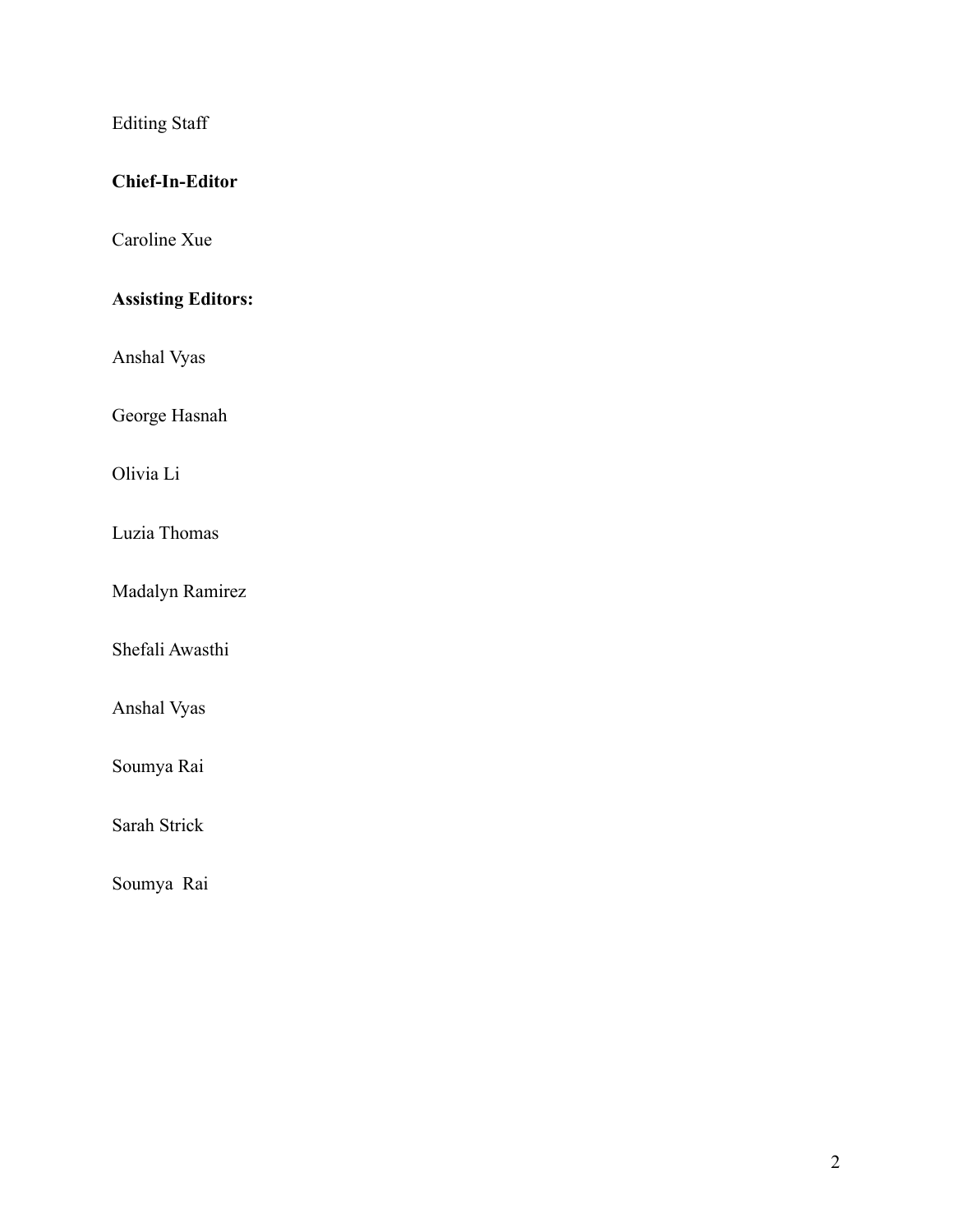Table Of Contents

**Page 4: The Collapse of Weimar Germany: From Bismarck To Hitler by Jack Bleichmar**

**Page 16: Disability Insurance Recipients have Capacity to Work: A Review of Existing Research and a Discussion on how Policies can be Improved by Chak Yau Alex Lee**

**Page 26: Prevalent Customer Influences on Marketing Campaigns During and Post-Pandemic by Blake L. Tretter**

**Page 36: Gen Z and Mental Health: How Family Variables affect Adolescent Mental Health Outcomes by Sahana Balagali**

**Page 50: Why Mask Compliance Differs in the United States and Taiwan During the COVID-19 Pandemic: How Individualist vs. Collectivist Cultures Respond in Uncertain Times by Alena Powell**

**Page 71: Examining gene editing treatment methods for Down Syndrome and their ethical implications by Aran Viswanath**

**Page 78: Nei-Juan: Investigating Potential Inequality In Parent-Child Educational Expectations by Peter Liu**

**Page 87:Adaptive Study of CAPM in Chinese Stock Market Consider Pandemic Factor by Ning Ding**

**Page 100:Comparative Analysis of Two Carbon Capture and Storage Techniques by Kai-Yang Hsiao**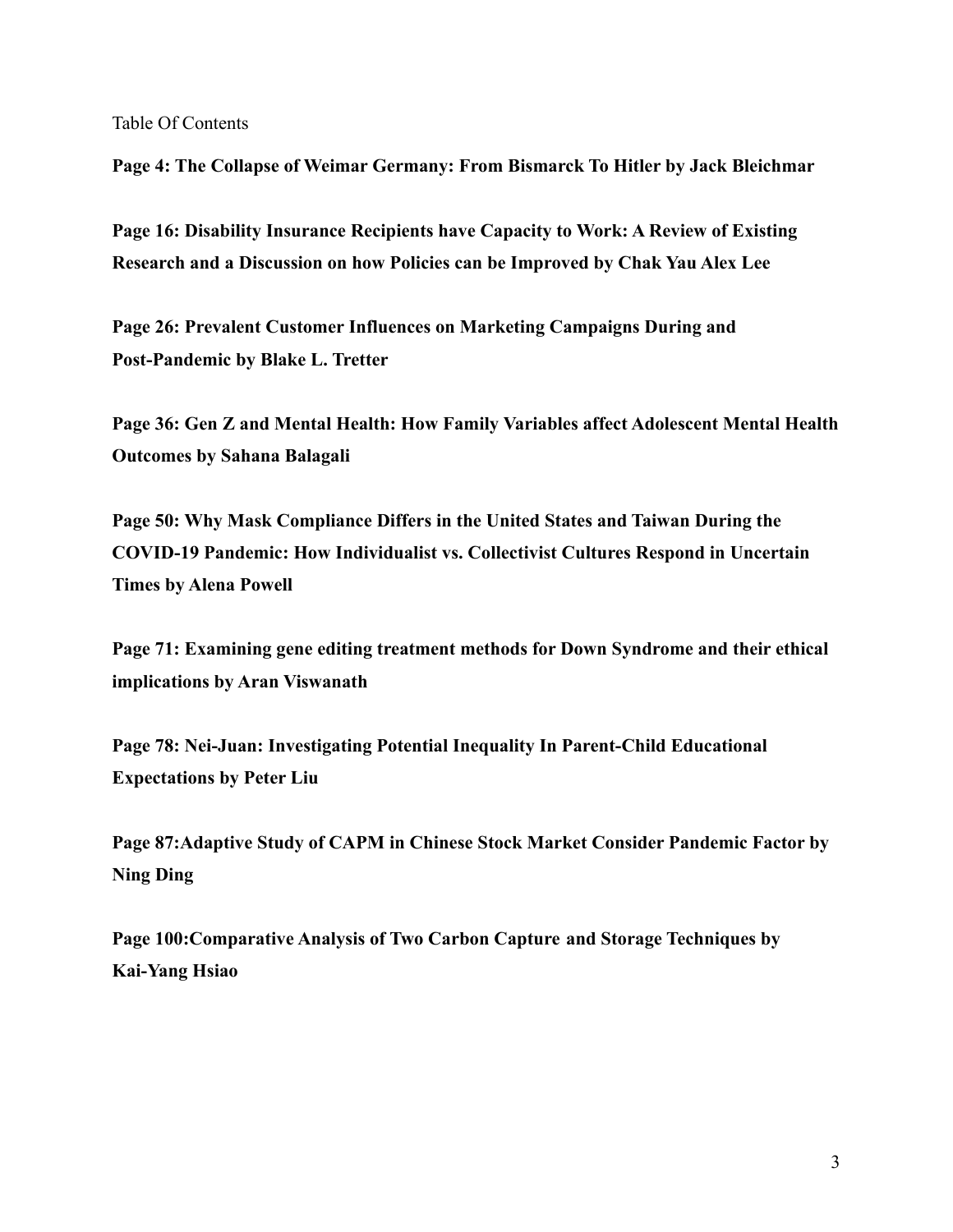#### **The Collapse of Weimar Germany: From Bismarck To Hitler by Jack Bleichmar**

#### **Introduction**

In early 1919, the German National Assembly gathered in the town of Weimar with great pomp and circumstance to usher in a new era in the history of the young German nation. In November 1918, Kaiser Wilhelm II abdicated and following the January elections, a people's government was in charge. This National Assembly was tasked with writing a liberal, democratic constitution for Germany, one which safeguarded the rights of its citizens and laid out power derived from the people. Yet 14 years later, the constitution and Weimar Germany both lay in ruins, with Hitler and the Nazi Party in complete control. How did Weimar Germany collapse?

It is not possible to understand the problems of Weimar Germany without first situating it within the wider historical context from which it arose. The First World War for Germany was supposed to showcase its military prowess, yet in 1918, Germany was in domestic turmoil and its army, along with national pride, stood vanquished. Four years of war took their toll in the form of food shortages and unemployment. Workers' protests, energized by the Russian Revolution, threatened to further undermine an already fragile political climate. Amidst the chaos, Kaiser Wilhelm II abdicated, leaving a power vacuum in Germany. The hastily-built government that replaced the Kaiser surrendered two days later. The German army, loyal to the Kaiser, viewed this capitulation as a betrayal — a stab in the back — and came to find the civilian government as the perpetrator of this betrayal. The Weimar Republic was thus crippled from its inception by a "fatal lack of legitimacy" stemming from German defeat in World War I, the circumstances of the power transfer from the Kaiser to the civilian government, and the heavy reparations and war guilt imposed upon Germany by the victorious Allies. $<sup>1</sup>$  $<sup>1</sup>$  $<sup>1</sup>$  In a wider sense, this lack of legitimacy</sup> stemmed from the unification of Germany and the particular nature of German nationalism created by Bismarck.

The German Revolution of 1848 was part of a wider mid-19th century revolutionary moment in Europe. Powered by ideas of liberalism, nationalism, and socialism which developed over the past several decades, this revolutionary period was heightened by the rapid spread of information brought about by technological shifts arising from the industrial revolution. Within the many German states, the revolutionaries sought to transform the authoritarian rule of disparate German states into a unified, liberal Germany based on popular suffrage.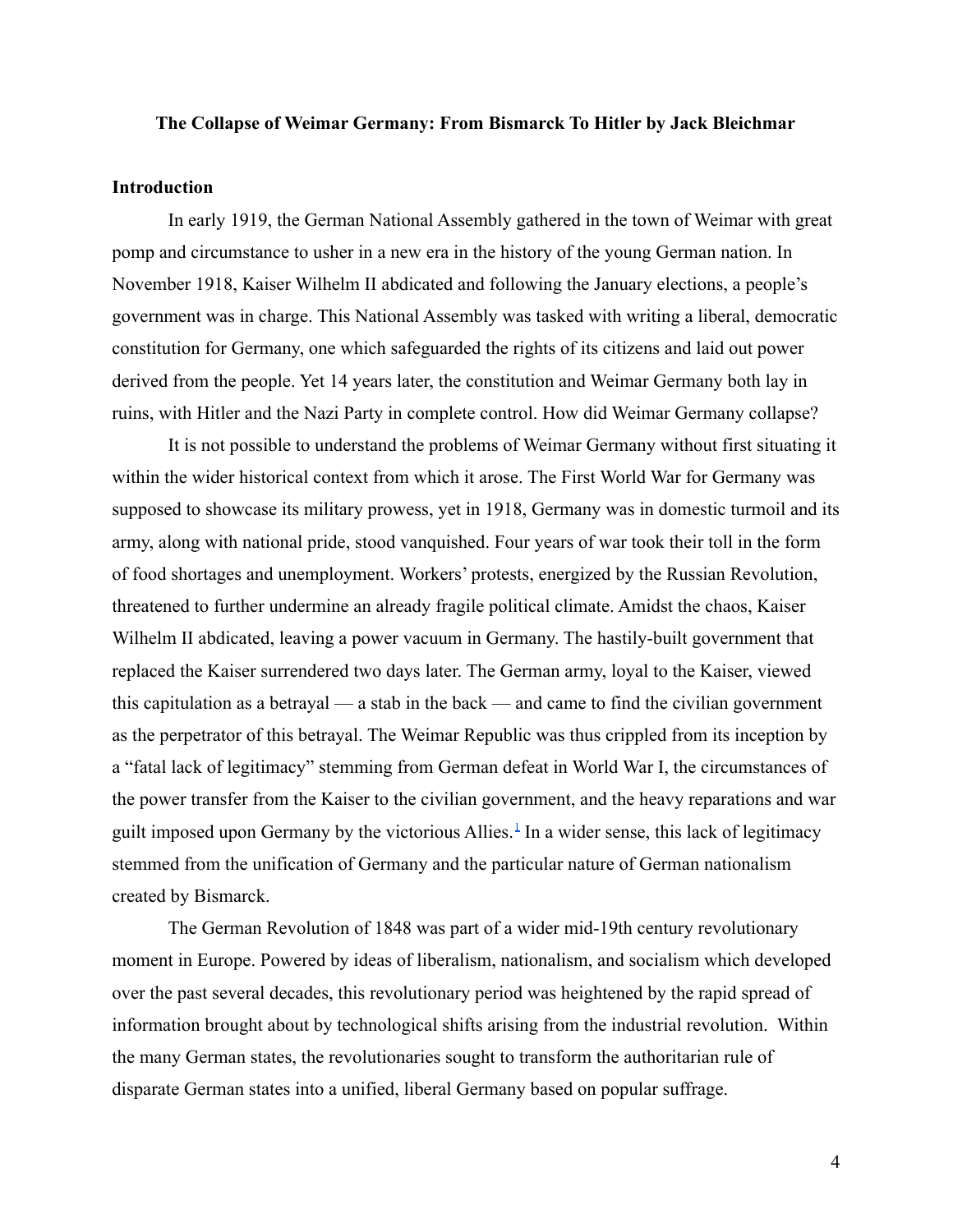The immediate catalyst for the revolution came from widespread harvest failures, combined with the financial crisis of 1845-47, which further impoverished a peasantry that now could not afford to pay its debts. Crop failures affected much of Europe and Germany was hit hard by these, both in rural and urban areas, as the price of food doubled in towns across Germany, resulting in severe food shortages. Peasants in Galicia rose in protest in 1846 and a year later bread riots spread through the country. The resulting increase in foreclosures caused greater hardship for the peasantry. Crop failures also doubled the price of food. In urban areas, normal high levels of underemployment lead to chronic unemployment on account of harvest failure.

These food shortages were accompanied by the economic crisis of 1845-1847, which led to business and industries going into bankruptcy and threatened the solvency of banks. Both the urban and rural populations were hit hard, yet had no voice in the autocratic governments that set policy and made decisions. The liberal ideas of the 1848 February Revolution in France, with its emphasis on nationalism, self-determination and universal male suffrage, appealed to the peasants, workers and the middle class alike in Germany. A revolutionary infection thus spread throughout Europe and to the German states, along with the accompanying street protests to effect this shift. $\frac{1}{1}$  $\frac{1}{1}$  $\frac{1}{1}$ 

In this revolutionary moment, the emboldened citizens of Germany demanded certain rights from the aristocracy: an end to censorship, the establishment of citizens' militias, a national parliament, and the removal of remaining feudal privileges. As a result of the demands, the Frankfurt Assembly was created in 1848 to discuss national elections, and by 1849 adopted a proposed constitution for Germany which, if ratified, would provide for universal male suffrage, a parliamentary government, and a hereditary emperor. [2](https://docs.google.com/document/d/1YElf0IqEciXVSi3fd2jG2CJfVxBYgJVKTFCbrk6h_kw/edit#bookmark=id.eog6n3rz54j3) "Germany was to have a unified monetary and customs system but would maintain the internal autonomy of the constituent German states." $\frac{3}{2}$  $\frac{3}{2}$  $\frac{3}{2}$ 

While the Frankfurt assembly deliberated, however, events from the outside overtook the liberal revolutionaries; the radical left which demanded sweeping changes undermined the authority of the liberals, and the increasing voice of these radicals led to a conservative backlash and a rise in popular support for existing institutions such as the monarchy, the army and the church. The ruling conservatives saw the waning popular support for the revolutionaries and grew openly impatient with their demands. The revolutionary moment, which had offered the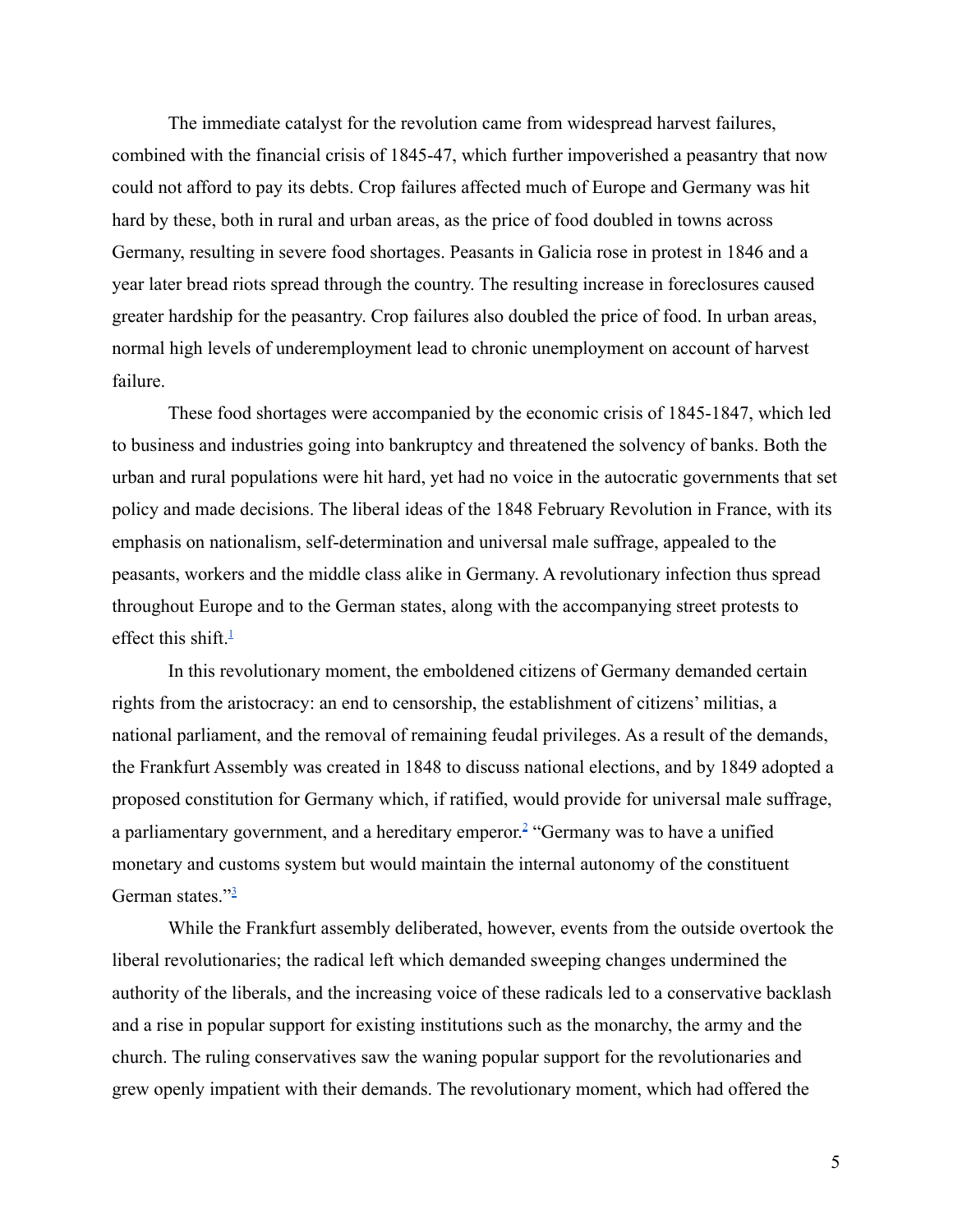possibility of liberal democratic change, was closing. In 1849, Frederick Wilhelm II refused the German crown, denying the authority of a parliament to affirm his right to rule. The Prussian Emperor Wilhelm IV, advised by his conservative ministers and the army, by unilateral decree imposed the new constitution of 1850 which retained the supreme authority of the Emperor and established parliament composed of two chambers: the upper chamber, the Herrenhaus, was composed of the nobility, land-owning aristocracy, and others appointed directly by the Emperor. Most of these appointments were either hereditary or for life, and maintained power in the hands of the ruling order of Prussia. The representatives to the Lower house were elected by all tax-paying Prussians, with a three-tier system of representation. The population within each electoral district was divided into three classes based on the payment of wealth taxes. The wealthiest minority received one-third of the votes; the moderately wealthy the next one third, and the large majority, who were amongst the poorest Germans also received a one-third share of the votes. $4$ 

The double effect of this system not only greatly disadvantaged the property-less masses, but also promoted the political position of the landowning Junker class… in comparison with the very much wealthier urban bourgeoisie. Dominating Prussian politics, the Junkers were then able to play a major role in the Prussian-dominant Reich. It was a role they were to exercise in the context of the autocratic political structure of the German Empire: real power lay… with the Emperor, his close circle of advisors, his Chancellor, and leaders of the Army and the civil service. Influence was exerted on these groups and individuals by the increasingly important pressure groups— many stridently nationalist— which circumvented parliamentary politics in pursuit of their aims.  $\frac{5}{2}$  $\frac{5}{2}$  $\frac{5}{2}$ 

The Prussian Constitution and system, which eventually transitioned into the German constitution, thus maintained the power and status quo of the conservative German elite at the expense of the peasantry, the urban bourgeoisie and liberal elites. It was into this system that Bismarck was appointed Minister President of Prussia by Kaiser Wilhelm I.

In the era of unification, Bismarck was an intelligent and flexible conservative, keenly aware of liberal-nationalist demands and prepared to play with fire to preserve the essentials of the Prussian military monarchy. Bismarck operated with the authority of the Kaiser, and the ministers of government were not drawn from the Parliament, but rather were Imperial appointees. Bismarck sought to create a unified German state which had the Prussian Emperor at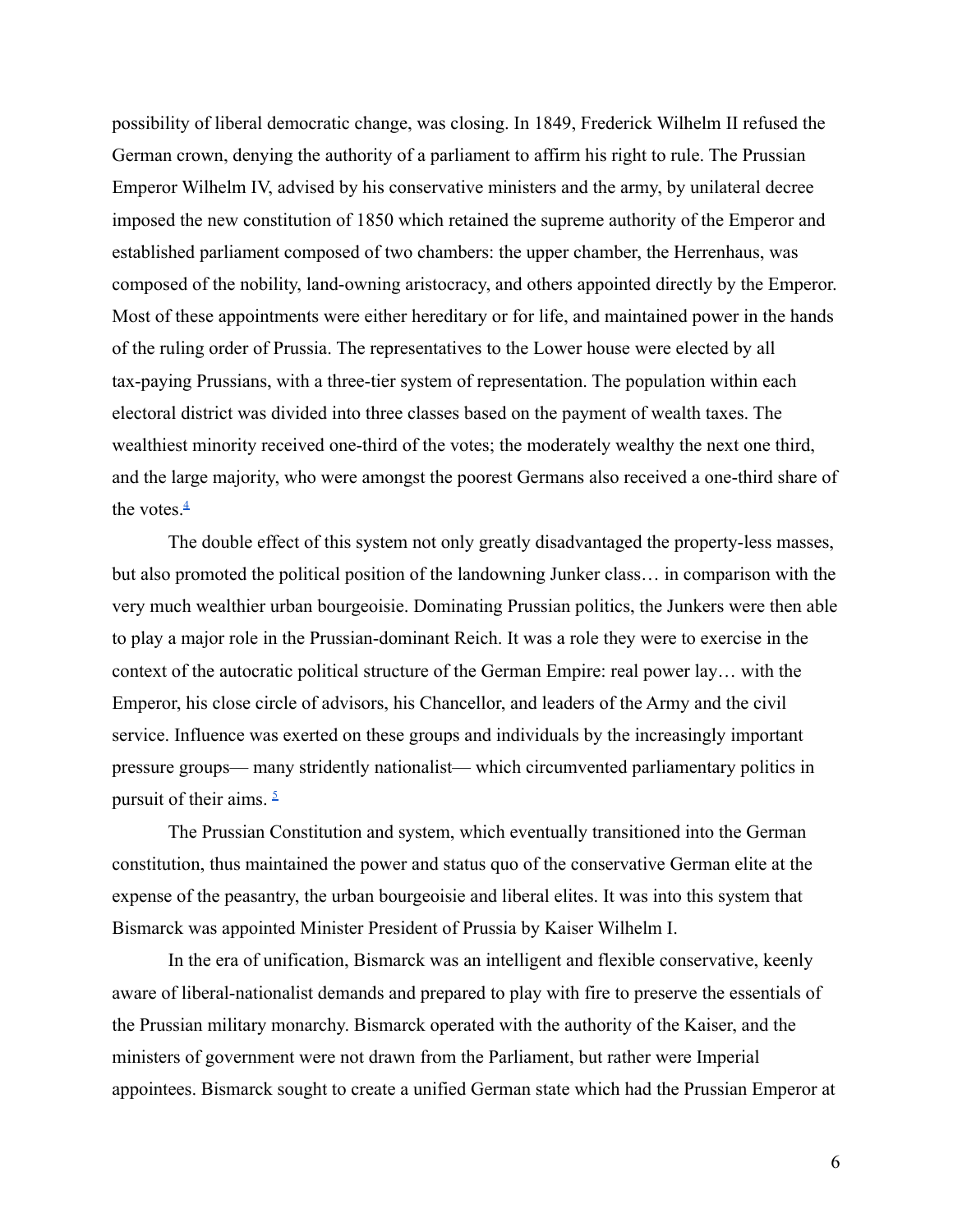its center. As the situation existed, there were multiple treaties between the separate states of Germany which kept Bismarck from unilaterally imposing his will upon greater Germany. Lacking the internal means of doing so, Bismarck used the pretext of external crisis, through three successive wars, to bring together the German states under Prussian dominance.

In 1863, following the death of King Frederick VI of Denmark, Bismarck seized upon the open question of the government of the duchies Schleswig and Holstein. The proposed new Danish Constitution attempted to bring the semi-autonomous duchies fully under Denmark's umbrella, and King Christian IX invaded Schleswig to forcibly bring it under Danish rule. Bismarck used this incident as the pretext to weaken Austria and eventually bring both Schleswig and Holstein under Prussian control. Austria agreed to act jointly with Prussia to counter Denmark, as it was wary of Prussian power, and the forces of the German Federation, led jointly by Prussia and Austria, defeated Denmark. The ensuing Treaty of Vienna ceded Schleswig and Holstein to Prussia and Austria. The North German Confederation had been united by the war, as Bismarck intended. The stage was set for the isolation of Austria over the next year.

Austria was long considered the leader of the German states despite the increasing strength of Prussia across the late 18th and early 19th centuries. Still, at the Congress of Vienna in 1815, the German states were organized into a confederation under Austrian leadership. In order to assure Prussian dominance over the future German state he envisioned, Bismarck had to dethrone Austria from its leadership. He systematically built alliances with Russia, France and Italy, ensuring Austria's isolation, and proceeded to pick a fight with Austria over the control of Schleswig and Holstein. This allowed Prussia, along with several north German states, to go to war with Austria. The decisive victory for Prussia became evident in the terms of the Treaty of Prague. Prussia kept all territories it won, including Schleswig and Holstein, and controlled the new North German Confederation, from which Austria was expelled. Bismarck had successfully united the northern German states under Prussian leadership.

Bismarck's aim was next to unite the southern German states with the northern ones. He believed that a common enemy would bring the south and the north together and for this purpose, he picked a conflict with France. He provoked the French by supporting Prince Leopold (who was related to the Prussian royal house) to become King of Spain in 1870. The French were alarmed by the coronation of Leopold because of the outsized power it would bestow upon

7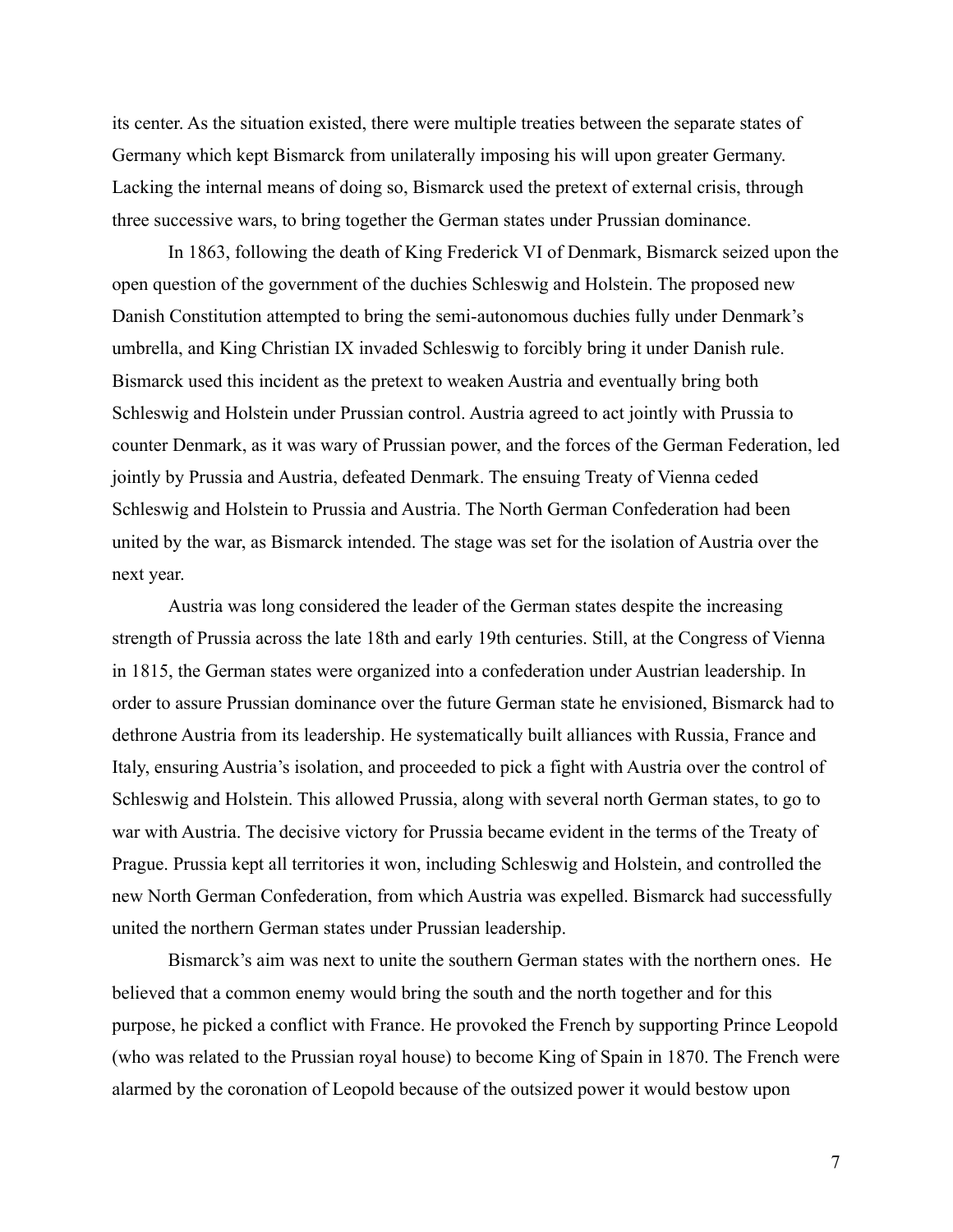Prussia, and insisted that Wilhelm I withdraw his support of Leopold and remove him from the throne of Spain. In response, Bismarck wrote the Ems Telegram which was written to deliberately infuriate the French and start a war. Bismarck's letter succeeded in its objective, and Napoleon III declared war on Prussia in 1870. The French thought they would win the war because of their new machine-guns and advanced rifles, but the French were outmaneuvered, especially once—as Bismarck intended— the southern German states joined in to support the northern confederation. The French surrendered in January 1871. In the treaty of Frankfurt, Germany acquired Alsace and half of Lorraine, a French city on the border of Germany.

With the Northern and Southern confederation united under Prussian leadership, the German nation state came into existence. The northern and southern states were officially incorporated into a unified Germany under the Treaty of Versailles of 1871. This Germany was dominated by the Junkers, the conservative land-owning aristocracy of Prussia, through its wealth and influence in the military. German nationalism from its inception was thus tied to Prussian authoritarian militarism: the Germany that emerged from Bismarck's machinations drew its power from Prussia's military prowess and disproportionately benefited a conservative Prussian order. Wilhelm I of Prussia was crowned Kaiser of this unified Germany and Bismarck was appointed as its chancellor. The north German constitution became the constitution of the new Germany.

Under this constitution, the Reichstag was secondary to the Federal Council, the Bundesrat, which was composed of appointed representatives from individual states. The number of representatives each German state was allowed was specified by the constitution. It is important to note that as Prussia constituted 60 percent of the population of Germany it held effective veto power in the Bundesrat — the seat of power in the German parliamentary system where all laws were introduced — perpetuating Prussian dominance. There was no civilian control of the army, which reported directly to the Kaiser, which for all practical purposes meant his chancellor, Bismarck. Though there were many political parties, most notably the SPD, they never could garner sufficient support to be a major political force within this new federal Germany because the power resided in the Bundesrat. Political and military power was thus centralized in Prussia and in the hands of Bismarck, who used it to crush his democratically-elected political opponents.

Bismarck's system survived beyond his chancellorship and through World War I.

8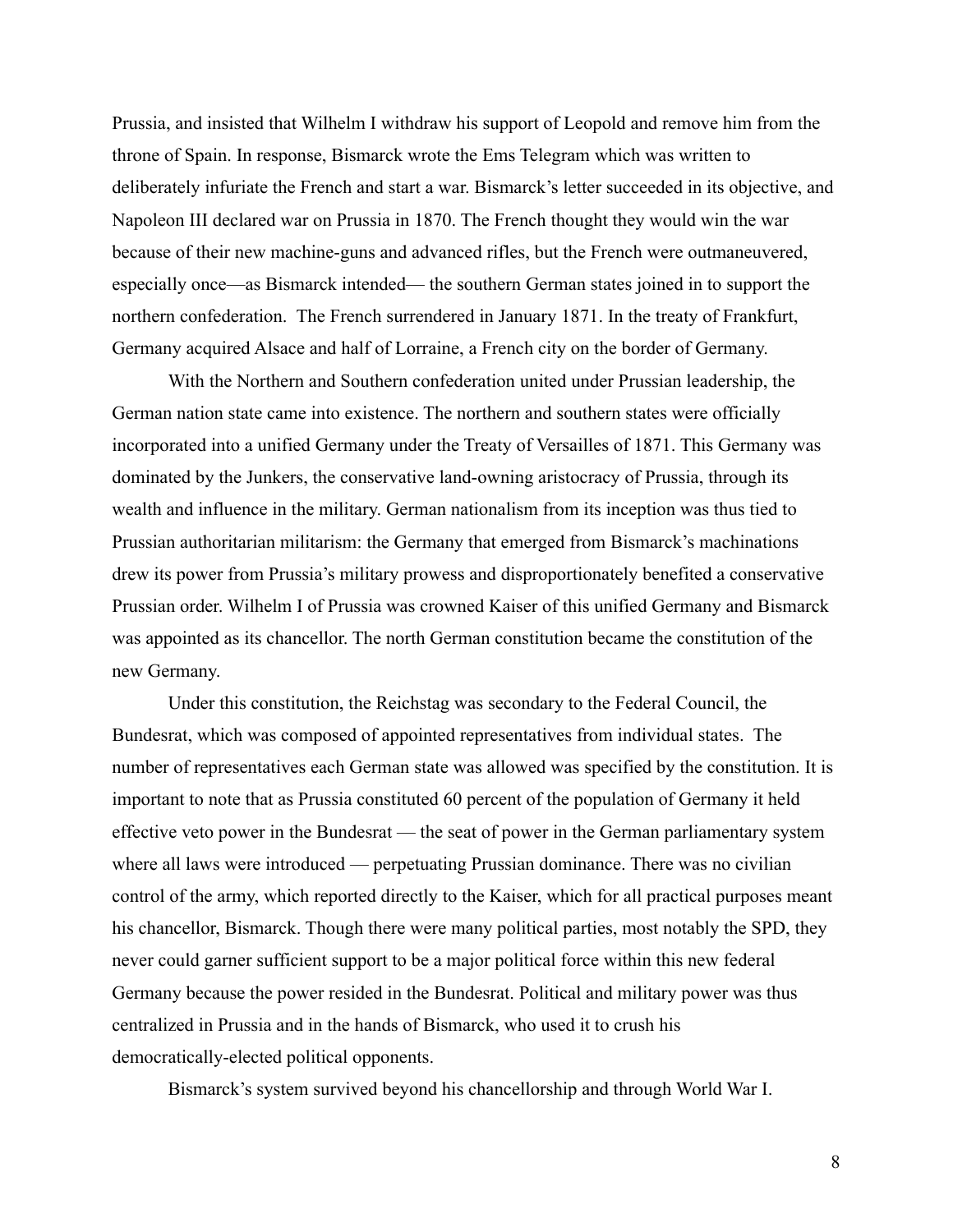World War I led to even greater economic disparity within Germany, with wealth concentrated, more than ever, in the hands of the corporations. The war, rather than healing socio-economic divisions within Germany, exacerbated them. $6$  The toll of a brutal war, the economic cost of "total war," and severe food shortages resulted in domestic unrest and several general strikes in 1917. The civilian government resigned in 1917, effectively leaving the running of the country in the hands of Field Marshal Hindenburg and General Ludendorff. The Army and the Imperial leadership were wary of the domestic political unrest because they did not want to lose their power. Consequently, they persisted in searching for a non-existent military victory rather than suing for peace on good terms. When, by 1918, it became clear that Germany was headed towards defeat, the Army sought to transfer power to a civilian government, to avoid the burden of defeat being placed upon their shoulders. This allowed them to maintain a myth of military strength-- the German army did not lose the war, the civilians instead surrendered-- and also propagated the myth of "the stab in the back": an undefeated Germany was sold out by enemies of the state living within its borders, namely the Bolsheviks and the Jews.

Following the abdication of the Kaiser, the leaders of the Reichstag declared a republic to maintain order amidst tremendous social and political unrest. At the same time the domestic situation in Germany rapidly worsened: the "German war effort had clearly collapsed, the authority of the regime was rapidly crumbling, the threat of strikes and civil war on the streets loomed even larger."<sup>[7](https://docs.google.com/document/d/1YElf0IqEciXVSi3fd2jG2CJfVxBYgJVKTFCbrk6h_kw/edit#bookmark=id.7bfhh6dc2z1m)</sup> Within this context, the civilian leaders of Germany felt it imperative to act rapidly to stabilize the situation. An armistice was signed with the Allied powers on November 11, 1918. This was followed by two sets of domestic agreements: one between the government and the Army, whereby the Army supported the government in maintaining law and order and suppressing revolution, and the other between employers and trade unions, with the creation of a Central Committee to ensure improved work conditions and wages for workers. The agreement with the army ensured the continuation of the power structures of Imperial Germany-- nothing changed other than the shape of the government. The second pact, with creation of the Central committee, however, came to be seen as a weakness for the elite, who sought to undermine the Weimar system to reverse the bargaining power conceded to the workers. These pacts thus contained the seeds of the problems that would unravel Weimar democracy. $^8$  $^8$ 

The make-shift government set up in November 1918 ruled until the following February when an SPD-led government came to power. Under the new government, democracy was born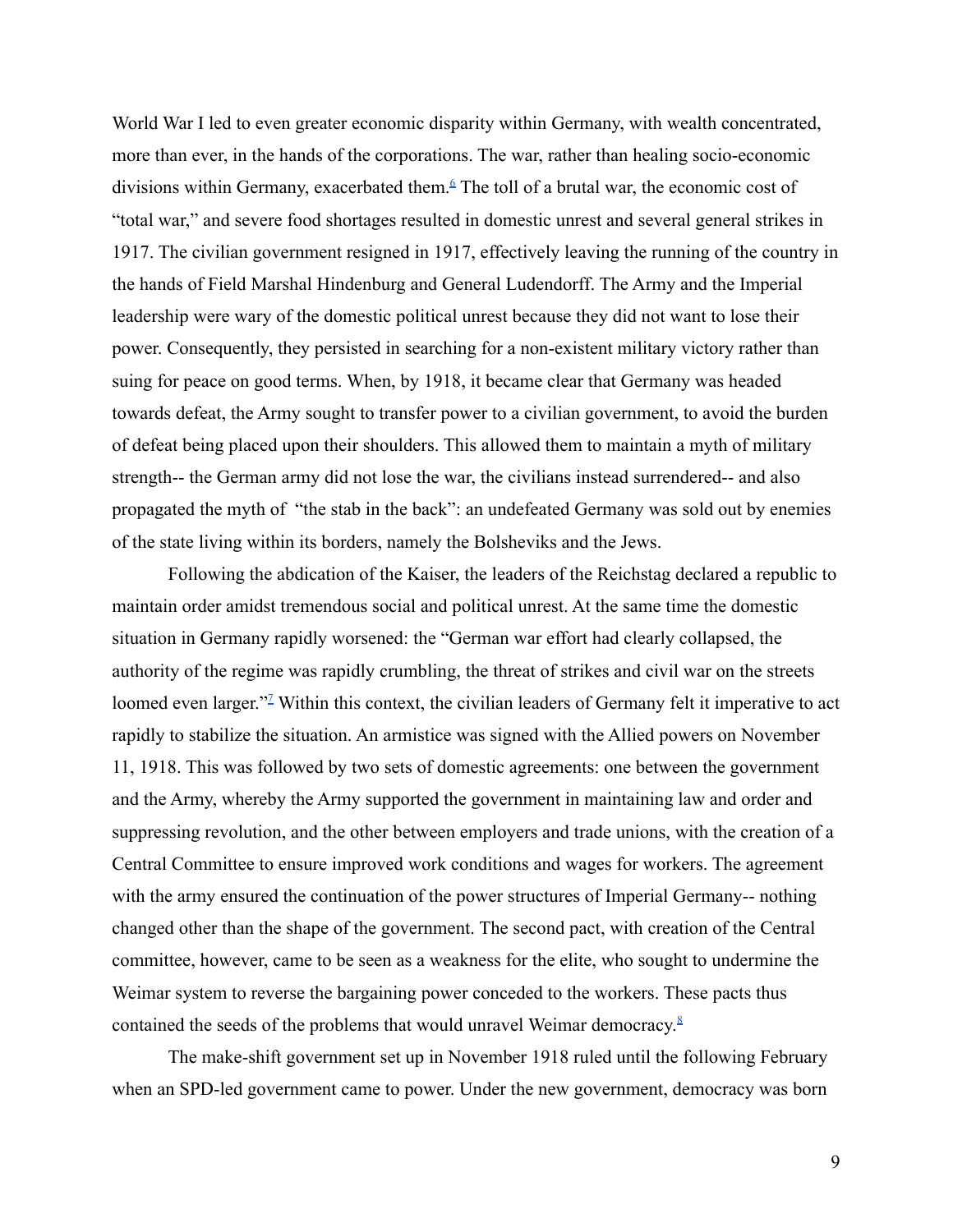in Germany in August 1919 with the adoption of the Weimar Constitution. However, this government was mistrusted across the political spectrum, as it was the same government that had signed the Armistice in 1918 and accepted the Treaty of Versailles in June 1919. The SPD-led Weimar government lost the confidence of its citizens from the beginning, because for the German people "democracy became synonymous with national humiliation and, increasingly, economic ruin."[9](https://docs.google.com/document/d/1YElf0IqEciXVSi3fd2jG2CJfVxBYgJVKTFCbrk6h_kw/edit#bookmark=id.tsfxmishfj9p)

Although the Weimar Constitution created a representative, democratic government, its structural flaws left it susceptible to authoritarianism. The structure of the republic created a strong office of the president,who was directly elected by the German people. The Constitution gave the president considerable power over the armed forces and foreign policy, to appoint and dismiss the Chancellor, to dissolve the Reichstag, and to call for new elections within sixty days. In addition, Article 48 of the Weimar Constitution gave special powers to the president in the event of an emergency: "If public security and order are seriously disturbed or endangered within the German Reich, the President of the Reich may take measures necessary for their restoration, intervening if need be with the assistance of the armed forces.<sup>[10](https://docs.google.com/document/d/1YElf0IqEciXVSi3fd2jG2CJfVxBYgJVKTFCbrk6h_kw/edit#bookmark=id.ohckcslfh9io)"</sup> The intent was to allow for the president to take decisive action and not have to navigate the slower legislative process. The unintended consequence of Article 48, however, was the fact that the power of naming a state of emergency lay with the president, and the dictatorial powers would then be assumed by him.

The Reichstag was based upon proportional representation, which allowed for several different parties to have seats in parliament. The number of parties also made it difficult to form a single-party majority and have one prominent group.<sup>[11](https://docs.google.com/document/d/1YElf0IqEciXVSi3fd2jG2CJfVxBYgJVKTFCbrk6h_kw/edit#bookmark=id.izu4g0hvo6oy)</sup> Proportional representation also allowed for small, extreme parties to have a louder voice than their share of the vote, making coalition governments difficult.[12](https://docs.google.com/document/d/1YElf0IqEciXVSi3fd2jG2CJfVxBYgJVKTFCbrk6h_kw/edit#bookmark=id.8jcxfgrenttg) Prussian dominance and deadlock was therefore written into the electoral structure of the Reichstag. Both the Reichstag and the office of the president thus contained fundamental flaws, which left democratic rule precarious and open to subversion. In the early years of the republic, German democracy remained mostly functional with the Social Democrat Friedrich Ebert as president. His premature death in 1925 brought Paul von Hindenburg to the office of President, who over the next eight years used the powers given him by Article 48 to chip away at Weimar Democracy, leading to its final collapse in 1933.

As the first president of the Weimar Republic, Friedrich Ebert used Article 48 sixty-three times to deal with the economic crisis in 1923-1924, returning the dictatorial power after a short

10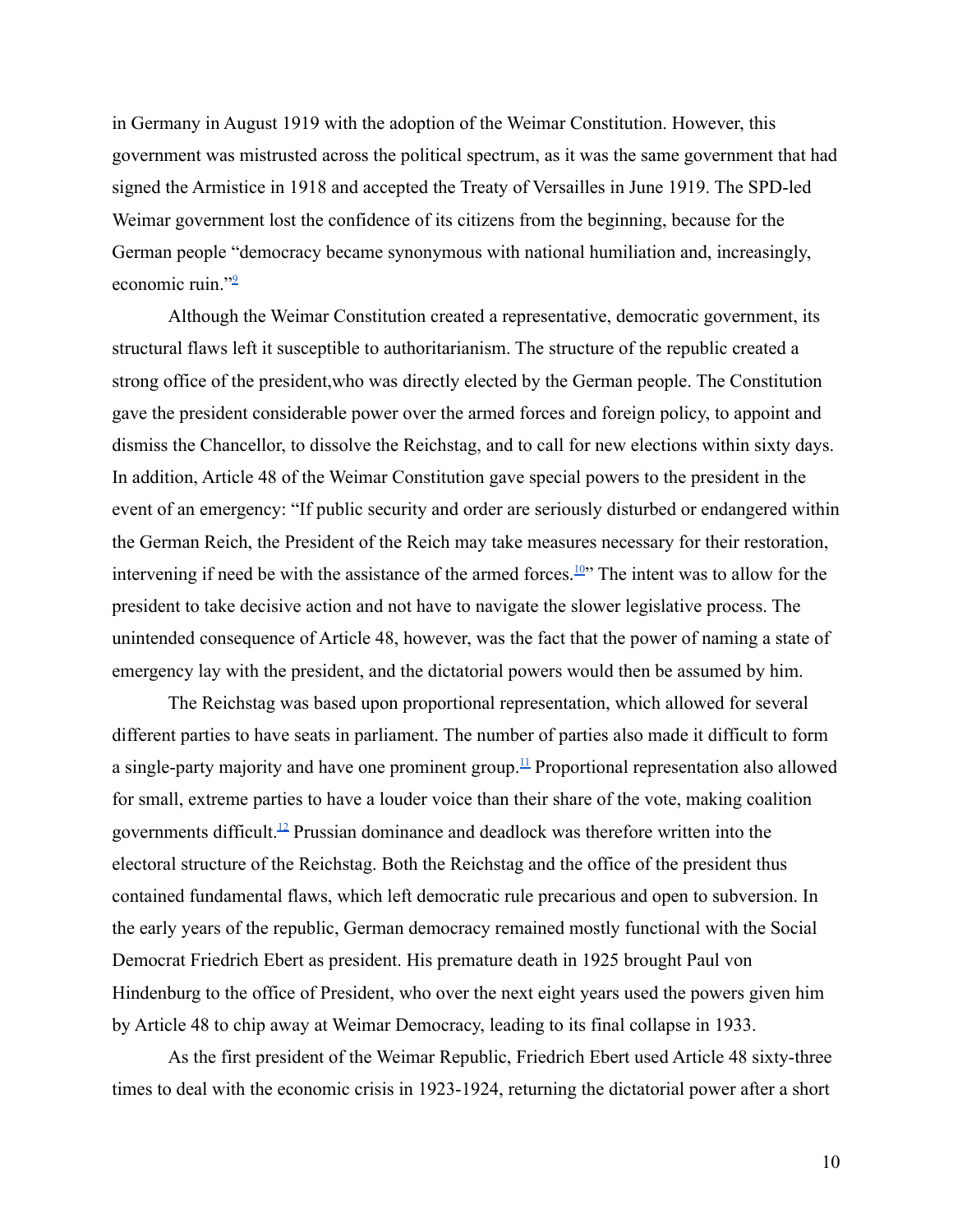period of time.<sup>[13](https://docs.google.com/document/d/1YElf0IqEciXVSi3fd2jG2CJfVxBYgJVKTFCbrk6h_kw/edit#bookmark=id.33p19r1jnnv9)</sup> This respect for Weimar democracy did not carry over to Ebert's successor, however. After Ebert's death in 1925, "77-year-old right-wing monarchist Junker Field Marshal Paul von Hindenburg was elected… (who) was not in principle committed to upholding and strengthening the democratic system: on the contrary, he made little secret of his intention to replace it with a more authoritarian political system as soon as was practicable." $\frac{14}{15}$  $\frac{14}{15}$  $\frac{14}{15}$  From the moment he took office, Hindenburg, who distrusted Weimar democracy, began to undermine it through his routine use of Article 48 for non-emergencies. Over time, this usage weakened the power of the Reichstag as well as public confidence in Weimar Democracy and strengthened the call for an authoritarian government. $\frac{15}{15}$  $\frac{15}{15}$  $\frac{15}{15}$ 

Although Germany managed to navigate the hyperinflation crisis and democracy functioned for another five years, the global economic meltdown of 1929 created instability from which it never recovered. Following the Dawes Plan of 1924, Germany was dependent on US loans for reparations payments, for its social welfare programs, for investment in domestic industry and business. The financial crisis led to the US to cease all loan payments to Germany, which left the German economy in freefall. Unemployment skyrocketed, businesses shut down, and food shortages grew. Average Germans came to fear for the safety of their businesses and for their lives. Unemployment skyrocketed, businesses shut down, and food shortages grew. Average Germans feared for the safety of their businesses and their lives. The economic crisis also strengthened the power of extreme parties both on the left and the right because they promised workers' rights, middle class security, safety, stability, law, and order. [16](https://docs.google.com/document/d/1YElf0IqEciXVSi3fd2jG2CJfVxBYgJVKTFCbrk6h_kw/edit#bookmark=id.qkpmyg7e1nkl) Their ascent made parliamentary rule increasingly difficult, due to the presence of several strong, often opposing and contradictory opinions within the Reichstag. $\frac{17}{12}$  $\frac{17}{12}$  $\frac{17}{12}$ 

The crisis situation combined with parliamentary deadlock created the perfect opportunity for von Hindenberg and the chancellors he appointed to rule by Article 48 emergency decree. The already weakened credibility of Weimar democracy eroded even further, slowly being replaced by an authoritarian rule by presidential decree, through a chancellor and a cabinet lacking parliamentary support.<sup>[18](https://docs.google.com/document/d/1YElf0IqEciXVSi3fd2jG2CJfVxBYgJVKTFCbrk6h_kw/edit#bookmark=id.syo1ruqvyfpq)</sup> Heinrich Bruning was appointed chancellor in 1930, and despite being a supporter of parliament, in his goal of stabilizing the economy he accelerated the shift towards rightward dictatorship through bypassing parliament and ruling by presidential decree.<sup>[19](https://docs.google.com/document/d/1YElf0IqEciXVSi3fd2jG2CJfVxBYgJVKTFCbrk6h_kw/edit#bookmark=id.shs9513gj1pb)</sup> As a response to the economic crisis, he pursued deflationary policies that in the end led to more socioeconomic problems and skyrocketing unemployment.<sup>[20](https://docs.google.com/document/d/1YElf0IqEciXVSi3fd2jG2CJfVxBYgJVKTFCbrk6h_kw/edit#bookmark=id.qbfxd9h5u40i)</sup> These circumstances only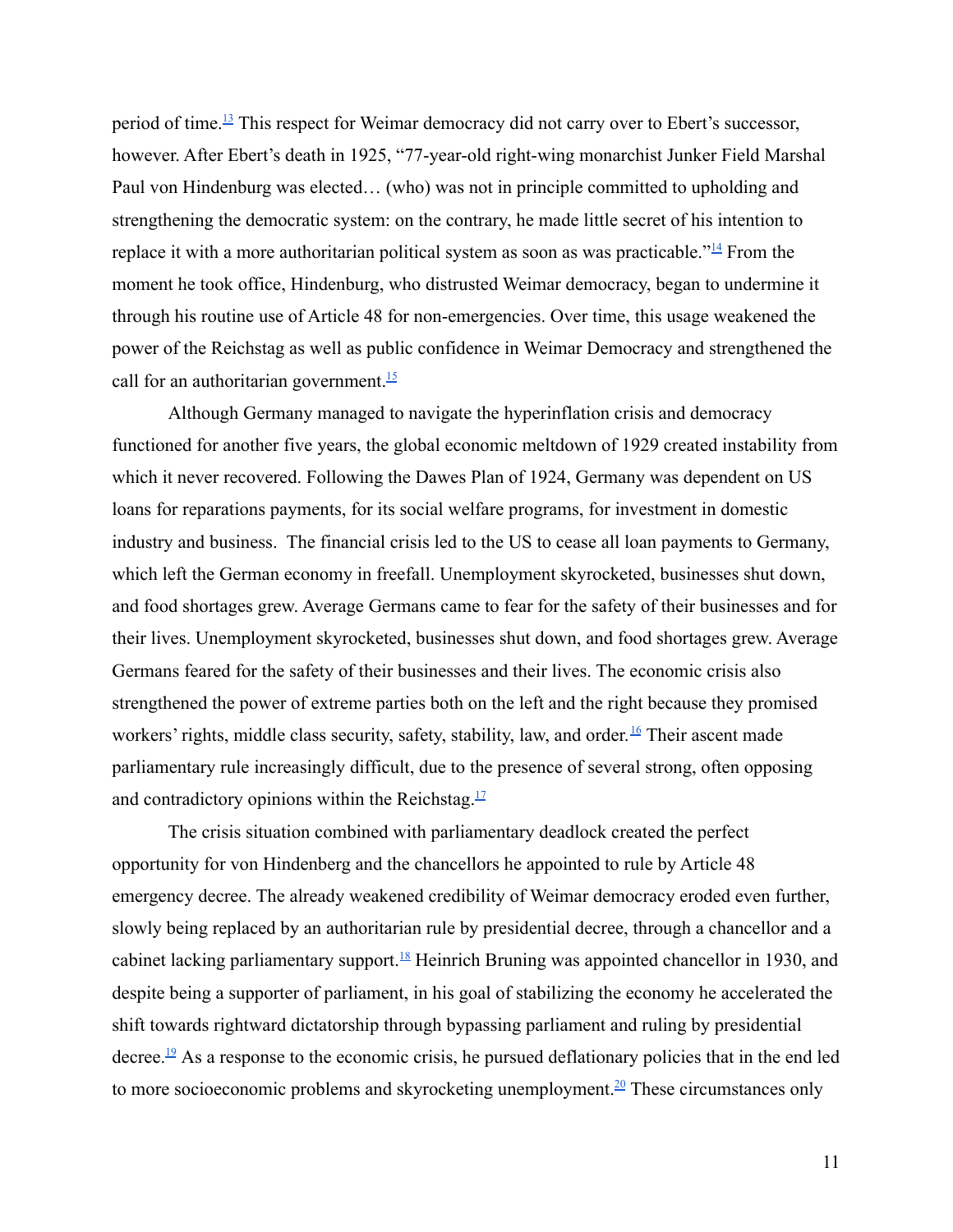further destabilized German society, weakening centrist parties, and provided an opportunity for extreme parties, like the Nazis, to gain strength.

In the 1930 Reichstag election, the increase in Communist and Nazi representation heightened parliamentary deadlock, resulting in an exponential increase in the use of Article 48 by the President and Chancellor. Between 1930 and 1932, Bruning and Hindenburg ruled largely through exercise of presidential decree, "shifting the republic from democratic authority toward authoritarian democracy."[21](https://docs.google.com/document/d/1YElf0IqEciXVSi3fd2jG2CJfVxBYgJVKTFCbrk6h_kw/edit#bookmark=id.yqn19x4arxno)The rule by presidential decree led to the "dismantling of democratic and civic freedoms'' with the larger aim of a government shielded from popular opinion. Freedom of press and civil liberties were significantly curbed.<sup>[22](https://docs.google.com/document/d/1YElf0IqEciXVSi3fd2jG2CJfVxBYgJVKTFCbrk6h_kw/edit#bookmark=id.ncqd6fen0v2d)</sup> Presidential decree was also used to eliminate parliamentary authority over the president and the military.<sup>[23](https://docs.google.com/document/d/1YElf0IqEciXVSi3fd2jG2CJfVxBYgJVKTFCbrk6h_kw/edit#bookmark=id.87pdg5bmobmc)</sup> Ultimately, rule by Article 48 was not successful in solving the economic and political crisis in Germany; the problems remained, and the extreme parties, such as the Nazis, capitalized on these to gain in strength. Rule by emergency decree did, however, succeed, as Hindeburg intended, in chipping away at Weimar democratic processes, making them vulnerable to the eventual Nazi takeover.

The Presidential election of 1932 reflected the instability within Germany and brought out the rightward shift in German politics. Adolf Hitler's Nazi party, through its sustained outreach to the people based upon its anti-Versailles, nationalistic, anti-communist, pro safety of the people agenda, gained significantly in strength in the years following the economic crisis. Along with Ernest Thallman, leader of the communist party, Hitler opposed Hindenburg in the 1932 election. Hindenburg fell short of a majority, forcing a runoff with Hitler.<sup>[24](https://docs.google.com/document/d/1YElf0IqEciXVSi3fd2jG2CJfVxBYgJVKTFCbrk6h_kw/edit#bookmark=id.4a1tl8md8nft)</sup> Even though Hindenburg ended up winning, this election served a larger purpose: the Nazis proved to be very powerful, which meant their influence was beginning to spread. The political center parties stood eroded and the atmosphere within Germany was volatile. The leaders of Germany were facing large problems; there was a great deal of unemployment and an increase in public violence. The lack of prosperity, safety, and stability, and the Government's inability to do anything about it made the Nazis and the Communists more appealing to the voters. Once Hindenburg was re-elected, he used Article 48 to appoint whom he wanted as chancellor. He replaced Bruning with Franz von Papen, who had trouble gaining parliamentary support for his government. The democratic structures of the Weimar Republic broke down further.

The next several months demonstrated this unstable state of both the German government and the electorate that contributed to the nearing end of Weimar Democracy. New Reichstag

12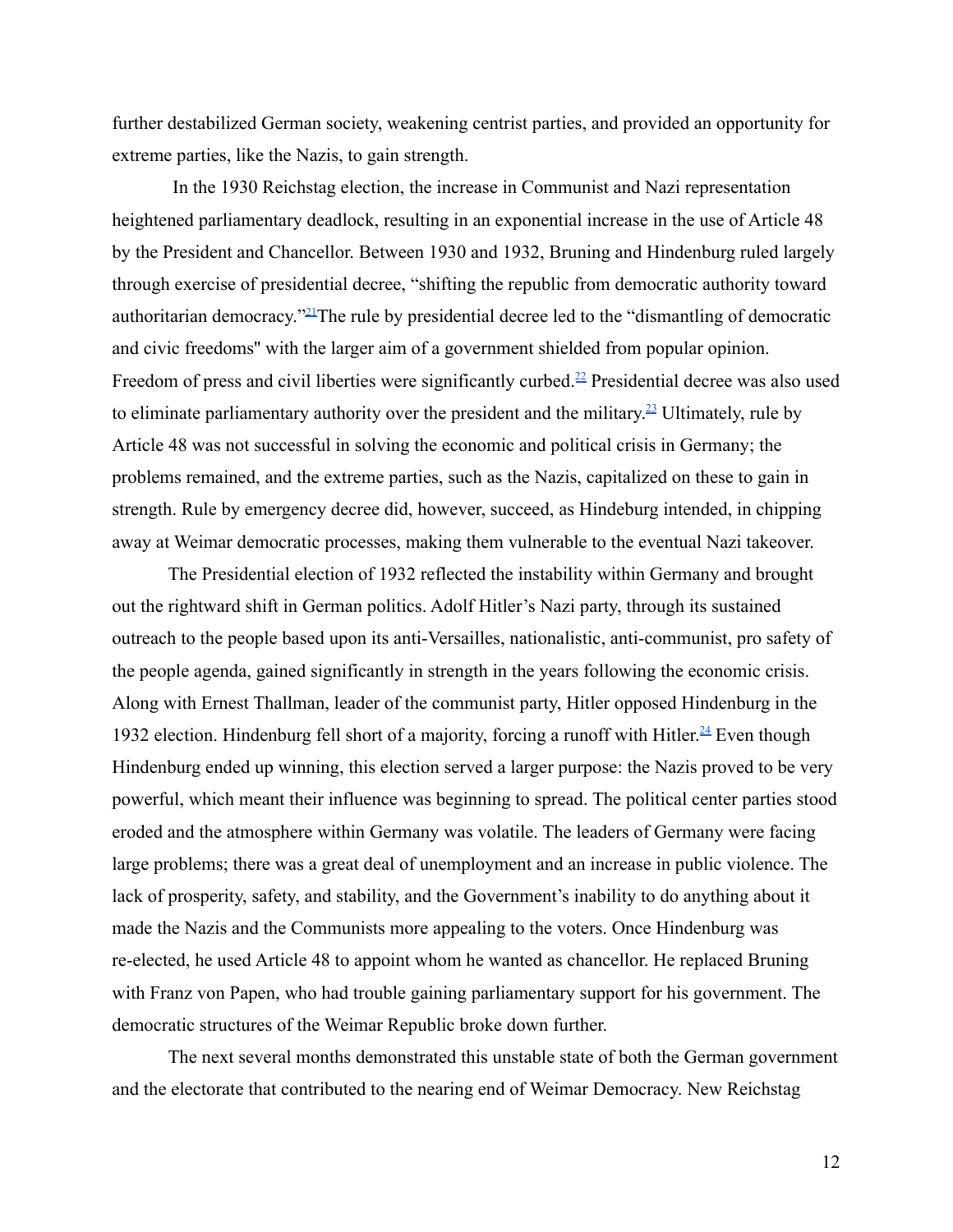elections were called for at the end of July 1932. The environment leading up to this election was chaotic and near civil war, with Nazis and Communists battling on the streets.<sup>[25](https://docs.google.com/document/d/1YElf0IqEciXVSi3fd2jG2CJfVxBYgJVKTFCbrk6h_kw/edit#bookmark=id.hcjcmcuafbez)</sup> In the July election, the Nazis became the largest single party in the Reichstag, yet still not the majority. Papen tried to run parliament with a coalition without Hitler and the Nazis, which proved impossible.  $\frac{26}{10}$  $\frac{26}{10}$  $\frac{26}{10}$  elections were held in November, but by now the unrest had subsided and the Nazis seat count declined. Deadlock remained; Hindenburg, yet again using the emergency decree and bypassing parliament, forced Papen's resignation and appointed Kurt von Schleicher to take his place.<sup>[27](https://docs.google.com/document/d/1YElf0IqEciXVSi3fd2jG2CJfVxBYgJVKTFCbrk6h_kw/edit#bookmark=id.ilfk8juhcwax)</sup> Schleicher proved ineffectual and unpopular, and the Nazis were just steps away from being part of the German government.

Hindenburg's undemocratic actions during this period of instability from 1930-32 had effectively taken decision making and coalition forming out of the hands of parliament. Repeatedly using the autocratic powers given to him under Article 48, Hindenburg made major decisions, including the appointment of chancellors, without parliamentary approval, and with few structural checks and balances.<sup>[28](https://docs.google.com/document/d/1YElf0IqEciXVSi3fd2jG2CJfVxBYgJVKTFCbrk6h_kw/edit#bookmark=id.esivaas7e8jw)</sup> Yet now, Hindenburg, the longtime appointer of chancellors, was running out of options. In late 1932, Hindenburg was persuaded by von Schleicher and others that for the government to be stable, functional, and have popular support, it was necessary to include the Nazis and offer Hitler the chancellorship.[29](https://docs.google.com/document/d/1YElf0IqEciXVSi3fd2jG2CJfVxBYgJVKTFCbrk6h_kw/edit#bookmark=id.hs51yc4dm8wq) The feeling was that if Hitler was included in a coalition cabinet, he "would be effectively hemmed in and could be 'tamed' and manipulated" in a cabinet dominated by non-Nazis.  $\frac{30}{2}$  $\frac{30}{2}$  $\frac{30}{2}$  On 28 January 1933, Hindenburg offered the chancellorship to Hitler. Yet Hindenburg's constant use of Article 48 had eroded Weimar democratic checks and balances, and he and his advisors fatally underestimated the political brilliance of Hitler.

Once Hitler was appointed chancellor, he used the legal powers of Article 48 to effectively invalidate Weimar democracy and take complete control of Germany. Three weeks after Hitler was appointed chancellor, the Reichstag building was set on fire. A communist, Marinus Van Lubbe, was found on the premise and said to have been the one who started this fire. Hitler used this to convince the government that Communists were a threat to Germany and called for action.<sup>[31](https://docs.google.com/document/d/1YElf0IqEciXVSi3fd2jG2CJfVxBYgJVKTFCbrk6h_kw/edit#bookmark=id.mu34q4v84p8b)</sup> The Reichstag Fire Decree was enacted on 28 February 1933 as an Article 48 decree, suspending the civil liberties of the constitution, such as freedom of assembly, freedom of press, and habeas corpus. The decree severely restricted the communist party and put many of its leaders in jail, making it easier for the Nazis to gain more power. On 5 March 1933 new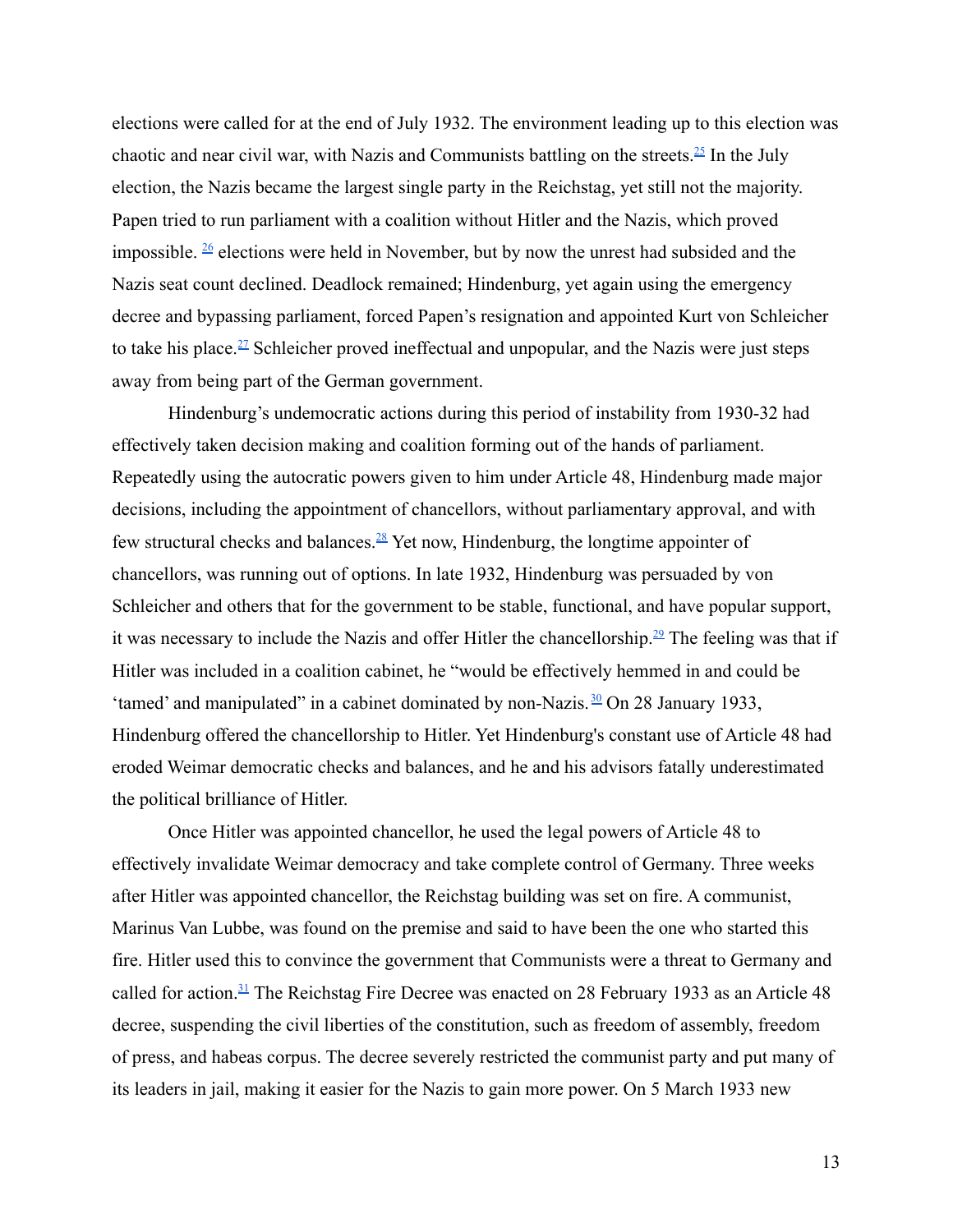Reichstag elections were held and though the Nazis were the largest party within the Reichstag, no single party gained the majority needed to form the government.<sup>[32](https://docs.google.com/document/d/1YElf0IqEciXVSi3fd2jG2CJfVxBYgJVKTFCbrk6h_kw/edit#bookmark=id.wadpdfy3yxsr)</sup> By jailing all the members of parliament who opposed him, Hitler got the Reichstag to pass the Enabling Act, which was a legal amendment to the Weimar constitution, allowing Hitler and his cabinet to make decisions without the approval of the Reichstag or the president. Hindenburg signed this act and in doing so, he signed the death warrant of Weimar Democracy.<sup>[33](https://docs.google.com/document/d/1YElf0IqEciXVSi3fd2jG2CJfVxBYgJVKTFCbrk6h_kw/edit#bookmark=id.h7rfbauwvnz3)</sup> Hitler now had absolute authority to enact laws, taking power out of the Reichstag and Hindenburg's hands, and definitively ending the Weimar democracy.

This collapse of Weimar Germany was rooted in the particular nature of German nationalism as created under Bismarck. A veteran of three wars — Franco-Prussian, Austro-Prussian, and World War I — Paul von Hindenburg oozed militaristic, authoritarian, German nationalism. A product of the German-Prussian order that dominated Bismarck's Germany, Hindenburg's presidency distrusted democracy and longed to restore the glory of Germany through blood and iron, leading him and his supporters to undermine Weimar democracy from its inception. Hindenburg wielded the power of Article 48 mercilessly to create an authoritarian system under the guise of the Weimar Constitution. As a result, despite its lofty liberal ambitions, the structure envisioned under this constitution never gained strength within Germany. The German people, smarting under the defeat in the First World War, longed both for internal stability and for a return to past glory through victory and conquest. Hindenburg's actions cleared the way for a legal and frighteningly quick takeover by Hitler.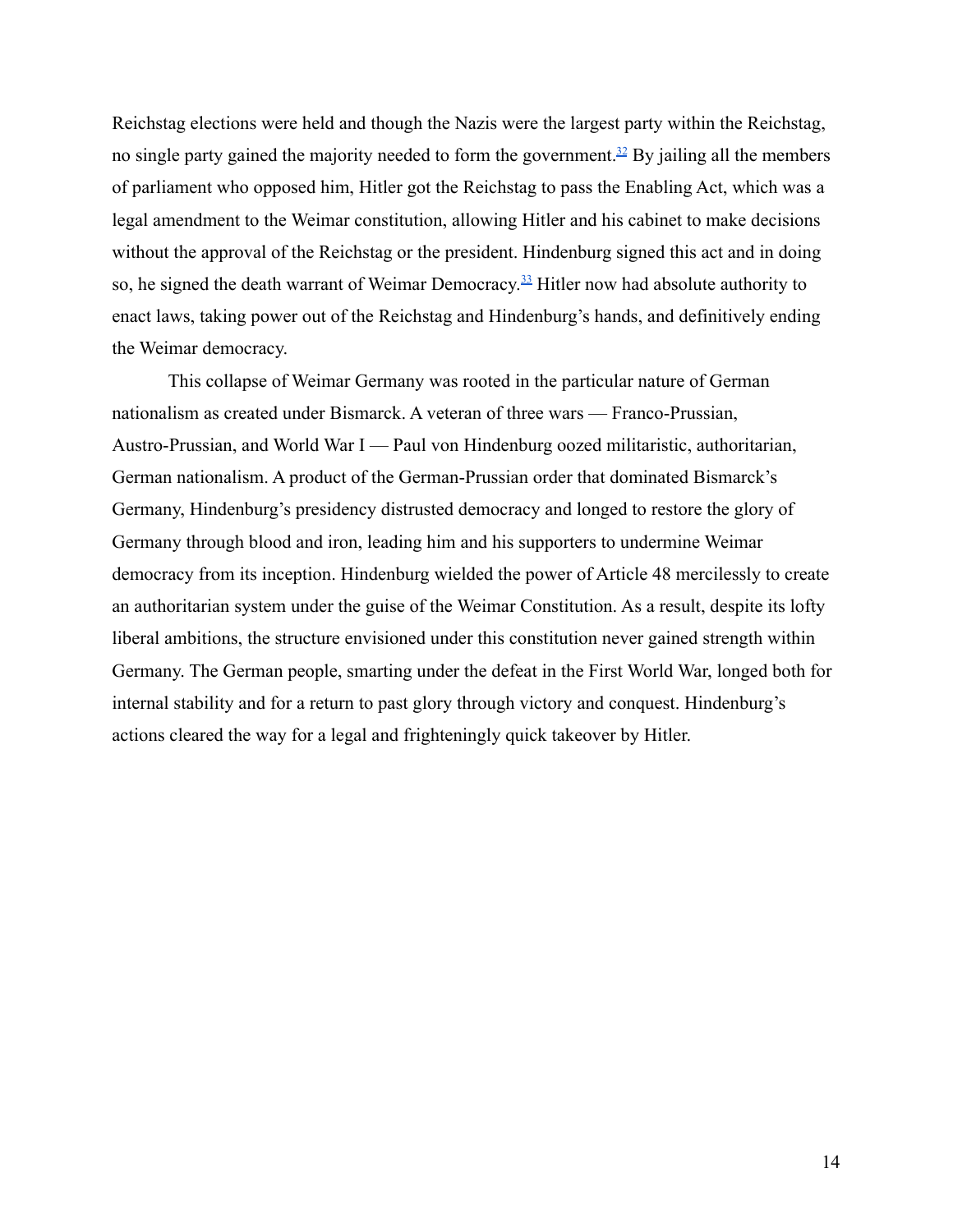#### Works Cited

- Blackbourn, David. *History of Germany, 1780 1918: The Long 19th Century*. 2nd, ed. Blackwell Classic Histories of Europe. Oxford University Publishing, 1998.
- Britannica, T. Editors of Encyclopaedia. "Frankfurt National Assembly." Encyclopedia Britannica, May 19, 2014.

https://www.britannica.com/topic/Frankfurt-National-Assembly.

Evans, Richard J. *The Coming of the Third Reich.* Penguin Books, 2005.

- Fulbrook, Mary. *A History of Germany: 1918-2014: The Divided Nation*. Fourth ed., John Wiley & Sons Ltd., 2015.
- Herf, Jeffrey. "Emergency Powers Helped Hitler's Rise. Germany Has Avoided Them Ever Since." *The Washington Post*, https://www.washingtonpost.com/outlook/2019/02/19/e mergency-powers-helped-hitlers-rise-germany-has-avoided-them-ever-since/, Accessed on August 27, 2021.
- Ullrich, Volker and Chase, Jefferson. *Hitler: Ascent, 1889-1945*. First American ed., Penguin Random House LLC. and Alfred A. Knopf, 2016.
- United States Holocaust Memorial Museum, "Article 48", *Holocaust Encyclopedia*, https://encyclopedia.ushmm.org/content/en/article/article-48, Accessed on August 27, 2021.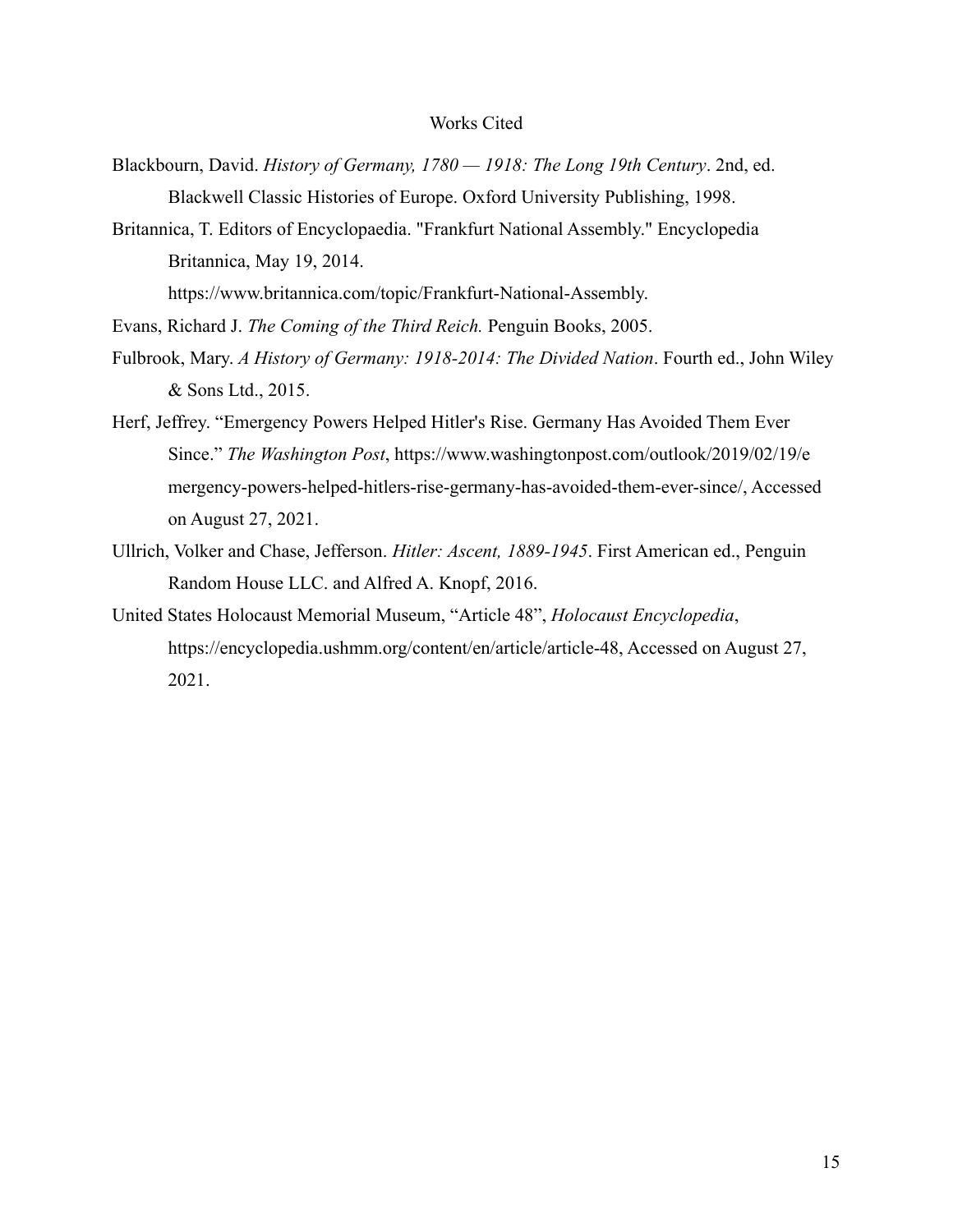## **Disability Insurance Recipients have Capacity to Work: A Review of Existing Research and a Discussion on how Policies can be Improved By Chak Yau Alex Lee**

*I review existing research on Disability Insurance (DI) policies in order to explore how they can be improved. A key finding is that many DI recipients, especially those that are marginal cases, have the capacity to work and that there are benefits to the individuals and the program if they return to work. I also discuss policy implications based on these findings.*

#### **Introduction**

A Disability Insurance (DI) program that is funded and administered by the government is now widely used around the world as an employment policy for both physically and mentally disabled people. However, from its early beginnings (which, in the United States, was not until 1956), there have been great concerns over the difficulty with determining the eligibility of applicants and with the financial costs for running and funding such a potentially vast program. Furthermore, many economists have serious concerns that DI programs can become disincentives to work. Most governments have tried different methods for encouraging DI recipients and applicants to return to work, including with provisions of publicly-funded rehabilitation programs.

The history of DI programs has been a balancing act between a clear societal need to help disabled persons and the difficulty to fund and operate such a DI program fairly and effectively. This difficult balance can be illustrated by the outrage over findings in 1980 that 20% of DI recipients in the US were no longer medically eligible (Kearney 2005), which resulted in the government conducting greater reviews of recipients, and by perhaps even greater subsequent outrage that many apparently disabled people were having their benefits removed. One infamous case involved a war veteran to whom Reagan had presented the Congressional Medal of Honor that Reagan had to personally intervene to restore his benefits (Berkowitz 1987, 129). The history of DI therefore has tended to swing between periods of rising rolls until the concerns grow over the huge costs to taxpayers (and indeed over potential program abuse), followed by periods of particularly strict administration of the system (e.g., additional reviews for applicants and high denial rates) until there is concern that many disabled people are being abandoned by the 'system'. In this context, it is easy to appreciate the importance of efforts to induce disabled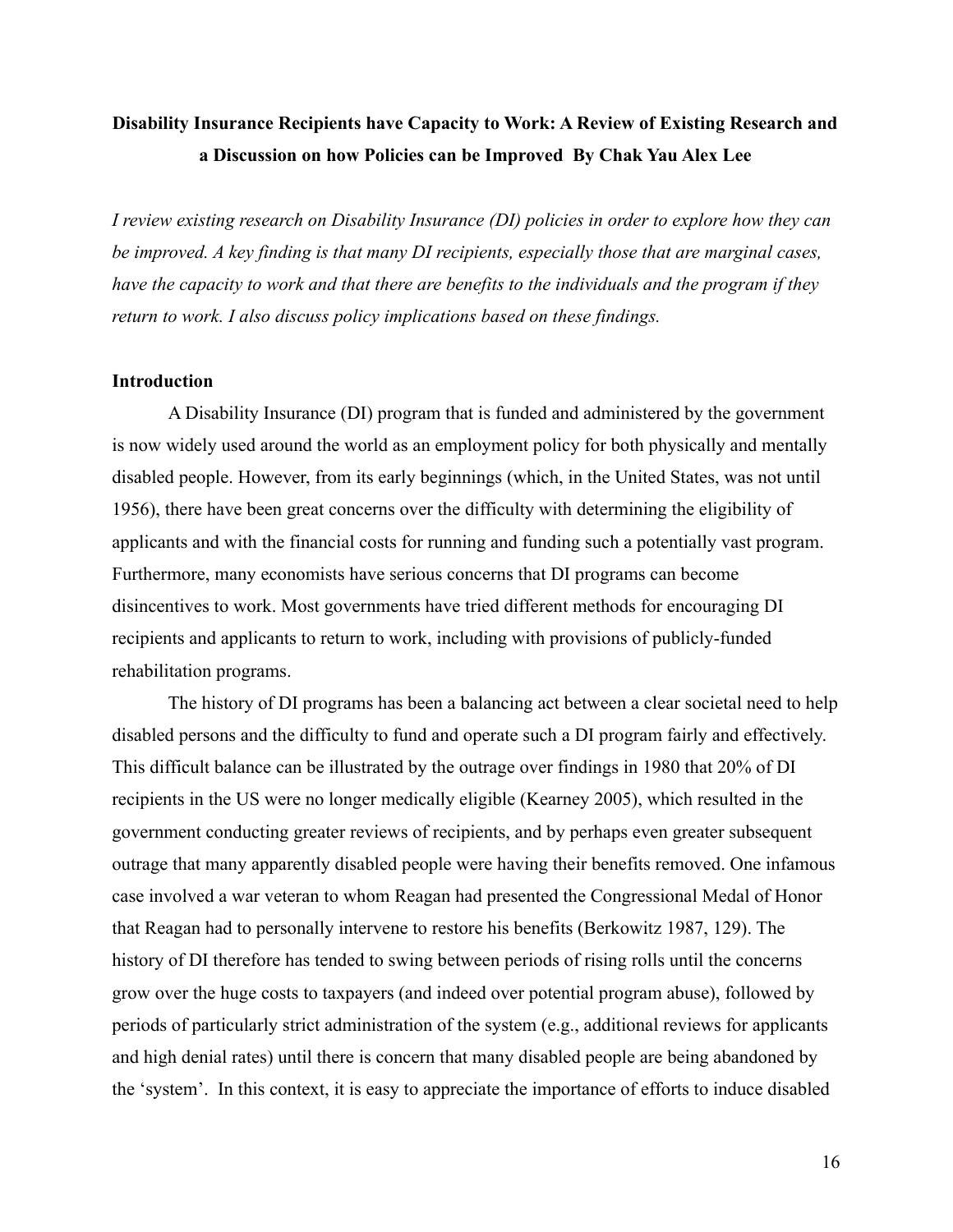people to work: the ultimate goal of course being a situation where government expenses are reduced while disabled people's incomes-- and self-esteem-- improve.

Making sure the largest proportion of unemployed disabled people get back to work should therefore be the number one priority for everyone's benefit. In addition to being beneficial in an economic sense, going to work instead of staying home and receiving benefits would mean that disabled people are making the most of their skills and possibly developing them further, including their social skills that could be useful outside of work. The disabled person would also have much greater self-confidence and a more rewarding life in the long run.

The main purpose of this paper is to review the existing research on DI policies in order to assess whether disabled people actually have capacity to work. Different governments have tried various incentives to encourage disabled people (i.e., recipients of DI benefits) to engage in significant work, or what economists call taking part in substantial gainful activity (SGA). I will focus on the research done on the Norwegian and US DI policies through a critical analysis of a Norwegian study, How Financial Incentives Induce Disability Insurance Recipients to Return to Work by Andreas Ravndal Kostøl and Magne Mogstad (Ravndal and Mogstad 2014), and a US paper, Does Disability Insurance Receipt Discourage Work? Using Examiner Assignment to Estimate Causal Effects of SSDI Receipt by Nicole Maestas, Kathleen J. Mullen, and Alexander Strand (Maestas, Mullen and Strand 2013).

I will discuss the general effectiveness of the DI policies in Norway and the US and how the authors of each paper estimated the extent to which DI recipients actually have the capacity to work. I will explore the importance of those cases that are considered marginal and the implications for encouraging these marginal cases to return to work.

I will also speculate on what the researchers may have overlooked or misunderstood about disability through the use of my personal experience with mentally disabled people given that my own brother is severely autstic and I have spent a lot of time around mentally disabled people. I will also explore potential policy implications of the key findings in the literature. Ultimately, I intend to come to a conclusion of what disability insurance has achieved so far and what could possibly be done in order to improve DI programs and the lives of the disabled.

The Norwegian and US Studies (Kostol and Mogstad 2014, and Maestas, Mullen, and Strand 2013)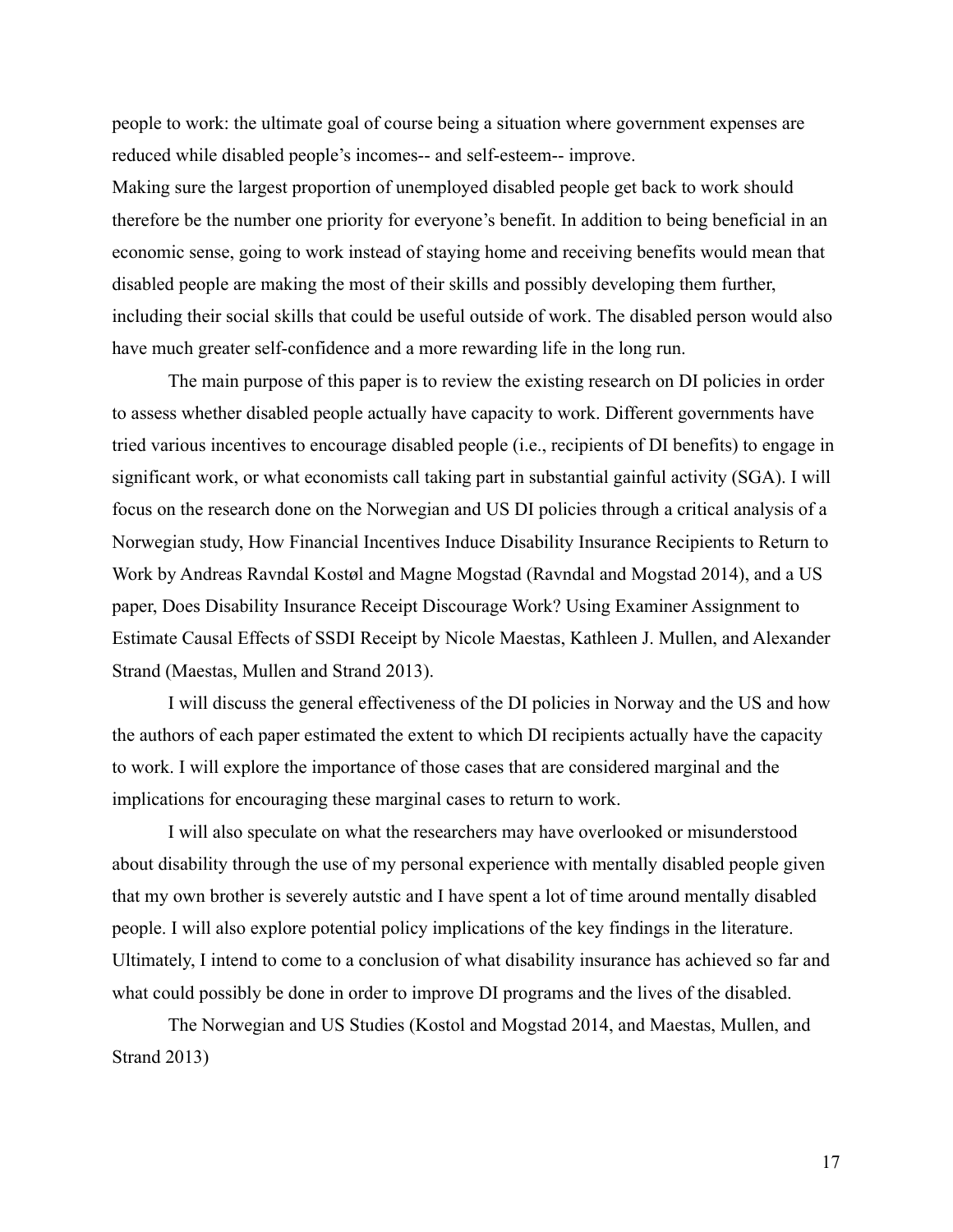How Financial Incentives Induce Disability Insurance Recipients to Return to Work by Andreas Ravndal Kostøl and Magne Mogstad (2014).

In January 2005, the Norwegian government announced a return-to-work incentive program for DI recipients who were already receiving benefits before January 2004 (i.e., a full year before the announcement of the new program). These DI recipients would be allowed to keep about \$0.40 for every \$1 of earnings above the SGA (benefits would still be provided in full if earnings are below the SGA threshold). This sharp retroactive cut-off date allowed the authors to study the effects of this program more cleanly without the potential side effects often seen in studies with other incentive programs, including the possibility of recipients manipulating the program to 'game' the system. For example, by making the program retroactive, the Norwegian government did not have to worry about 'marginally disabled' people who might otherwise not have applied for DI benefits at all if they had not known about this return-to-work incentive.

The sharp cut-off date in DI policy was ideal for the authors to study the incentive program by using a local randomized design which is a regression discontinuity (RD) design comparing the recipients before and after January 1, 2004. Those just before the cut-off date were the treatment group and those after the cut-off date were the control group. Overall, the findings indicated that the incentive program had a significant positive effect on encouraging employment.

There were three general conclusions. First, many DI recipients have the capacity to work and that capacity can be induced by incentives (such as by the Norwegian return-to-work program). For example, three years after the program started, the labor force participation of those on DI benefits increased by 8.5 percentage points for those aged 18-49, vs. a 3.4% increase for the control group. Second, the incentive resulted in a large increase in earnings for DI recipients, accompanied by a substantial decrease in cost to the DI program (made up of a significant reduction in benefits paid and a slight increase in taxes paid by the recipients). Third, the authors found that there was heterogeneity in how each demographic group responded to the incentive. For older recipients (aged 50-61), there was generally little effect at all, while for the younger recipients (18-49) there was a large range of responses, with the greatest positive effect seen for men, individuals with higher education levels and more work experience, as well as those in areas with low unemployment.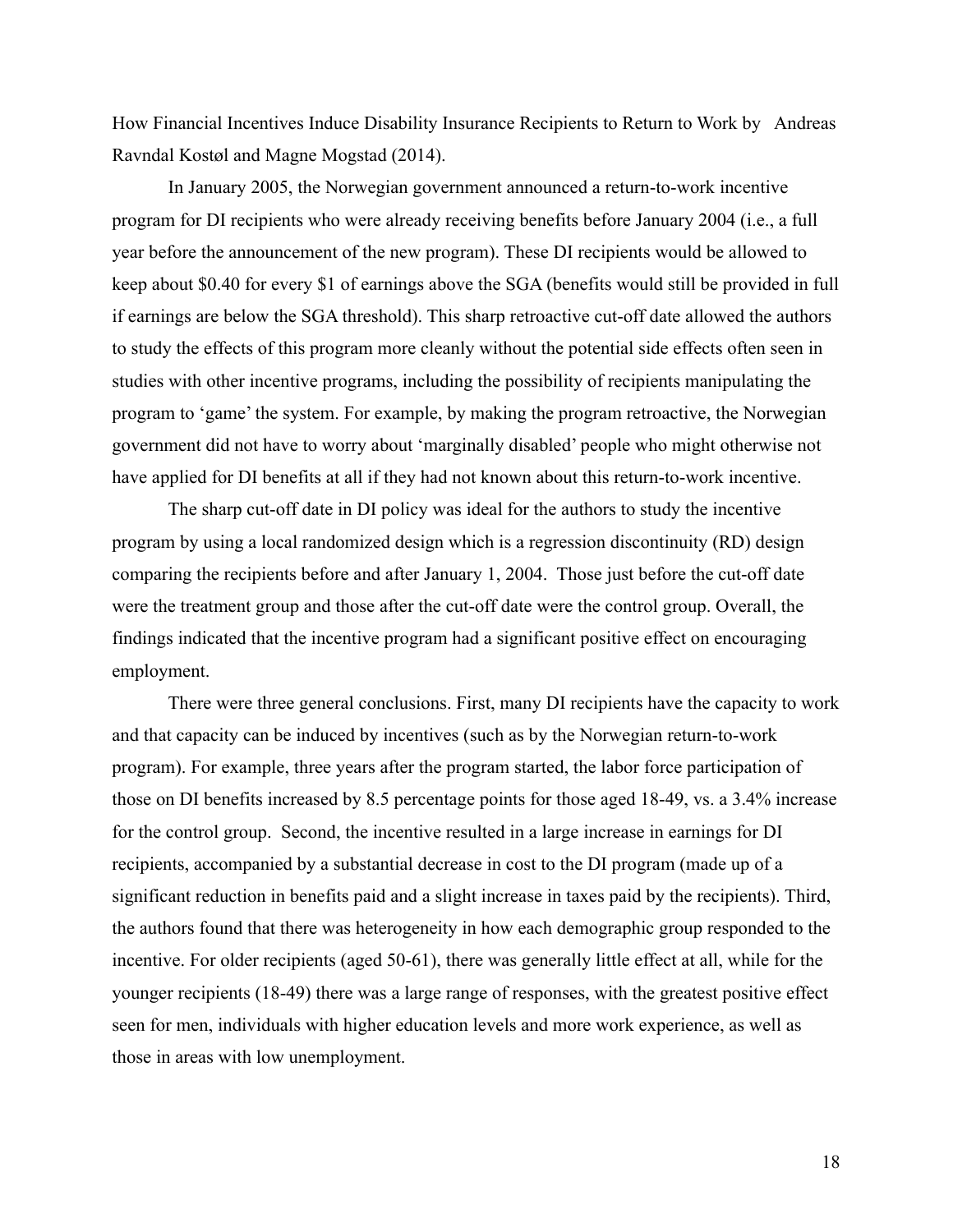The authors of the Norway paper made a comparison between the Norwegian DI program with the much larger US program and found them to be quite similar, with three key differences. First, the incidence of receipt of DI benefits is much lower in the US even though the trend of increase is similar. For example, from 1961 to 2005, the rate of receipt in the US increased from 0.8% to 4.2% while in Norway it increased from 2.2% to 10.4%. Second, the US program is less generous. Even though the SGA thresholds are similar (about \$1,000 per month), any earnings above the SGA threshold in the US would be taken as a sign of ability to work and made these candidates ineligible for DI, unlike in Norway. This would clearly have important implications for inducing marginal cases to return to work in the two countries. Third, the DI recipients in Norway tend to be older and with slightly higher earnings prior to receiving DI benefits. However, interestingly, both countries had a similarly high proportion of recipients with so-called 'difficult-to-verify' disorders such as mental disease and musculoskeletal disease (57.4% in US and 61.4% in Norway), implying that there are similarly high incidence of marginal cases that could in theory be induced to return to work.

The authors also applied their findings to the existing literature on the effects of financial incentives in encouraging DI recipients to return to work. To consider an 'upper limit' to work capacity and to study the elasticity of the labor supply, they used an approach proposed by Bound (1989), which was to look at the employment rate of rejected applicants for DI benefits (arguing that this subset of rejected applicants should form an upper limit because logically they should be more likely to have work capacity than successful applicants for DI), and found that the Norwegian data was consistent with US evidence. The general conclusion is that the response from the Norwegian incentive program confirms that the incentives are fairly effective in inducing DI recipients to return to work and that the labor supply is fairly elastic with respect to financial incentives. However, other studies have shown that depending on the stigma costs associated with DI (i.e., some disabled people are too 'proud' to apply for or receive disability benefits), the results can be mixed. For example, the 'Ticket to Work' program in the US did not appear to encourage many people to return to work (Autor and Duggan 2006), while a study on the '\$1 for \$2 offset' policy showed that it may encourage some DI recipients to work but it could also induce others into entering the DI program who would otherwise not have (Benitez-Silva, Buchinsy and Rust 2010).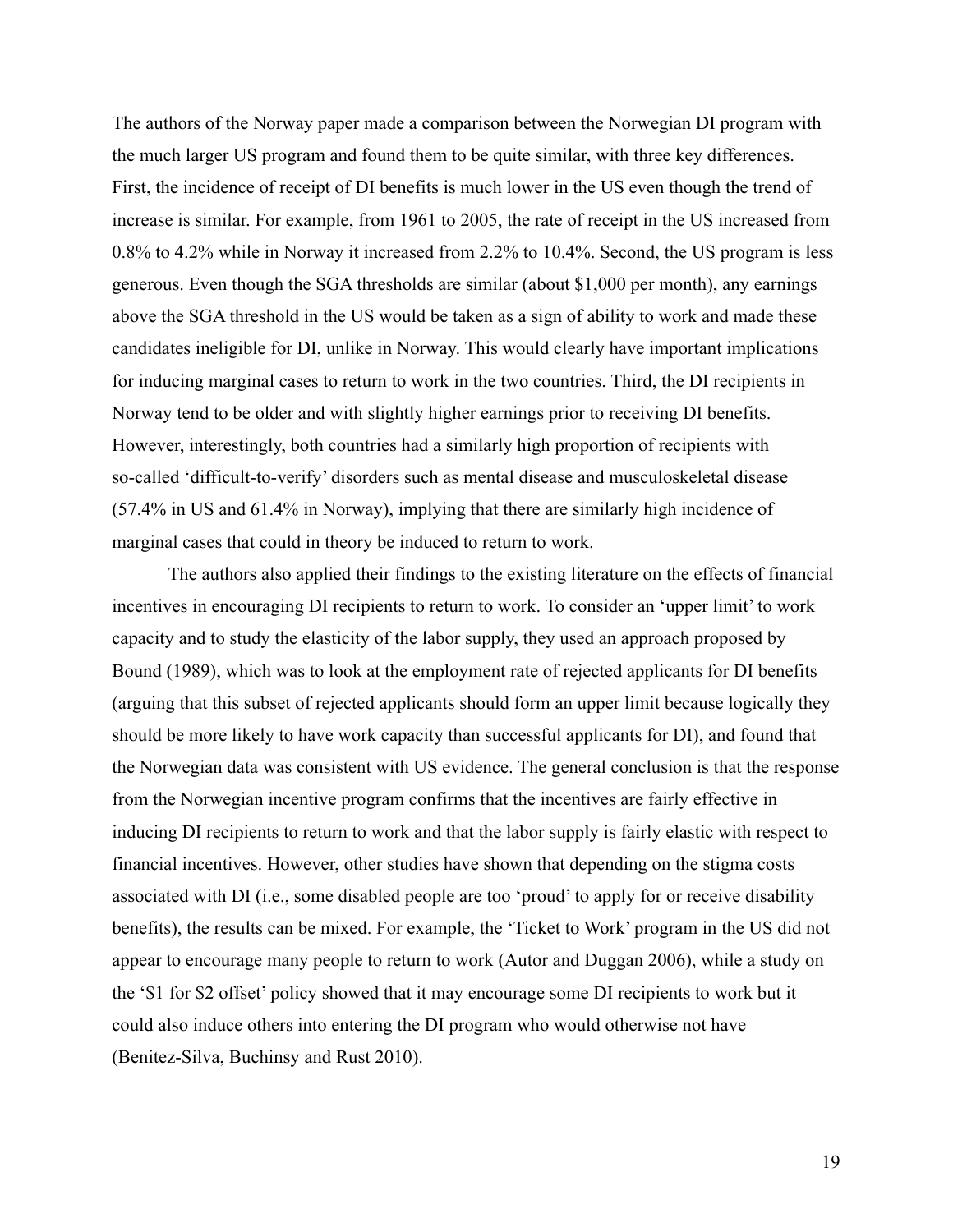Overall though, the authors of the Norwegian paper found that financial incentives induce DI recipients to return to work and that many DI recipients indeed have considerable capacity to work. Importantly, there was a significant increase in disposable income for the recipients while program costs were reduced.

Does Disability Insurance Receipt Discourage Work? Using Examiner Assignment to Estimate Causal Effects of SSDI Receipt by Nicole Maestas, Kathleen J. Mullen, and Alexander Strand (2013)

The US paper was written within the context of a US Social Security system with a long-term fiscal imbalance and an urgent need to encourage DI recipients to return to work. The authors tried to study whether Social Security Disability Insurance (SSDI) benefits discourage work, and to what degree they may discourage work, and also tried to determine what portion of the SSDI recipients are in fact 'marginal' cases and therefore most likely to have a capacity to work.

To achieve this, they exploited the benefits examiners' individual propensity to approve or deny SSDI applications to estimate the effects of DI benefits on the labor supply. The study had a 'judges design': the DI applicants are randomly assigned to a judge, meaning that there is an element of personal subjectivity in deciding whether an applicant is accepted into the DI program. This is significant because the study found that among the 23% of applicants who are on the margin of program entry, employment would have been 28 percentage points higher had they not received benefits.

The background to this study was a sharp rise in SSDI caseload and a fall in disabled workers' employment rate. In the previous two decades, caseload grew threefold while the relative employment rate of disabled workers dropped by half. This had happened despite new employment protections for disabled workers and jobs in general becoming less physically demanding (Autor, Levy and Murnane 2003). While most experts believed the SSDI program had a negative impact on employment, it was difficult to determine the magnitude of SSDI's impact because of a lack of exogenous variation in SSDI receipt. In other words, it was difficult to separate the causal effect of SSDI on employment from other confounding factors such as trends in employment and earnings.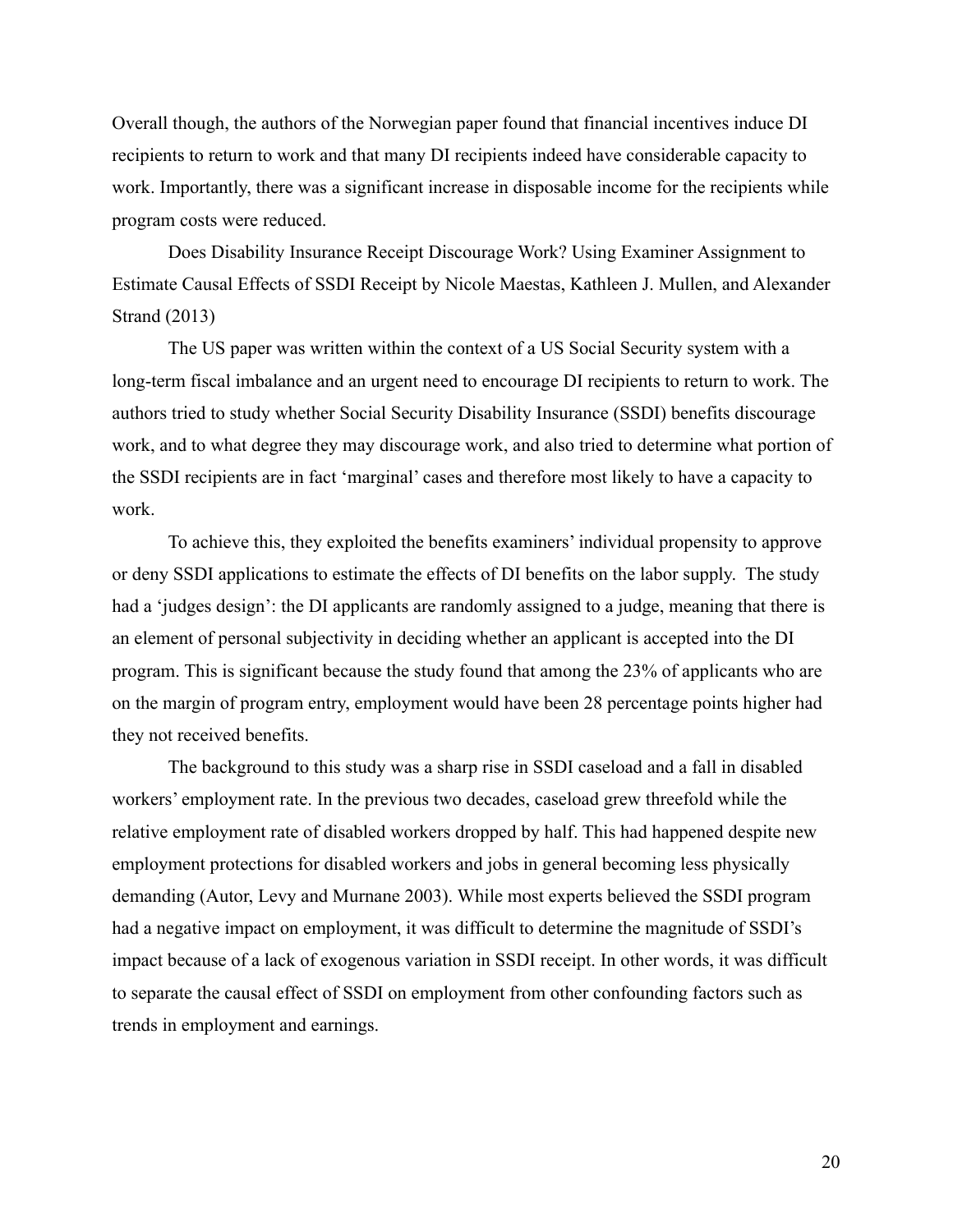For the first time, the authors of the US paper provided a first causal estimate of the effect of SSDI benefits on employment using a dataset of all SSDI applicants in the system. The sample consisted of over 2.1 million applications and about 8,700 examiners. This was the first study to use a research design to estimate the causal effect of SSDI receipt on labor supply by comparing the subsequent labor supply of similar applicants who were approved or denied DI benefits only because of the examiners their applications were assigned to since each examiner had their own propensity for a stricter or more lenient tendency when reviewing DI applications. Because of the appeals process which could take two to four years, the authors studied the employment outcomes up to six years after the initial decision.

The authors found that about 23% of SSDI applicants were marginal cases in the sense that their success in obtaining SSDI benefits depended on which examiner their application was initially assigned to. This estimate has important policy implications because it is the applicants in these borderline cases that would most likely have some capacity to work. The study also estimated that about 57% of applicants were 'always takers' (i.e., virtually all examiners whether lenient or strict would approve their applications) and about 20% were 'never takers' (i.e., denied by all examiners).

The authors applied two regression techniques, ordinary least squares (OLS) and instrument variable (IV), to find a range of estimates of the direct effect of SSDI receipt on labor supply. Overall, the authors' estimates imply SSDI benefits have very large labor supply effects. OLS estimates show a drop of 34-35 percentage points in employment two years after the initial decision, a 24-25 percentage point drop in the likelihood of participating in SGA and \$7,000 drop in annual earnings. The IV estimates suggest SSDI receipt causes a 28 percentage point drop in employment two years after the initial decision, an 18-19 percentage point drop in employment above SGA and a \$3,800 to \$4,600 drop in annual income. It also suggests a 16 percentage point drop in employment four years after the initial determination.

One key finding of the study was that the employment rate of these marginal cases would have been on average 28 percentage points higher two years later if they had never received SSDI benefits. Employment above SGA would have been 19 percentage points higher and earnings would have been \$3,781 higher. These findings showed that a significant subset of SSDI recipients still had some capacity for work. As with the Norwegian paper, the US study also found that the effect of DI receipt on employment is heterogeneous. For example,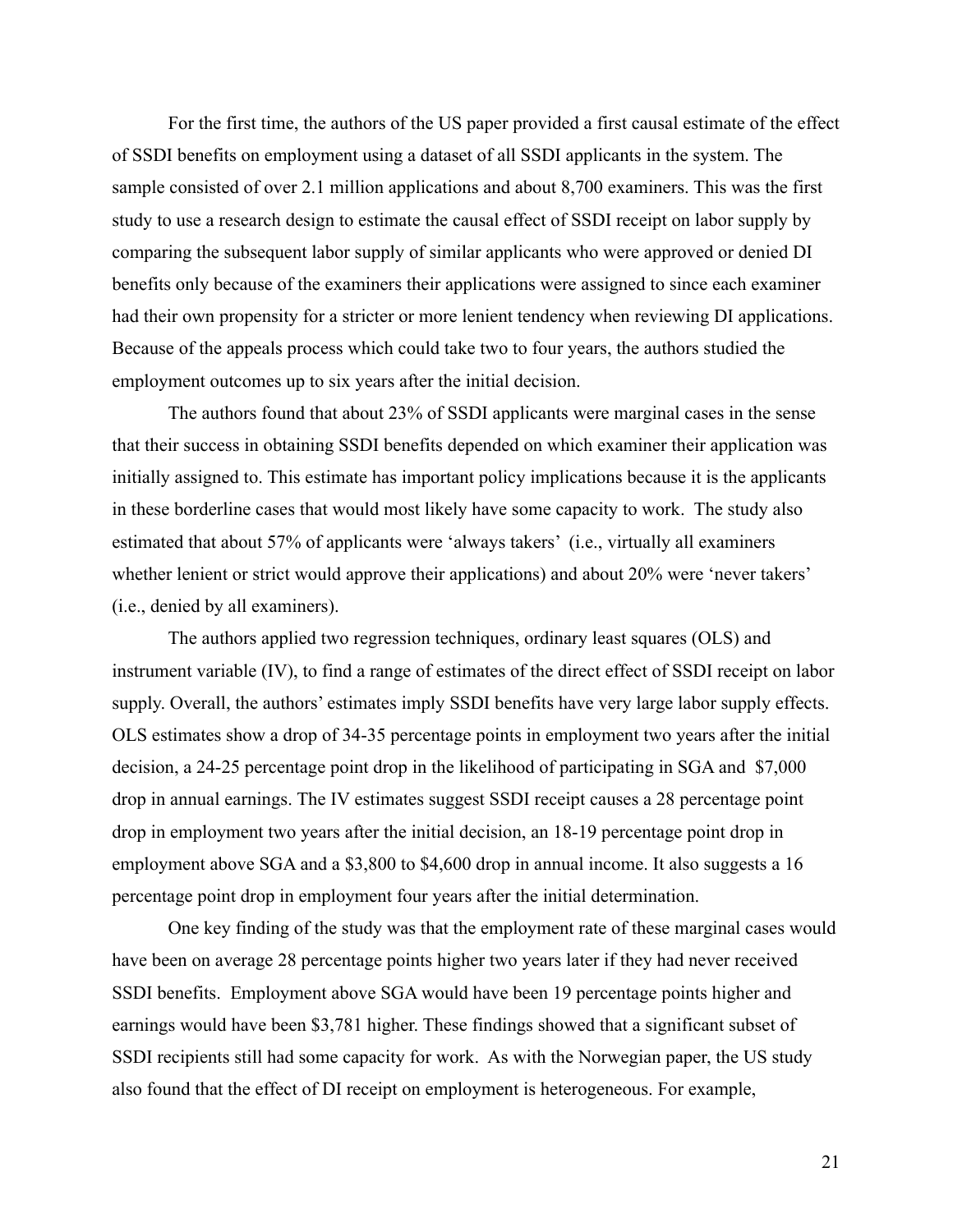employment capacity rises as high as 50 percentage points for marginal cases and as low as zero for those with serious disabilities.

Interestingly, the authors found that among the marginal cases, 16% of musculoskeletal cases were marginal cases while 32% of mental disorder cases were marginal cases. The study also estimated that marginal applicants were 43% more likely than average applicants to have a mental disability. The marginal case was also 43% more likely to be either quite young or old (under 29 or over 60). These findings would imply that the US government should try to induce the younger applicants, particularly those with mental impairments, to work. The other important factor from a policy point of view is that mental impairments tend to involve much higher medical costs, about three times higher costs than for people with relatively mild but common physical impairments such as back and joint problems (Foote and Hogan 2001). Prior studies have also concluded that people with mental impairments spend about 50 percent more time on DI rolls compared to those with musculoskeletal impairments (Rupp and Scott 1996). These findings suggest that the US government should spend more resources on the mentally disabled, especially given the importance of focusing on marginal cases for government policy purposes.

#### **Conclusion**

Overall, the findings in both papers and in the existing literature in general provide evidence that a significant subset of DI recipients have some capacity to work and that programs to induce DI recipients to return to work can be successful. The effectiveness of the programs, however, depends on the design of such programs. There needs to be enough financial incentive to encourage DI recipients to work while not providing excessive incentives in which case more people may apply for DI benefits than would have otherwise in the absence of the incentive program. Both the Norway and US papers were important in that they were studying the behaviors of DI recipients regarding their attitudes towards returning to work in the absence of confounding factors.

The findings also show that a significant portion of all DI recipients are marginal cases, often with difficult-to-verify conditions, who in fact have significant capacity for work. This would suggest there is substantial potential for governments to reduce the costs to their DI programs by inducing the DI recipients in these marginal cases to return to work.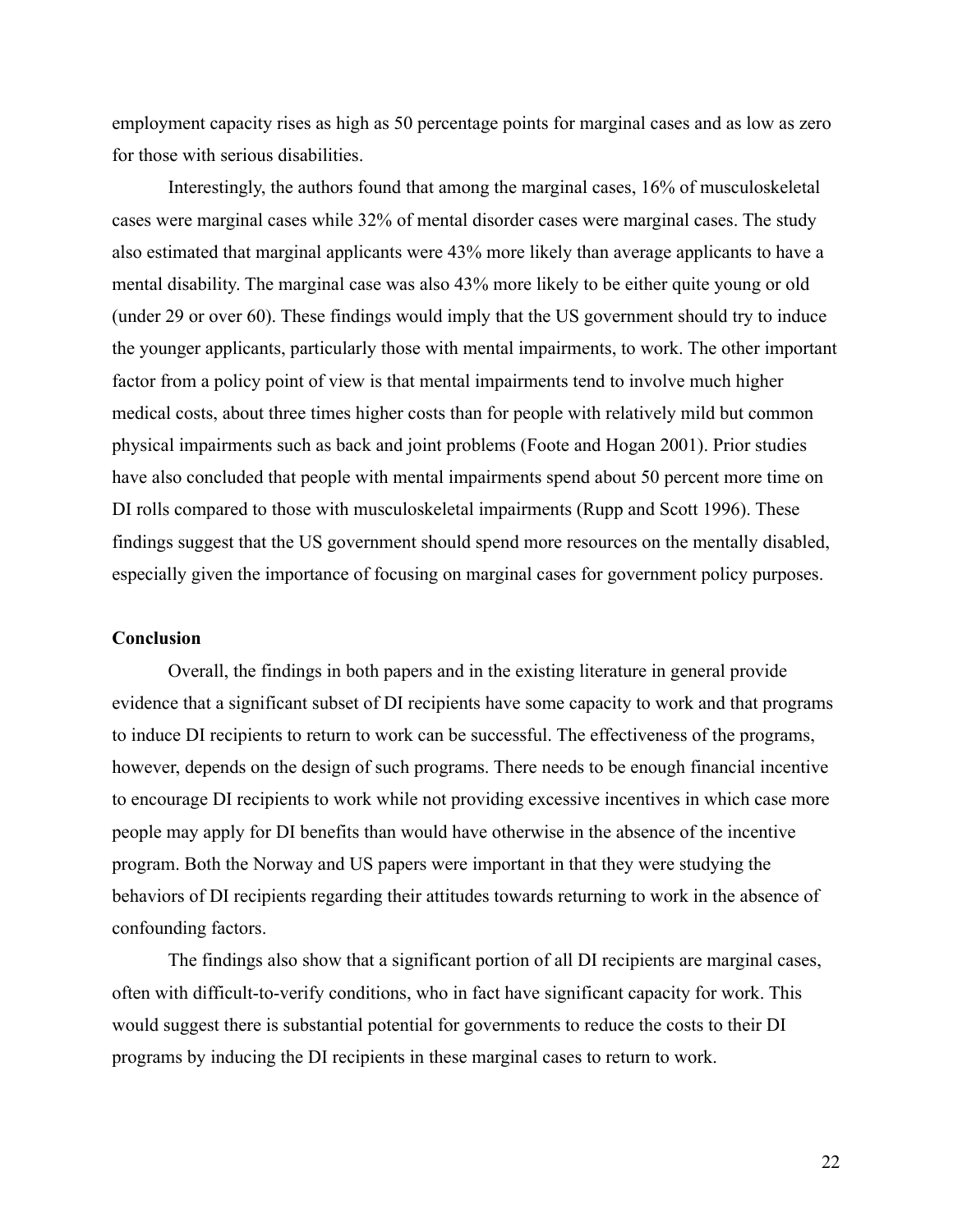I think a particularly interesting point is that there is a higher incidence of mental disorders in these marginal cases. Since mental disabilities can incur much higher medical costs than the relatively mild physical impairments of the other marginal cases, there is additional motivation for governments to focus on these cases due to their important policy implications.

I believe that it is worth sharing my personal connection and experience with mental disabilities in order to fully understand my view of disability insurance policies and how they affect the people applying for them. My younger brother Andrew suffers from severe autistic spectrum disorder (ASD). Andrew is 14 and goes to a special needs school in HK. He is very kind at heart but can often be impatient and frustrated when he does not get what he wants or is denied something he wants to do. This makes it difficult for him to learn and develop the skills required to do daily tasks such as going to school by himself or brushing his teeth. He struggles to communicate and can only verbalise basic phrases such as asking for food when he is hungry, telling us when he wants to leave home to go somewhere to play and regular 'good mornings' and 'good nights'.

Despite his not being particularly shy and often managing to communicate in some way to others through gestures, it is unlikely for people like Andrew to be employed in the future. This means that in all likelihood, he would be collecting disability insurance benefits (if available in the country that he will reside in). Also, financial incentives to work would not affect him and he would be an example of the group of severely disabled DI recipients who just receive the benefits regardless of likely changes in the scheme.

Andrew's situation has influenced my thinking on this subject and I now believe it is even more important for disabled people to have some sort of work, however low their capacity for work may be (at least to begin with). This would not only improve their personal economic situation in the short run but also develop skills that can improve their quality of life in the long run. In addition, maintaining employment for a longer period of time has been linked to a slower decline of cognitive ability and reduced risk of dementia. According to Carole Dufouil, a scientist at INSERM, the French government's health research agency, the risk of getting dementia is reduced by 3.2% for each additional year of work.

Despite social interaction often being challenging and an area that puts people with physical and mental disabilities in uncomfortable situations, most professions could provide jobs that encourage low-stress social interaction with colleagues and should help improve their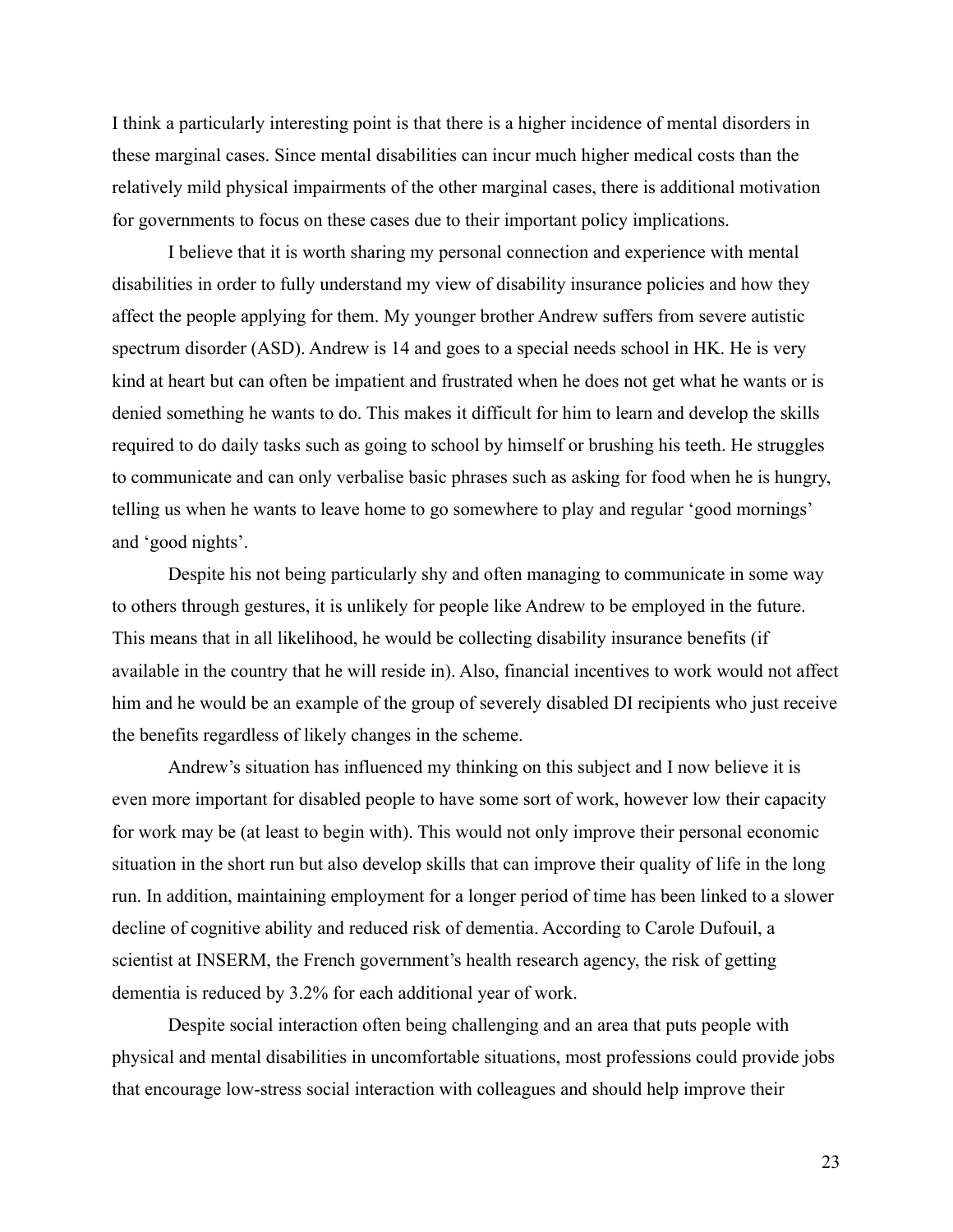general job capacity over time. Thus potential DI recipients could gradually improve their social and work skills by participating in SGA instead of staying unemployed and living a lifestyle which would likely predominantly consist of staying home and interacting with the same few family members or caretakers.

One other general strategy for potential improvements to DI programs would be for governments to focus on the rapidly changing working environment and also appreciate how technology has transformed how work itself is done. The Covid-19 pandemic has also played a crucial role in making work-from-home and other virtual employment opportunities acceptable to employers in both the public and private sectors. Governments could encourage companies- for example, through subsidies or tax breaks-- to allow disabled people to work from home in order to increase employment of DI recipients.

Many current DI recipients are capable of participating in SGA in terms of their skills but are still unemployed simply because they might not be able to commute to work or cannot handle being in a traditional office for long hours due to their medical conditions, including disorders such as ASD that make interacting with colleagues for prolonged periods particularly difficult. Working from home would allow more flexibility for working hours and also the benefit of being able to tailor one's working environment to be most suitable for the individual as this can often be a factor that prevents disabled people from participating in SGA.

The government could also provide subsidies for the private sector to provide training for remote jobs to be as effective and inclusive as possible. Although there would initially be a cost for the training, if done well, it would be rewarded in the long term by a higher proportion of DI recipients being employed and therefore decreasing the financial burden these individuals place on the program. Training for work from home jobs for the disabled is an example of a supply side policy which would increase productivity and efficiency in the economy as well as having the benefits of encouraging more disabled people to be employed as discussed earlier in the paper for reasons such as improving social skills and enabling participants to have a more rewarding life in the long run.

24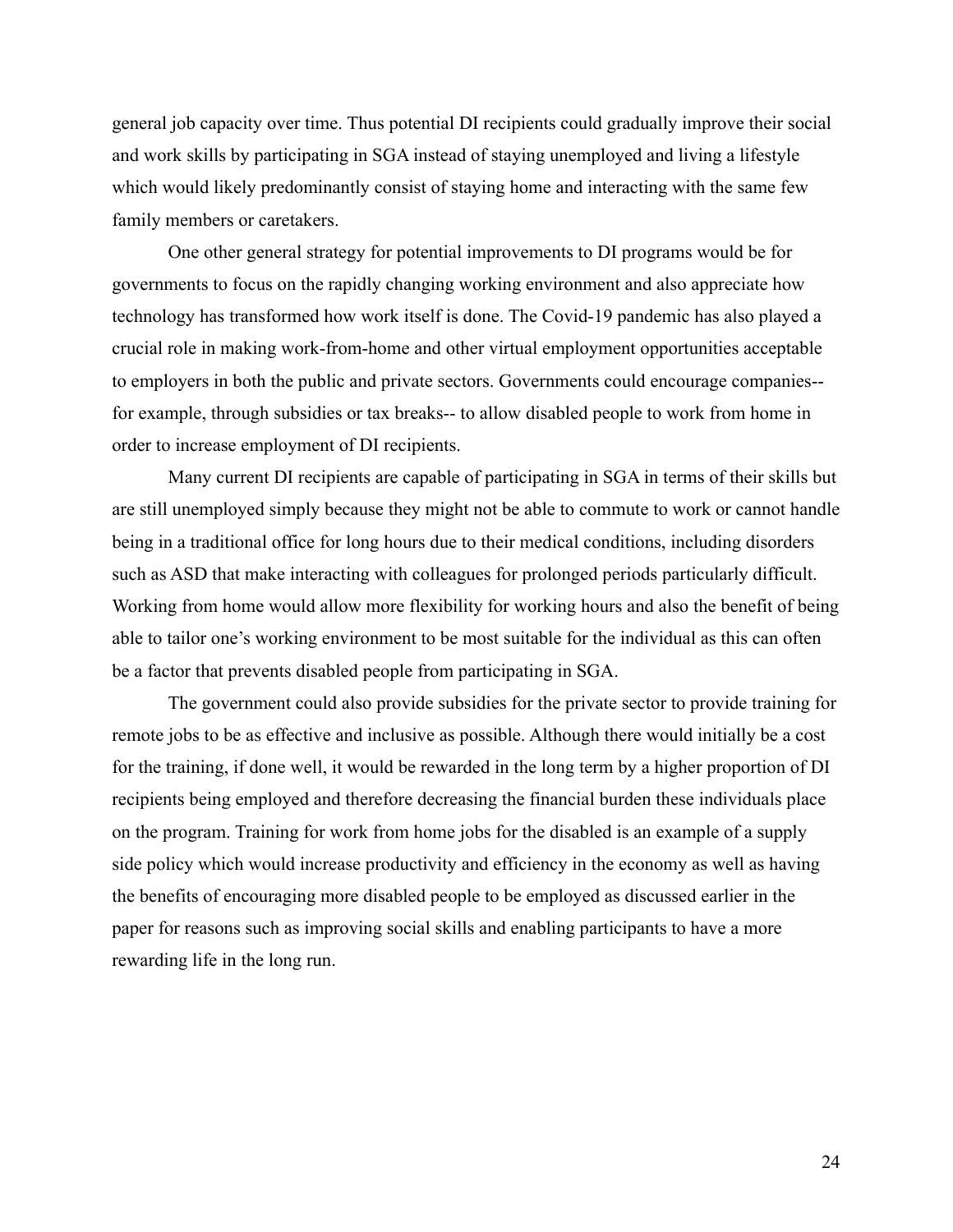#### Work Cited

- Autor, David H., and Mark G. Duggan. 2006. "The Growth in the Social Security Disability Rolls: A Fiscal Crisis Unfolding." Journal of Economic Perspectives 20 (3): 71-96.
- Benitez-Silva, Hugo, Moshe Buchinsky, and John Rust. 2010. "Induced Entry Effects of a \$1 for \$2 Offset in SSDI Benefits." Unpublished.
- Berkowitz, Edward D. 1987. Disabled Policy: America's Programs for the Handicapped. New York: Cambridge University Press.
- Bound, John. 1989. "The Health and Earnings of Rejected Disability Insurance Applicants." American Economic Review 79 (3): 482-503
- Kearney, John R. 2005/2006. "Social Security and the "D" in OASDI: The History of a Federal Program Insuring Earners Against Disability." Social Security Bulletin 66 (3)
- Kostol, Andreas Ravndal, and Magne Mogstad. 2014. "How Financial Incentives Induce Disability Insurance Recipients to Return to Work." American Economic Review 104 (2): 625-655
- Maestas, Nicole, Kathleen J. Mullen, and Alexander Strand. 2013. "Does Disability Insurance Receipt Discourage Work? Using Examiner Assignment to Estimate Causal Effects of SSDI Receipt." American Economic Review 103 (5): 1797-1829
- Rump, Kalman, and Charles G. Scott. 1996. "Trends in the Characteristics of DI and SSI Disability Awardees and Duration of Program Participation." Social Security Bulletin 59 (1): 3-21.getting dementia is reduced by 3.2% for each additional year of work.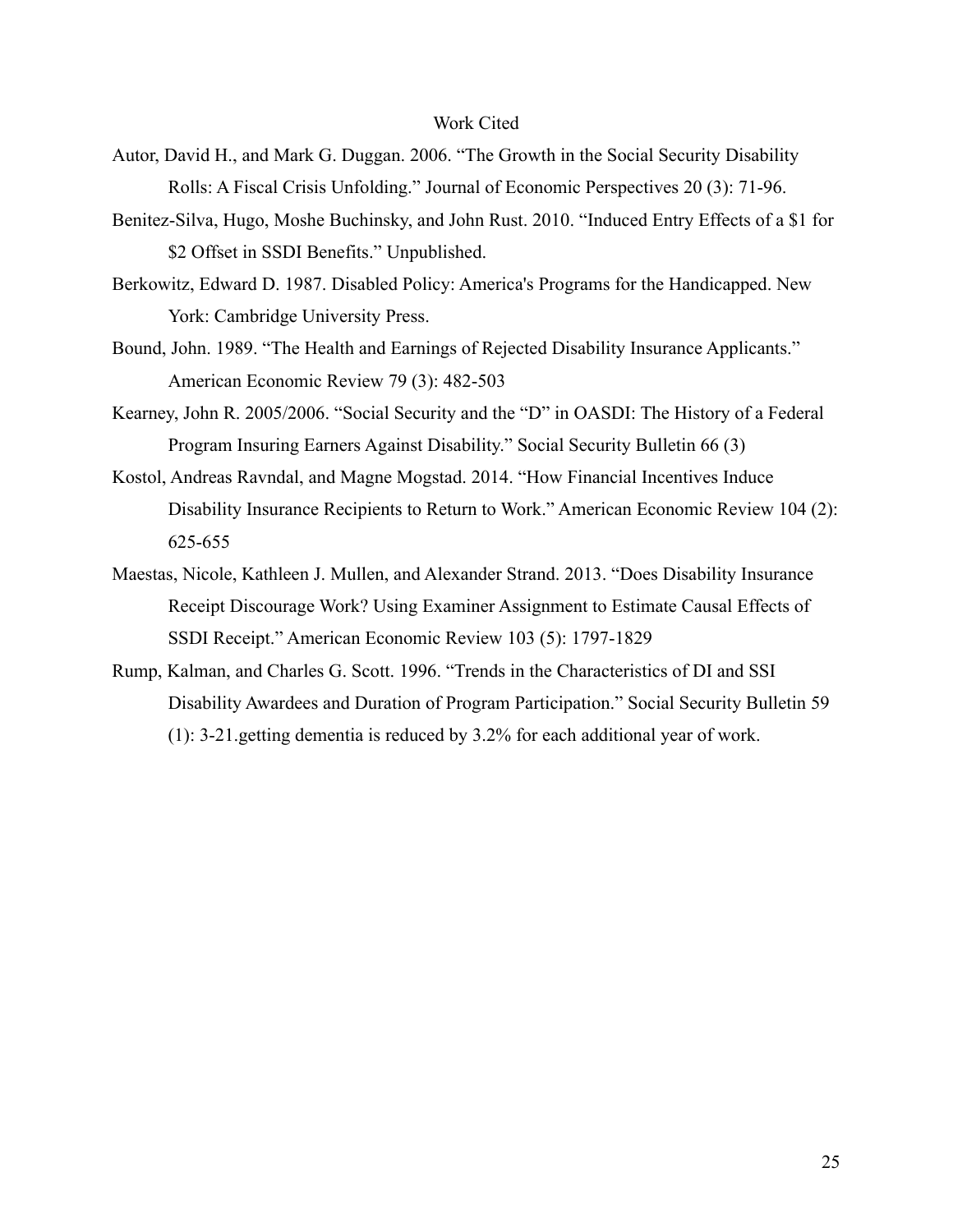## **Prevalent Customer Influences on Marketing Campaigns During and Post-Pandemic By Blake L. Tretter**

#### **Abstract**

The COVID-19 pandemic has had immense and long-lasting impacts on our society, both economically and socially. In particular, the pandemic has caused and accelerated several cultural shifts, and these in turn have affected the ways in which companies market their products. This paper discusses three major shifts in consumer mindsets that have emerged from the pandemic: a focus on social justice, group mentality, and environmental sustainability. For each new focus, companies have adapted their marketing to respond; but these opportunities come with associated risks and obstacles that make them difficult to capitalize upon. With the widespread Social Justice movements during the pandemic, an opportunity to tie company values to social justice movements is created, but they must avoid stereotypes and ensure the tie-in is seen as authentic. With heightened group mentality, companies may show support for local communities. However, large multinationals like Amazon and Walmart are driving struggling local companies out of business. Companies can demonstrate their support for environmental sustainability through eco-friendly initiatives and donations. However, they may be tempted to "green-wash" and simply hide the less eco-friendly aspects of the business, often by outsourcing or moving these operations to other geographic locations.

Keywords: marketing campaigns, COVID-19, consumer influence, Social Justice, Environment, Group Mentality, kinship, consumer behavior,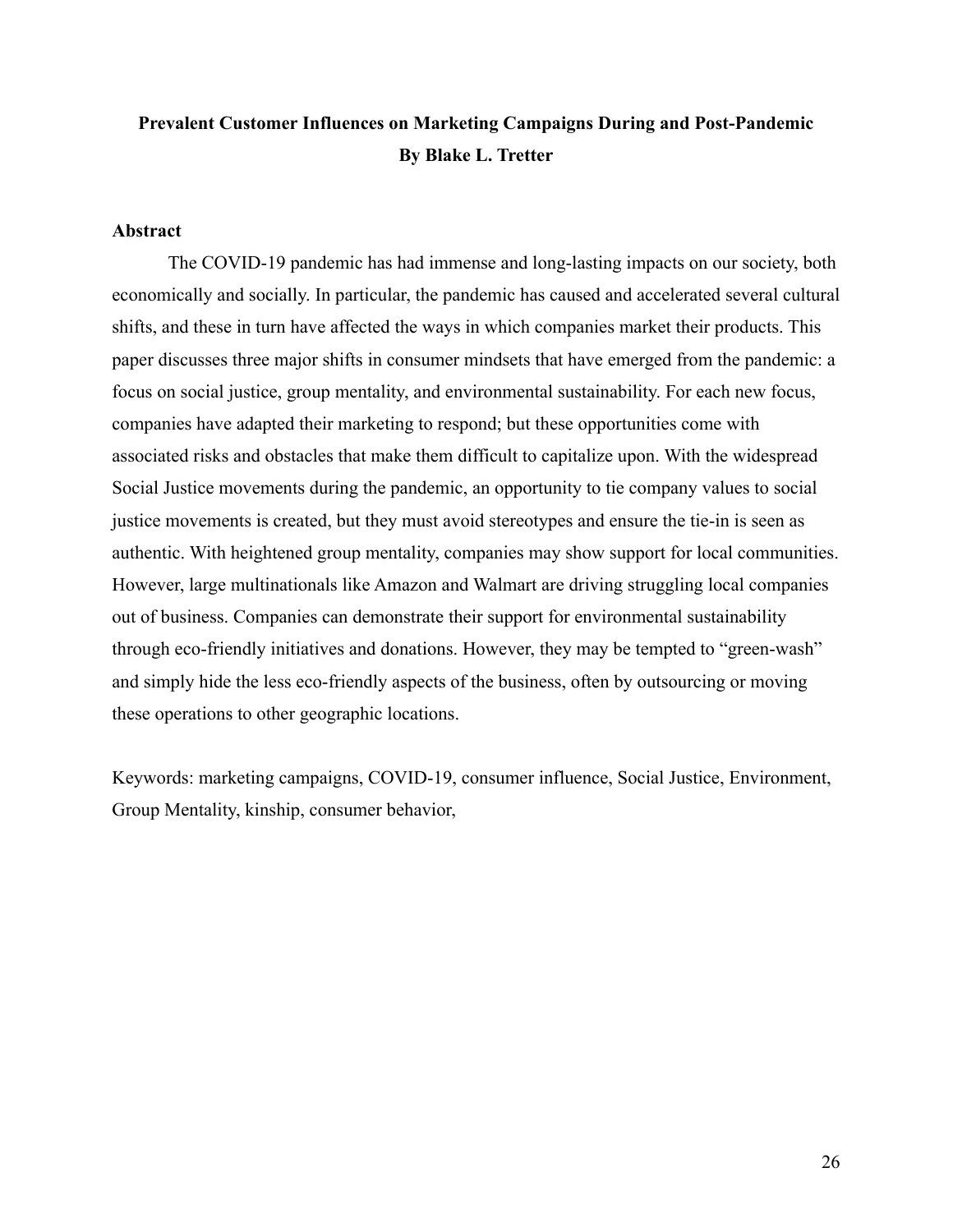#### **Introduction**

The COVID-19 pandemic has had immense and long-lasting impacts on our society, some of which we are not aware of yet, both economically and socially. In particular, the pandemic has caused and accelerated a number of cultural shifts, and these in turn have affected the ways in which companies market their products. With the increased prominence of social media, many people have become more aware of and active in drives for social justice. Many social justice movements have gained prominence during the pandemic thus creating an increase in activism and engagement surrounding these social issues. The pandemic has also made people more aware of their local communities as the effects of the COVID shutdown have been widespread and persistent. This enhanced group mentality has caused people to think more closely about the impact of their actions on the community as a whole and on ways they can strengthen their local community. The shutdown caused by the pandemic has had positive implications on the environment such as less air pollution from a stark decrease in car and air travel and certain ecosystems thriving due to less human activity. The pandemic and climate change are both global phenomena that highlight the need to band together to fight against economic destruction and threats to safety, which provides the opportunity to increase a sense of global community. Also, many of the root causes of climate change lead to an increased risk of global pandemics, so these issues are linked and can be addressed together (Bernstein, 2020). This increased visibility towards environmental protection during the pandemic coupled with the psychological similarities between the pandemic and climate change provides an opportunity for marketers to capitalize on these issues in their campaigns. The economic recession caused by the pandemic has exposed the vulnerabilities of many businesses. As these businesses look to bounce back, they are restrategizing their business models to be more robust, which is another reason why there is an increased focus on economic and environmental sustainability. Overall, the pandemic has caused and accelerated far-reaching changes in society's focus and values, and many companies are scrambling to update their marketing strategies in response to these changes, with varying degrees of success.

#### **Impact of Social Justice Movements During the Pandemic**

The pandemic has reshaped many of our social interactions, moving many of our "normal" in-person interactions to an online interface. As a result, social media has gained even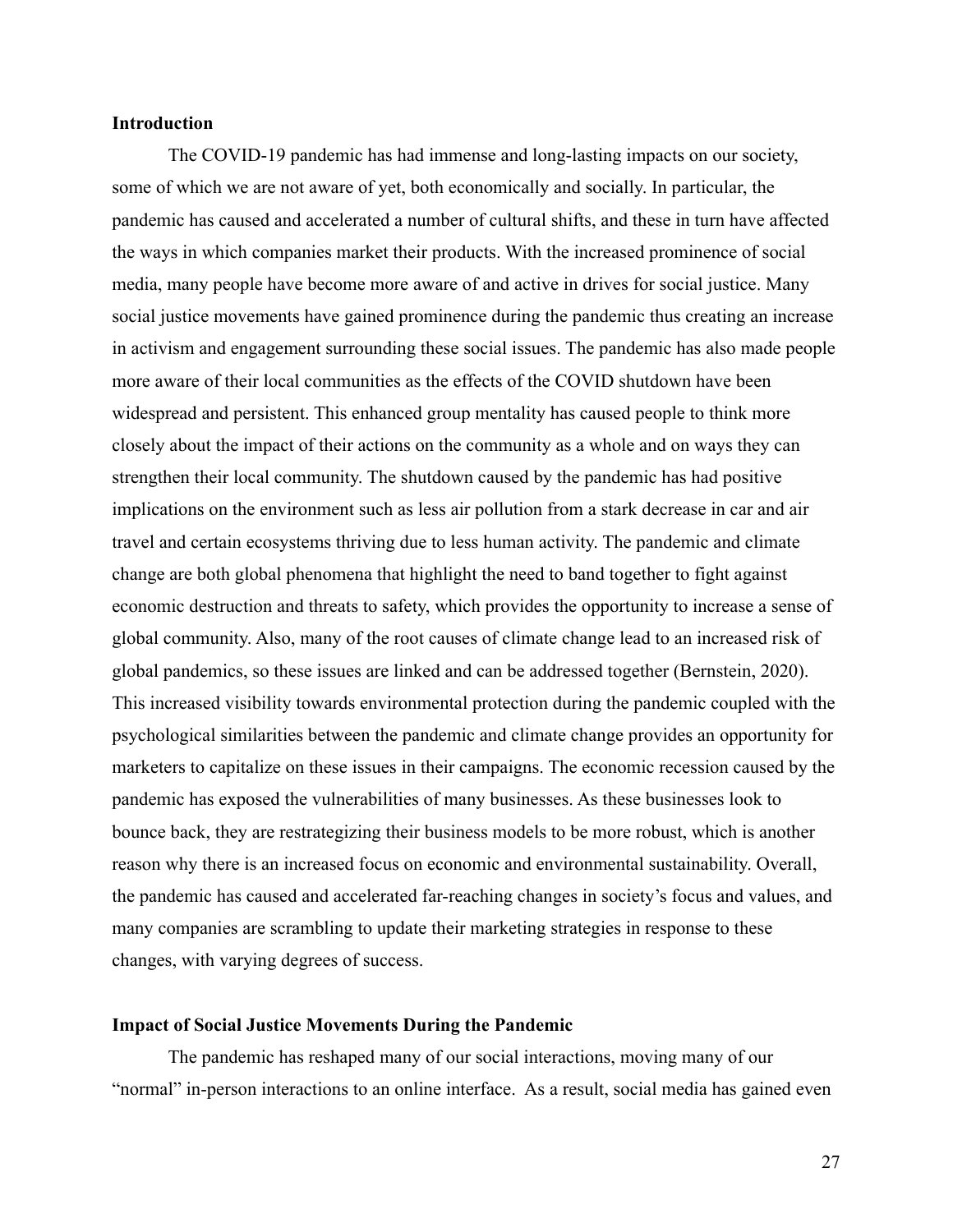more prominence in our daily lives. It is used for much of this new social interaction but has also evolved to become a hub of information in 2020. This has caused people to be online and on social media longer and more frequently (Molla, 2021). This new traffic and reliance on social media for information has given awareness to social justice movements (BLM, Stop Asian Hate, etc.). Social media has also provided a platform for a backlash to some of these movements. For example, Trump and others branding COVID as the "China Virus" led to a rise in Anti-Asian Hate Crimes. As a result, many consumers are much more aware and supportive of social justice movements and of efforts to address social inequities.

Companies have noticed their customers' increased interest in social justice and have been trying to incorporate these issues into their marketing strategies. One way in which they try to emphasize their support of social justice initiatives is by diversifying the models in their ads to better represent the range of skin tones, gender, etc. of their customer base. One obstacle to this is that even when companies try to diversify the skin tones of models, they are often still scrutinized by some for being biased toward lighter-skinned models, especially for women. Critics have also flagged certain efforts in advertising as perpetuating stereotypes about groups being represented, which is an example of a term known as "tokenism". For example, H&M and Brandy Melville have been criticized for promoting plus-sized models without carrying clothing in those sizes. In their efforts to be more inclusive, companies also have to be careful that ads don't perpetuate stereotypes about the groups represented. For example, Volkswagen recently got criticized for a commercial in which they show male astronauts and athletes juxtaposed with a woman sitting on a park bench next to a stroller. They included both men and women in the ad, but the stereotypical settings and behaviors of the actors were seen as problematic (Chiu, 2019.) Companies can also tie their products more directly to social justice movements like BLM or MeToo. Some of these campaigns have been well received, while others have caused a backlash. The NBA's decision to paint "Black Lives Matter" on their courts and release a PSA video in favor of the movement has generated numerous positive comments from the press and activists. Similarly, Nike's "Play Like a Girl" campaign, which highlighted the power and accomplishments of women in athletics, was widely praised. The obstacle with this strategy is that if the ties are not seen as genuine, the efforts can backfire, like the Pepsi ad with Kendall Jenner. Another example of a socially controversial advertising campaign is McDonald's' series of BLM-supporting digital ads and social media posts. Many activists and organizations,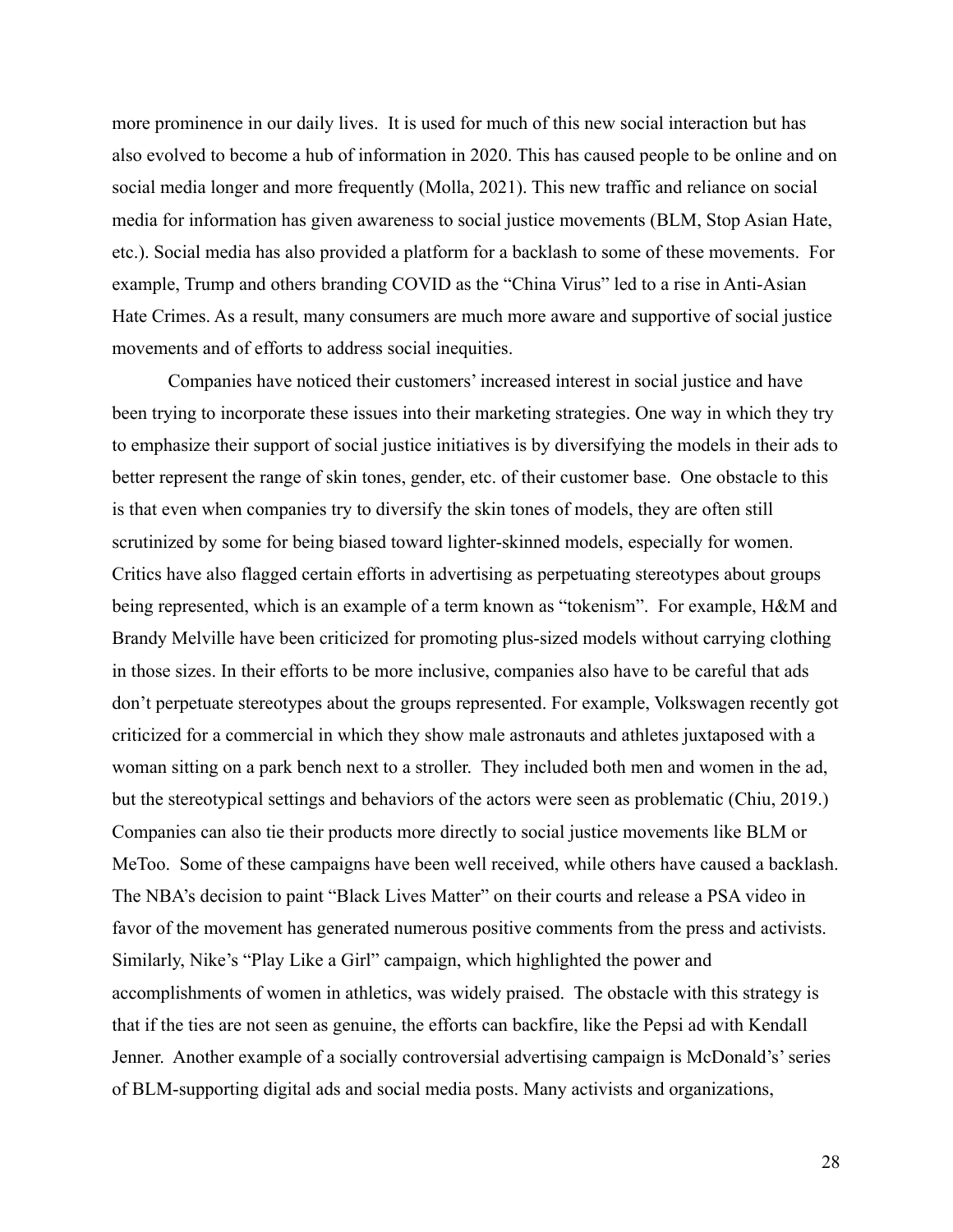including the ACLU, which fights for civil liberties and justice, say that the company "doesn't have the policies in place to back up the claim they support their Black workers". In both of these examples, the ads are seen by many activists as largely self-serving and inauthentic, and the campaigns resulted in largely negative publicity for the companies involved (Regalado, 2020). Due to the pandemic, social media has been used as a platform to promote social justice movements, which companies have used to reassess their messages and engineer new marketing campaigns. Companies have the opportunity to respond with better representation and diversity; however, they may be criticized as inauthentic and not matching these businesses' core values.

#### **Group Mentality's Influence on Consumer Mindsets**

In addition to consumers becoming more engaged with social justice during the pandemic, awareness of strong group bonds has formed. With the pandemic forcing isolation and the cancellation of many social activities, people have sought out new ways to build and maintain social relationships and a sense of connection with others. This has highlighted the necessity of social relationships and group mentality, for better or worse. In fact, research has shown that strong group membership and social identity have improved mental well-being during the pandemic-induced isolation and are used by some people as a coping mechanism (Alcover et al, 2020). The resulting group mentality has gotten many people to band together and support each other (support small businesses, local community, etc.). There has been an especially strong incentive for local communities to band together as this has been necessary to limit the spread of the virus. Many people have therefore begun to view their local community as a "village". With this perspective, people have emphasized the support of local businesses and the wellbeing of their neighborhoods (Cox, 2020) (Nextdoor, 2020).

Targeting markets at a local level has been especially attractive to marketers, as the target audiences are easier to reach through advertisements. Many advertising vehicles such as television, newspapers, and radio, are local in nature. Companies are appealing to a greater group mentality by emphasizing local community involvement in their ads or supporting community groups through philanthropy. There is an opportunity for companies to provide real benefits to communities through their initiatives and donations, but the obstacle is that companies' altruism is designed to fit a marketing agenda rather than meeting the most urgent needs of the community. In some cases, the initiatives may have hurt the communities they were trying to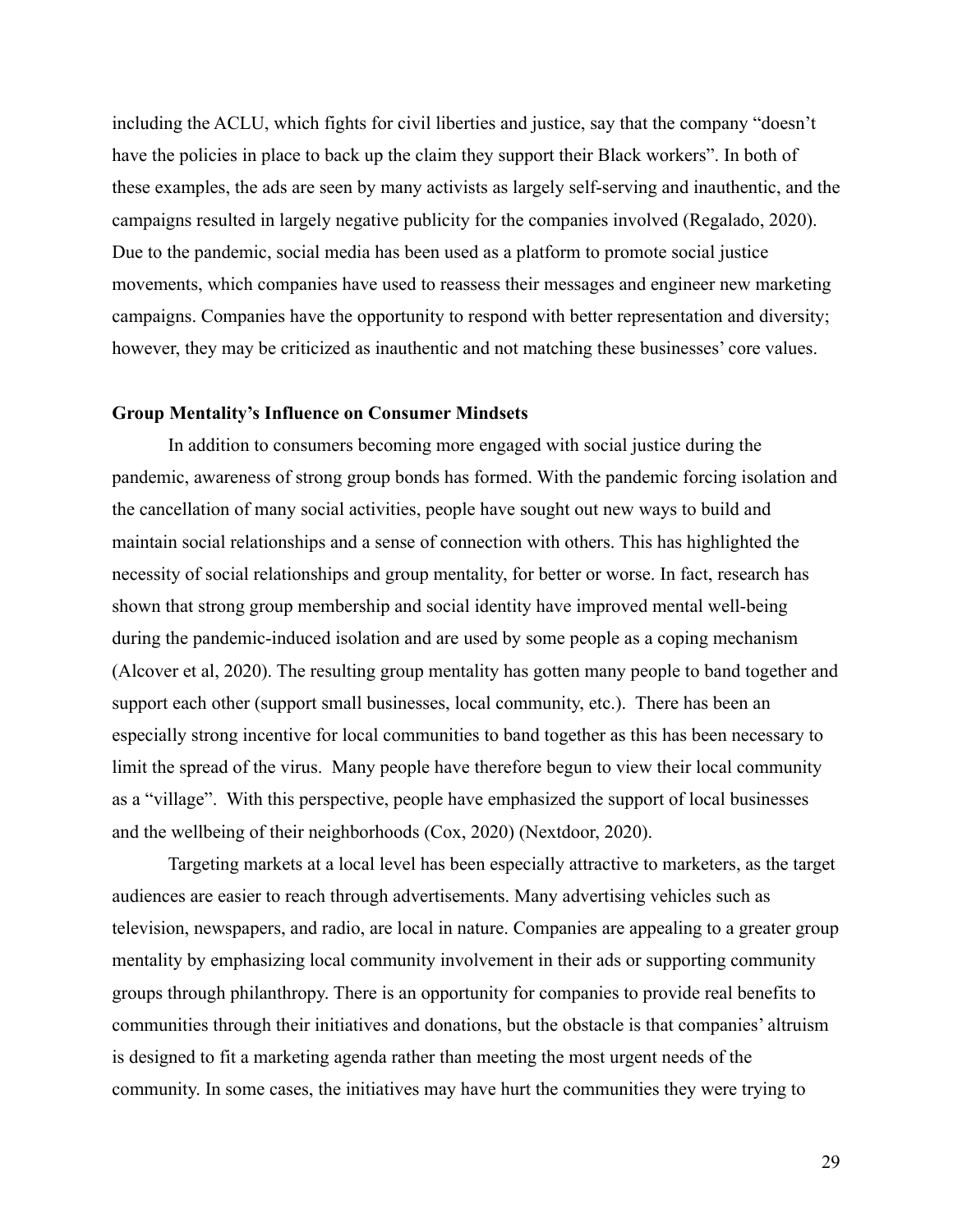help. For instance, TOMS shoes' buy-one-give-one campaign was criticized for hurting local footwear industries in some communities while not making a large impact on the recipients of the shoes (Hessekiel, 2021). Another obstacle is that large national or multinational companies will craft messages around their support of local communities while still driving small local companies out of business. For example, Walmart donates food to local food banks and collects donations for other charities, while at the same time using robots for their e-commerce warehouse distribution, taking away local jobs (Lee, 2021). Many companies are striving to adjust their marketing campaigns to emphasize their value to local communities, but these campaigns must be well thought out if they are to be effective with customers.

#### **Increased Emphasis on Environmental Issues for Consumers and Companies**

Group mentality not only has implications for altruistic behavior towards local communities and businesses but also towards the environment. For consumers, a "village" mentality encourages pro-environment behavior. People are more likely to act in an eco-friendly way when they can see how their actions influence their community (van Vugt, et al, 2014). If the environment is suffering in local communities (i.e. wildfires, floods, etc.), individuals will be more likely to care about the issue. Similarly, if individuals' communities are directly impacted by the pandemic (i.e. a family member/friend gets infected), they will be much more likely to care about it (van Vugt, et al, Table 1). Concern about worldwide issues like climate change and the pandemic has caused a shift towards a global mindset, which has been intensified by social media, which serves as a source of global community awareness. This global mindset was also influenced by the visibility of the global impact of COVID, which has been highlighted online and in the news. COVID has also engendered a sense of urgency in many people, as they saw how rapidly a global threat could grow and impact their lives. Between a new more global mindset and a heightened sense of urgency, the perceived threat of climate change and environmental impacts has grown substantially as it is no longer considered to be in some irrelevant far-off location or the distant future (van Vugt, et al, 2014).

In addition to mindsets changing, the pandemic caused direct environmental effects due to the aggressive global response and rapid changing of consumer behaviors. With enforced isolation, the number of people working from home increased drastically, and longer trips were curtailed almost entirely. This greatly reduced the pollution from car and air travel, and many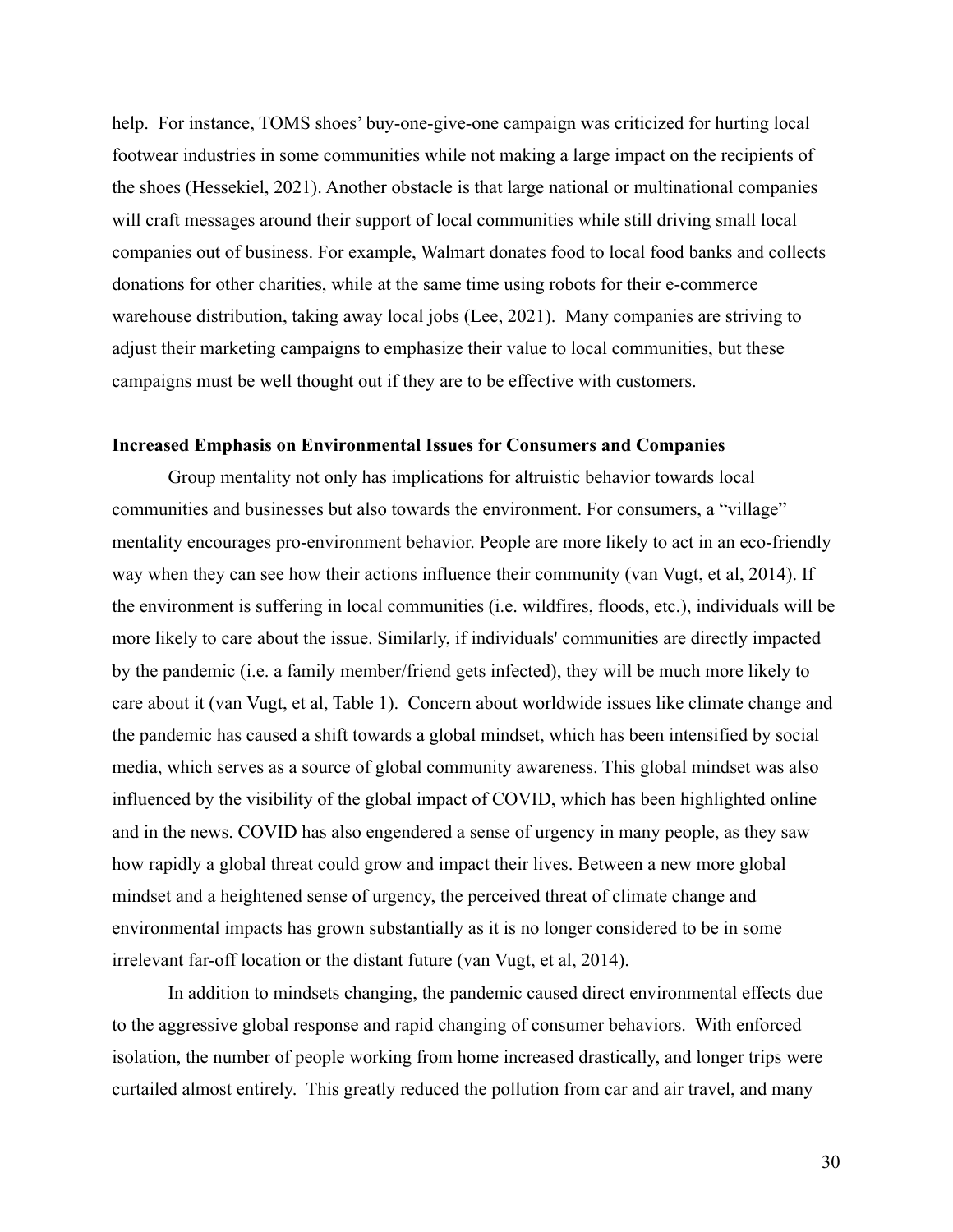people began to rethink for what purposes travel is necessary or desirable. Environmental issues like air pollution were even linked directly to pandemic vulnerability, where health issues caused by pollution could increase the risk of COVID deaths (Upton & Venton, 2020). The pandemic also caused people to rethink and re-engineer many of the underpinnings of our economy, incorporating environmental impact more deeply into proposed solutions. All of these factors together have resulted in a heightened awareness of environmental issues.

According to a study by the Economist Intelligence Unit, environmental sustainability has been ranked by customers as one of the top factors of corporate responsibility (Robins, 2017). Companies are recognizing that the priorities of their customers are changing, with environmental consciousness becoming more important to consumers. A 2020 global survey found that 60% of consumers reported making more environmentally friendly, sustainable, or ethical purchases since the start of the pandemic (Lathem, 2021). Thus, companies are emphasizing their eco-friendly actions to market to this growing segment of eco-conscious consumers. These actions include environmentally responsible manufacturing, support for environmental initiatives like zero carbon footprint office buildings, and philanthropic donations. One benefit of this is that companies are more likely to invest in environmental initiatives internally so they can include these in their ads and annual reports (i.e. using solar energy, implementing hybrid vehicles, etc). For example, Apple has pledged to be carbon neutral across its supply chain by 2030 (Apple, 2021) and Google claims to have used 100% renewable energy for 4 years straight (Hölzle, 2021). Other companies like Patagonia implement campaigns to donate funds/profit to the environment (Patagonia, 2021). Campaigns like Patagonia's that are aligned with company values can be perceived quite positively (Roberts & Mayo, 2021). However, critics are skeptical that certain companies are turning to a strategy termed "greenwashing", where they advertise and promote their eco-friendly initiatives without making a significant impact on the cause. More recently, this behavior is becoming more likely to result in consumer backlash, thus making these campaigns and ads ineffective (Timperley, 2021). This is especially common in the fashion industry, where the ads and initiatives are often misleading. For example, the fashion brand H&M has been widely accused of greenwashing (Petter, 2021). Also, companies will sometimes move the more environmentally questionable operations to third-party vendors, particularly outside the US, to "hide" these activities from the public while not actually addressing the ecological challenges. Many companies struggle to adapt their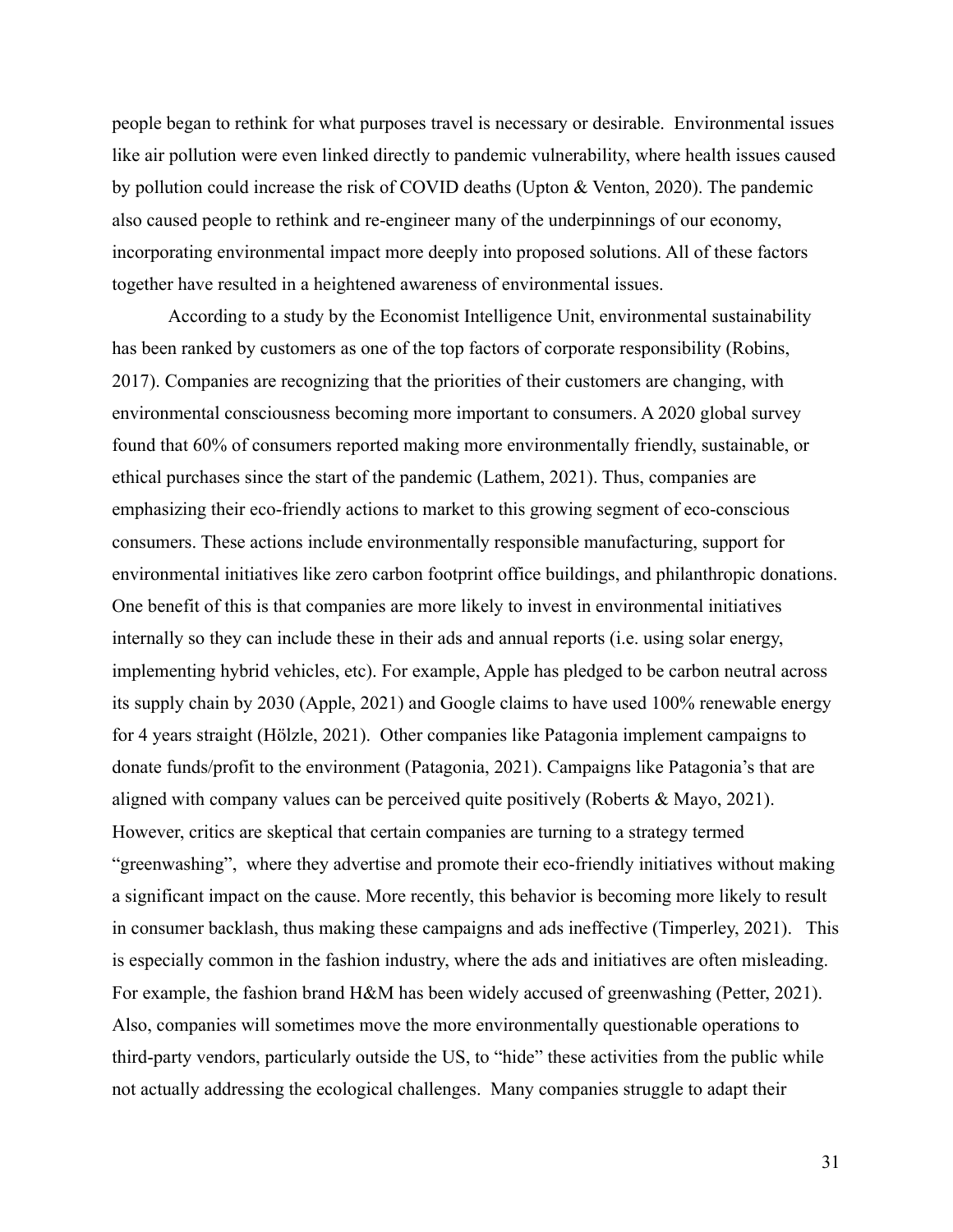business models to be more environmentally sensitive so they can authentically highlight these accomplishments to their customers.

#### **Conclusion**

The COVID-19 pandemic has reshaped our society, changing the mindsets and priorities of consumers in far-reaching ways. As consumer attitudes and behaviors have evolved, companies have responded by adopting new marketing approaches and campaigns to appeal to their target markets. In this paper, we discussed three major shifts in consumer mindsets toward an increased emphasis on social justice issues, a group mentality that prioritizes their local community, and a heightened awareness of environmental issues. Companies have responded to all three of these cultural shifts with new marketing strategies and approaches that aim to take advantage of the changing priorities of consumers. These give companies an opportunity to better align with their customers, but they also encompass risks that can derail the effectiveness of the campaigns. While some of the campaigns have been successful both in terms of societal impact and marketing effectiveness, others have failed dramatically. If companies want to be successful in such marketing efforts, they need to carefully design their campaigns to be authentic, aligned with their corporate goals, and effective at meeting the expectations of their customers.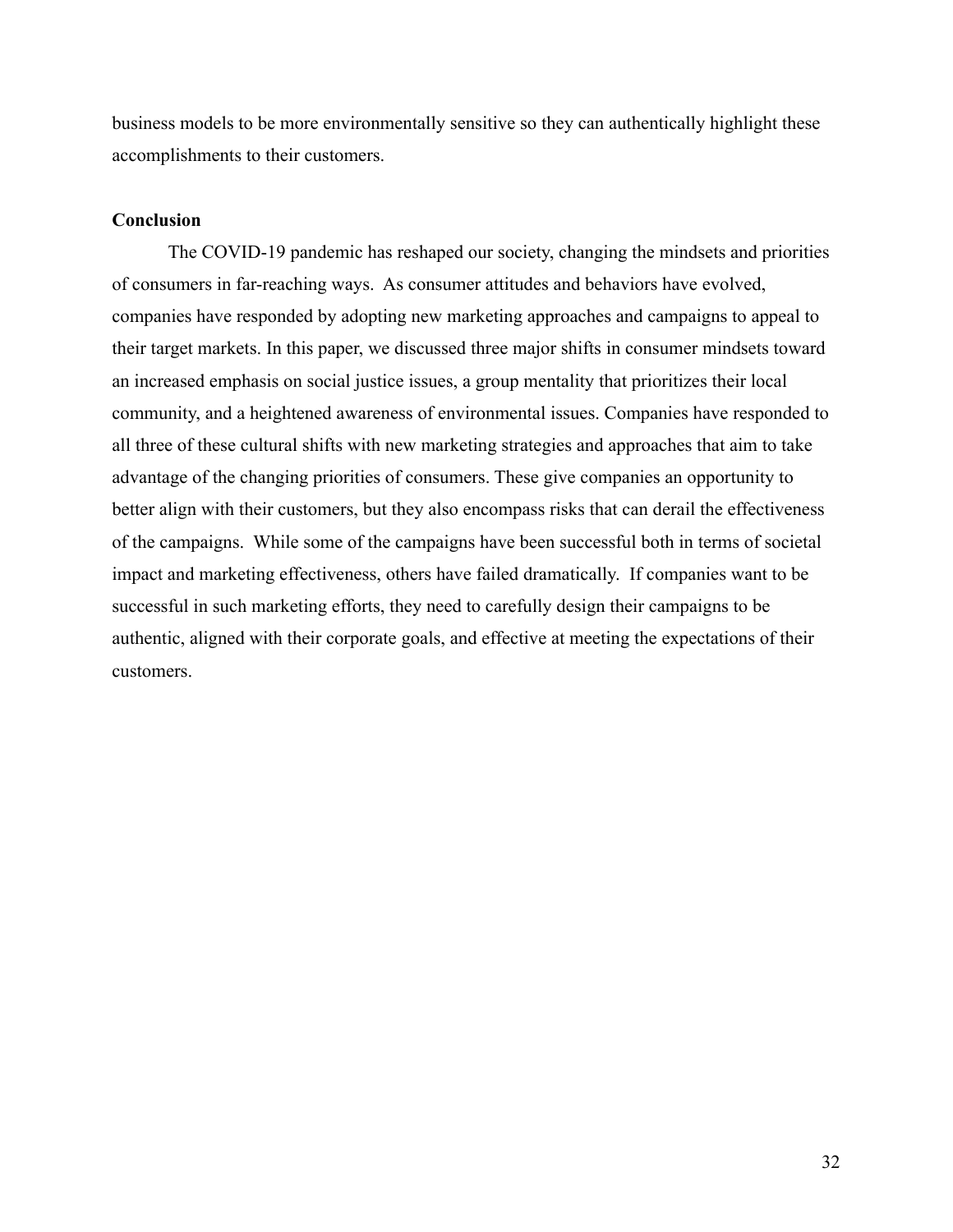- Alcover, C.-M., Rodríguez, F., Pastor, Y., Thomas, H., Rey, M., & del Barrio, J. L. (2020). Group membership and social and personal identities as psychosocial coping resources to psychological consequences of the COVID-19 confinement. International Journal of Environmental Research and Public Health, 17(20), 7413. https://doi.org/10.3390/ijerph17207413
- Apple PR (2021, August 6). Apple commits to be 100 percent carbon neutral for its supply chain and products by 2030. Apple Newsroom. https://www.apple.com/newsroom/2020/07/apple-commits-to-be-100-percent-carbon-neu tral-for-its-supply-chain-and-products-by-2030/.
- Bernstein, A. (2020, July 6). Coronavirus and climate change. C-CHANGE | Harvard T.H. Chan School of Public Health. https://www.hsph.harvard.edu/c-change/subtopics/coronavirus-and-climate-change/.
- Chiu, B. (2019, September 25). Can the advertising industry stop perpetuating harmful gender stereotypes? Forbes.

https://www.forbes.com/sites/bonniechiu/2019/09/24/can-the-advertising-industry-stop-p erpetuating-harmful-gender-stereotypes/?sh=33db9f29375f%29.

Cox Communications Staff (2020, June 18). Small business support shifts amid covid-19 as consumers and business adapt and Evolve. Small Business Support Shifts Amid COVID-19 as Consumers and Business Adapt and Evolve. https://www.prnewswire.com/news-releases/small-business-support-shifts-amid-covid-19

-as-consumers-and-business-adapt-and-evolve-301079544.html.

- Hessekiel, D. (2021, April 28). The rise and fall of the buy-one-give-one model at Toms. Forbes. https://www.forbes.com/sites/davidhessekiel/2021/04/28/the-rise-and-fall-of-the-buy-one -give-one-model-at-toms/?sh=3bbbc2c71c45.
- Hölzle, U. (2021, April 20). Four consecutive years of 100% renewable energy—and what's next. Google cloud blog. https://cloud.google.com/blog/topics/sustainability/google-achieves-four-consecutive-yea rs-of-100-percent-renewable-energy.
- Latham, K. (2021, January 14). Has coronavirus made us more ethical consumers? BBC News. https://www.bbc.com/news/business-55630144.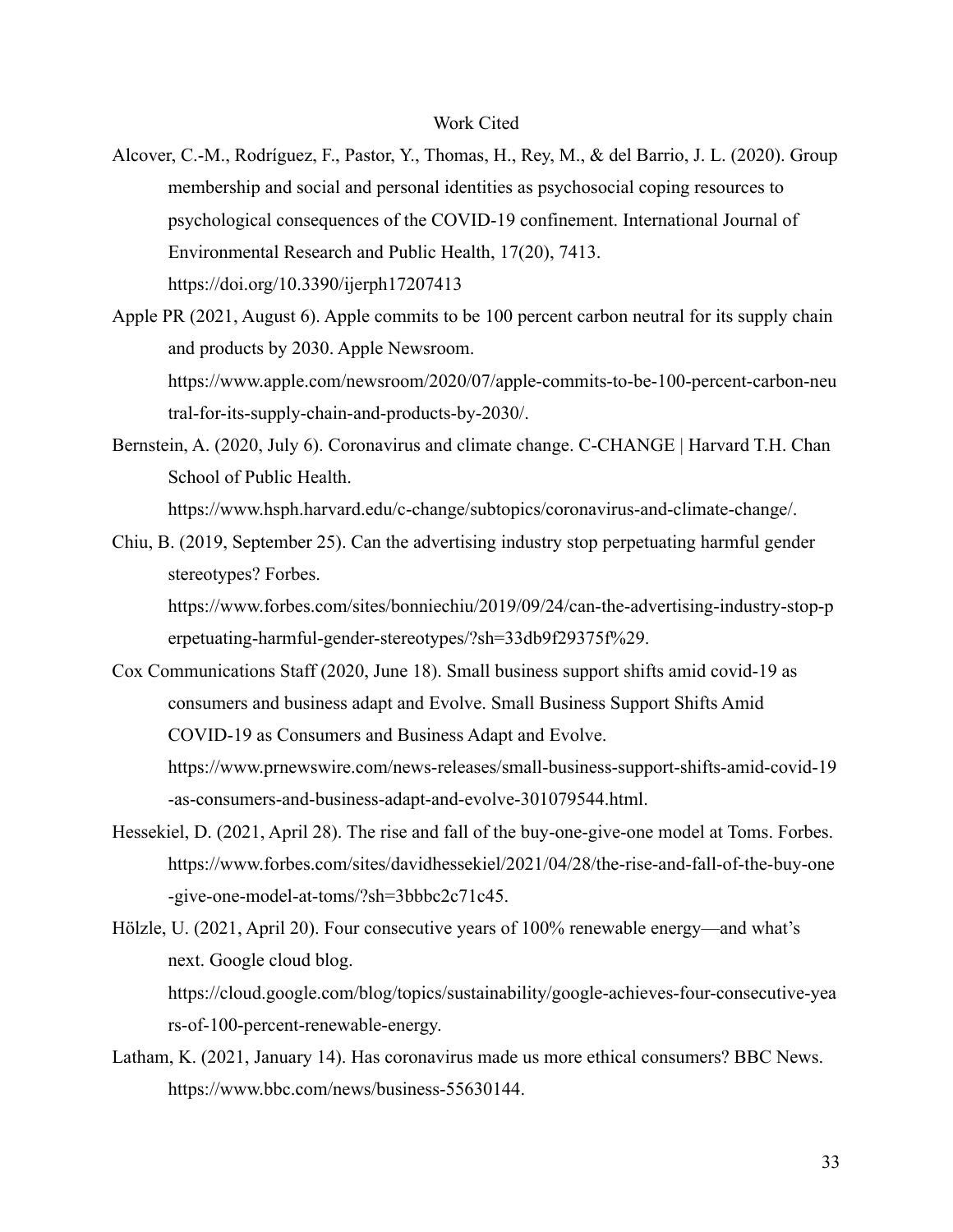- Lee, D. (2021, January 27). Walmart turns to robot-staffed warehouses to handle online orders. Financial Times. https://www.ft.com/content/1b1b11c8-200c-4f7c-a431-6460f90bb95d.
- Molla, R. (2021, March 1). Posting less, posting more, and tired of it all: How the pandemic has changed social media. Vox. https://www.vox.com/recode/22295131/social-media-use-pandemic-covid-19-instagram-t iktok.
- Nextdoor Editorial Team (2020, August 5). How covid-19 has changed the way we shop locally. Nextdoor for Businesses. https://business.nextdoor.com/local/resources/how-covid-19-has-changed-the-way-we-sh op-locally.
- Patagonia Philanthropy (2021). Environmental campaigns. Patagonia Action Works. https://www.patagonia.com/actionworks/en-gb/campaigns.
- Petter, O. (2020, February 4). H&m accused of 'greenwashing' over plans to make clothes from sustainable fabric. The Independent. https://www.independent.co.uk/climate-change/news/hm-greenwashing-sustainable-circu lose-venetia-falconer-manna-a9312566.html.
- Regalado, N. (2020, July 20). ACLU News & Commentary. American Civil Liberties Union. https://www.aclu.org/news/racial-justice/mcdonalds-is-hiding-policies-that-perpetuate-sy stemic-racism-behind-woke-washing/.
- Roberts, L. M., & Mayo, A. J. (2021, January 29). Toward a racially just workplace. Harvard Business Review. https://hbr.org/2019/11/toward-a-racially-just-workplace.
- Robins, R. (2017, November 14). Does Corporate Social Responsibility increase profits? Business Ethics. https://business-ethics.com/2015/05/05/does-corporate-social-responsibility-increase-prof its/.
- Timperley, J. (2021, July 26). The Truth Behind Corporate Climate Pledges. The Guardian. https://www.theguardian.com/environment/2021/jul/26/climate-crisis-green-light.
- Upton, J., & Venton, D. (2020, June 11). Tear gas, pollution, wildfire smoke: A triple threat to your lungs. Climate Central. https://www.climatecentral.org/news/tear-gas-pollution-wildfire-smoke-a-triple-threat-toyour-lungs.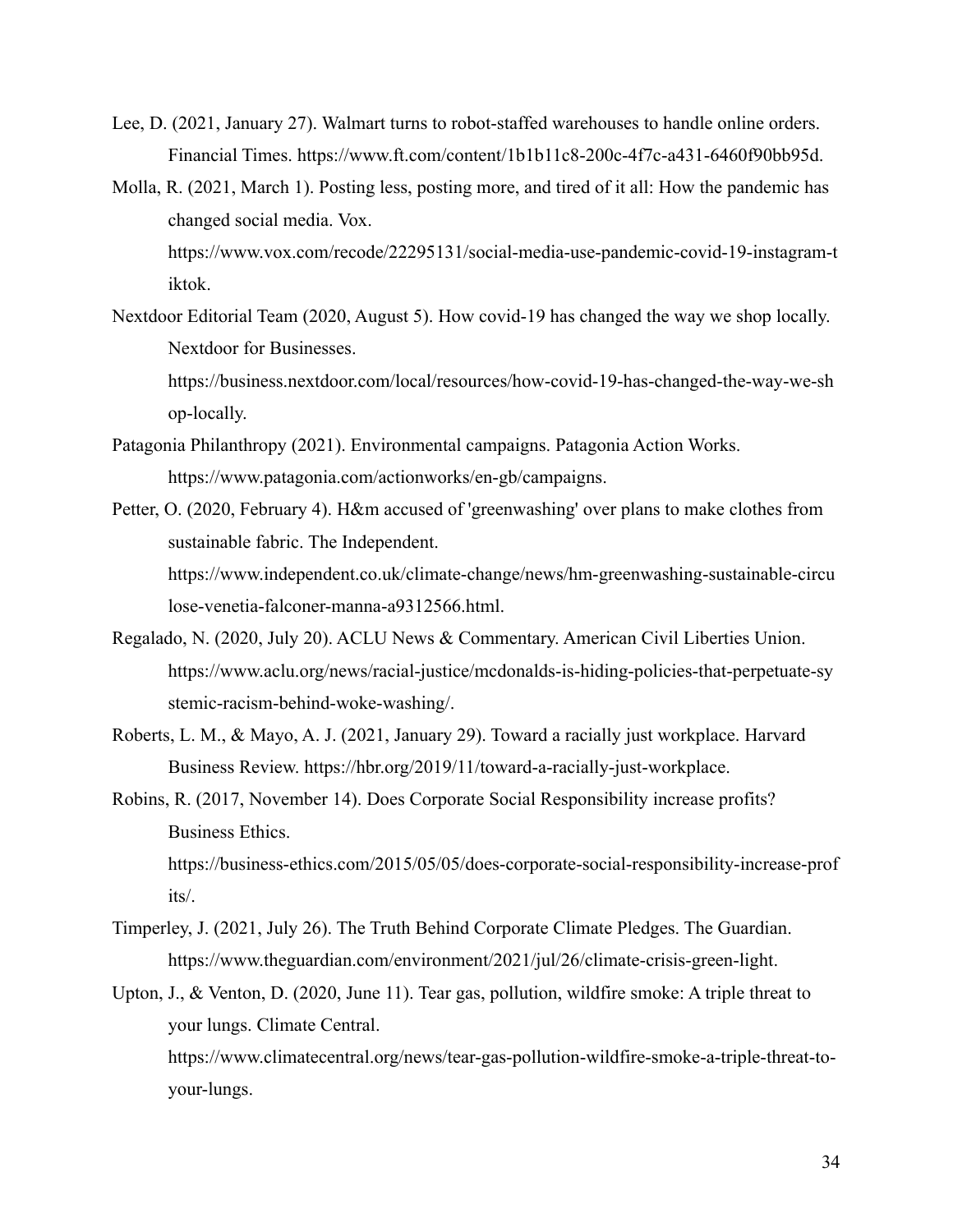Van Vugt, M., Griskevicius, V., & Schultz, P. W. (2014). Naturally green: Harnessing stone age psychological biases to foster environmental behavior. Social Issues and Policy Review, 8(1), 1-32.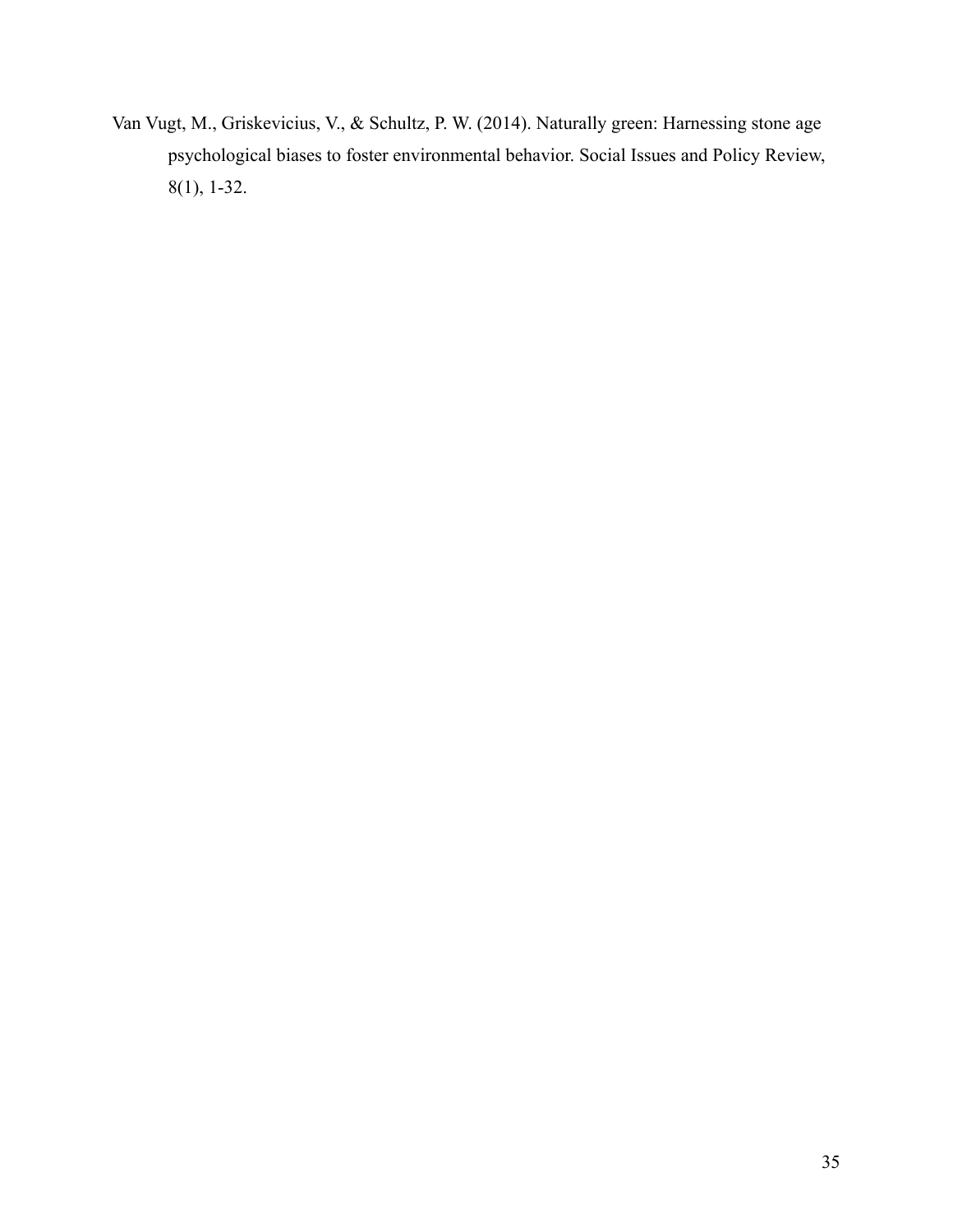## **Gen Z and Mental Health: How Family Variables affect Adolescent Mental Health Outcomes by Sahana Balagali**

#### **Abstract**

The current quality of adolescent mental health, specific to Generation Z, is heavily influenced by family variables and the predetermined environments that they are born into. Building off of past research, this paper aims to discuss three specific family-focused factors and the potential effects they can have on child mental health. Family perpetuated and public mental health stigma, parent mental health, and parenting practices work together to produce both positive and negative child mental health outcomes. More often than not, these variables contribute to worsening mental health symptoms in adolescents based on the stigma associated with mental health itself, proving the lack of importance associated with mental health care. This established stigma combined with family perpetuated stigma can restrict adolescents from seeking professional mental health care which encourages internalizing problems such as anxiety, depressive, and somatic symptoms. Consistently, the quality of mental health displayed by parents and family members has the ability to influence child mental health, can lead to child neglect based on emotional unavailability, and can stimulate externalizing problems such as delinquency and aggression in children. With parent mental health determining parenting styles, the implementation of unhealthy habits in a family setting through parenting creates undesirable opportunities for a child to develop a mental illness and have low self-esteem. Acknowledging the ability for family variables and environments to be modifiable, initiating interventions that provide mental health support and offer informative resources can acclimate Gen Z to an improved quality of mental health.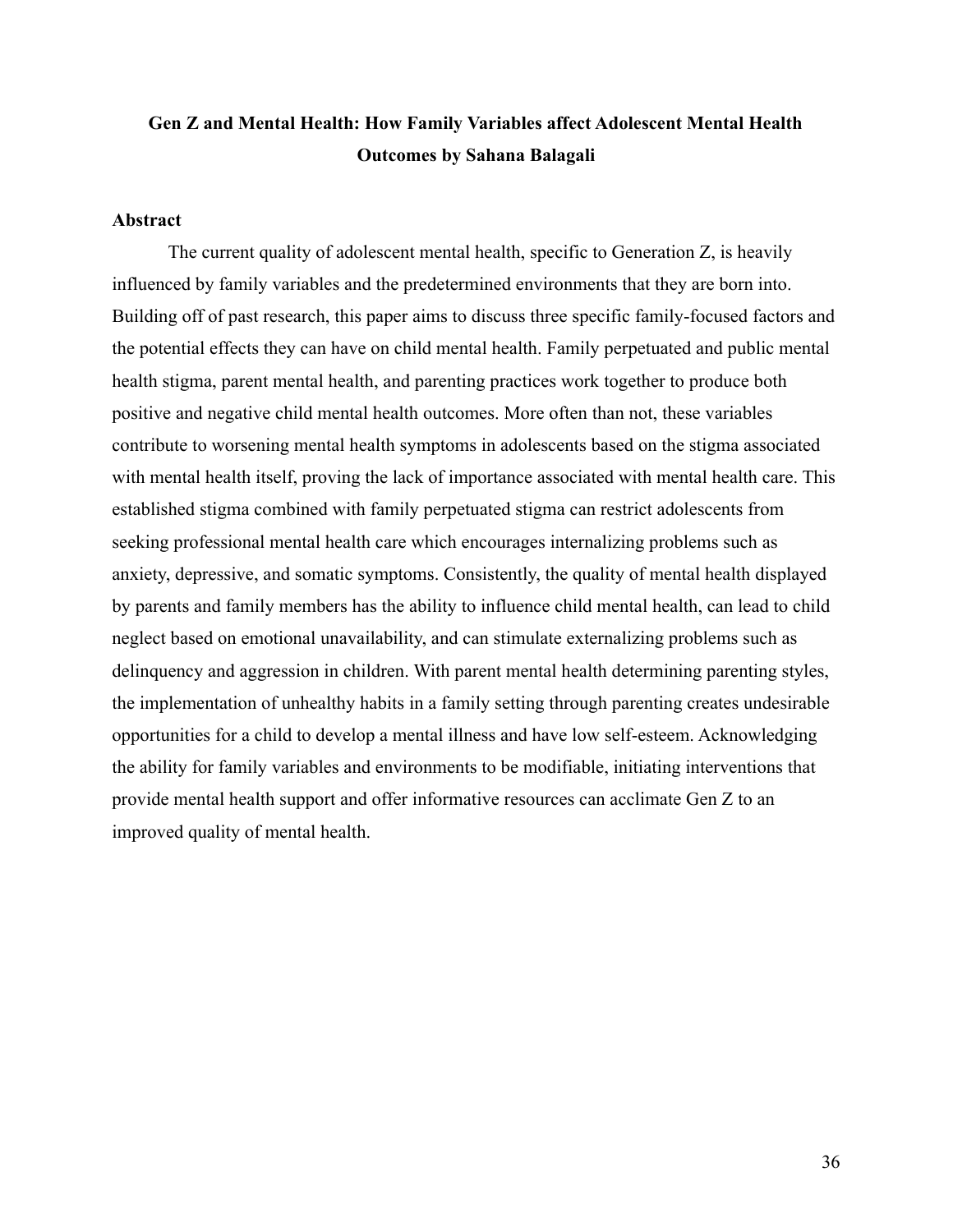### **Introduction**

Generational observations regarding topics including mental health, stigma, and social norms are commonly analyzed with intents to distinguish differences whereas recognizing similar experiences is disregarded. One such experience that can be considered to share a likeness throughout past and present generations is the period of adolescence. When most events or experiences are compared throughout generations, many of them share a predicted contrast whereas adolescence usually represents a time of similarity and relatability regardless of age. Adolescence can be the perfect time to explore important goals, interests, and relationships but can comparatively be very stressful and problematic due to constantly changing variables ("Adolescence"). Over generations and through the passing of time, problematic variables faced during adolescence have constantly changed based on relevant social and political events which can alter the experience in itself. One such factor currently affecting adolescents today and Generation Z (Gen Z) in particular is mental health.

With almost 70% of Gen Z teens reporting the physical and emotional signs of anxiety and depression as major problems among themselves and their peers, analyzing prominent variables that contribute to the influx in this statistic is crucial ("Generation Z's Mental Health"). Several situational and external elements have directly shaped the increase in Gen Z's stress levels and mental health issues. Some of these elements include gun violence, sexual harassment, political discussions especially those surrounding immigration and taxes, and climate change. Several other elements have caused more than nine in ten Gen Z adolescents to face at least one negative mental health symptom, such as feeling depressed or being unable to maintain interest, motivation, or energy throughout their everyday life (Bethune). Uniquely, Gen Z has often been referred to as the most clinically depressed and anxious generation to date with a generous number of studies exploring the variables that prompted this title ("Generation Z's Mental Health"). Of the several tangible and intangible components that encourage mental health disparities within Gen Z youth, family variables and functioning often hold a heavy influence over these adolescents and their mental well-being.

Family functioning refers to the social and structural characteristics of a generalized family environment (Lewandowski et al.). In order for a family environment to be healthy, factors including mutual support, love and empathy, and open communication should be emphasized and balanced in a reassuring manner ("Normal Family Functioning"). Although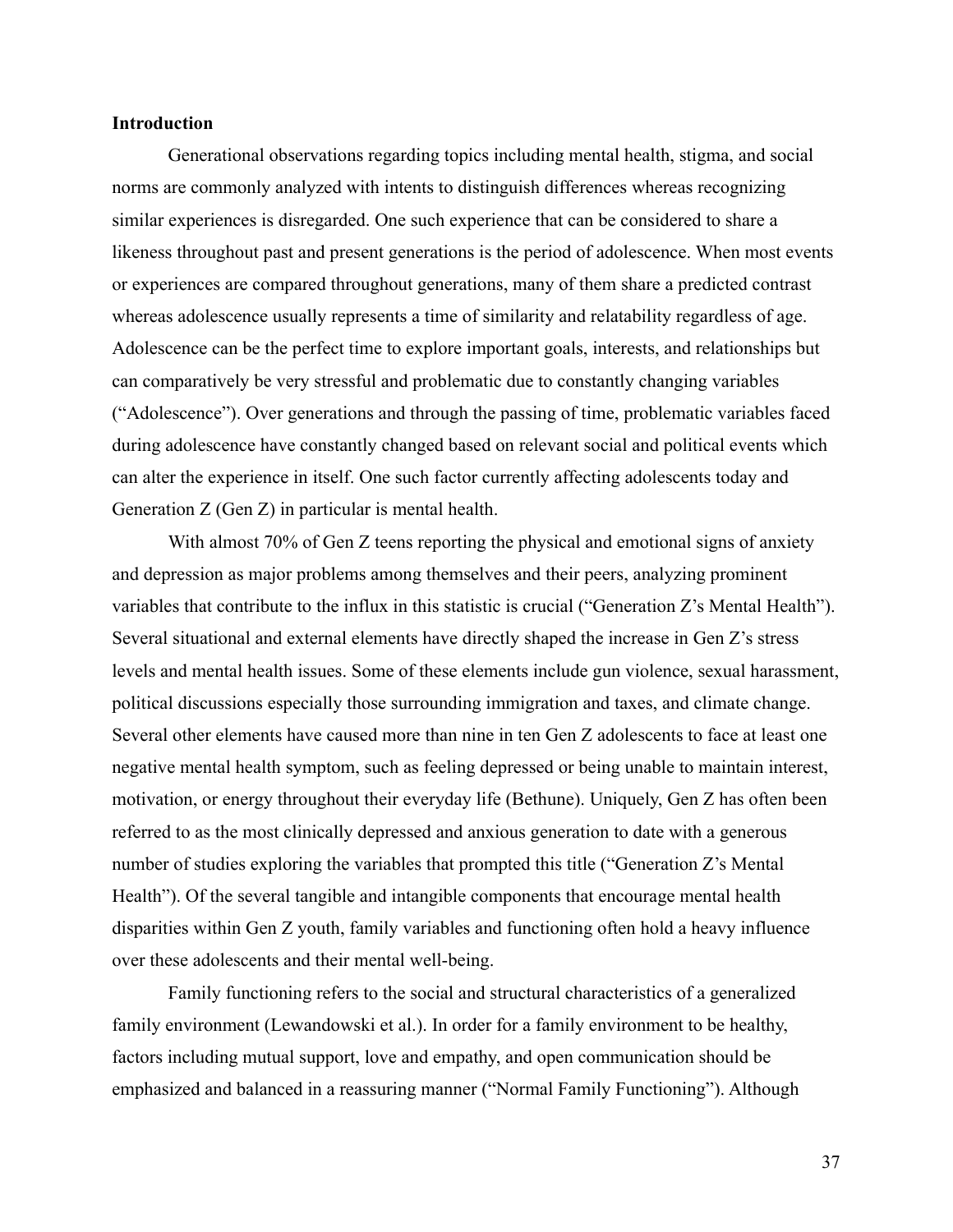there is no "right" way to maintain a well functioning family, there are effective approaches and efforts that should be implemented into family environments to support Gen Z youth. However, when variables that contribute to a well-balanced family environment are negatively altered, parent-child relationships can be compromised which often stimulates an offset in the adolescent's mental health (Lewandowski et al.). In several family settings, the factors that promote healthy family functioning are usually disregarded with parents failing to provide for their adolescent's general and mental health needs. Based on similar observations, the mental health of Generation Z is often negatively impacted by the quality of family functioning through both internal and external variables.

Taking into consideration and assessing the family life and variables that can affect Gen Z's mental health is something that deserves professional interventions and initiations through resources that can improve and help moderate the effect that negative family environments can have on adolescents and their mental health. The way that Gen Z's mental health issues and concerns are treated today will eventually regulate the way that our society functions emotionally in the near future adding to the urgency of implementing these interventions while ensuring their easy access.

### **Discussion**

Considering the broad nature of family functioning, there are no specific practices or guidelines that can guarantee positive youth behavioral or emotional outcomes. Varying methods of displaying love and establishing boundaries in a family setting can correspondingly result in very diverse child outcomes. Conversely, establishing constructive parent-child relationships is one of the best ways to maintain a healthy family environment but the interference of mental health and emotional difficulties from either party can cause an imbalance in this relationship. In the presence of mental health issues, factors contributing to an ideal family environment are compromised which can lead to misdirected development during adolescence. Being exposed to similar circumstances during youth promotes mental health problems that can affect emotional behavior well into adulthood, emphasizing the impact that family functioning has on adolescence. Some family variables that often account towards these inadequate circumstances include family perpetuated and public mental health stigma, parent mental health, and parenting practices and styles.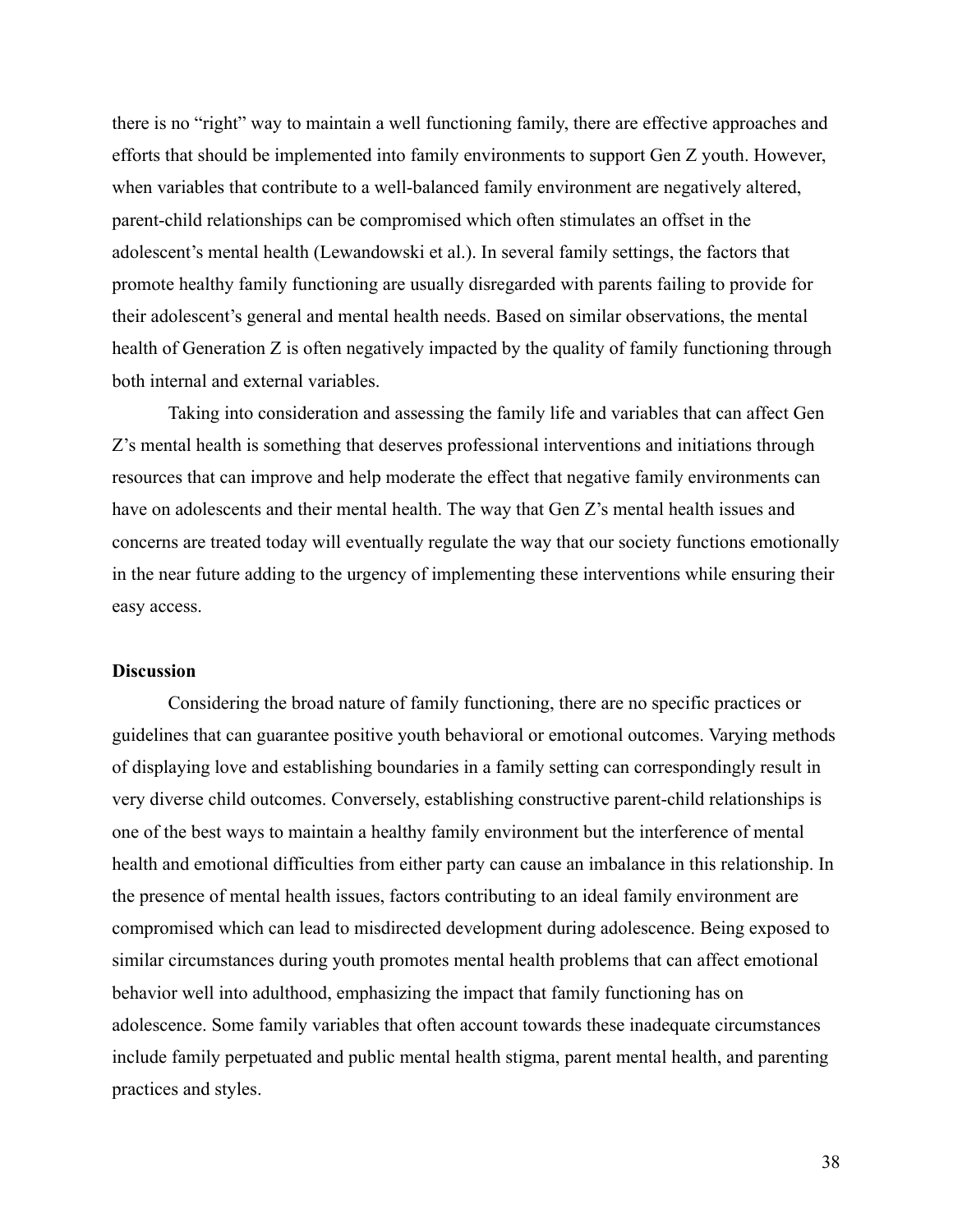Through analyzing these variables, the effect that they have on childhood development especially during the time of adolescence becomes prominent. In terms of mental health stigma, public stigma often plays a deciding role in determining whether or not individuals will seek professional help. However, the stigmatization of mental health by family members holds a heavier negative weight over seeking help especially in adolescents. Consistently, the lack of support and invalidation of mental health concerns based on perceived stigma by family and relatives can contribute to worsening mental health in Gen Z youth. Along with stigma, parent mental health can have a considerable effect on their children's mental health in both positive and negative ways. Research shows that parents with mental illnesses reported significantly worse interactions with their children and similarly maintained a more negative family environment when compared to parents without a mental illness (Van Loon et al.). Moreover, parent mental health creates a domino effect on parenting practices. This allows the conclusion that the quality of mental prosperity displayed by parents can distort their relationship with their children through their parenting styles. With regard to these variables, parent mental health and parenting practices usually only affect their children's mental health whereas the stigmatization of mental health by family members entirely restricts their children from receiving professional help.

### **Family Perpetuated and Public Mental Health Stigma**

Stigma refers to the disapproval associated with an undesirable trait, quality, or circumstance and is caused by the lack of knowledge or understanding about a certain demographic ("Overcoming Stigma"). Stigma can lead to both the direct and unintentional discrimination against communities and promotes stress, anxiety, low self-esteem, and mental health issues. It affects an array of people including people with disabilities, racial and ethnic minority groups, the LGBTQIA+ community, obese individuals through fatphobia, and many more. Specific to mental health, stigma can cause the general public to view those struggling with their mental health or receiving mental health support negatively through associating it with shame. Delaruelle et al. found that both the cultural and individual effects of stigma play a role in the utilization of help services and concluded that the cultural effects of stigma holds more weight as it can pose a barrier to contacting help services regardless of individual beliefs (3).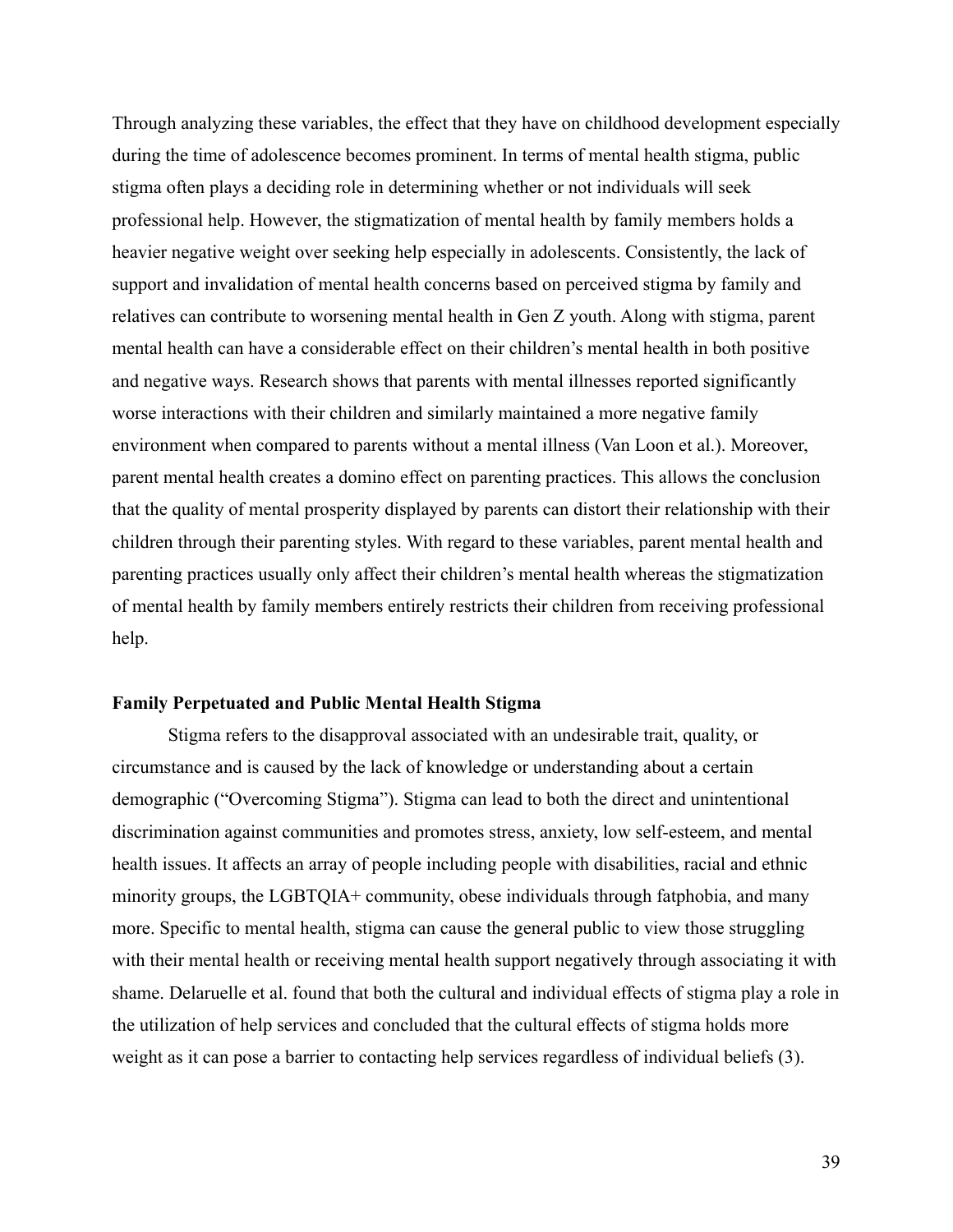Alongside social stigma, technological growth especially in terms of social media platforms and their increase in popularity among Gen Z has created an opportunity for mental health to be further stigmatized and trivialized by the general public (Robinson et al.). With the easy access that comes with these platforms, being exposed to stigmatizing views and ideals at a young age can worsen the mental health of today's youth. Since the rise in social media usage is specific to Gen Z adolescents, it is a variable that carries a much heavier weight in Gen Z, specifically in terms of mental health, when compared to previous generations. Through its significance in a majority of Gen Z's everyday life, social media has allowed for platforms that consistently contribute to the stigmatization of mental health ultimately affecting the mental health of the user as well. Furthermore, the reasonable restrictions and control of access to social media by parents can regulate the negative effects that it may have on adolescent mental health leaving parents with the responsibility to implement healthy habits when it comes to the internet. Focusing more towards stigma perpetuated by family members or parents, the source of parental support or opposition of their children's mental health concerns often stems from stigma which ultimately impacts an adolescent's ability to seek appropriate help. Supportive family members often get affected by stigma where they experience negative social situations. However, children struggling with mental health issues who have invalidating family members often end up experiencing those negative situations instead. Although parents hold an important role in providing for their mentally ill children in terms of involvement in care planning and emotional security, they can also worsen the mental conditions of their children by neglecting their concerns and blaming external factors for their anxieties (Liegghio 7). Through the perceived stigma displayed by parents that creates restrictions to professional help, both the mental health and motivation of adolescents can be compromised, affecting their performance in school, relationship with parents, and can stimulate an increased suicide risk.

Similarly, there are several barriers that restrict Gen Z youth from seeking professional help other than family perpetuated mental health stigma. Some of the most common facilitators that contribute to this are social factors, specifically social stigma and the embarrassment that most adolescents may experience when opening up to their families about their mental health struggles. Radez et al. analyzed several qualitative and quantitative studies using Gen Z adolescents as a demographic to discuss these barriers and limitations (25). They found that the second most commonly reported barrier to seeking professional help was public stigma and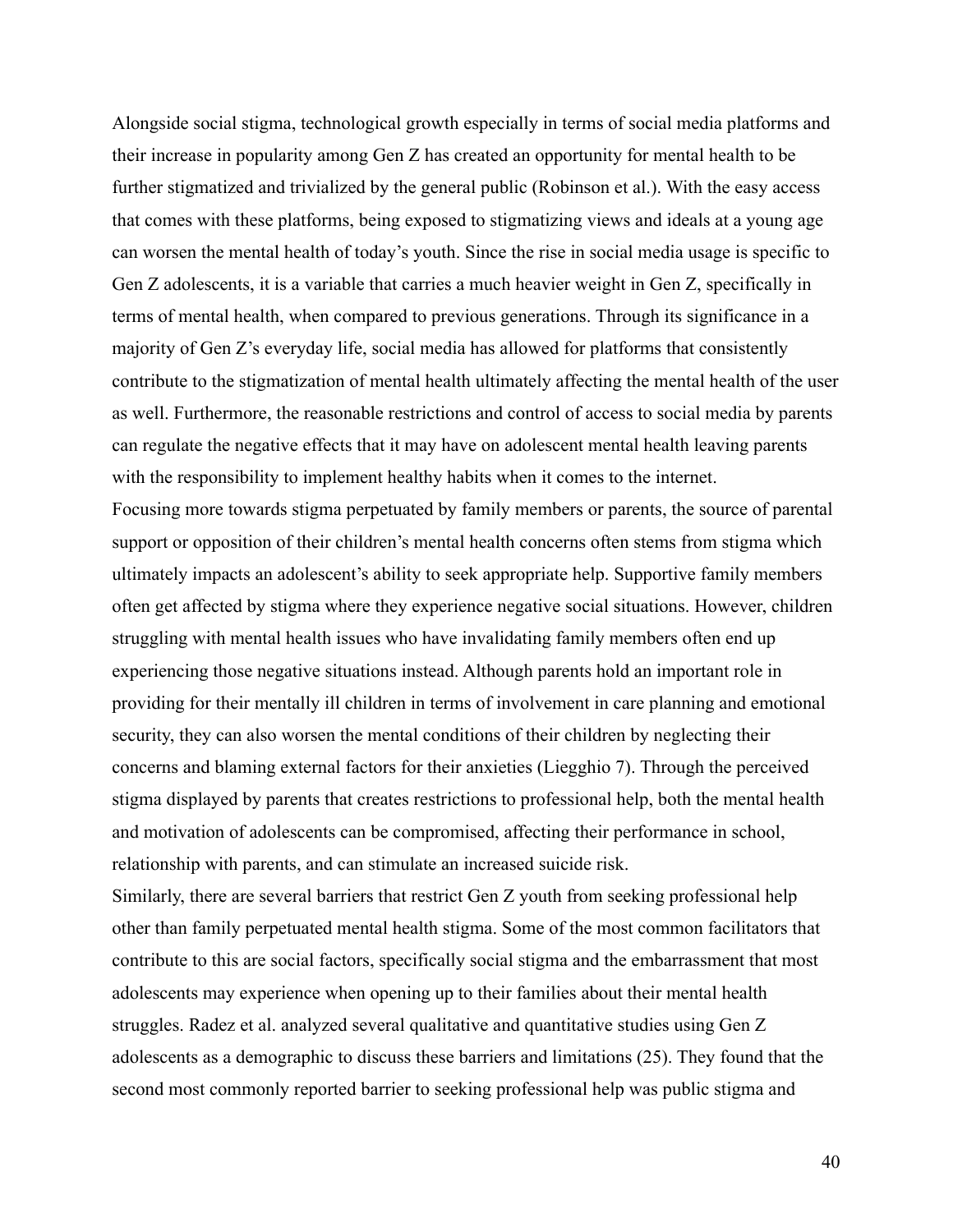feelings of discomfort associated with reaching out for help. This observation emphasizes the negative impact that mental health stigma can have on adolescents and their comfort levels with accessing professional help without viewing it as humiliating or degrading.

### **Parent Mental Health**

The quality of an individual's mental health has the ability to shape their habits, goals, motivation, relationships, and lifestyle (Velten 2). Mental health often defines the comfort levels of one's personal and professional life in terms of satisfaction and success which can be used to infer the negative impact that poor mental health can have on an individual's lifestyle. If poor mental health has the ability to distort an individual's lifestyle rather drastically, the effect that their mental health may have on their children should also be taken into consideration. Specific to Gen Z, 1 in 14 adolescents have a parent or guardian struggling with poor mental health which can negatively affect an integral period of childhood development ("Children's Mental Health"). The children who reported having a parent with poor mental health are also more likely to have a mental, emotional, or developmental disability and are more likely to face adverse childhood experiences. Dealing with mental health challenges as a parent can act as an obstacle in terms of parent-child relationships especially if the parent doesn't have access to helpful resources and support systems. In family situations like these, the mental health and general well-being of both the parent and child are put at risk.

In most family environments, although there are exceptions, when parental figures are struggling with their mental health, it often affects how they treat their children while negatively affecting their mental and physical health. The implementation of habits within a family setting is often shaped by the mental prosperity displayed by the parents which also gives them the capability to implement unhealthy and obstructive habits. Van Loon et al. conducted a questionnaire study involving 124 families with a mentally ill parent and 127 families without a mentally ill parent who had Gen Z children (4). The study analyzed multiple components contributing to a family environment including parental monitoring, parental support, family cohesion, expressiveness, conflict, as well as adolescent internalizing and externalizing problems. It explored whether or not parent-child interactions and family environments explained the association between parent mental illness and problem behavior in adolescents. Results showed that parents with mental illnesses were generally observed to be less emotionally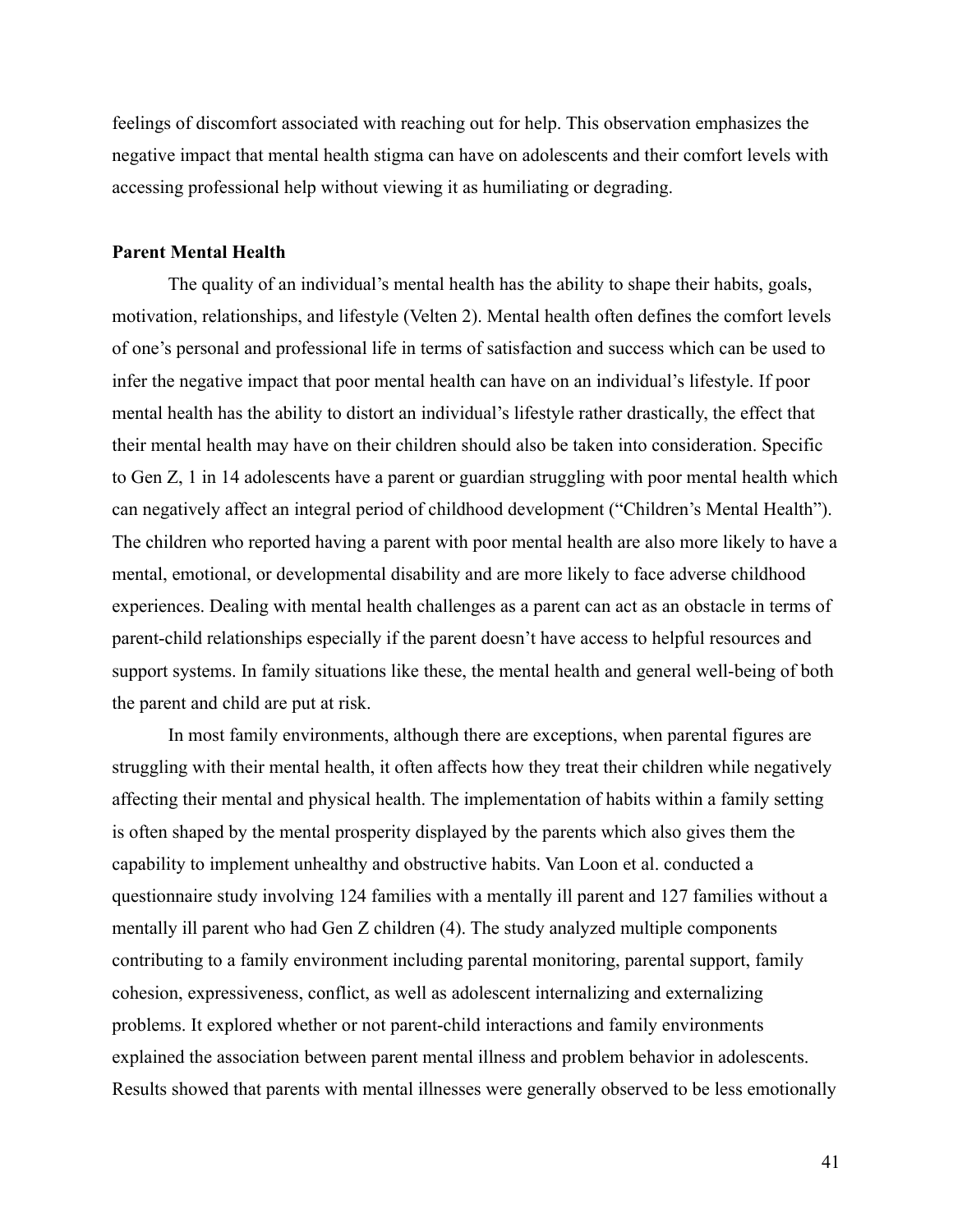available which takes away from the protection and care that their children would otherwise receive, often resulting in more externalizing problems such as aggression and delinquency in children. Furthermore, families with a mentally ill parent displayed less coherence and generally experienced more conflicts. This indicates that having a mentally ill parent may not only have a negative impact on adolescent behavioral outcomes but can also promote an uncooperative family environment.

Overall, the disparities experienced by parents in terms of the quality of their mental health has the ability to influence their children's mental health in the process. The transgenerational relaying of mental health illnesses contributes to the instigation of psychological disorders especially in family settings. Consistently, children with mentally ill parents are at a high risk for developing these disorders and without specialized initiations and efforts to better support these parent-child dyads, the risk factor for the development of generational psychological disorders will not be reduced. Initiatives including preventative group interventions, support groups, online informational resources, affordable and accessible mental health care, psycho-education programs, and increased treatment encouragement would help work towards supporting families being affected by mental illness in general (Christiansen et al.).

### **Parenting Practices and Styles**

Parenting practices refers to the way that parents raise their children in terms of the values and habits they choose to emphasize while supporting their social, emotional, and intellectual development from childhood to early adulthood ("Parenting"). The different ways that an adolescent is brought up has the potential to shape their general mindset, outlook on life, mental and physical health, as well as other factors integral to maintaining a positive and sustainable lifestyle. Parenting does not limit itself to how an individual raises their children but also expands into the quality of parent-child relationships and the ease of communication maintained in a family environment which heavily contributes to positive child outcomes. Parenting styles range from authoritative (high level of parental warmth and control) to uninvolved (low level of parental warmth and control) with a diverse combination of the two inbetween. Each style of parenting leads to varying child outcomes especially with regard to mental health since some may be more emotionally beneficial whereas others may be more harmful.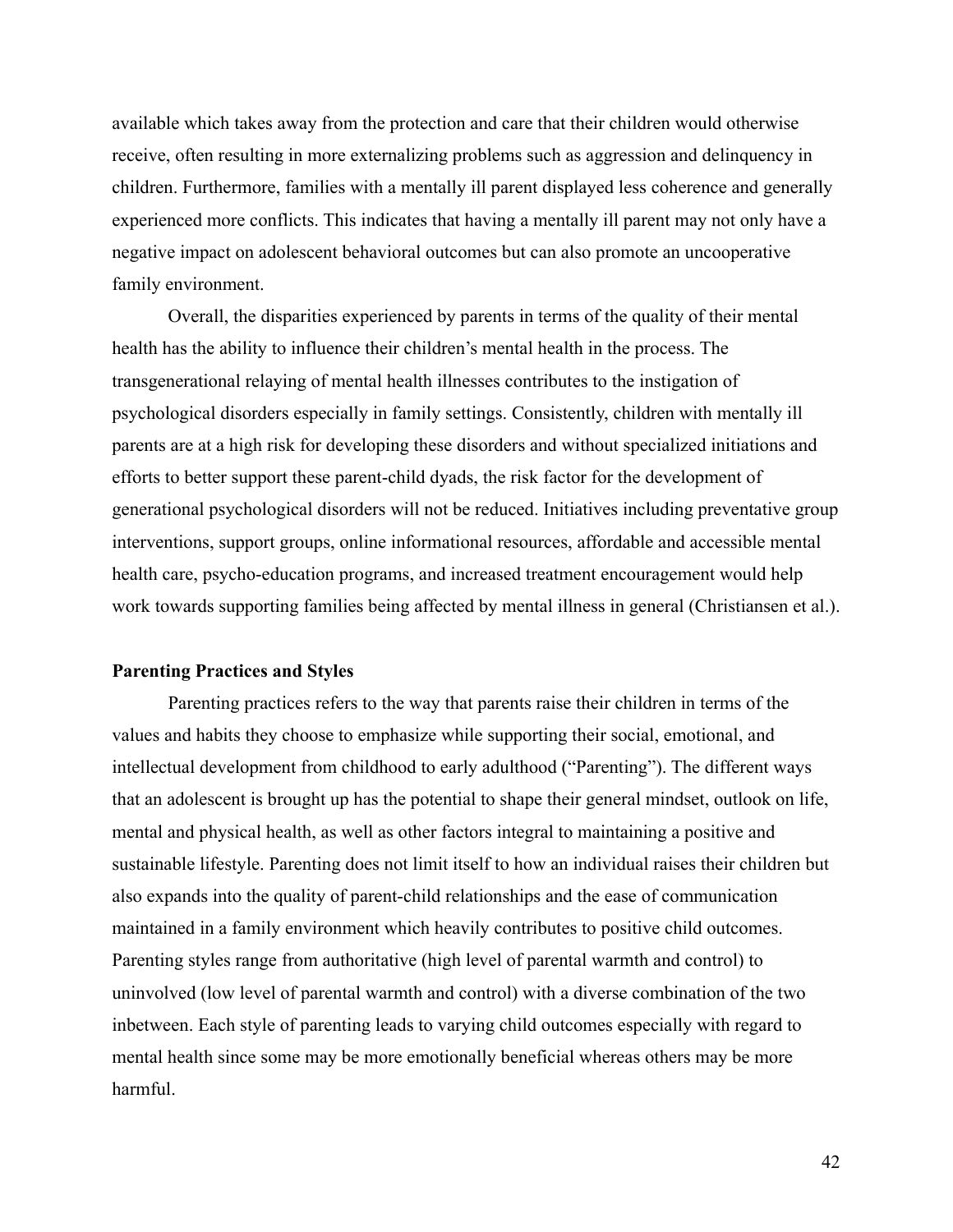To start off, Authoritative parenting includes both a high level of parental warmth and control which has been observed to be the most effective at nurturing an adolescent's mental health (Sanvictores and Mendez). Authoritative parenting, which is described as a balance between the two major care factors, parental warmth and control, is discerned to have the healthiest mental and physical outcomes for children (Niaraki and Rahimi). Although this parenting style takes a lot of effort and involvement from both parties, it revolves around open communication and supportive discipline rather than blind obedience and harsh punishments. The implementation of authoritative parenting creates a foundation for confident and responsible children allowing them to be independent and overall healthier. Romero-Acosta et al. conducted an analysis regarding the associations between parenting styles and symptoms of depression and anxiety in Gen Z teenagers. The results of the analysis both support and dispute the mental health outcomes that authoritative parenting is generally related to. The study found that adolescents whose parents used neglectful parenting styles reported higher depressive symptoms compared to adolescents whose parents used authoritative parenting. Conversely, adolescents who reported noticeably lower generalized anxiety symptoms were those with a neglectful parenting style whereas adolescents whose parents used authoritative parenting reported significantly higher generalized anxiety symptoms. Although authoritative parenting is most commonly associated with kids having healthy physical and mental prosperity, the study's conclusion that kids with authoritative parenting styles reported higher anxiety symptoms contradicts that generalization. This observation best supports the idea that parenting styles often lead to varying child outcomes especially in terms of mental health based on the presence of factors other than parenting. Conversely, uninvolved parenting is based around ignorance where there is a very low amount of parental warmth and control which often leads to child neglect (Sanvictores and Mendez). While uninvolved parents do provide basic necessities for their children, they do not make efforts to discipline or communicate with their children and have little to no expectations for them. Uninvolved parenting can also cause children to be less emotionally confident and may make it difficult to maintain and establish personal relationships. Despite this, children with uninvolved parents may be more resilient and self-reliant when compared to other children but those characteristics may be developed out of necessity rather than through healthy encouragement. Romero-Acosta et al. reviewed the relationship between uninvolved parenting, child mental health and self-esteem and concluded that adolescents with uninvolved parents are more prone to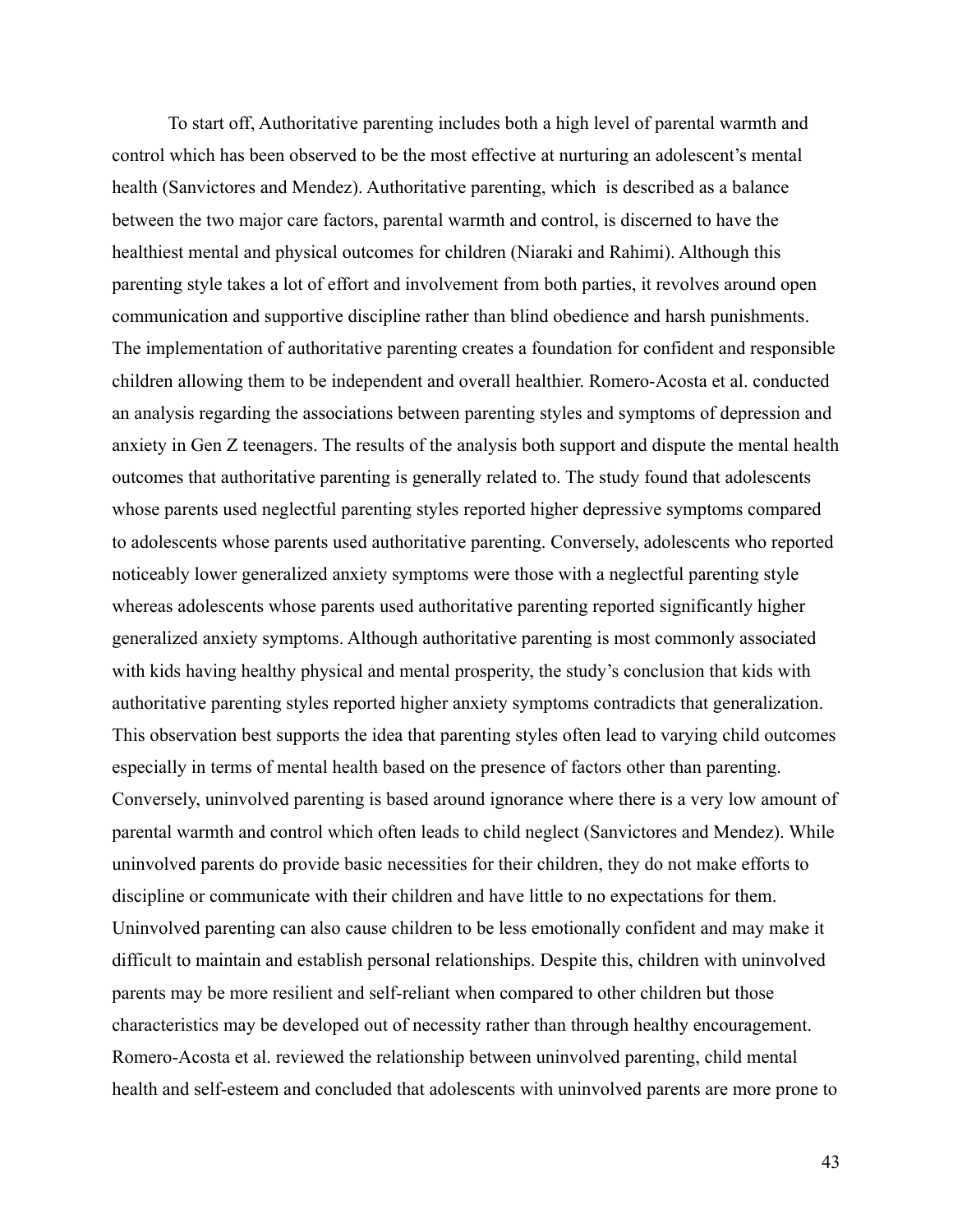exhibit externalizing behaviors (substance abuse, aggression, impulsivity, etc.), are at a higher risk for developing psychological disorders, and tend to have a low self-esteem. This aligns with the child outcomes that are most commonly associated with uninvolved parenting but family environments can be very diverse and much more impactful variables have the ability to determine an adolescent's quality of mental health.

One such variable is children's perception of parenting which can often hold more weight and influence over their mental illness symptoms when compared to parental reports of their parenting. Huang et al. conducted a study with Gen Z youth tackling this idea while emphasizing how parenting is directly correlated with child mental health outcomes. The study suggested that future research should take into consideration children's reports in order to assess the effects of parenting on child mental health outcomes based on the study's results that reinforced the influential role that children's perceptions can have on their mental health status. While parenting is mostly based on parental actions and decisions, it is important to evaluate the effects that different parenting styles can have on child mental health from a child's perspective in efforts to create healthier and more inclusive family environments.

#### **Conclusion**

Considering the presence of several variables that have the ability to orchestrate adolescent mental health in a family setting, the effect that family perpetuated mental health stigma, parent mental health, and parenting practices have on child mental health outcomes become significant. When focusing on how these variables affect Gen Z, it is important to acknowledge their diverse experiences as a part of a socially ambiguous time period and how those experiences may alter their relationships with their guardians and affect their mental health. For example, the easy access that Gen Z adolescents have to online informational resources and social media gives them the opportunity to research about interventions and initiations that advocate for mental health awareness which is something that past generations may not have experienced at a similar age. However, the ways that these adolescents choose to access the internet can interfere with the quality of their mental health through their exposure to unhealthy stigma.

As the only generation so far that has grown up with this effortless access to technology and information, Gen Z's experiences with family variables and interactions is bound to be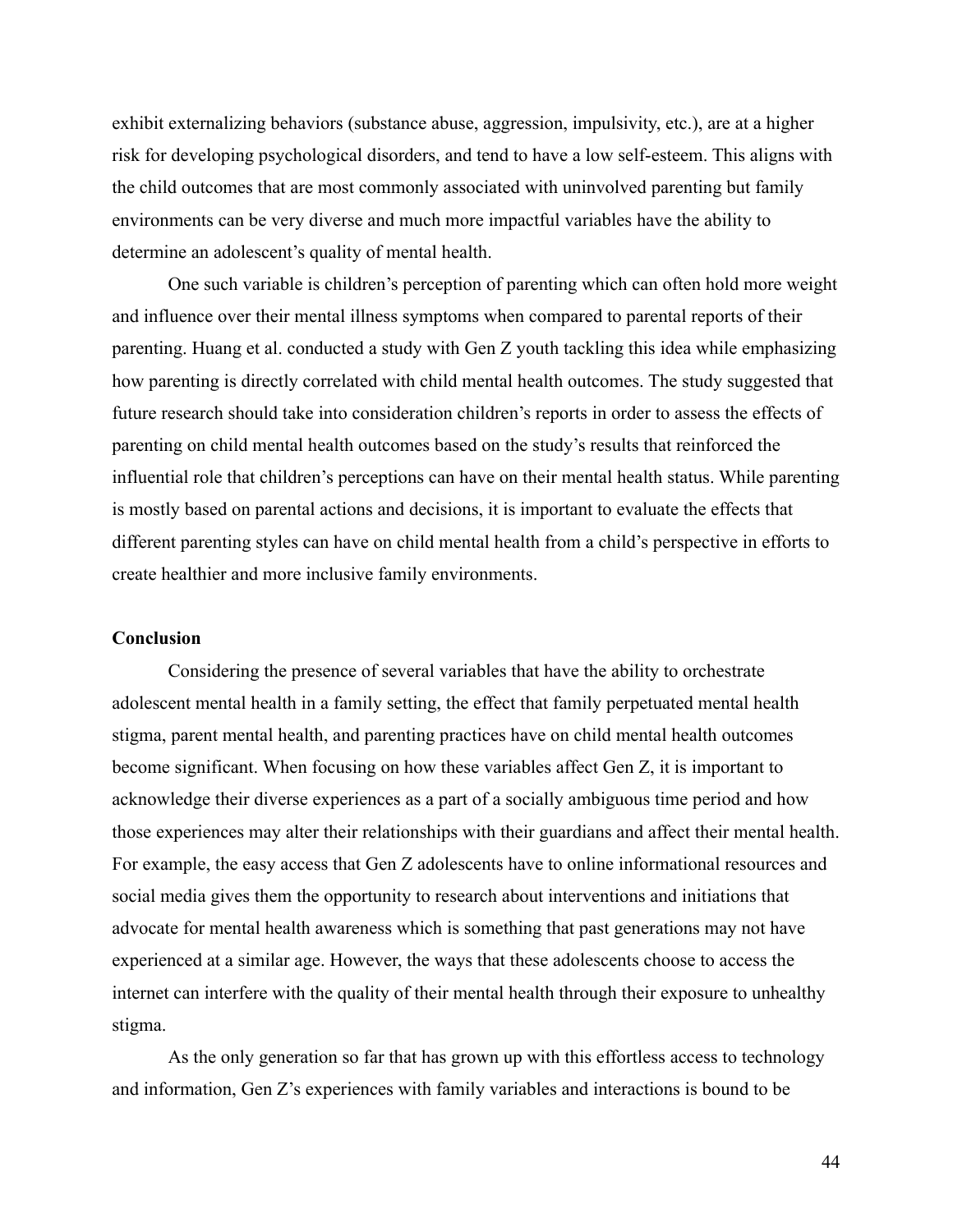unique with both positive and negative aspects compared to previous generations. One such instance is the methods that parents may use to implement restrictions regarding the internet with their children. These restrictions can display how parental roles and responsibilities reflect the parent's mental health and parenting practices which have a domino effect on the child's mental health outcomes. The same variables that contribute to decisions regarding the internet can contribute to other restrictive decisions that have the potential to distort parent-child relationships especially in terms of child mental health.

The three variables discussed in this paper include family perpetuated mental health stigma (social stigma included), parent mental health, and parenting practices, all of which contribute to determining parental decisions that have the ability to affect child mental health. Mental health stigma displayed by family members, especially parents, can cause worsening mental health symptoms in children because of the lack of support and inability to access professional help. In these situations, parental decisions based off of perceived stigma most commonly end up negatively affecting the child who is looking to seek help. Similarly, parent mental health has the ability to transgenerationally pass on to their children increasing the risk of mental illness. The mental health of a parent can also be displayed through their parenting practices and styles (authoritative, uninvolved, etc.) which heavily influences the communication in and quality of parent-child relationships. With parenting practices being the controlling factor to dictate the quality of parent-child relationships, parents who choose to implement unhealthy habits in their family environments may cause adolescents to have increased mental illness symptoms. Although the maintenance of balance between these three variables can help establish healthy and positive family environments, the neglect of these variables and the inability to maintain a balance between them will end up negatively affecting the mental health of the child in that situation.

With family variables and environments having such a drastic effect on adolescent mental health, supporting appropriate efforts that are being made towards providing mental health guidance to both parents and children who need it is crucial. These efforts can range from initiating small-scale support groups to making mental health care more accessible to the general public. Along with supporting interventions, working towards eliminating public stigma and increasing the importance of mental health awareness will benefit the professional care industry, individuals looking to access professional care, and the attitudes towards seeking professional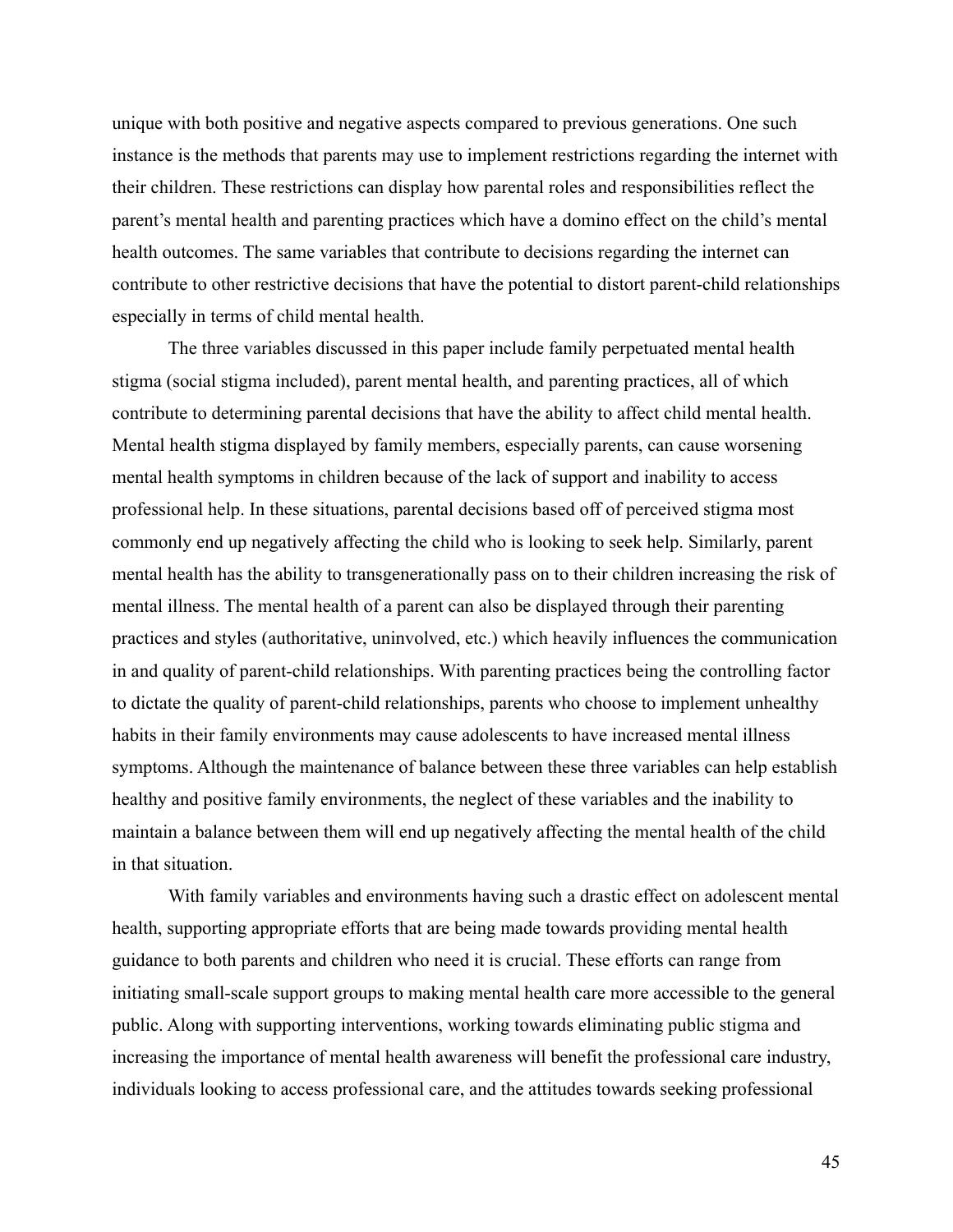care. Specific to adolescents, informative initiatives regarding mental health in a family setting can expose them to important resources and people who should be able to offer help and guidance if requested. Recognizing the impact that negative family environments can have on children is the first step in establishing a system where these adolescents can comfortably access relevant information while seeking appropriate help.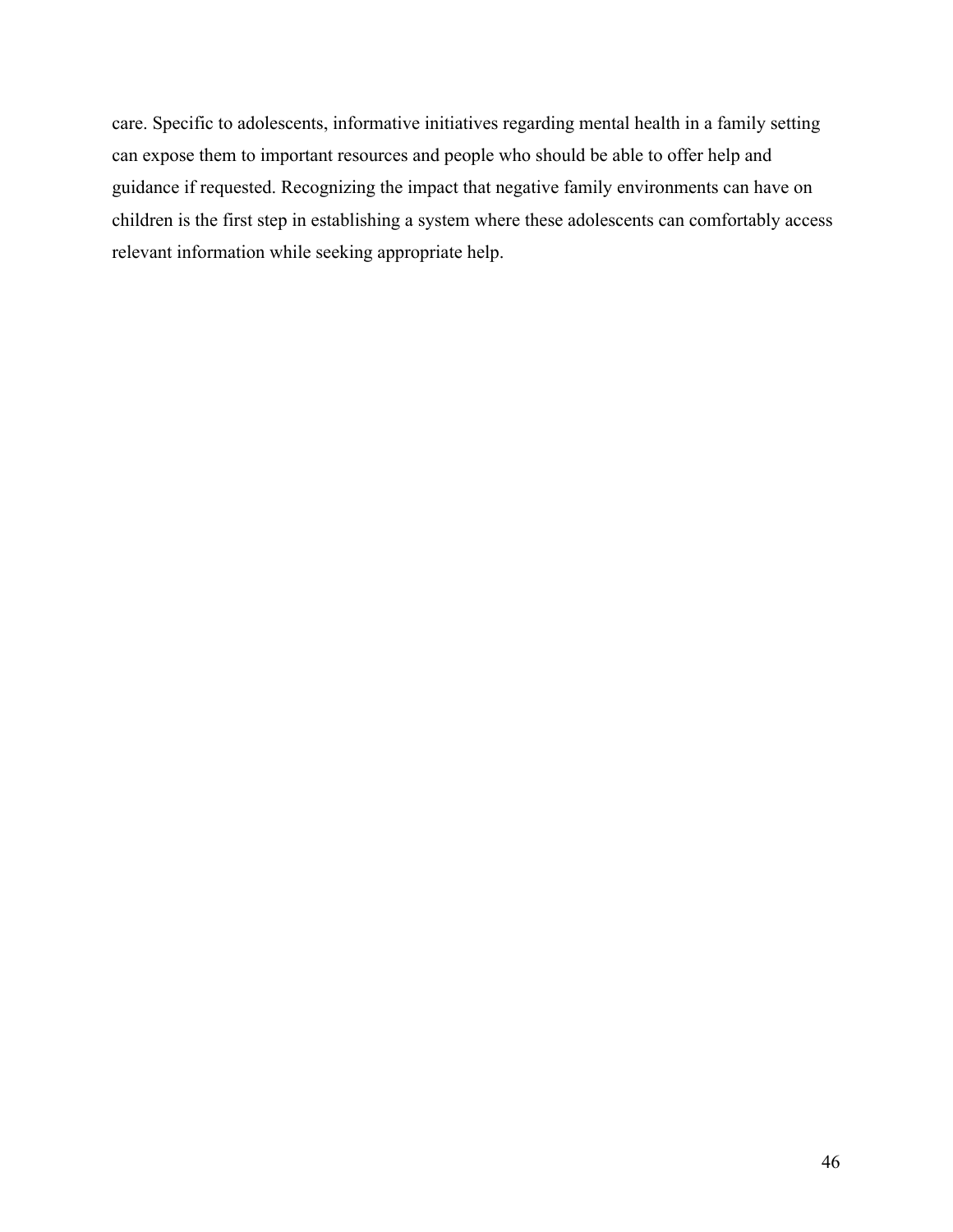#### Works Cited

- "Adolescence." Psychology Today. www.psychologytoday.com/us/basics/adolescence. Accessed 2 Nov. 2021.
- Bethune, Sophie. "Gen Z more likely to report mental health concerns." American Psychological Association, Jan. 2019, www.apa.org/monitor/2019/01/gen-z. Accessed 2 November 2021.
- Brakce, Piet, Delaruelle, Katrijn, Verhaeghe, Mieke. "Dominant Cultural and Personal Stigma Beliefs and the Utilization of Mental Health Services: A Cross-National Comparison." Frontiers in Sociology, vol. 4, 2019. https://doi.org/10.3389/fsoc.2019.00040
- Christiansen, Hanna, Anding, Jana, Schrott, Bastian, Röhrle, Bernd. "Children of mentally ill parents—a pilot study of a group intervention program."Front. Psychol, vol. 6, 2015. https://doi.org/10.3389/fpsyg.2015.01494
- "Generation Z's mental health issues." The Annie E. Casey Foundation, 3 March 2021. www.aecf.org/blog/generation-z-and-mental-health. Accessed 4 Nov. 2021
- Girma, Eshetu, Möller-Leimkühler, Anne M., Müller, Norbert, Dehning, Sandra, Froeschl, Guenter, Tesfaye, Markos. "Public stigma against family members of people with mental illness: findings from the Gilgel Gibe Field Research Center (GGFRC), Southwest Ethiopia." BMC Int Health Hum Rights, vol. 14, no. 1, 2014. https://doi.org/10.1186/1472-698X-14-2
- Lewandowski, Amy S., Palermo, Tonya M., Stinson, Jennifer, Handley, Susannah, Chambers, Christine T. "Systematic review of family functioning in families of children and adolescents with chronic pain." The journal of pain, vol. 11, no. 11, 2010, pp. 1027-38. https://doi.org/10.1016/j.jpain.2010.04.005
- Liegghio, Maria. "'Not a good person': family stigma of mental illness from the perspectives of young siblings." Child and Family Social Work, vol. 22, no. 3, 2017. https://doi.org/10.1111/cfs.12340
- "Mental health of children and parents —a strong connection." Centers for Disease Control and Prevention, 23 April 2021.

www.cdc.gov/childrensmentalhealth/features/mental-health-children-and-parents.html. Accessed 2 Nov. 2021.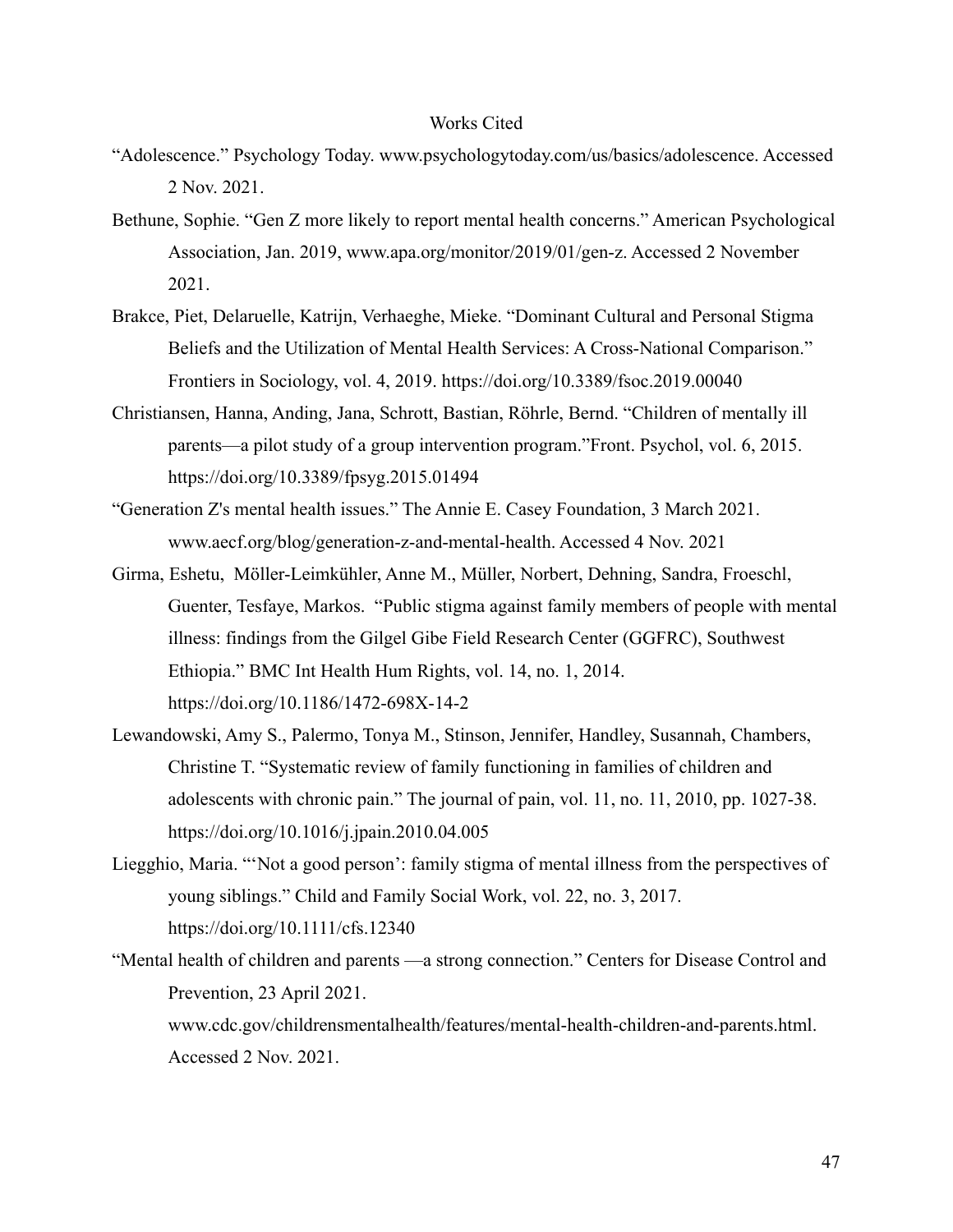- "Mental health: Overcoming the stigma of mental illness." Mayo Clinic. www.mayoclinic.org/diseases-conditions/mental-illness/in-depth/mental-health/art-20046 477. Accessed 4 Nov. 2021.
- "Normal functioning family." HealthyChildren.org, 21 Nov. 2015. www.healthychildren.org/English/family-life/family-dynamics/Pages/Normal-Family-Fu nctioning.aspx. Accessed 4 Nov. 2021.
- "Parenting." American Psychological Association. www.apa.org/topics/parenting. Accessed 4 November 2021.
- Radez, Jerica, Reardon, Tessa, Creswell, Cathay, Lawrence, Peter J., Evdoka-Burton, Georgina, Waite, Polly. "Why do children and adolescents (not) seek and access professional help for their mental health problems? A systematic review of quantitative and qualitative studies." Eur Child Adolesc Psychiatry, vol. 30, no. 2, 2021, pp. 183-211. https://doi.org/10.1007/s00787-019-01469-4
- Robinson, Patrick, Turk, Daniel, Jilka, Sagar, Cella, Matteo. "Measuring attitudes towards mental health using social media: investigating stigma and trivialisation." Social psychiatry and psychiatric epidemiology, vol. 54, no. 1, 2018, pp. 51-58. https://doi.org/10.1007/s00127-018-1571-5
- Romero-Acosta, Kelly, Gómez-de-Regil, Lizzette, Lowe, Gillian A., Lipps, Garth E., Gibson, Roger C. "Parenting Styles, Anxiety and Depressive Symptoms in Child/Adolescent." International Journal of Psychological Research, vol. 14, no. 1. 2021, pp. 12-32. https://doi.org/10.21500/20112084.4704
- Sanvictores, T., Mendez, M.D. (2021, March 6). Types of Parenting Styles and Effects On Children. National Center for Biotechnology Information. /www.ncbi.nlm.nih.gov/books/NBK568743/
- Van Loon, Linda, Van de Ven, Monique, Van Doesum, Karin, Witteman, Cilia, Hosman, Clemens. "The Relation Between Parental Mental Illness and Adolescent Mental Health: The Role of Family Factors." J Child Fam Stud, vol. 23, 2014, pp. 1201-14. https://doi.org/10.1007/s10826-013-9781-7
- Velten, Julia, Bieda, Angela, Scholten, Saskia, Wannemüller, André, Margraf, Jürgen. "Lifestyle choices and mental health: a longitudinal survey with German and Chinese students." BMC Public Health, 2018. https://doi.org/10.1186/s12889-018-5526-2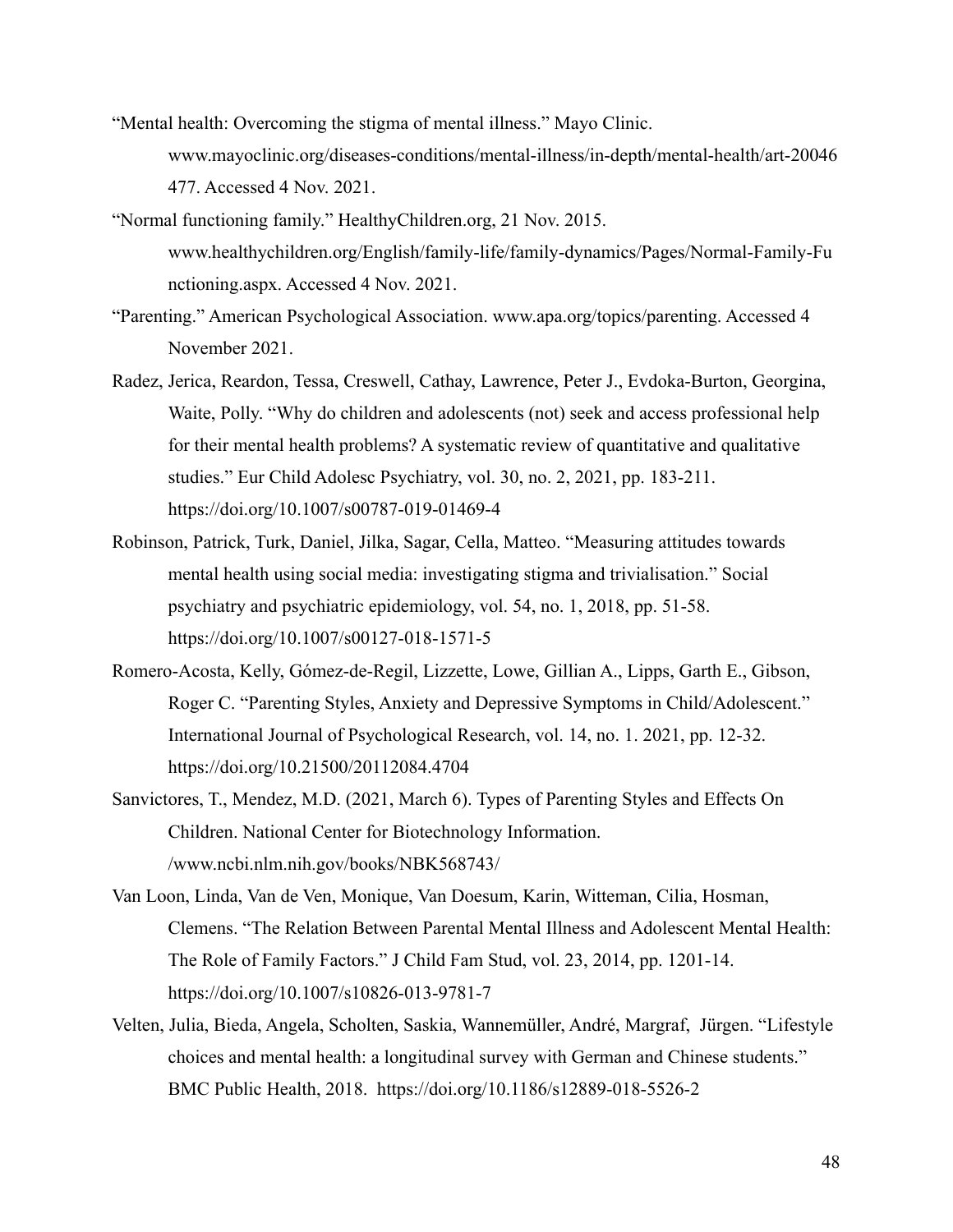Wolicki, Sarah Beth, Bitsko, Rebecca, Cree, Robyn, Danielson, Melissa, Ko, Jean, Warner, Lee, Robinson, Lara. "Mental Health of Parents and Primary Caregivers by Sex and Associated Child Health Indicators." ADV RES SCI, vol. 2, 2021, pp. 125-39. https://doi.org/10.1007/s42844-021-00037-7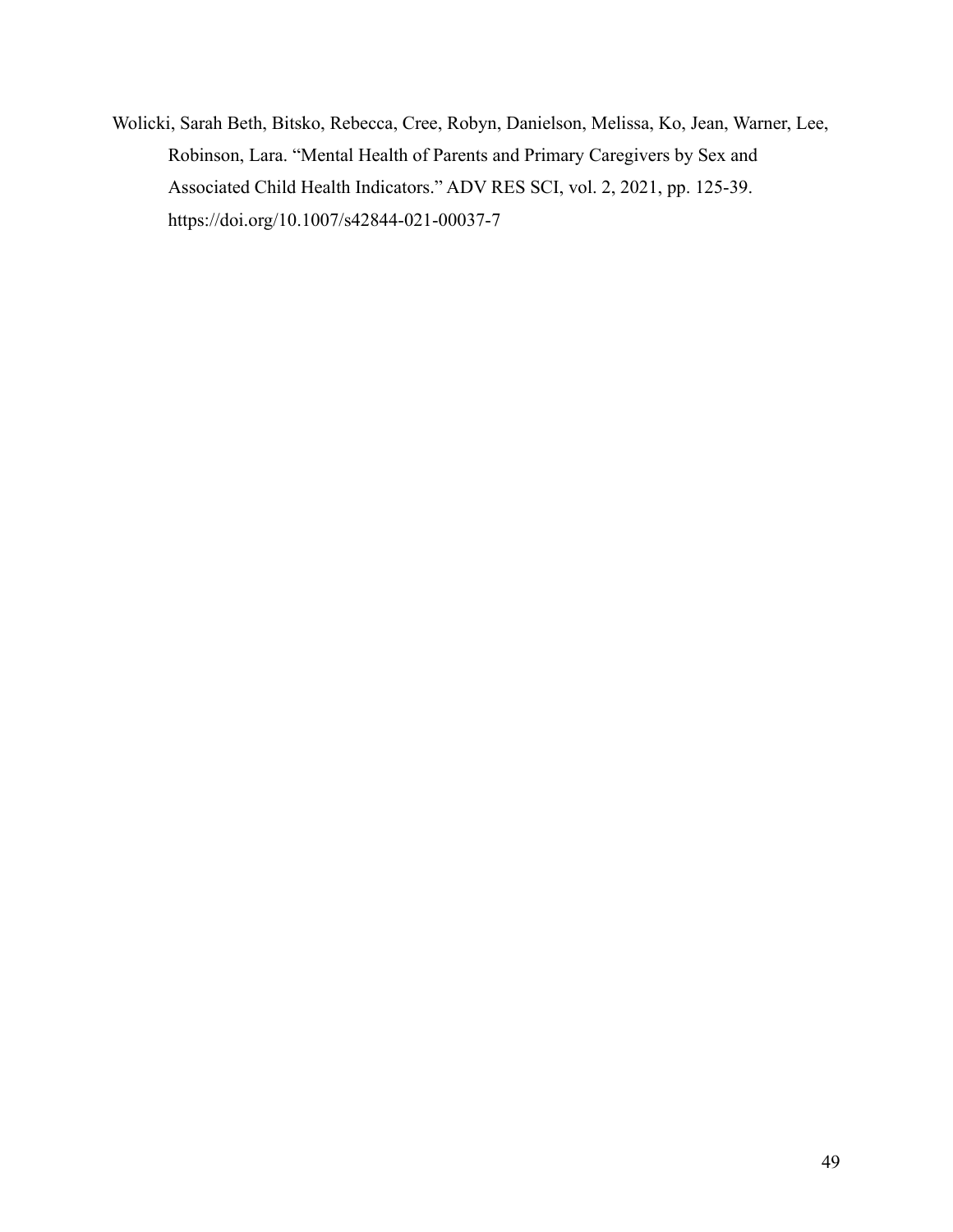# **Why Mask Compliance Differed in the United States and Taiwan During the COVID-19 Pandemic: How Individualist vs. Collectivist Cultures Respond in Uncertain Times by Alena Powell**

### **Abstract**

This paper investigates why the mask compliance rates were significantly higher in Taiwan than in the United States during the COVID-19 pandemic. This distinction can primarily be represented by an individualist vs. collectivist mindset, associated with Western and Eastern countries, respectively. Mask wearing was influenced by collectivism; Taiwan's proximity to the 2003 Severe Acute Respiratory Syndrome (SARS) epidemic and the subsequent policies implemented; cultural norms; psychological factors including higher risk attitude, sensitivity to social norms, and compliance with personal surveillance; and demographics including race, political ideology, and social class. Mask wearing is negatively associated with infection rates but is not fact based or logical: multiple psychological and cultural factors contribute to this compliance variability. Therefore, those that don't comply are not purely defiant; individualists and collectivists just have a different belief system in what they value and how they behave. As a paper that explores reasons for noncompliance, from a public policy perspective, the message in compliance requests must be tailored to a specific belief system that serves an individual and group's best interest while respecting personal values.

Keywords: COVID-19, mask-wearing, culture, individualist vs. collectivist, psychological factors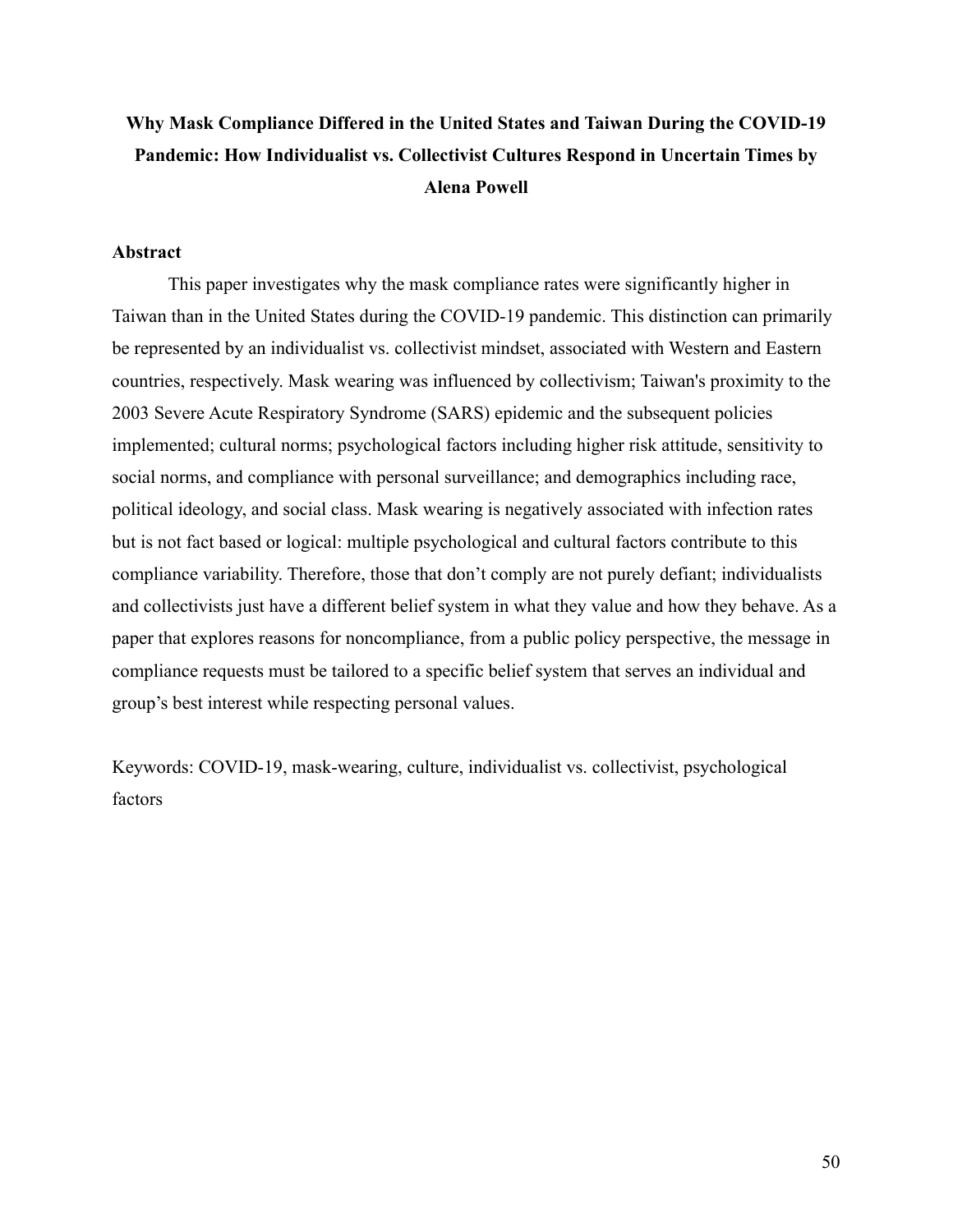### **Introduction**

COVID-19, a disease caused from SARS-CoV-2 virus, first detected in Wuhan, China, in December 2019, has been a test of responding to health regulations. Common symptoms include cough, fever, chills, loss of taste and smell, just to name a few. Most cases are mild, with symptoms persisting a few days, but some cases are very severe, requiring hospitalization. The virus has ravaged through borders and taken the lives of millions worldwide. Even though the severity of the pandemic varied by country and demographics, the COVID-19 pandemic was an experience that everyone dealt with. However, the responses, attitudes, and behaviors of the citizens of different countries shed light on how people deal during times of uncertainty. Two contrasting examples include the United States and Taiwan. These two countries have significant differences in mask wearing compliance, defined as wearing a mask when in close contact (within 6 feet) of non household members (Key, 2021).

In a literature search of studies on the mask compliance rates between Eastern and Western cultures, there were multiple studies on the compliance rates and reasoning behind this behavior in Western countries, but limited studies in Eastern countries. This would suggest that because the compliance rates are so high in Eastern countries, researchers aren't conducting studies on why people complied or how to get people to comply, instead they're more interested in why people DON'T comply.

According to a study conducted by the University of Southern California's Dornsife Center for Economic and Social Research, approximately 83% of Americans agree that masks are an effective way to protect themselves from contracting COVID-19, but only 51% of Americans report actually wearing masks when in public places or in close contact with members not of the same household (Key, 2021). Another study found that 64% of Americans that report not wearing a mask responded, "It is my right as an American to not wear a mask" or "It is uncomfortable." (Vargas & Sanchez, 2020).

The Taiwanese government, on the other hand, instituted a mask mandate with a fine between \$100-500 USD for noncompliance (Ministry of Health and Welfare, n.d.; Ministry of Health and Welfare, n.d.). However, there were some reports of non-compliance in some cities in Taiwan. For instance, 604 fines were given in Kaohsiung within 1.5 days (Zheng, 2021) and 848 fines given in Taichung within 2 months (Hong, T. & Lǚ, Z., 2021). Both cities have a population of around 2.7 million, so based on this statistic it can be speculated that the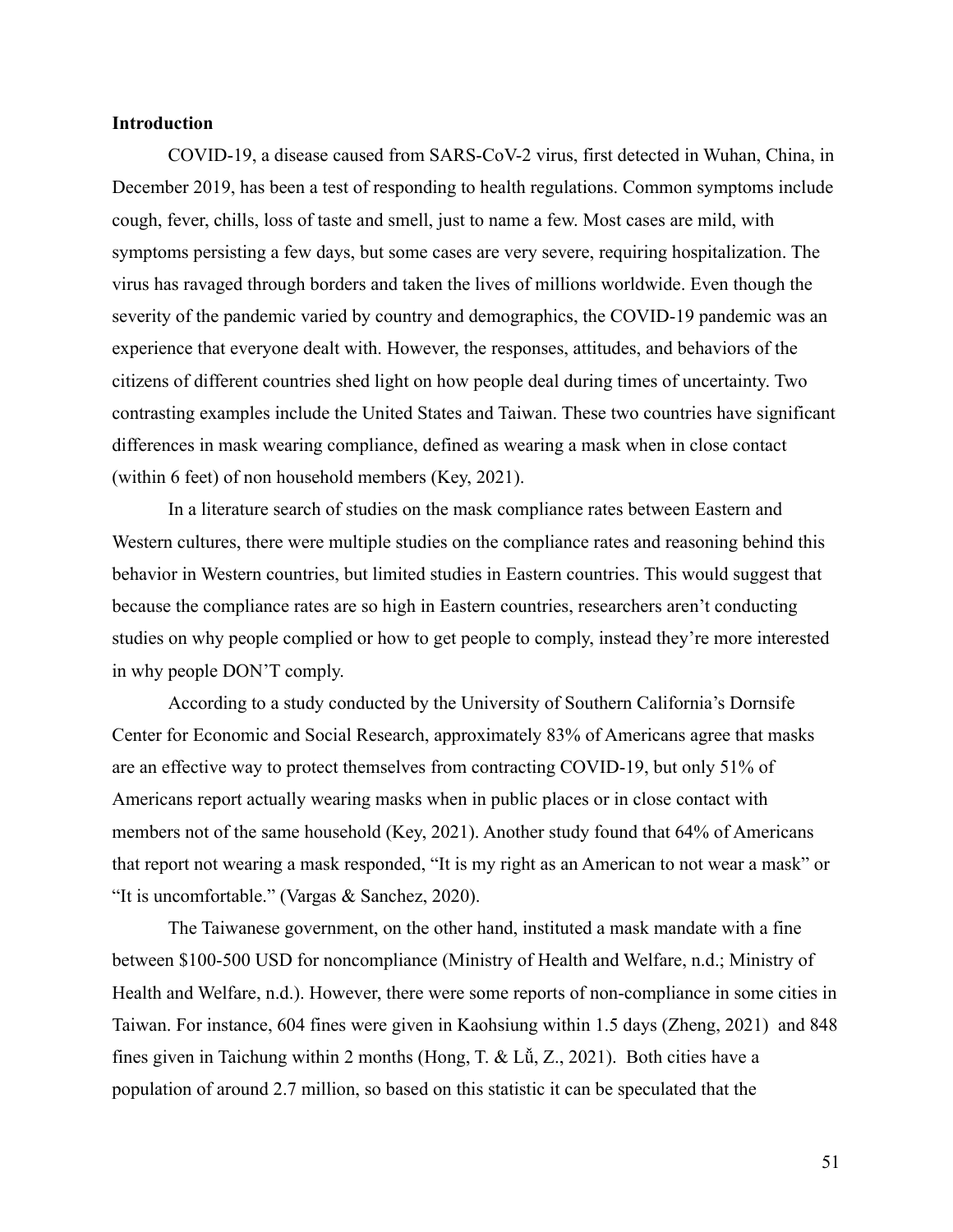non-compliance rate in Kaohsiung and Taichung is about 0.02% which is still significantly lower than the approximately 50% noncompliance rate in the United States. This finding raises questions on why there is such a big disparity.

The United States has over 330 million people with diverse backgrounds, socioeconomic levels, and beliefs. When the pandemic hit, those outside of the United States saw how a high-income country like the United States dealt with unprecedented circumstances. As of October 2021, the US has over 43 million confirmed cases and 688,000 deaths (World Health Organization, 2021).

Conversely, Taiwan is a densely populated island off the coast of Mainland China with over 23 million people. Due to its proximity to China, where the virus originated, and constant air travel to and from, Taiwan was expected to have the 2nd highest number of cases. However, this was proved to be incorrect. Taiwan along with other countries like Singapore and New Zealand were able to implement policies and community-based preventative measures to slow the rate of transmission and infection rates. By April 2020, the local transmission was at zero (The Center for Systems Science and Engineering (CSSE) at Johns Hopkins University, 2021). It stayed that way for about a year. When comparing infection and mortality rates, as of October 2, 2021, the confirmed cases per million people in Taiwan and the United States is 680 and 131,020, respectively. The confirmed number of deaths per million people in Taiwan and the United States in 35 and 2,103, respectively (Ritchie et al., 2020). These statistics illustrate the significant contrast in the severity of the pandemic in these two countries with the US infection rate about 200 times that of Taiwan and the US mortality rate about 60 times that of Taiwan. Why is there such a major difference? How did this happen? What lessons can other countries learn and what do the actions by Taiwan tell us about their attitudes and cultural norms? Specific factors that can explain why the Taiwanese and Americans responded differently to the pandemic lie mainly in cultural differences. These distinctions include Taiwan's past experience with SARS, established social norms, different healthcare systems and access to resources, an individualist vs. collectivist mindset that serves as the foundation for psychological factors, and diversity in the population.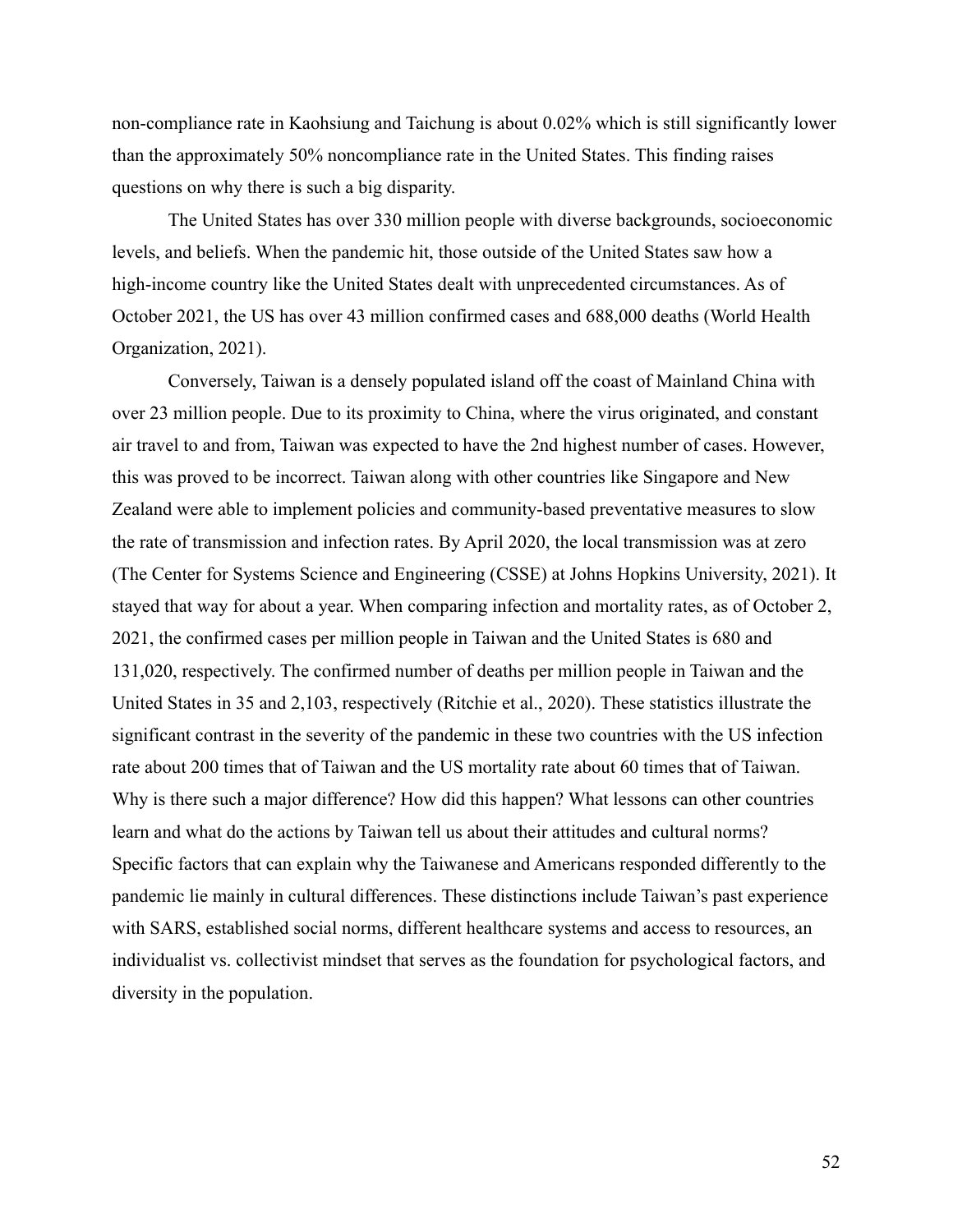### **Past Experience with SARS: Proximal vs. Distal Threat**

Taiwan had a greater proximal distance than the United States did to the SARS epidemic in 2003. General psychological principles suggest that first-hand experience has a greater impact on someone than watching from far away. From Taiwan's experience with SARS, the government put policies in place for controlling another global health crisis, such as universal mask-wearing, quarantine requirements instituted in February 2020, closing down borders to foreigners in March 2020, and contact tracing systems after the first identified case in China (Taiwan Centers for Disease Control, 2020). However, Americans had no prior experience with a pandemic to this level. Given Taiwan's past experience in dealing with a health care crisis, the Taiwanese were more familiar than Americans were with healthcare recommendations when these preventative measures were put in place to curb the spread of COVID-19. Additionally, in the beginning of the pandemic, Americans were not directly involved or affected by the pandemic because of its origin in China. This feeling was bolstered by Trump's rhetoric calling COVID-19 the China virus, resulting in some Americans believing that they could not get the virus because they had limited a relationship with China. For instance, they weren't Chinese or planning on visiting China soon.

### **Differences in the Governmental Leadership**

Another reason is the difference in access to health care services. In the United States, there is no universal health care. Universal health care ensures that all citizens have access to health care services when they need it without financial burden. About 8% of the US population is uninsured (Keisler-Starkey & Bunch, 2020). Given the dozens of insurance companies, including in the public and private sectors, Americans pay different fees, resulting in the fragmented health care system that provides them varying degrees of access to certain medical services. The average annual health insurance in the United States is \$5,940. This number fluctuates given location and different insurance tiers. Some plans can reach an upward annual cost of \$8000 (Price, 2021).

Taiwan, on the other hand, has the National Health Insurance (NHI) System which provides universal health care to 99% of the population. The NHI provides citizens with "SMART" cards, which store a patient's medical history and records.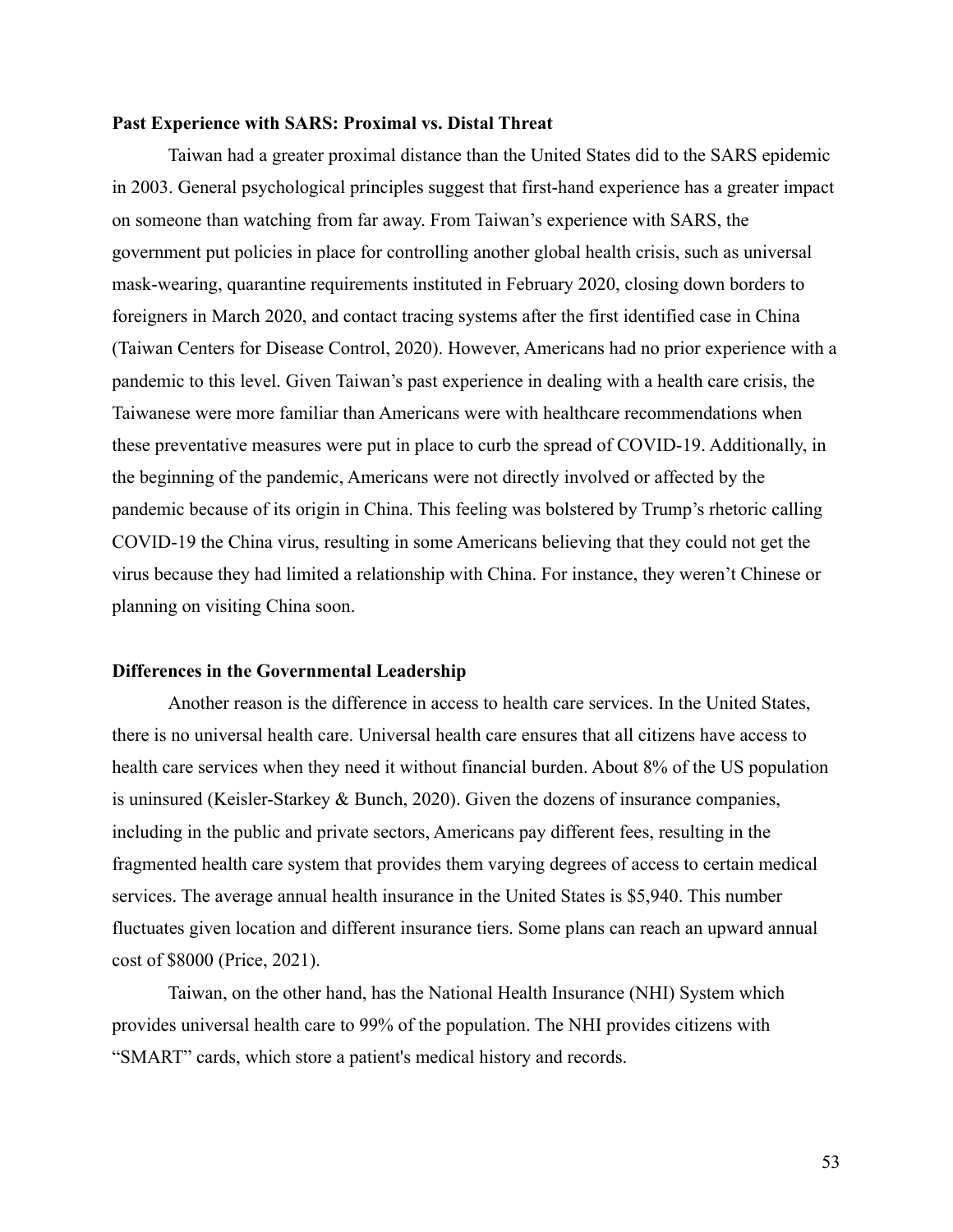After the first confirmed COVID case was identified in China, Taiwan took strict actions to prevent the transmission to its island, given the frequent flights between Mainland China and Taiwan. Taiwan already had a public health agency, the Central Epidemic Command Center (CECC), instituted after Taiwan's experience with SARS in 2003. The CECC responded to the COVID-19 outbreak and followed pre-established protocols to control a pandemic and had access to other data from various government agencies.

On January 20, 2020, when the CECC was activated, patients' medical history from the "SMART" cards was integrated with their travel history and data. From there, a system categorized each citizen into high risk or low risk for contracting the virus. High-risk individuals were those who had traveled to high-risk areas, such as Wuhan, and low-risk individuals included those who had not traveled abroad and had no preexisting health condition. After this integrated information was stored on a citizen's "SMART" card, low-risk individuals were ordered to buy a week's worth of masks and could live normal lives. High-risk individuals, on the other hand, were sent into a two-week quarantine after which they could join everyone else (Wang et al., 2020; Vox, 2021). Quarantines as such were effective because it controlled the spread and didn't rely on quarantining only symptomatic individuals, as asymptomatic individuals have a high chance of transmitting the virus before developing symptoms, if they develop symptoms (Summers et al, 2020).

Taiwan also banned foreigners from entering and in March 2020, the CECC categorized everyone flying into Taiwan to be considered high risk so they all had to undergo isolation quarantine. To make sure no citizens left their quarantine facility, the CECC tracked people's location using cell phone data. There were also daily phone call check-ins to monitor any possible symptoms as well as occasional in-person check-ins (Vox, 2021). Taiwan also instituted a fine between NT \$200,000 and NT \$1,000,000 (approximately \$7000 USD and \$36,0000 USD) for breaking quarantine rules (Ministry of Health and Welfare, 2020).

However, studies have shown that only relying on case-based preventative measures such as quarantine and contact tracing wouldn't have been sufficient for controlling the pandemic. Instead, population-based measures, such as wearing masks and social distancing, were useful in the initial containment of the virus (Ng et al., 2020). Taiwanese attitudes towards wearing masks and having a collectivist mindset, discussed later in the paper, also helped enforce these measures. Additionally, the then Vice President of Taiwan, epidemiologist Chen Chein-Jen, had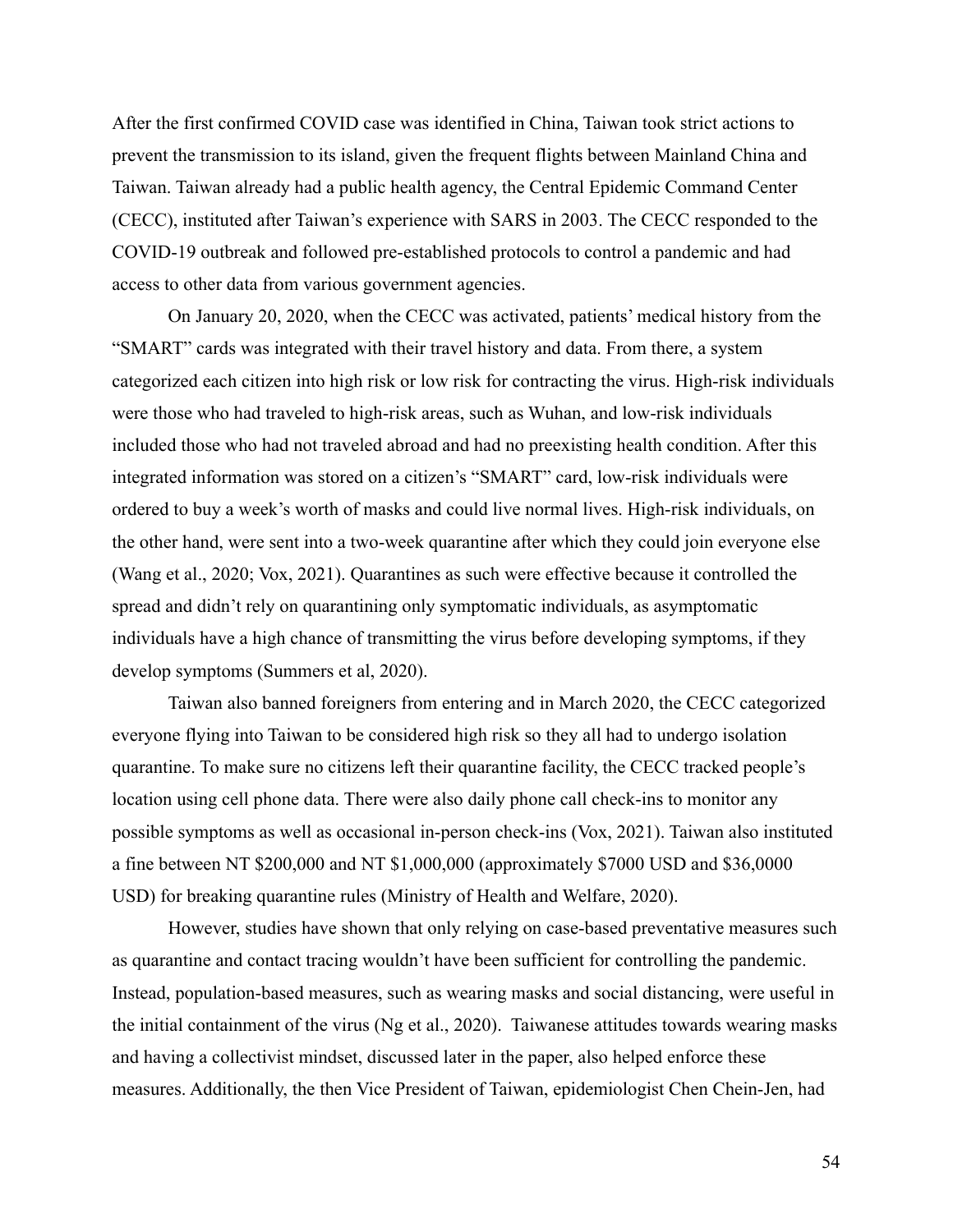broadcast announcements to assist citizens in population based measures such as mask wearing, frequent hand washing, and preventing mask hoarding. Similarly, the CECC set a fixed price for masks and used funds and the military to increase mask production. By January 20, 2020, when the CECC was activated, the government had 44 million surgical masks and 1.9 million N95 masks (Wang et al., 2020). With an integrated health insurance system, quarantine requirements, and resource allocation for mask production, Taiwan was organized and prepared to contain the virus.

#### **U.S. Response to COVID-19**

Compared to Taiwan's approach, the United States' response to the pandemic was completely different. To start off, the federal government put the responsibility of controlling the pandemic onto the state and local governments. This led to a divided nation, with different states instituting different policies, resulting largely from political ideology (Lewis, 2021). Additionally, during the beginning of the pandemic, there was limited testing and even so, testing criteria was too high, mainly for symptomatic individuals admitted to hospitals, likely to have COVID-19 (Lewis, 2021). The Centers for Disease Control and Prevention (CDC) also released a flawed test, reporting that it could fail 33% of the time (Temple-Raston, 2020). Furthermore, the CDC reported that the spread of COVID-19 likely started in January/February 2020. However, the surveillance systems for detecting the virus and reports of flu-like symptoms were insufficient allowing the virus to spread undetected for more than a month (Jorden et al., 2020). There was also mixed information from then-President Trump, government agencies including the CDC and the World Health Organization (WHO), and the behaviors from local officials. Examples include Trump's denial of the seriousness of the virus as well as government agencies changing their message for mask guidance in part due to medical supply shortages for hospitals and health care workers (Molteni & Rogers, 2020; World Health Organization, 2020). The mask guidance during the beginning of the pandemic sent confusing messages for further encouragement of mask-wearing. Until April 2020 for the CDC and June 2020 for the WHO, these agencies only recommended masks for those experiencing symptoms, but it has now been established that the virus can also spread from asymptomatic individuals. Consequently, it creates confusing mask guidance as well as making it hard to know who and which government agency to trust.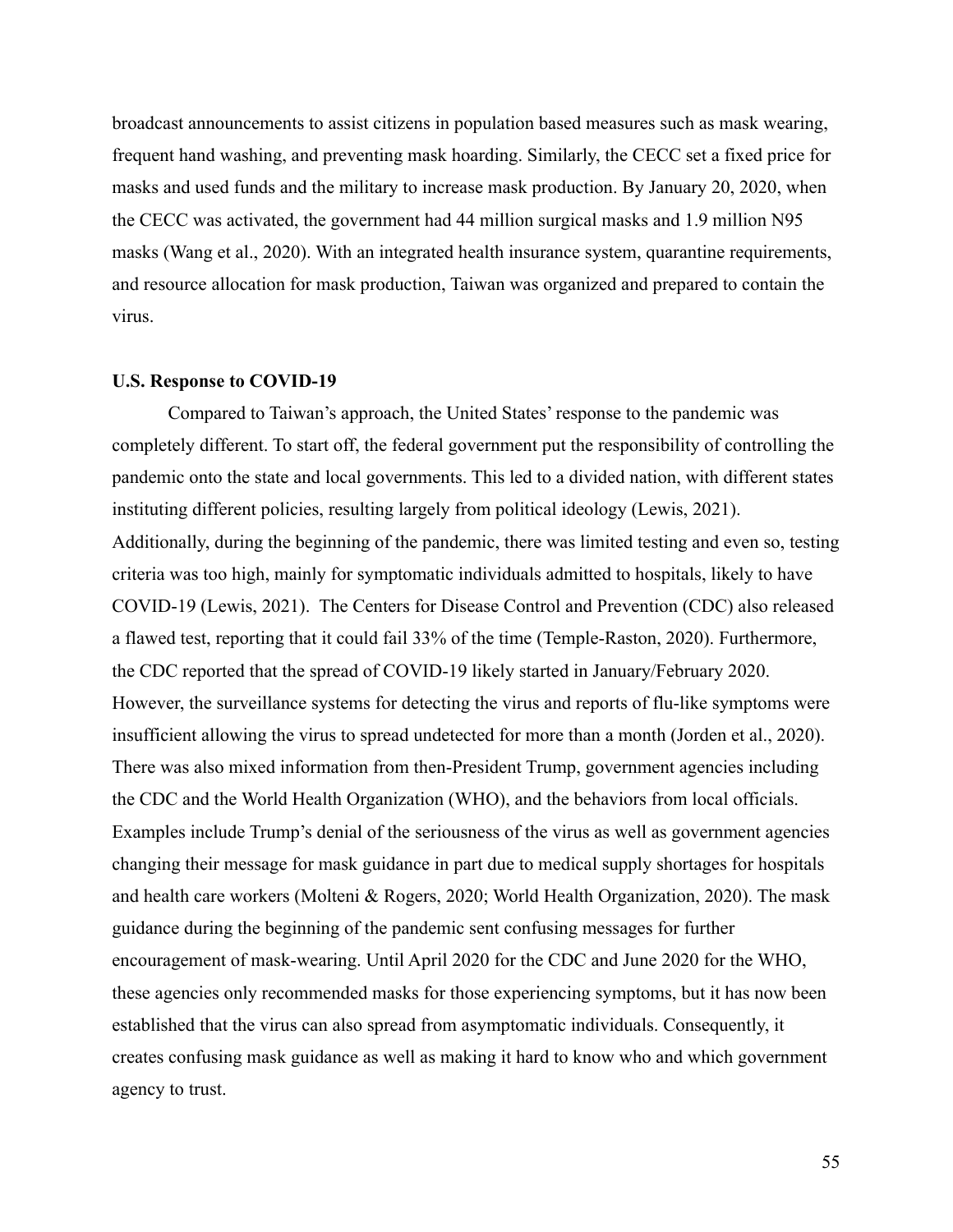Lastly, the US had insufficient contact tracing and quarantine policies put in place, which seen from other countries, such as Taiwan and New Zealand, had a role in attenuating the transmission (Lewis, 2021).

### **Individualist vs. Collectivist**

One way to further understand the striking difference between these two countries is by looking at contrasting social and cultural norms. These perspectives can differ broadly and are learned distinctions in behavior imposed by cultures, through family, friends, classmates, and more. Psychologists that study cultural differences have found a distinction between Eastern and Western culture which provides insight into the difference in pandemic responses. This distinction can be represented by an individualist vs. collectivist mindset, ideas put forth by Markus and Kitayama. An individualist mindset, associated with many Western countries, puts the individual or self above the group. These individuals value and have personal independence. Collectivists, on the other hand, associated with many Eastern countries, have strong social ties and a sense of belonging to their group. Collectivists are more likely to agree that they are willing to sacrifice their own self-interests for the well-being of the group and that their happiness depends largely on the happiness of those around them. Individualists are more likely to agree that they often do their own thing and that whatever happens to them is their own doing, emphasizing the responsibility for personal well-being (Lu et al., 2021).

To illustrate the prevalence of individualist vs. collectivist cultures, in collectivist cultures, it's more normal to see families of multiple generations living together. In the United States, a record-breaking 64 million Americans live in multi-generational households, including sizeable immigrant collectivist populations. Asian and Hispanic populations, many of which are considered collectivist countries, are rapidly increasing in the US. Asians and Hispanics are more likely than whites to live in a multi-generational household, with approximately 29% of Asians and 27% of Hispanics doing so (Cohn & Passel, 2018). This sense of belonging and community from collectivist beliefs, carried over into the United States, include taking care of edlery and putting others' interests before theirs, such as potentially sacrificing personal health, commitments, or time to help out. Research suggests that collectivists are more likely to care for elderly family members as a means to strengthen family ties whereas individualists are more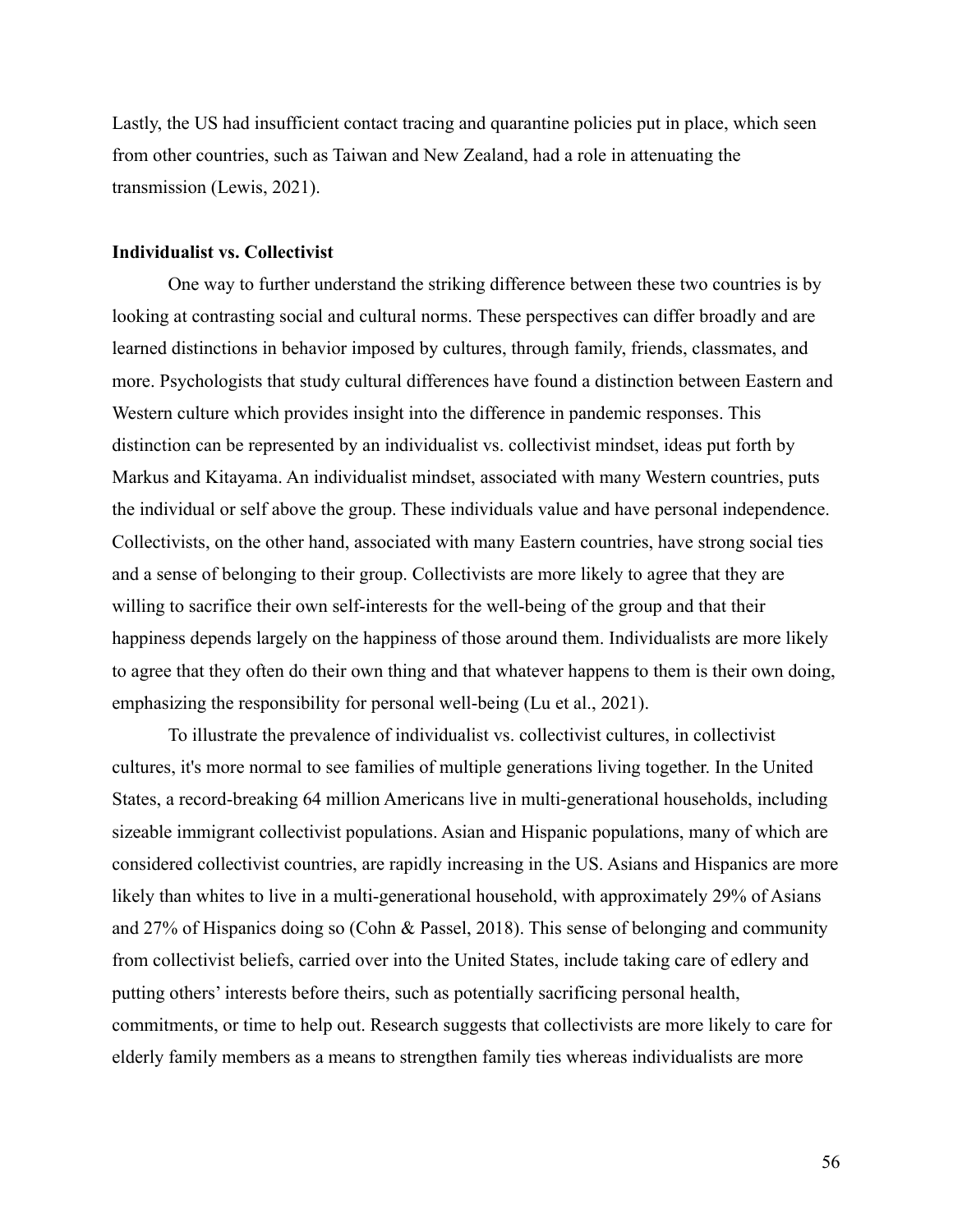likely to limit caregiving and use formal social services as a means of support (Pyke & Bengtson, 1996).

This individualist and collectivist mindset can be used to understand how individual and group rights and responsibilities influenced behavior during the pandemic. For example, individual rights include the personal freedom of choosing whether or not to wear a mask and take the vaccine. To further illustrate, an individualist is more likely to say that they don't want to wear a mask because it's uncomfortable whereas a collectivist is more likely to agree that discomfort is not a valid excuse for going against group norms. Individual responsibility entails taking care of one's health, through social distancing and wearing a mask. For instance, an individual wearing a mask for their personal health and not contracting COVID.

Group rights mean that being part of a collective gives access to specific privileges: a right to health care and access to masks and vaccines. Being a member of a group also implies specific behavior expectations. This can include taking the vaccine and following policies such as travel restrictions, quarantine, social distancing, mask mandates, to prevent others from possibly contracting the virus. These important distinctions highlight the different reasons individuals give in mask behavior, with individualists more likely to put themselves before the group and collectivists prioritizing group needs.

### **Cultural Norms**

Even before policies for stopping the spread of the virus were implemented, Taiwan and many other Eastern countries had a norm for wearing surgical masks when experiencing the common cold or similar viruses to protect others and for taking care of the elderly or groups that were at higher risk (Jennings, 2021). So during a pandemic, it seemed normal if not obvious to be wearing masks in public places, on public transportation, and walking around. This mindset and behavior echoes a collectivist mindset present in many Eastern cultures.

For Americans, on the other hand, the preventative measures seemed unusual and unprecedented, since they've never experienced a global health crisis to this scale before. Consequently, the pandemic was an anxiety-provoking experience with changes in daily routine, with economic, financial, and health threats, as well as immense uncertainty: lots of unknowns from long-term COVID-19 effects, how to deal with variants, and confusing guidance on preventative measures from government officials and agencies. As a result, the link between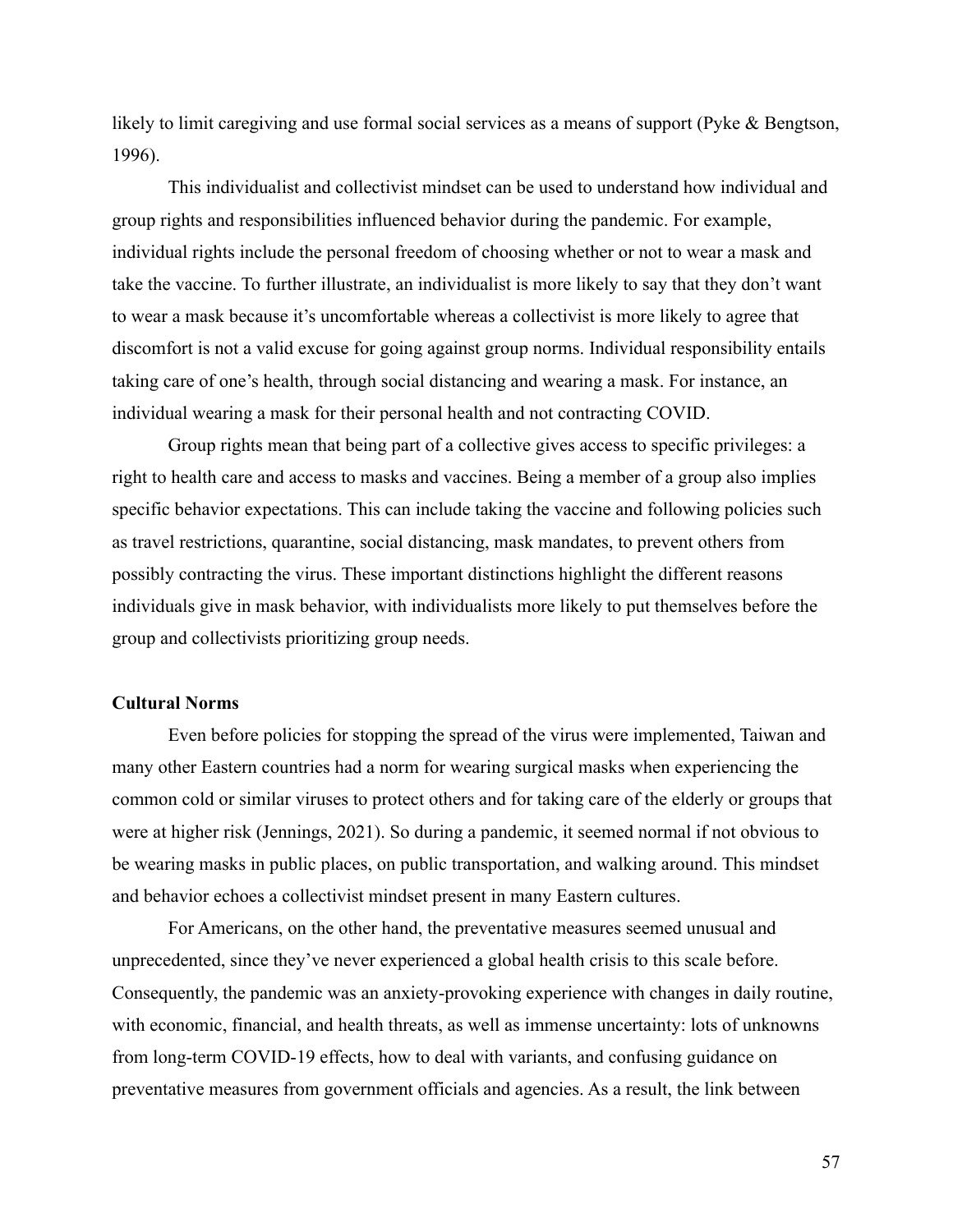behavior and curbing COVID-19 transmission might not have been as straightforward for Americans as it was for the Taiwanese based on different experiences and how the pandemic was handled. Along with the diverse backgrounds of its citizens, the United States found itself divided. As policies such as mask mandates and isolation requirements slowly rolled in, some Americans refused to follow these rules.

### **Collectivism Predicts Mask-Wearing**

It has been well established that masks are an effective way to slow the transmission of COVID-19. Studies have also shown that there is a negative correlation between mask wearing and infection rates. As stated earlier, a USC study reported an approximate 50% mask noncompliance rate in the United States and reports of noncompliance in Taiwan predict an approximate 0.02% noncompliance rate (Key, 2021; Zheng, 2021; Hong, T. & Lǚ, Z., 2021). Furthermore, studies have also shown that collectivism is positively correlated with mask-wearing. This holds true not only to illustrate the Taiwan vs. United States distinction, but also amongst many individualist and collectivist countries. Countries that scored higher on a reserve-coded scale of Hofstede's individualism index (represented as a collectivism scale) such as the Philippines, Indonesia, and Thailand, had higher mask compliance rates than individualist countries that scored lower on the scale such as Sweden, The Netherlands, and Finland. These results are after controlling for other factors (e.g., political affiliation and government stringency) (Lu et al., 2021).

This is true not only when comparing the United States to other countries but stays consistent in the United States, with people in more collectivist regions (states and counties) more likely to wear a mask. For instance, states such as New Jersey, California, and Maryland scored higher on the state-level collectivism scale sourced from Vandello and Cohen (1999) and in mask compliance compared to states such as Arizona, Ohio, and Wisconsin, which scored lower on both the state-level collectivism scale and in mask compliance (Lu et al., 2021). Masks can create physical inconvenience and be uncomfortable. As said earlier, one study found that 64% of Americans that report not wearing a mask responded, "It is my right as an American to not wear a mask" or "It is uncomfortable." (Vargas & Sanchez, 2020). These actions follow an individualist mindset of protecting personal choice and freedom, but disregard that their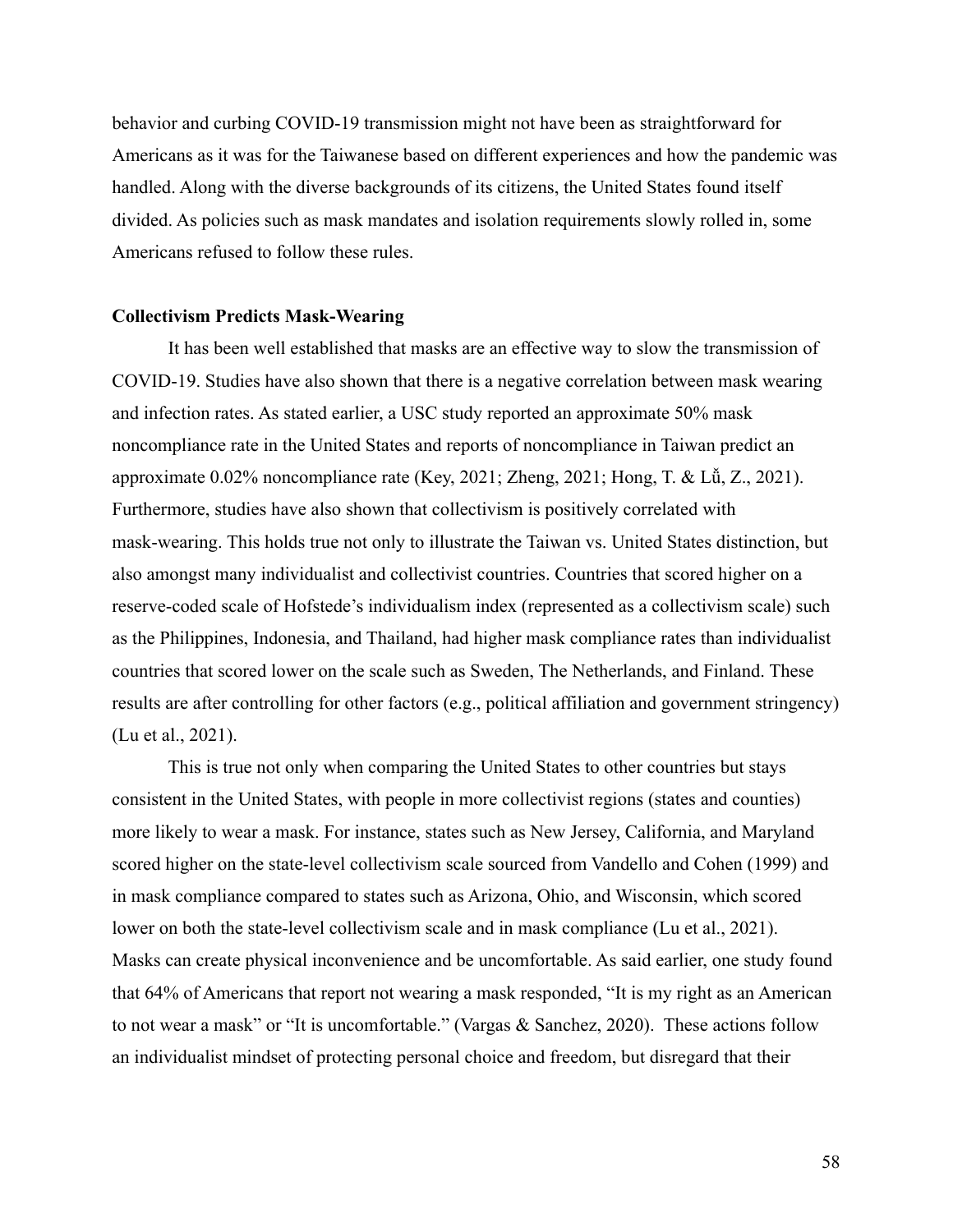actions can affect others (Stewart, 2020). Conversely, collectivists are more willing to put aside their personal inconvenience for the collective welfare and well-being (Biddlestone et al., 2020). As mentioned previously, there is a \$100-500 USD fine for not complying with mask mandates in Taiwan, along with limited reports of noncompliance (Ministry of Health and Welfare, n.d.; Ministry of Health and Welfare, n.d.). In collectivist cultures, the rules are more strict, with hefty consequences for non compliance, because the norm is an expectation to follow the policies implemented. In individualist cultures, on the other hand, the mandates are less strict and more complex and ambiguous because individualists are less likely to comply with rules that sacrifice personal freedom for the well-being and welfare of others. Cultural and personal beliefs can influence how rules are put into place and how people respond.

Additionally, in the US, there is a large divide between democrats and republicans based on their political ideology. Republicans can be seen as more individualist because they value personal freedom and limited government interference in daily personal matters whereas democrats can be seen as more collectivist because they value greater government intervention in economics affairs and a balance between orderly society and liberty. When looking at the difference between mask compliance in democrats and republicans, a striking difference is revealed. Democratically leaning Americans, aligned with collectivist values, have a higher mask-compliance rate than republican leaning counterparts, aligned with more individualist values, have a lower rate of mask compliance (Xu & Cheng, 2020).

To conclude, it is crucial to note that lower mask compliance rates in the United States is not because of Americans being defiant against preventative behaviors, but because of contrasting belief systems and pandemic unpredictability. These findings do not suggest that Americans are associated with various personality traits but instead shed light on the distinct cultural norms affecting behavior.

### **Psychological Factors**

Psychological factors, supported by an individualist and collectivist mindset, can also influence mask wearing behavior. The first factor is the idea of personal surveillance. Collectivists are more likely to agree that groups can intrude on an individual's privacy, especially if it's for the greater good, since collectivists are more likely to sacrifice their personal freedom for the collective (Bellman et al., 2004). Individualist cultures are more likely to put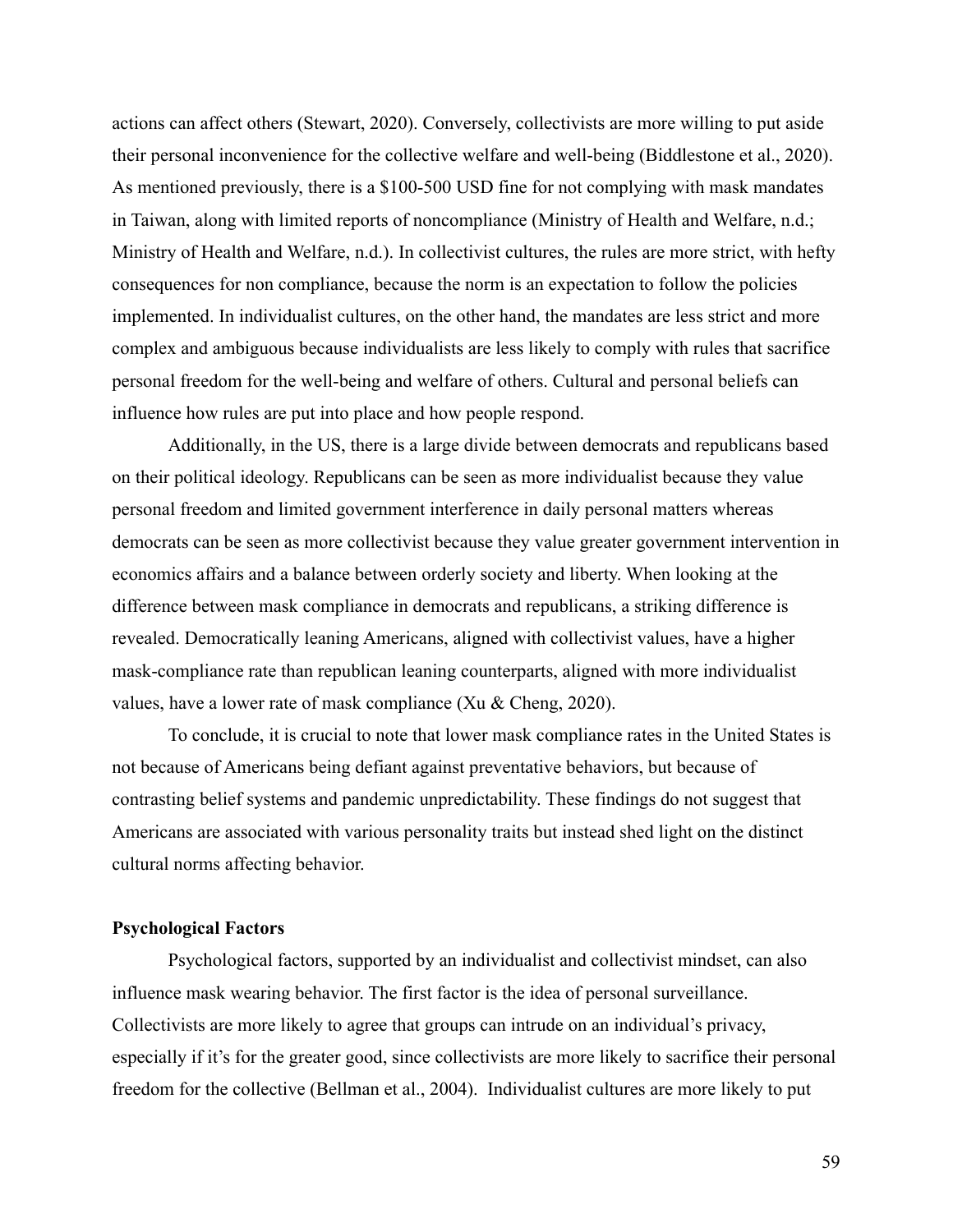themselves before the collective to protect their personal freedom, a value that the nation was founded on. This can be seen through the reactions that Americans had towards tracking devices. Before the pandemic, tech companies shared consumer location data with the government to make it easier to track the location of Americans. According to results from a survey in December 2020 conducted on American adults, 42% of the men who responded and 52% of women who responded were very uncomfortable with this (Johnson, 2020). During the pandemic, other companies, such as Google and Apple, used consumer data to track potential exposure to COVID-19. Over 60% of US adults found this COVID-19 exposure tracking tool to be very or somewhat concerning for their privacy (Johnson, 2020).

In South Korea, a collectivist country, government surveillance and tracking has been implemented even before the pandemic. For example, the government has access to credit and bank transaction records to prevent fraud. This system was then repurposed during the pandemic to track where people went, from restaurants to subways. Additionally, because 95% of adults own a smartphone, data location, which was originally used in criminal investigations, is now used for contact tracing. Surveillance footage utilized for investigative purposes and can now provide real time, to the minute, tracking of someone's location. Koreans can also get sent text messages for outbreak updates. The use of South Korea's established government surveillance network made it easier to ensure public health safety. Even though there was some talk about privacy concerns, there are limited reports on noncompliance, emphasizing the collectivist tendency to allow personal surveillance for public health purposes (Fendos, 2020).

### **Risk Attitude**

Risk attitude is another psychological factor that affects mask wearing and can be explained through the individualist vs. collectivist mindset. Recent studies show that risk aversion, defined as less likely to engage in risky behaviors, was correlated with compliance to engage in protective behaviors during the pandemic. This was not only true in a pandemic setting but in general, with individuals that have higher levels of risk aversion less likely to smoke or engage in heavy drinking. (Xu & Cheng, 2021).

During a study conducted on Italians, results revealed that emerging adults were more concerned with their relatives and other individuals/community members contracting COVID-19, potentially through them being an asymptomatic carrier, than testing positive for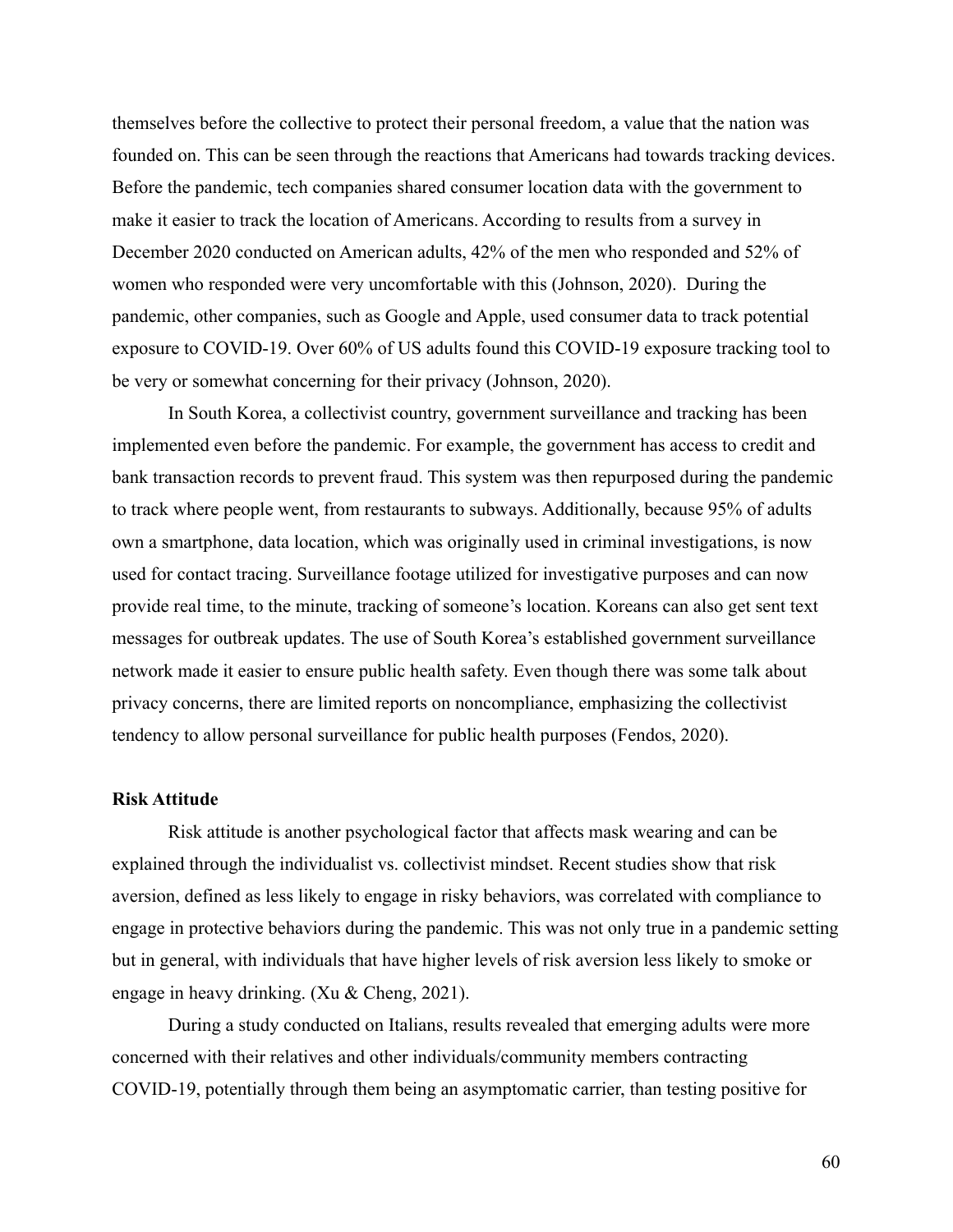COVID-19 themselves. This collectivist mindset was correlated with a higher perceived risk of infection (Germani et al., 2020). This perceived risk was positively associated with engaging in protective behaviors such as mask wearing and social distancing, a US study found (Duong et al., 2021).

Mask-wearing behavior has similarly been observed and studied in many Asian countries, including Taiwan's long-standing cultural norm of wearing surgical masks when experiencing symptoms, such as a sore throat and runny nose, as a means to protect others, mentioned earlier (Jennings, 2021). The collectivist mindset and risk perception associated with mask-wearing in different regions can help to support the reasoning behind the Taiwanese mask compliance. Additionally, as said earlier, amongst the Americans that report not wearing masks, 64% of those Americans said that they didn't wear a mask because it was uncomfortable or that it's their right as an American to choose not to wear a mask (Vargas & Sanchez, 2020). An individualist mindset provides reason for these attitudes and behaviors present in some individuals.

### **Sensitivity Towards Social Norms**

The Taiwanese have strong responsiveness to social norms. There is a sense of pressure for wearing masks in subways and public areas. The community will also shame those for non-compliance. For instance, this mentality towards social norms is epitomized in what one Taiwanese said in a CNBC article, "We have this phrase in Taiwan that roughly translates to, 'This is your country, and it's up to you to save it'" (Farr, 2020). The government policies also add to this, with hefty fines, up to \$500, for non-compliance (Ministry of Health and Welfare, n.d.; Ministry of Health and Welfare, n.d.).

These distinctions can again be supported by an individualist vs. collectivist mindset, in terms of emotional reactions. For example, one study conducted by Matsumoto, Kudoh, Scherer, and Wallbott (1988) found that Americans and Japanese experienced similar emotional reactions but Americans experienced emotions longer, with greater intensity and more bodily symptoms such as verbal reactions, lumps in the throat, breath changes. To conclude the study, more Japanese agreed that acting on these events when coping with these emotional situations was unnecessary, showing a weaker association between emotion and behavior (Scherer, Matsumoto, Wallbot, & Kudoh, 1988). The findings can be expanded out and offer an explanation to how individualists vs. collectivists in the US and Taiwan behaved in mask compliance. The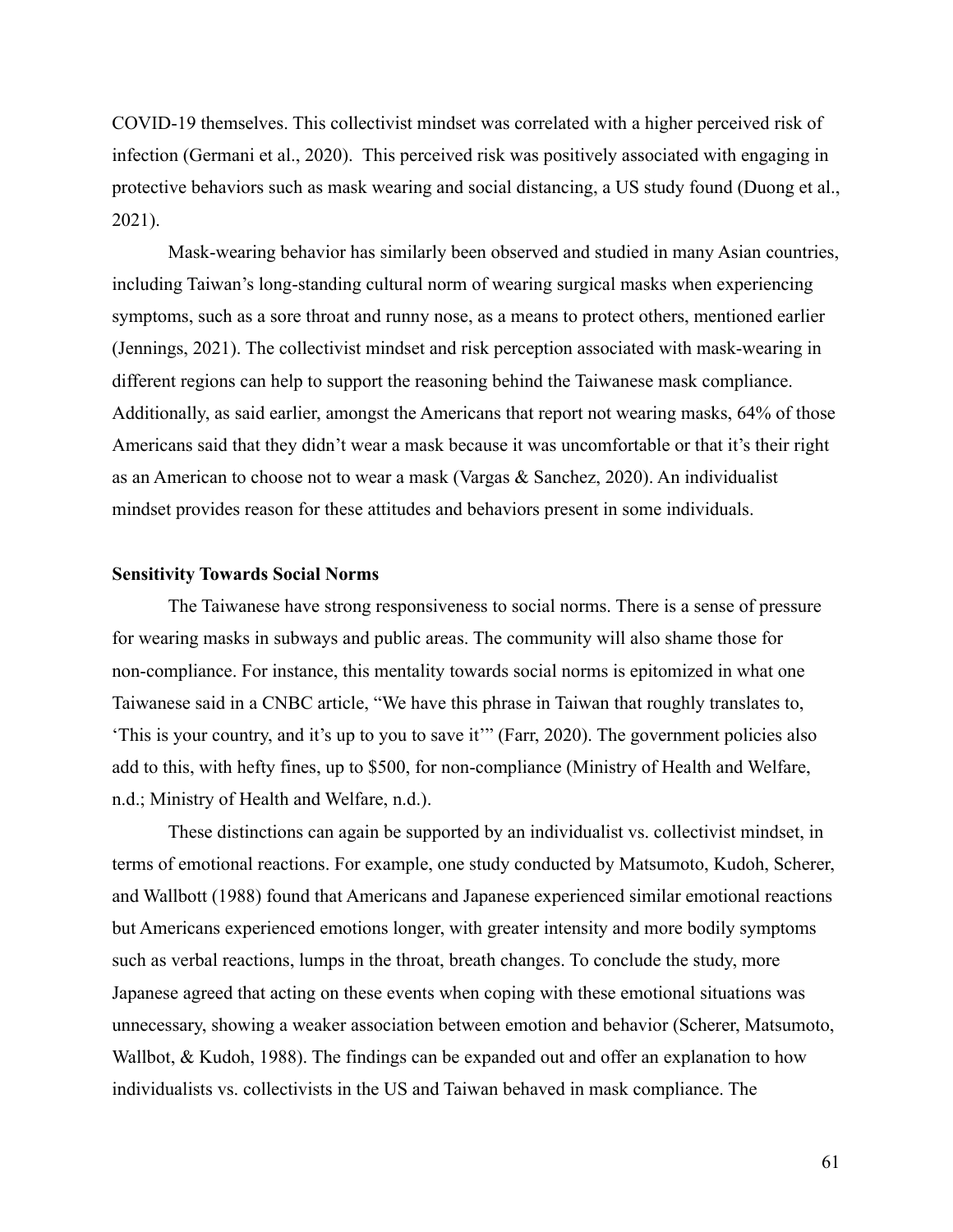Taiwanese held each other accountable and were less likely to act on their emotions if they didn't fully agree/want to wear a mask. Americans were more likely to act and go against these mandates, as can be seen through countless protests across many states, even if they had felt similar levels of emotion towards masks as some Taiwanese did.

One of the possible explanations for this is that many of the emotions experienced are ego-focused emotions, meaning they mainly concern the individual's internal attributes or characteristics. Some examples include anger, frustration, and pride. Therefore, it is logical that individualists are more likely to attend to and act on these emotions than collectivists are, say if they feel their personal freedom is being violated, because these ego-focused emotions are at the heart of an independent self (Markus & Kitayama, 1991). Through the exploration of how psychological factors influenced mask compliance, the prevalence of an individualist vs. collectivist mindset underscores the application to attitudes and behaviors.

### **Differences in Diversity Among Populations**

The United States has great diversity with Americans having their own distinct identity, from various demographics, gender, race, ethnicity, and social groups. The United States is rapidly becoming more complex, with data estimates from the US Census Bureau showing that nearly 4 of 10 Americans identify with a race or ethnic group other than white (Frey, 2020; US Census Bureau, 2021). Some Americans then form subgroups with those of similar demographic identities, and base social behavior off of their beliefs and backgrounds.

One way of measuring ethnic diversity is based on an analysis of ethnic fractionalization, the probability that two random individuals from the same country are not from the same group (race, ethnicity, or other criteria). This can be done through Fearon's analysis in which ethnic fractionalization is on a scale from 0 to 1, with 1 being the most ethnically diverse. When comparing the numbers on Fearon's analysis, the United States is 0.49 and Taiwan is 0.274 (Alesina et al., 2002; Fisher, 2019).

Diversity is a descriptive factor in the individualist vs. collectivist mindset, with individualism associated with more heterogeneous cultures and collectivism associated with more homogeneous cultures. This diversity in mindset can explain why some states have higher mask compliance rates, as mentioned in the "Collectivism Predicts Mask Wearing" section (Lu et al., 2021).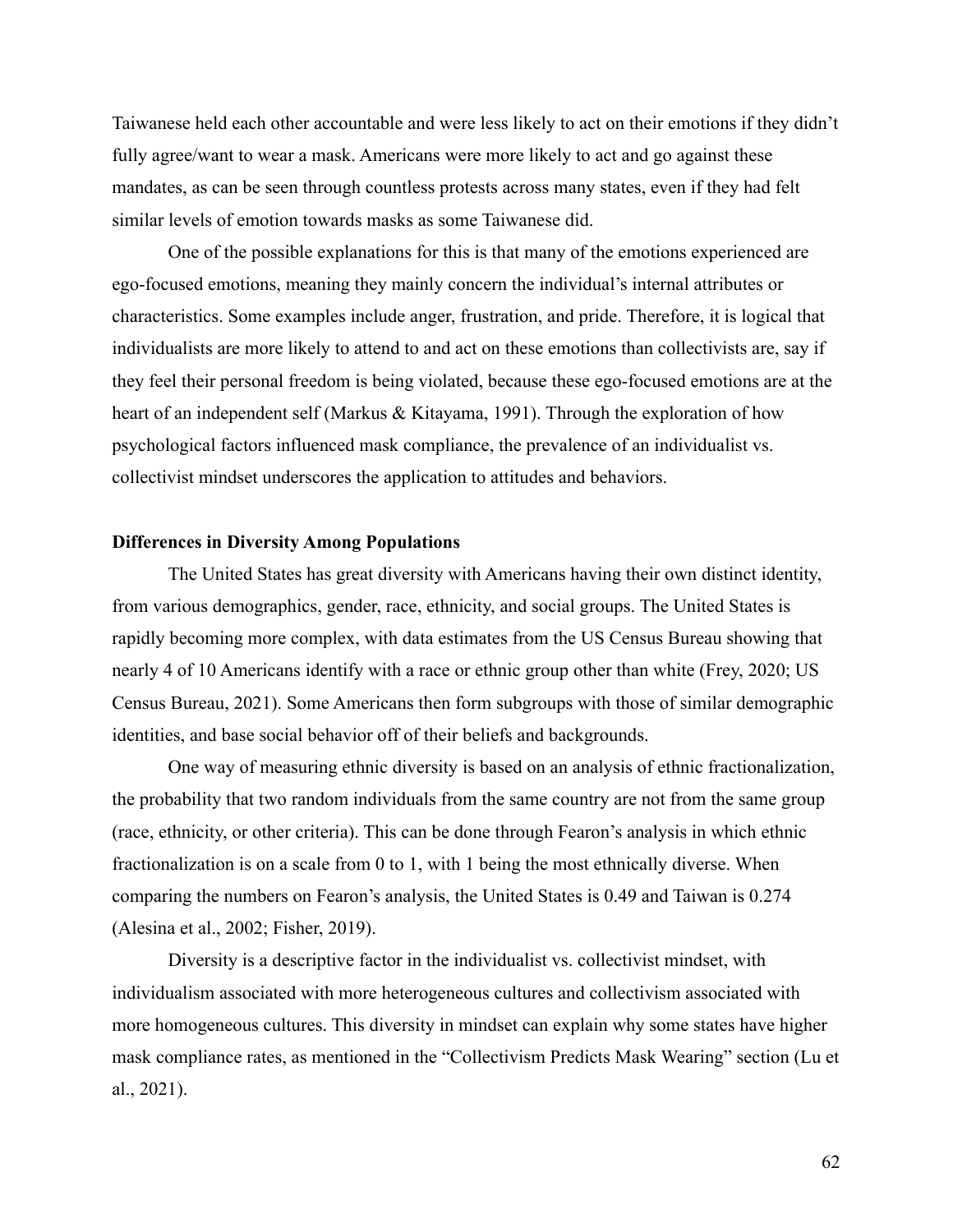From a racial perspective, in a study conducted by USC, the group that was least likely to consistently wear a mask when in close contact with non-household members were whites, with a compliance rate of 46%. Compared to whites, other races including latinos, blacks, and others had higher compliance rates with 63%, 67%, and 65%, respectively (Key, 2021). Diversity in all demographics, from race, locale, and ethnicity, had significant contributions the way individualists and collectivists engaged in mask wearing. This emphasizes the dynamic intricacies of various societies in which no single factor can predict mask wearing.

### **Conclusion**

Culture is an important factor in behavior that has intrigued me as someone who is mixed and spends time with those of various ethnicities, races, and social groups. When the pandemic hit, I spoke to many family and friends that had completely different views on how the virus affected them and what appropriate measures they believed should be taken. At times it was overwhelming and I sought to understand if there was an underlying cultural factor at the root of different attitudes and behaviors. I found that my relatives in Taiwan had one of the most striking contrasts compared to my relatives in the United States in the way they viewed how the government and our societies should be responding.

Since the onset of the pandemic, the infection and mortality rates have been significantly higher in the United States: the US infection rate is about 200 times that of Taiwan and the US mortality rate is about 60 times that of Taiwan (Ritchie et al., 2020). I chose mask wearing as my control factor because it is a universal way to lower the rate of transmission. From talking with my family and friends, I observed that mask-wearing was one of the most heavily debated topics.

The mask compliance rates are significantly higher in Taiwan than in the United States. Through my literature search, I found multiple demographic, cultural, and psychological factors, influenced by an individualist vs. collectivist mindset, that predicted mask wearing. Taiwan's proximal distance to SARS in 2003 resulted in public health regulations that gave public health agencies access to patient medical and travel records for contact tracing and testing. Along with this, Eastern countries have norms for wearing masks to protect others. Race, locale, and political ideology was associated with mask wearing. Psychological factors involving higher risk attitude, sensitivity to social norms, and personal surveillance compliance were affected by a collectivist mindset. As a caveat, individualism tends to be correlated with Western countries but there is still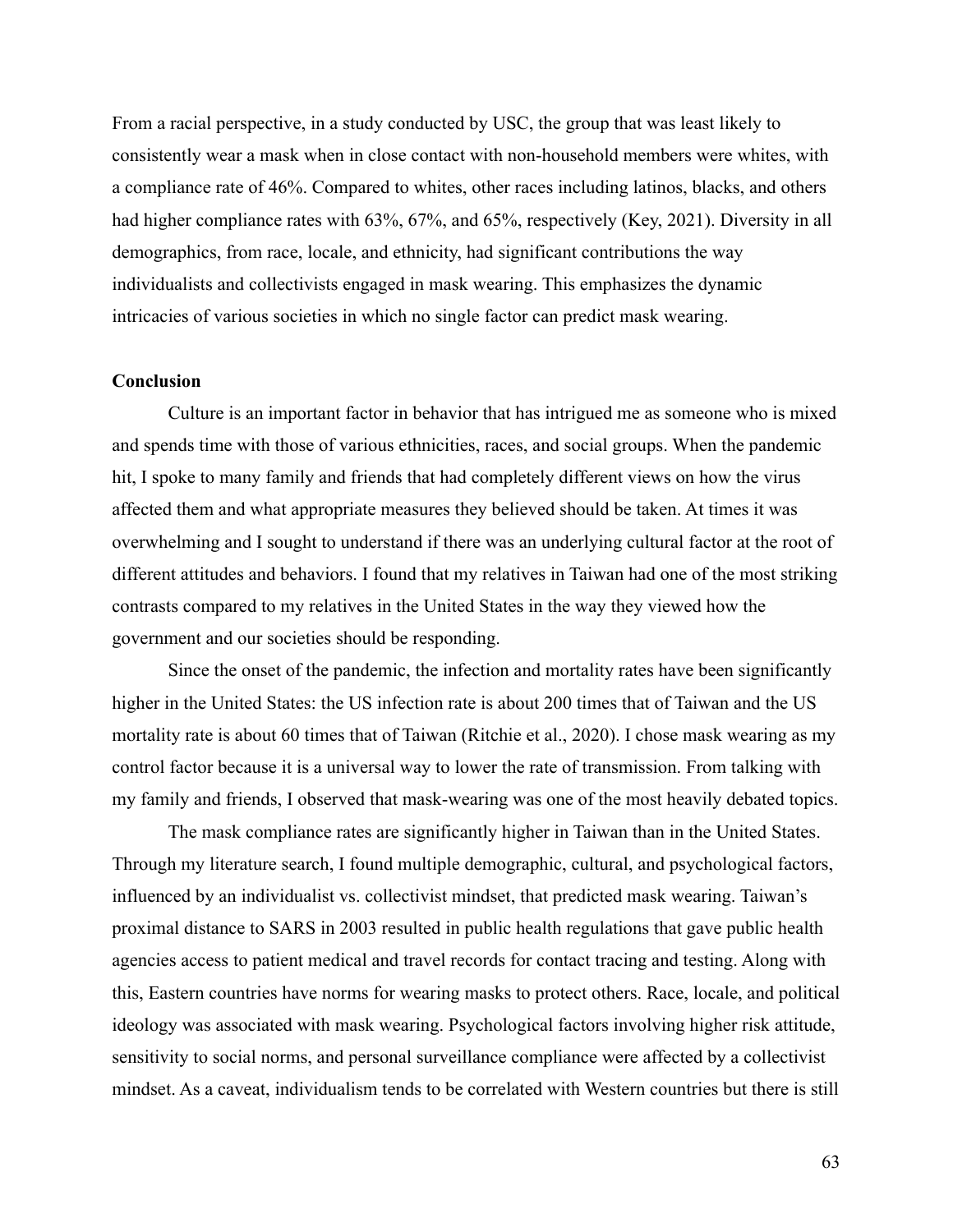a large percentage of Americans that do not associate with an individualist mindset. This results in greater diversity within the United States and Americans having differing views of cultural beliefs. Further, Taiwan's cultural norms and policy preparedness proved to be significant in

At the heart of a collectivist is having compassion and taking in another perspective by wearing a mask to protect others. On the other hand, a reason individualists are not complying with mask mandates is not because of pure defiance but because they have a different belief system. For instance, for some individualists, it may be harder to conceptualize that they're part of a collective and that their individual behavior is affecting the group.

These findings are important because it provides insights into how people react to governmental health regulations during times of uncertainty. Neither individualists nor collectivists are "better" than the other. There are specific attributes of each that may better serve during specific circumstances, such as a global health crisis, but I am not stereotyping individualists or collectivists with specific personality traits. I am not here to convince anyone to change their belief system but in global health crises it may be useful to adopt more collectivist actions while also taking steps to protect themselves. This can be achieved without taking away key components of identity and protecting personal values. One big question is how can we get people to comply without making them change their belief systems?

This paper explores the reasons behind noncompliance, so we can get insight into how to frame compliance requests for individualists and collectivists in different manners with the goal of showing that mask-wearing benefits the health of the public. For collectivists, explaining how mask-wearing benefits the group. Ironically, individualists that are not complying with mask mandates are presenting potential health risks to themselves and the group; these individuals are more likely valuing personal freedom over health. When framing compliance requests for individualists, it may help to emphasize that wearing masks acts in their own interests as well as establish the link between individual behavior and group health. These changes in reframing requests appeal to the individualist and collectivist belief systems while respecting personal values.

It is also important to note that extreme collectivism and extreme individualism can also harm self-interest. To further illustrate, extreme collectivism is primarily not taking into account individual needs and extreme individualism is solely focused on personal desires. Neither of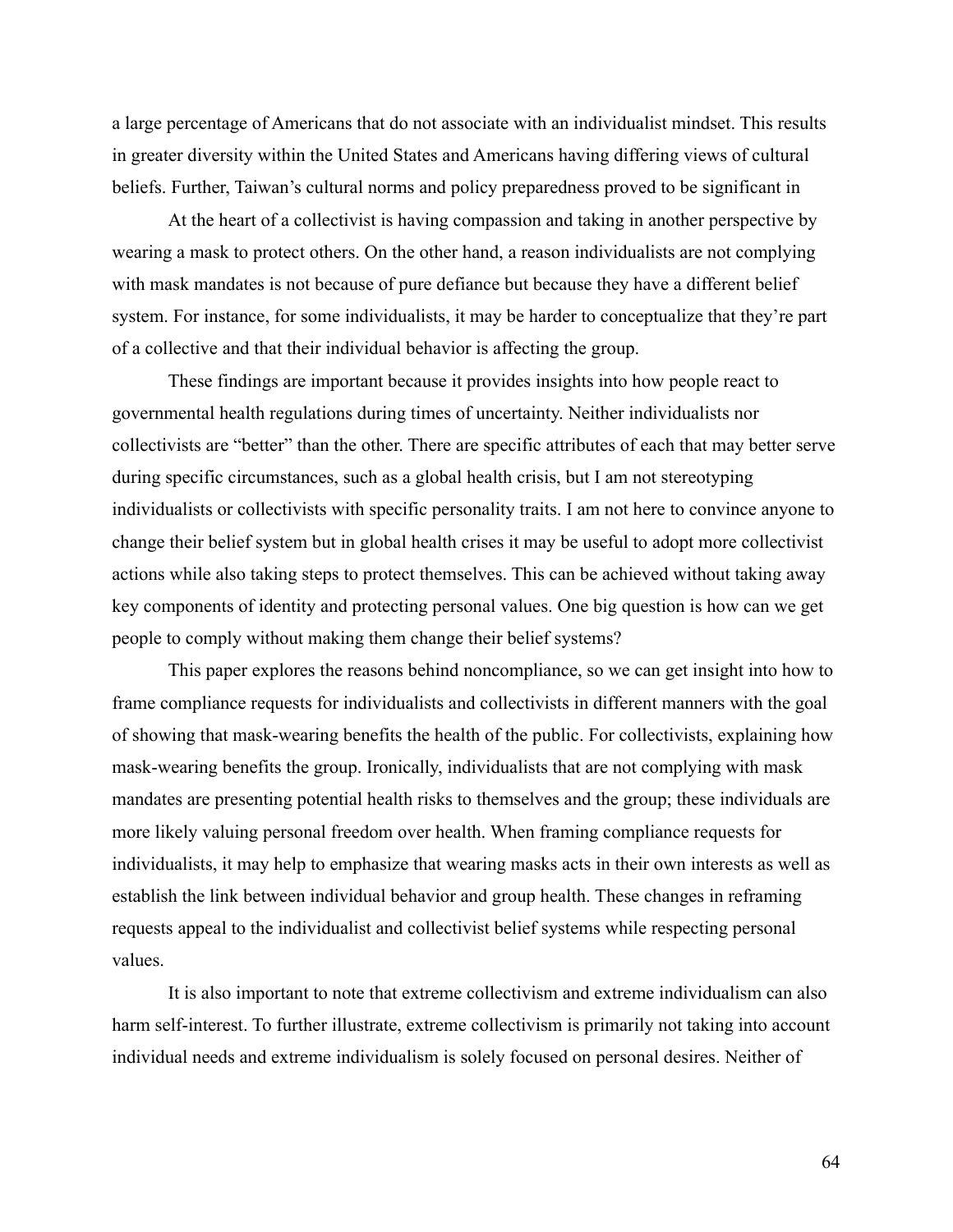these extremes act in one's best interest because it fails to take into account other perspectives and people.

To conclude, in everyday experiences, it's good to find some common ground. That way different perspectives can be acknowledged to create a more informed and dynamic view of the world. Sometimes it's better to be an individual, sometimes it's better to be a collectivist. In general, it's hard to change belief systems to adopt other views but being able to empathize and understand why people are the way they are is beneficial not only in a pandemic, but in daily life.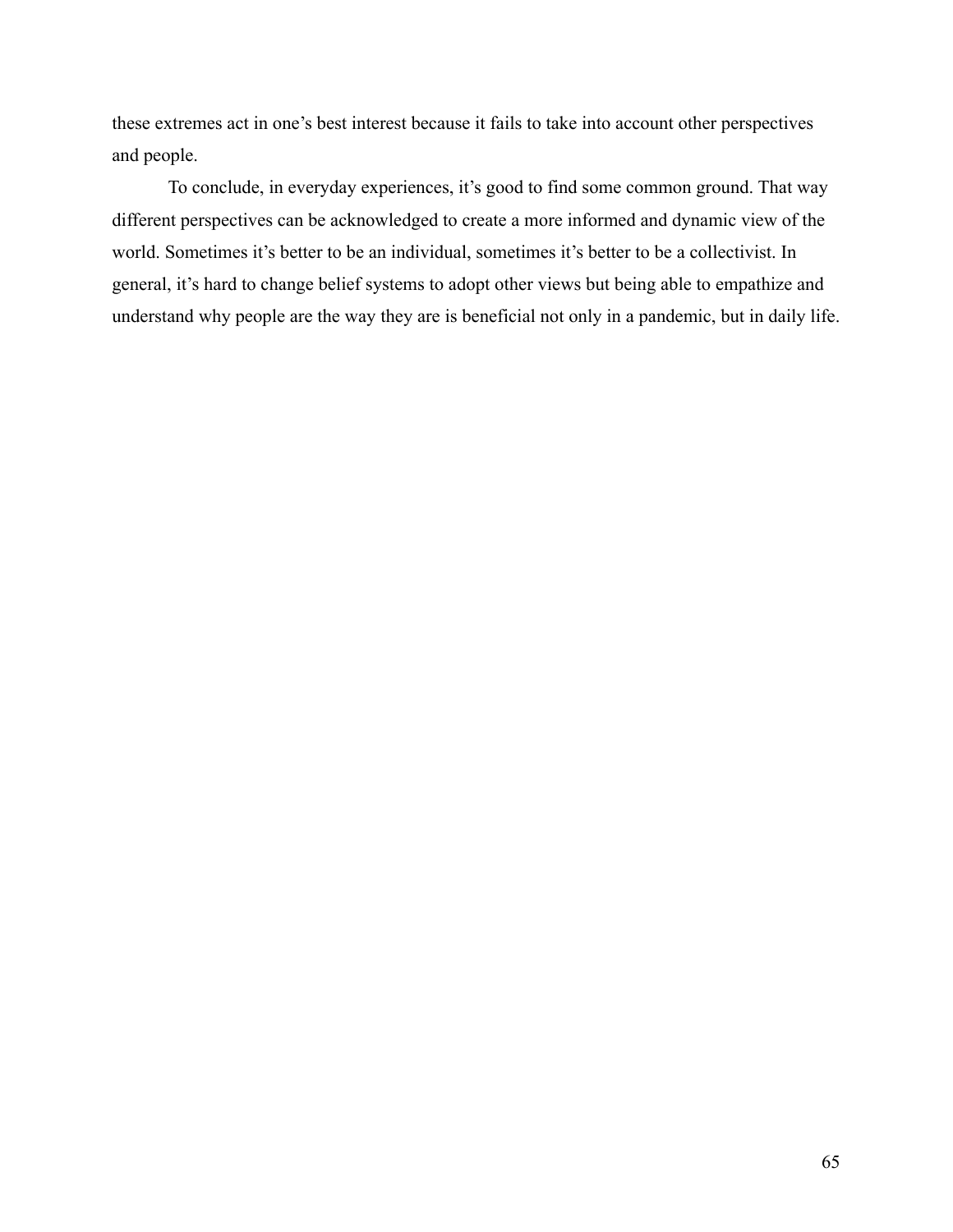#### Work Cited

- Alesina, A.F., Easterly, W., Devleeschauwer, A., Kurlat, S., & Wacziarg, R.T. Fractionalization (June 2002). http://dx.doi.org/10.2139/ssrn.319762
- Bellman, S., Johnson, E., Kobrin, S. J., & Lohse, G. L. (2004). "International Differences in Information Privacy Concerns: A Global Survey of Consumers." Information Society 20, no. 5: 313-24. https://www8.gsb.columbia.edu/researcharchive/articles/1172
- Biddlestone, M., Green, R., & Douglas, K. M. (2020). Cultural orientation, power, belief in conspiracy theories, and intentions to reduce the spread of COVID-19. The British journal of social psychology, 59(3), 663–673. https://doi.org/10.1111/bjso.12397
- Cohn, D. V., & Passel, J. S. (2018, April 5). Record 64 million Americans live in multigenerational households. Pew Research Center. https://www.pewresearch.org/fact-tank/2018/04/05/a-record-64-million-americans-live-in -multigenerational-households/
- Center for Systems Science and Engineering at Johns Hopkins University. COVID-19: Novel Coronavirus (COVID-19) cases. GitHub. https://github.com/CSSEGISandData/COVID-19
- Duong, H. T., Nguyen, H. T., McFarlane, S. J., & Van Nguyen, L. T. V. (2021) Risk perception and COVID-19 preventive behaviors: application of the integrative model of behavioral prediction, The Social Science Journal, DOI: 10.1080/03623319.2021.1874176
- Farr, C. & Gao, M. (2020, July 16). How Taiwan beat the coronavirus. CNBC. https://www.cnbc.com/2020/07/15/how-taiwan-beat-the-coronavirus.html
- Fendos, J. (2020, April 30). How surveillance technology powered South Korea's COVID-19 response. Brookings. https://www.brookings.edu/techstream/how-surveillance-technology-powered-south-kore as-covid-19-response/
- Fisher, M. (2019, April 29). A revealing map of the world's most and least ethnically diverse countries. The Washington Post. https://www.washingtonpost.com/news/worldviews/wp/2013/05/16/a-revealing-map-of-t he-worlds-most-and-least-ethnically-diverse-countries/
- Frey, W. H. (2020, July 16). The nation is diversifying even faster than predicted, according to new census data. Brookings.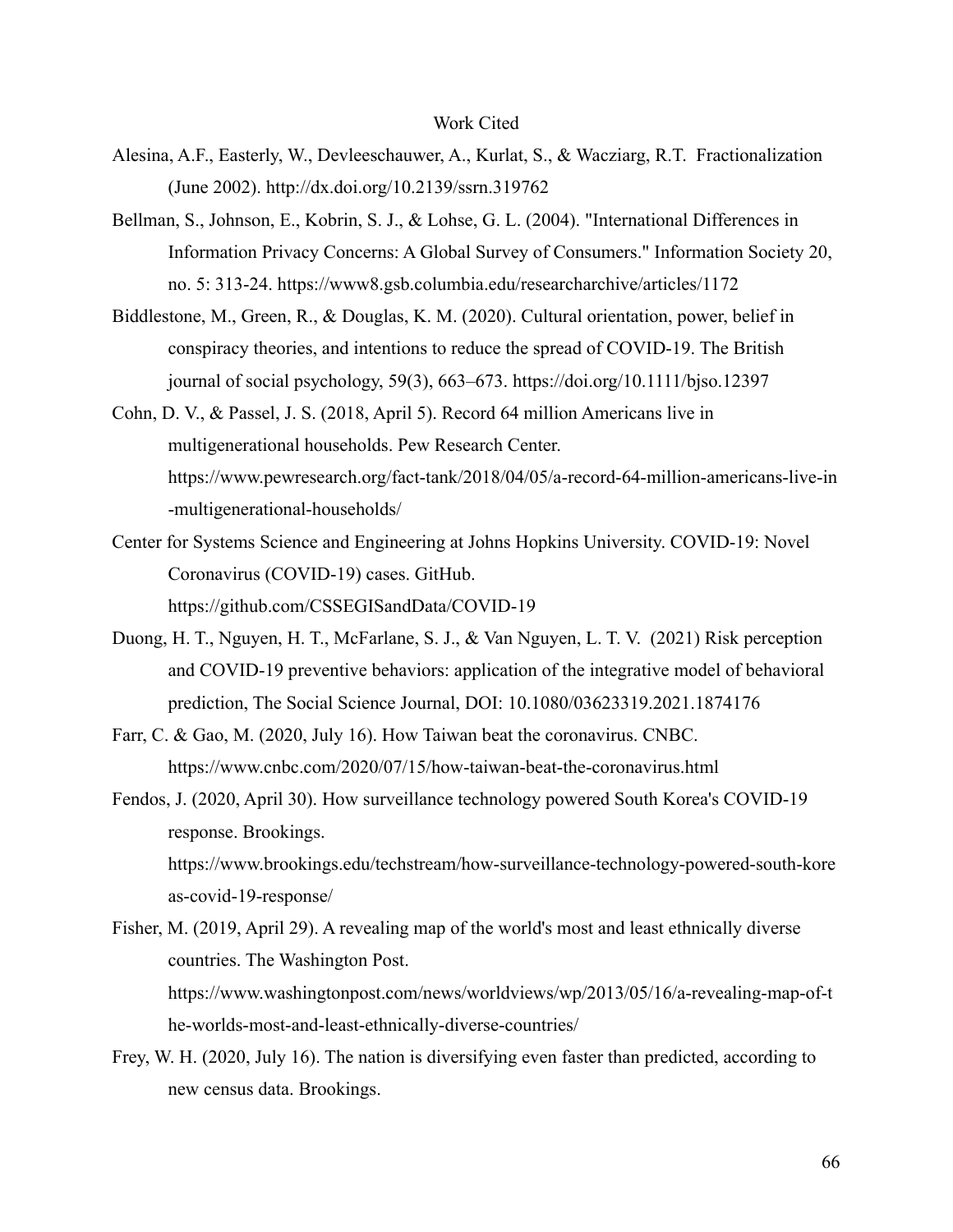https://www.brookings.edu/research/new-census-data-shows-the-nation-is-diversifying-e ven-faster-than-predicted/

- Germani, A., Buratta, L., Delvecchio, E., & Mazzeschi, C. (2020). Emerging Adults and COVID-19: The Role of Individualism-Collectivism on Perceived Risks and Psychological Maladjustment. International Journal of Environmental Research and Public Health, 17(10), 3497. doi: 10.3390/ijerph17103497
- Hong, T. & Lǚ, Z. (2021, July 18). 3級防疫違規!台中開罰千萬元 未戴口罩最多 [COVID-19 Level 3 Prevention Violation! Taichung City Issued the Most Face-Mask Non Compliance Fines in the Country] Yahoo! News. https://tw.news.yahoo.com/3%E7%B4%9A%E9%98%B2%E7%96%AB%E9%81%95% E8%A6%8F-%E5%8F%B0%E4%B8%AD%E9%96%8B%E7%BD%B0%E5%8D%83 %E8%90%AC%E5%85%83-%E6%9C%AA%E6%88%B4%E5%8F%A3%E7%BD%A 9%E6%9C%80%E5%A4%9A-120511534.html
- Jennings, R. (2021, September 2). Not just coronavirus: Asians have worn face masks for decades. VOA.

https://www.voanews.com/science-health/coronavirus-outbreak/not-just-coronavirus-asia ns-have-worn-face-masks-decades

- Jorden, M.A., Rudman, S.L., et al. (2020, June 5). Evidence for Limited Early Spread of COVID-19 Within the United States, January–February 2020. MMWR Morbidity Mortality Weekly Report 2020;69:680–684. DOI: http://dx.doi.org/10.15585/mmwr.mm6922e1
- Johnson, J. (2021, January 25). U.S. concern on coronavirus exposure tracing tool 2020. Statista. https://www.statista.com/statistics/1116302/us-adults-concern-coronavirus-exposure-traci ng-tool/
- Keisler-Starkey & Bunch. (2020, September 15). "Health Insurance Coverage in the United States: 2019." The United States Census Bureau. https://www.census.gov/library/publications/2020/demo/p60-271.html
- Key, J. (2021, January 21). Half of U.S. Adults Don't Wear Masks When in Close Contact with Non-Household Members. USC Dornsife. https://dornsife.usc.edu/news/stories/3388/understanding-coronavirus-in-america-mask-u se-among-us-adults/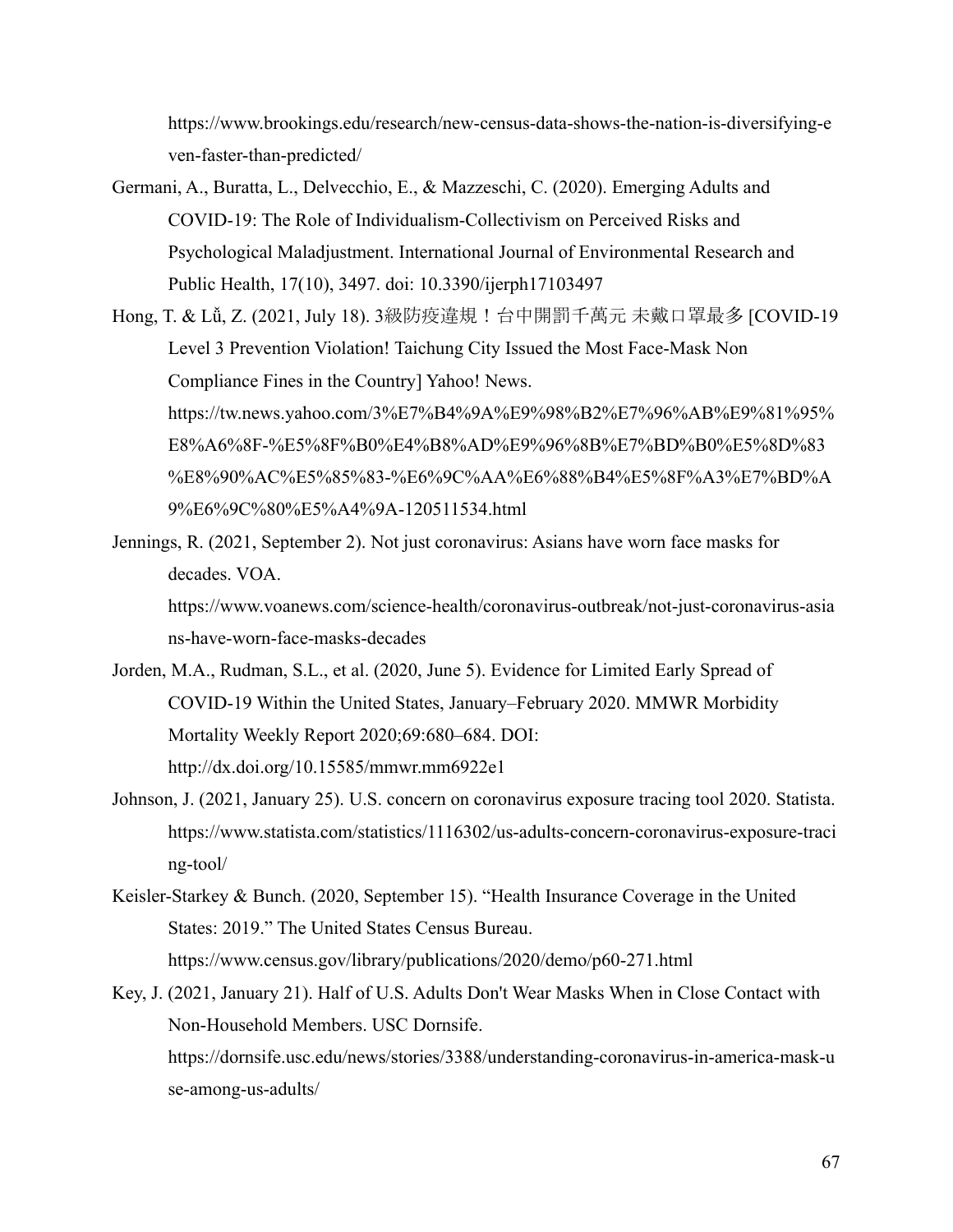- Lewis, T. (2021, March 11). How the U.S. Pandemic response went Wrong—and What Went Right—during a Year of COVID. Scientific American. https://www.scientificamerican.com/article/how-the-u-s-pandemic-response-went-wrongand-what-went-right-during-a-year-of-covid/
- Lu, J. G., Jin, P., English, A. S. (2018). Collectivism predicts mask use during COVID-19. Proceedings of the National Academy of Sciences. Jun 2021, 118 (23) e2021793118; DOI: 10.1073/pnas.2021793118
- Markus, H. R., & Kitayama, S. (1991). Culture and the self: Implications for cognition, emotion, and motivation. Psychological Review, 98(2), 224–253. https://doi.org/10.1037/0033-295X.98.2.224
- Ministry of Health and Welfare. (2020). 嚴重特殊傳染性肺炎防治及紓困振興特別條例 [Special Regulations for the Prevention and Relief of Severe Special Infectious Pneumonia]. Laws and Regulation Database of the Republic of China. Retrieved October 3, 2021 from https://law.moj.gov.tw/ENG/LawClass/LawAll.aspx?pcode=L0050039
- Ministry of Health and Welfare. (n.d.). 傳染病防治法 [Article 37 of the Infectious Disease Prevention and Control Act]. Laws & Regulations Database of the Republic of China. Retrieved October 3, 2021, from

https://law.moj.gov.tw/LawClass/LawSingle.aspx?pcode=L0050001&flno=37 Ministry of Health and Welfare. (n.d.). 傳染病防治法§70-全國法規資料庫 [Article 70 of the

Infectious Disease Prevention and Control Act]. Laws & Regulations Database of the Republic of China. Retrieved October 3, 2021, from

https://law.moj.gov.tw/LawClass/LawSingle.aspx?pcode=L0050001&flno=70

Molteni, M. (2020, July 2). How masks went from don't-wear to must-have during the coronavirus pandemic. Wired. https://www.wired.com/story/how-masks-went-from-dont-wear-to-must-have/?sa=D&scr lybrkr=08bed2e4

Ng, T., Cheng, H., Chang, H., Liu, C., Yang, C., Jian, S., Liu, D., … Lin, H. (2020, January 1). "Effects of Case- and Population-Based Covid-19 Interventions in Taiwan." medRxiv. Cold Spring Harbor Laboratory Press. https://www.medrxiv.org/content/10.1101/2020.08.17.20176255v1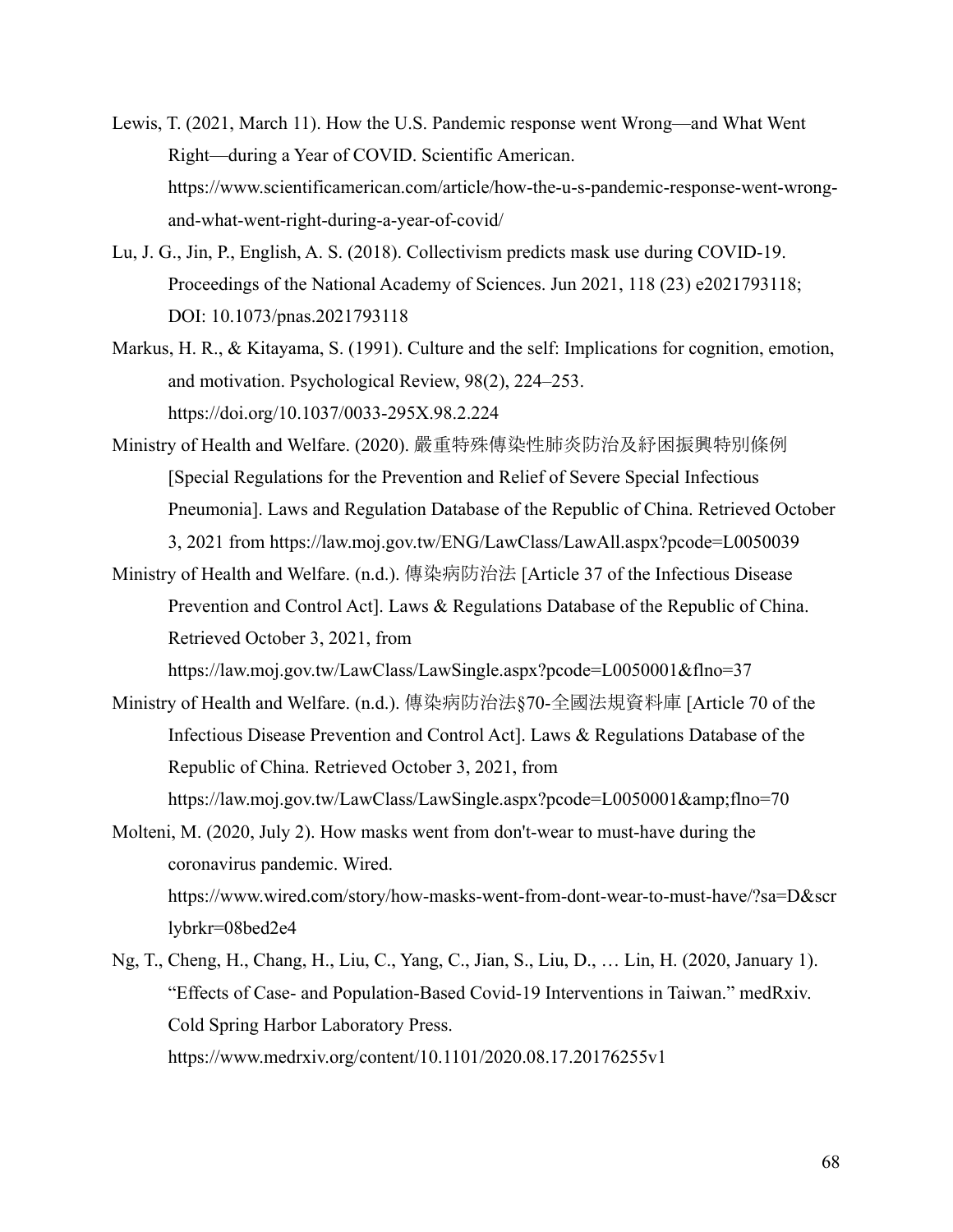- Pyke, K. D., & Bengtson, V. L. (1996). Caring More or Less: Individualistic and Collectivist Systems of Family Eldercare. Journal of Marriage and Family, 58(2), 379–392. https://doi.org/10.2307/353503
- Price, Sterling (2021, March 5). "Average Cost of Health Insurance (2021)." ValuePenguin. ValuePenguin, https://www.valuepenguin.com/average-cost-of-health-insurance
- Ritchie, H., Mathieu, E., Rodés-Guirao, L., Appel, C., Giattino, C., Ortiz-Ospina, E., … Roser, M. (2020, March 5). Taiwan: Coronavirus pandemic country profile. Our World in Data. https://ourworldindata.org/coronavirus/country/taiwan#citation
- Scherer, K. R., Matsumoto, D., Wallbott, H. G., & Kudoh, T. (1988). Emotional experience in cultural context: A comparison between Europe, Japan, and the United States. In K. R. Scherer (Ed.), Facets of emotion: Recent research (pp. 5–30). Lawrence Erlbaum Associates, Inc. https://psycnet.apa.org/record/1988-97860-001
- Stewart, E. (2020, August 7). Anti-maskers explain themselves. Vox. https://www.vox.com/the-goods/2020/8/7/21357400/anti-mask-protest-rallies-donald-tru mp-covid-19
- Summers, J., Baker, M. G., Wilson, N., Kvalsvig, A., Barnard, L. T., Lin, H., & Cheng, H. (2020, October 21). "Potential Lessons from the Taiwan and New Zealand Health Responses to the COVID-19 Pandemic." The Lancet Regional Health Western Pacific. Elsevier Ltd. https://www.thelancet.com/journals/lanwpc/article/PIIS2666-6065(20)30044-4/fulltext
- Taiwan Centers for Disease Control. (2020). Prevention and control of COVID-19 in Taiwan. 衛 生福利部疾病管制署 [Taiwan Centers for Disease Control]. Retrieved October 3, 2021, from https://www.cdc.gov.tw/en/category/page/0vq8rsAob\_9HCi5GQ5jH1Q.
- Temple-Raston, D. (2020, November 6). CDC report: Officials Knew Coronavirus test was flawed but released it anyway. NPR. https://www.npr.org/2020/11/06/929078678/cdc-report-officials-knew-coronavirus-test-w as-flawed-but-released-it-anyway
- US Census Bureau. (2021, April 20). National population by characteristics: 2010-2019. The United States Census Bureau.

https://www.census.gov/data/tables/time-series/demo/popest/2010s-national-detail.html

Vargas, E. & Sanchez, G. (2020). American individualism is an obstacle to wider mask wearing in the US. Brookings.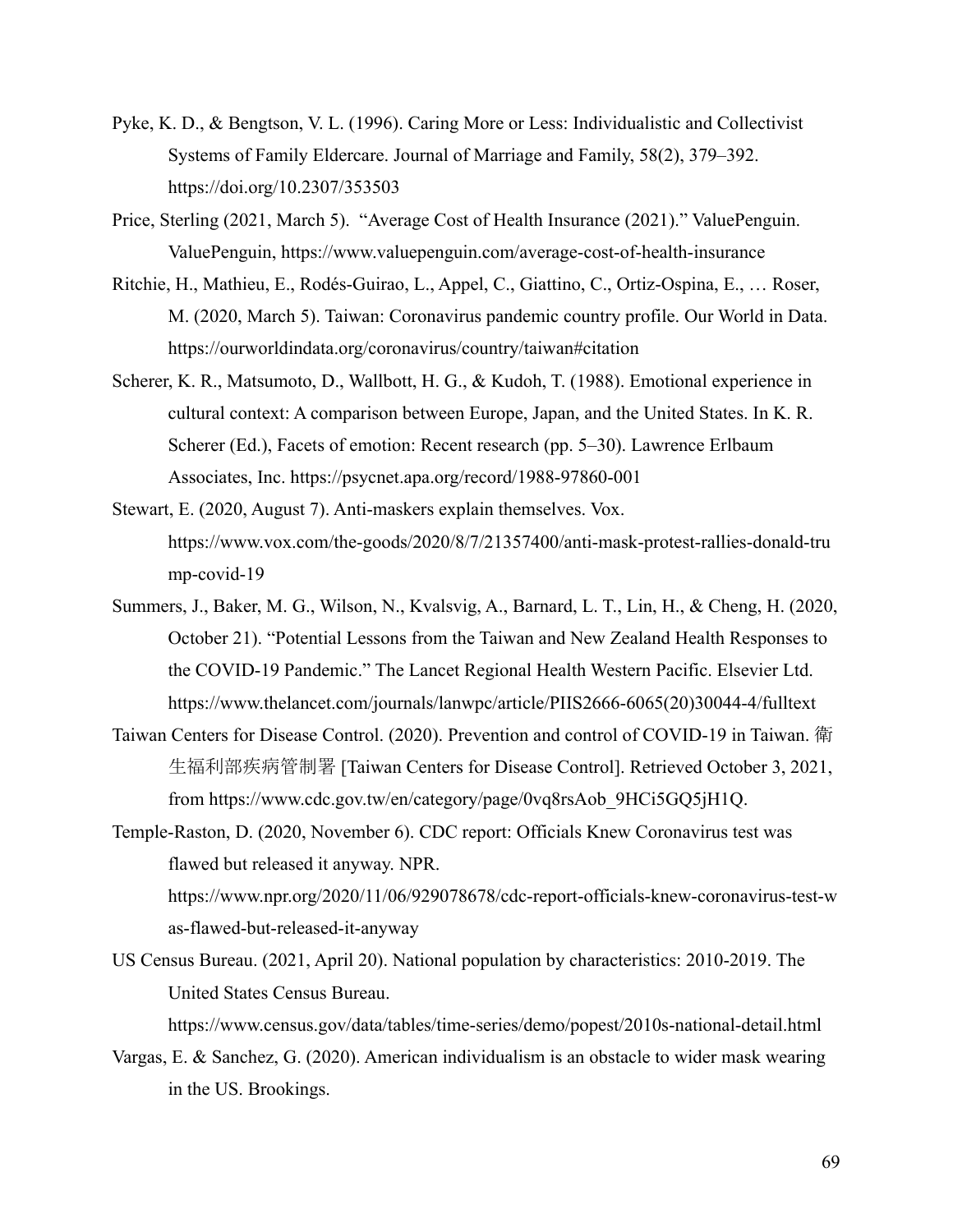https://www.brookings.edu/blog/up-front/2020/08/31/american-individualism-is-an-obsta cle-to-wider-mask-wearing-in-the-us/

- Vox. (2021, July 6). How Taiwan Held Off Covid-19, Until it Didn't. [Video]. Youtube. https://www.youtube.com/watch?v=0fhaEIlGux4
- Wang, C.J., Ng, C.Y., Brook, R.H. (2020, March 3). Response to COVID-19 in Taiwan: Big Data Analytics, New Technology, and Proactive Testing. JAMA. 2020;323(14):1341–1342. doi:10.1001/jama.2020.3151
- World Health Organization. (2020). Shortage of personal protective equipment endangering health workers worldwide. World Health Organization. https://www.who.int/news/item/03-03-2020-shortage-of-personal-protective-equipment-e ndangering-health-workers-worldwide
- World Health Organization (2020). WHO coronavirus (COVID-19) Dashboard. World Health Organization. Retrieved October 3, 2021 from https://covid19.who.int/
- Xu, P., & Cheng, J. (2020, August 14). Individual Differences in Social Distancing and Mask-Wearing in the Pandemic of COVID-19: The Role of Need for Cognition, Self-control, and Risk Attitude. https://doi.org/10.31234/osf.io/5k4ve
- Zheng, T. (2021, May 20). 沒戴口罩就開罰 高雄一天半開出604張罰單: 要聞. [Kaohsiung City Government Issued 604 Fines in 1.5 Days for Not Wearing a Mask]. 今日新聞 [NOW News]. https://www.nownews.com/news/5272963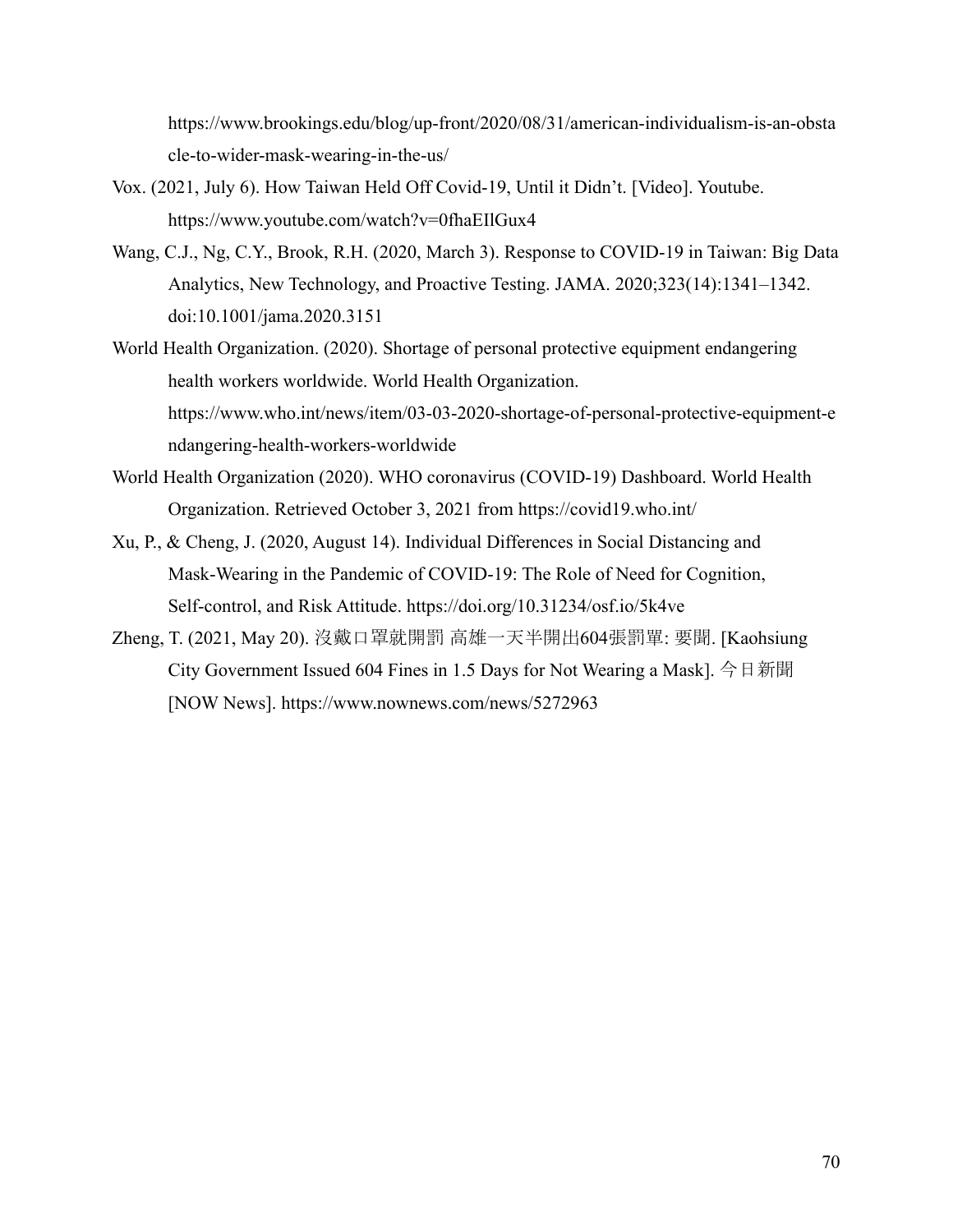## **Examining Gene Editing Treatment Methods for Down Syndrome and Their Ethical Implications by Aran Viswanath**

### **Abstract**

Is there a cure for Down Syndrome? Is a cure possible? Is gene editing ethical? These questions will be explored in this review paper. Genome editing is a relatively new scientific field involving the modification of the DNA in living organisms. Although gene editing is a controversial subject due to current methods having a lack of success and the potential unethical uses, it can be used for the benefit of society. This paper reviews different methods including XIST chromosome silencing and CRISPR-Cas9. This paper also looks at the ethical concerns stemming from the potential application of these treatment methods. Because there haven't been any in vivo human trials, most of the experiments reviewed in this article will take place in cell colonies or mice. Further trials will need to be completed in order for more definite data and results to be gathered.

Keywords: Genome editing, Down Syndrome, DNA, organisms, cell colonies, XIST, CRISPR-Cas9.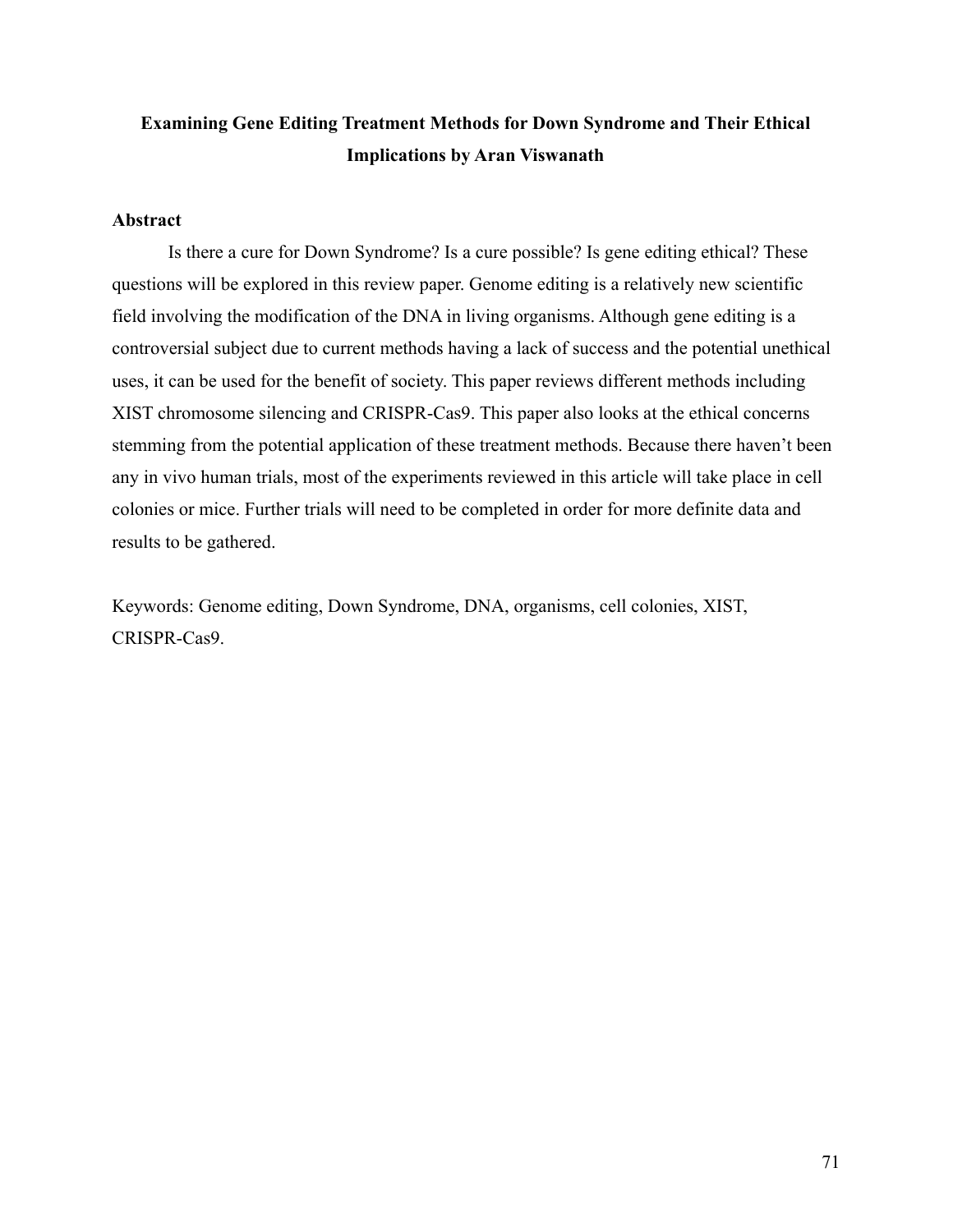### **Introduction**

600 live births in the United States carry the genetic disorder, Down Syndrome (DS). The most common cause, the triplication of chromosome 21, accounts for 95% of all DS cases. Normally during meiosis, the chromosomes split into two separate chromatids and move towards opposite poles for anaphase, the phase in which cells divide. In DS patients, chromosome 21 does not split during anaphase, producing a haploid cell with 24 chromosomes rather than the normal 23. Because there is an extra chromosome, more DNA is being transcribed, therefore an excess of chromosome 21 specific proteins are produced, causing the symptoms seen in DS. Symptoms include cognitive disabilities, congenital heart disease, and early onset Alzheimer's Disease (AD). Although DS was identified over 150 years ago, there has been little progress towards a cure, as there are many practical and ethical problems related to this topic. This review paper will discuss current genetic editing treatment methods for DS and the ethical implications relating to them.

### **Results**

#### *Genetic silencing with XIST*

One potential therapy for Down Syndrome is to inactivate the extra chromosome 21. If successful, this method would prevent the extra chromosome from producing the excess proteins that cause the Symptoms of Down Syndrome. Chromosome inactivation is a method that occurs naturally in females. Females have the sex chromosome pair XX, while males have XY. The normal dosage, or the number of X-chromosome copies in a genome for mammals is one. To avoid complications involving overexpression, one of the female X-chromosomes must be inactivated. This is done through X-inactive specific transcript (XIST). One of the female X-chromosomes contains DNA coding for XIST. When transcribed, the XIST condenses the chromosome, turning it into heterochromatin. Because the chromosome is condensed, transcription factors are unable to attach to the promoter regions of genes, thus silencing the transcription of the allele.

This method was applied in a human-induced pluripotent stem (iPS) cell line derived from a male DS patient. The strategy was to inactivate the third chromosome 21 in each cell by inserting DNA that codes for XIST ( XIST cDNA) into the DYRK1A locus. Zinc finger nucleases (ZFN) are enzymes used to cut the chromosome and insert the XIST gene. Once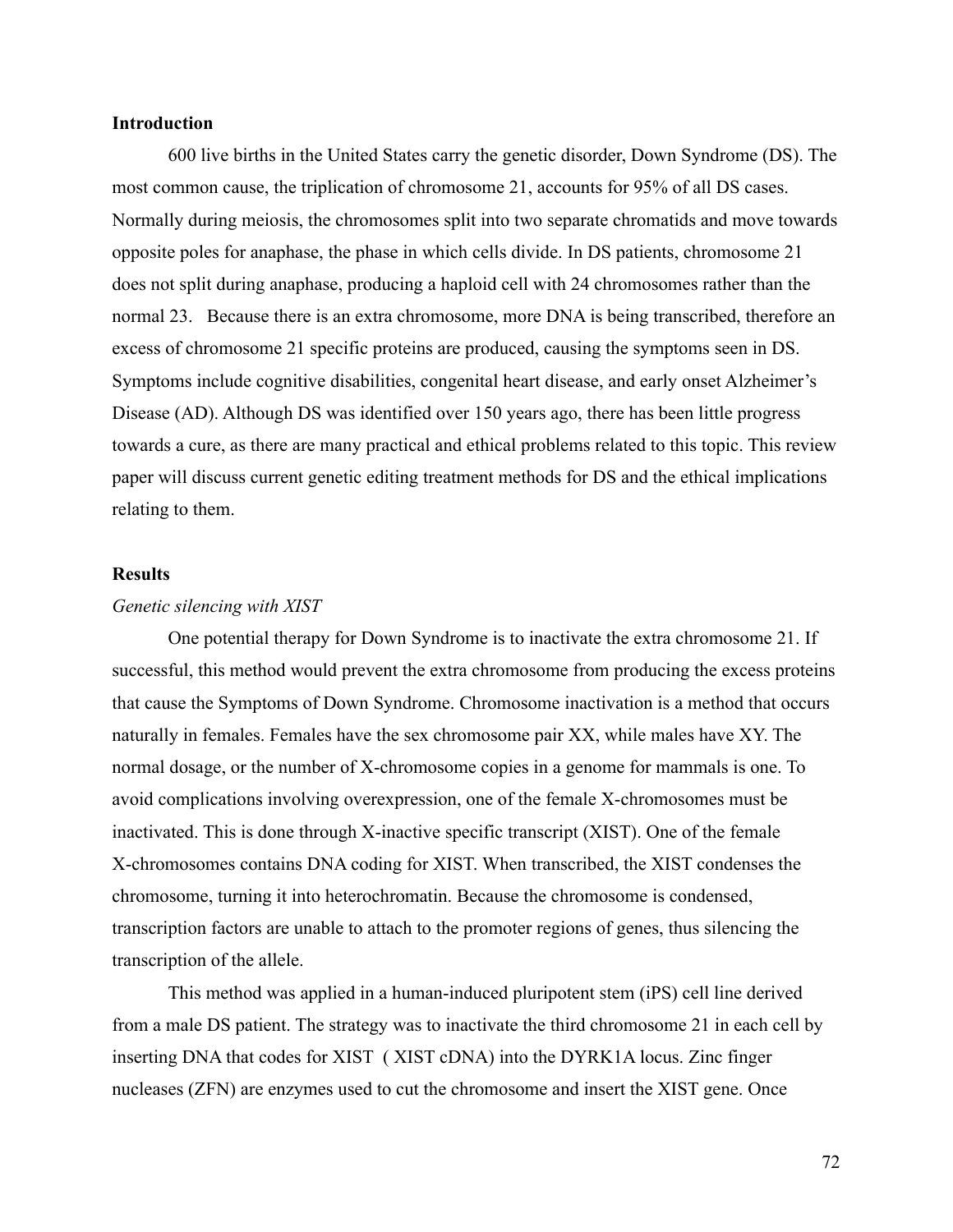inserted, XIST RNA would be produced, inactivating the extra chromosome 21. To analyze the results, DNA fluorescence in situ hybridization (DNA-FISH), a method that binds fluorescent probes with their targeted cDNA in a chromosome was used to highlight the region of chromosome 21 in which the XIST gene was inserted. In the experiment, the researchers found the efficiency of inserting the DNA coding for XIST to be 46-47%, and of the 245 successful colonies, 98.5% contained XIST at the targeted DYRK1A locus.

To measure the efficacy rate of chromosome-wide silencing due to this insertion, five DS related alleles, APP, ITSN1, USP25, CXADR, and COL18A1, were tested through DNA-FISH analysis. The fluorescent probes targeted the transcription foci of those alleles to determine their presence in the chromosome. The APP allele was assayed in two different clones, both showing approximately 70% silencing five days after the XIST insertion and approximately 100% silencing after 20 days. The other alleles were tested with and without doxycycline (dox), a medication that activates XIST. In the presence of dox, the cells silenced the remaining four alleles with approximately 95% efficiency. When the chromosome as a whole was tested, there was approximately a 19% reduction in the overall transcription.( Jiang1 , et al, 2013)

#### *Genetic deletion using CRISPR-Cas9*

Another method is to use the CRISPR-Cas9 system to delete the third copy of chromosome 21. CRISPR-Cas9 uses single guide RNAs (sgRNA) to guide the Cas nuclease to the cleavage site, where the protein makes a cut in the DNA. This induces cuts which eliminate the chromosome.

This method was tested in mouse embryonic stem cells (mESC) and human induced pluripotent stem cells (iPS cells) containing human chromosome 21 (hc21). The mESC contained one hc21 chromosome and was tested in both a control where no cuts were made, and an experimental condition where two cuts were made at specific loci on the chromosome. Using Fluorescence-activated cell sorting (FACS), researchers were able to sort the cells with active hc21 from cells with a deleted hc21. The results of this method were approximately 1.7% elimination in the control group and about 7% elimination in the experimental conditions. The human iPS cells derived from Down Syndrome patients were also assayed using DNA-FISH. However, the success rate was higher, with approximately 15% elimination of the chromosome.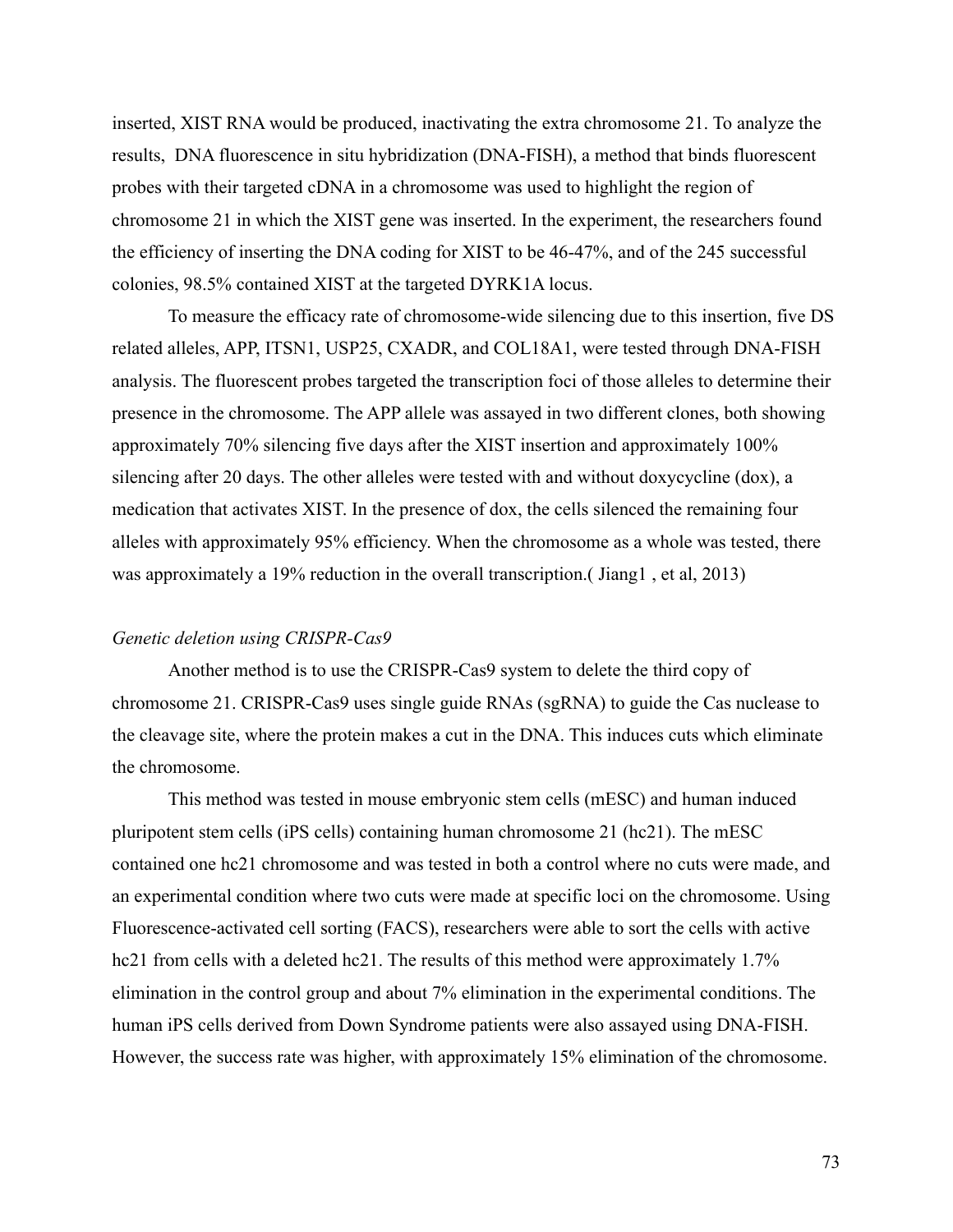#### *Ethical concerns involving gene editing treatment for Down Syndrome*

One important question that needs to be asked is whether treatment for DS is necessary. In one survey given to 532 parents of people with DS, the results showed that parents tended to look at DS as a positive force rather than a burden. These parents were also informed about five hypothetical treatments, and were asked to say "yes" or "no" in response. The first treatment was prenatal physical intervention. The second involved chromosome silencing through prenatal injections. The third method involved heart surgery after birth. The fourth hypothetical was a pill that could aid cognitive ability but may change personality. And the final scenario involved vaccinating adults to prevent AD. All hypothetical scenarios received majority approval. The most supported option was heart surgery after birth with a 94.5% approval rate, while the least supported one was chromosome silencing. This indicated that parents tended to be in favor of lessening physical health conditions, but did not want to change their child's personality (Michie, Allyse, 2018). Some parents, however, acknowledged that they might have made a different decision during pregnancy.

Another important topic to consider is genetic diversity. Many people with DS continue to lead happy lives, and many parents do not believe that their child with DS needs to be "cured". One parent said "Children with Trisomy 21 are not broken so they don't need science to fix them." (Michie, Allyse, 2018). This quote exemplifies that having a disorder does not make someone less human or "broken". In fact, other characteristics of DS patients include openness and affection. These traits are seen by many parents of people with DS as positive forces, and as an example of genetic diversity.

In a congressional hearing regarding additional federal funding for DS research, Frank Stephens, a man with Down Syndrome, said "I completely understand that the people pushing this particular 'final solution' are saying that people like me should not exist. That view is deeply prejudiced by an outdated idea of life with Down Syndrome...Let's be America, not Iceland or Denmark. Let's pursue answers, not "final solutions." Let's make our goal to be Alzheimer's free, not Down Syndrome free." (Friedersdorf, 2017). In summary, Stephens is saying that as a society we shouldn't get rid of people with DS, but instead fund more research in developing treatments for the mental and physical health symptoms related to DS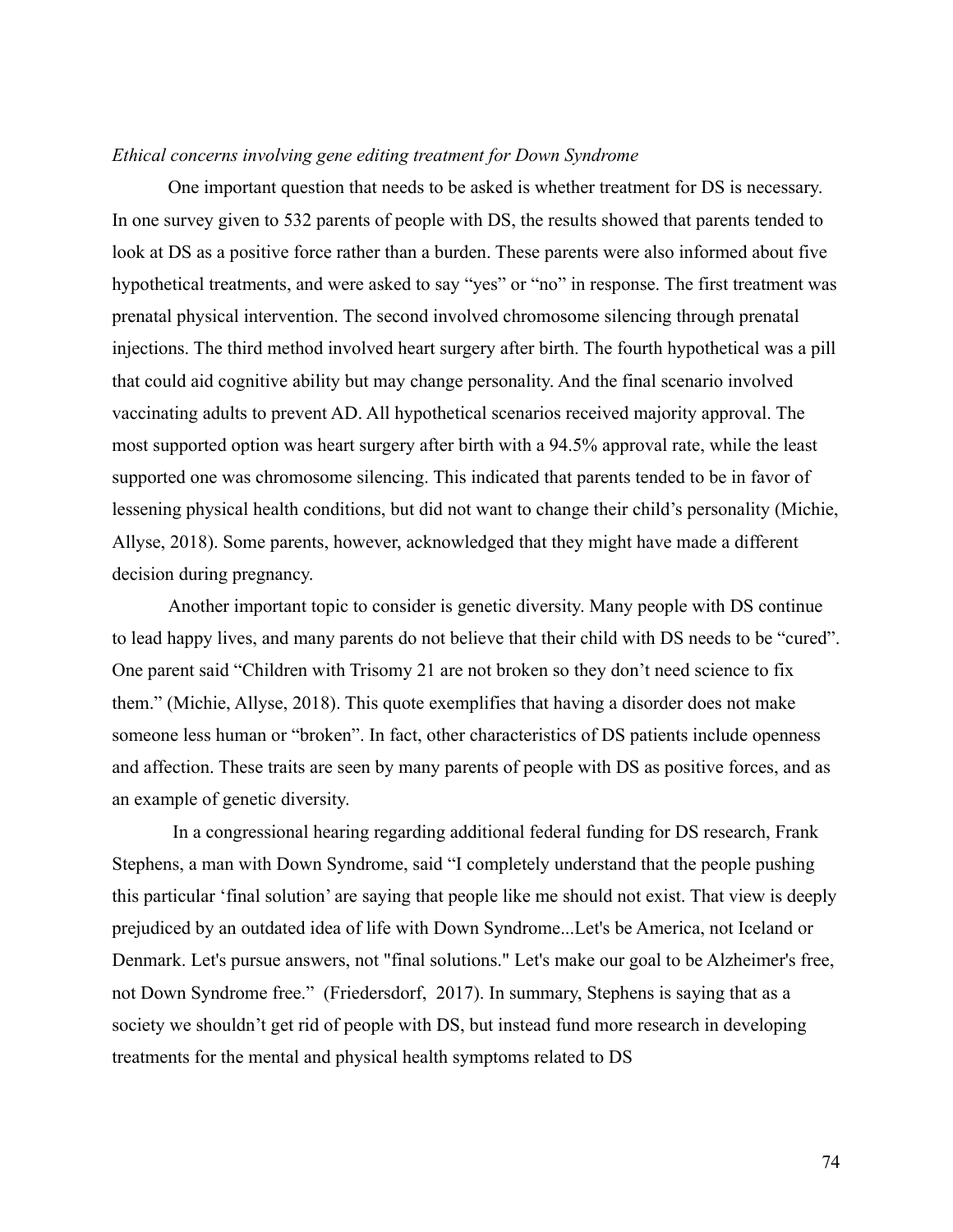Eugenics, meaning "good birth" is a belief that argues against genetic diversity. Eugenicists believe that the human race can evolve through the understanding of genetics. However, there have been many unethical practices of this belief, including selective breeding programs and exterminations conducted by the Nazi party and the laws mandating sterilization of people with intellectual disabilities in the United States. Although the elimination of genetic disorders from society would be beneficial, the history of malpractice involving human control of the gene pool must also be taken into consideration.(Goering, 2014).

#### **Treatment of Specific Symptoms**

One possible way to circumvent these ethical concerns is by following Frank Stephens' words and becoming Alzheimer's free rather than DS free. Not only does Alzheimer's have to be cured, but other symptoms that This method allows for certain features of DS such as personality to be maintained, but health conditions such as early onset Alzheimer's disease (AD) and heart defects could be cured. This could increase the lifespan and/or the quality of life as a DS patient ages.

Amyloid precursor protein (APP) is a protein found in the cell membranes of various cells including neural precursor cells (NPCs). This protein is cleaved by either ɑ-secretase or β-secretase, respectively releasing either aAPPɑ or aAPPβ into the extracellular region. The remaining peptide in the membrane is further cleaved by  $\gamma$ -secretase to release Amyloid precursor protein intracellular domain (AICD) into the nucleus. AICD binds to the PTCH1 receptor, enhancing the expression of the PTCH1 gene. PTCH1 inhibits the Sonic Hedgehog (SHH) pathway, leading to neurogenesis reduction. Because neurogenesis, the production of new nerve cells, is reduced, resulting in intellectual disabilities relating to DS.

One method, silencing the transcription of the PTCH1 allele, was tested in a Ts65Dn mouse model and showed promising results. However it is unfeasible in vivo. An alternative solution is to inhibit  $\gamma$ -secretase, thus reducing AICD formation. ELND006, a selective inhibitor of  $\gamma$ -secretase, was used to treat mice containing DS. After experimenting with dosages of this inhibitor, the researchers found 20mg/kg of ELND006 to be safe and effective for the mice.(Guidi, et al., 2017).

Congenital heart disease is another common symptom of Down Syndrome and is found in 40% of DS births. Depending on the infant's condition they may need to get surgery for their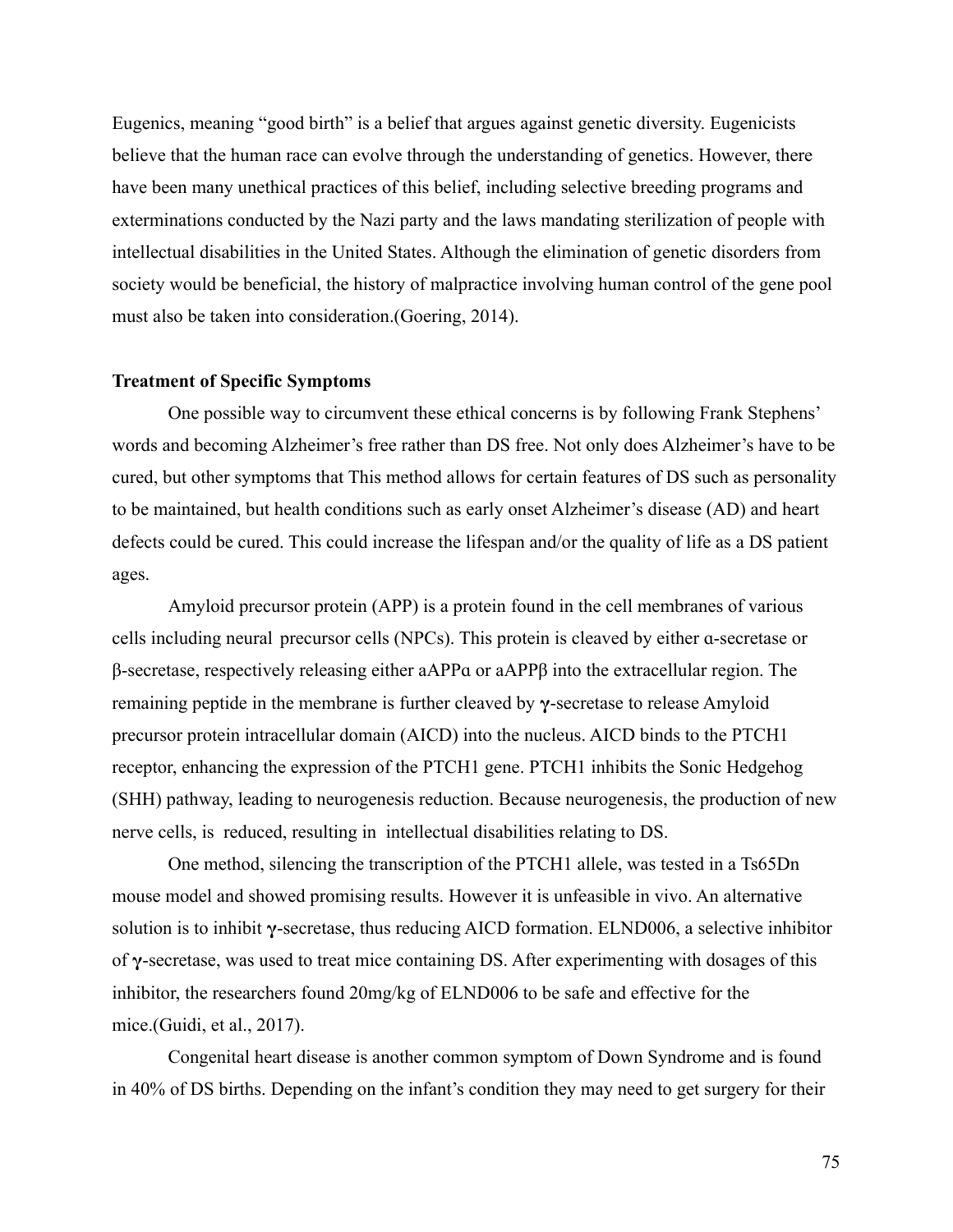heart. The conditions which cause this heart disease are Patent Ductus Arteriosus (PDA), Ventricular Septal Defect (VSD), Partial Atrioventricular Septal Defect (PAVSD) and Common Atrioventricular Septal Defect (CAVSD).However, with current technology these can be treated through surgery. In fact all conditions have 96 -99% success rates in terms of their surgery procedures (wood, 2015).

#### **Discussion**

Gene editing is still a relatively new field with a plethora of opportunities to explore, and these methods are still far from being used as a treatment for humans. Using gene editing to cure Down Syndrome has only shown potential, but not the proper assurance needed to perform gene editing on humans. More research needs to be done in this field to reach a viable efficacy rate for human trials.

In addition to more research being done, people should have conversations with each other and discuss this topic. Gene editing is a very controversial topic and goes against many beliefs, but could be used for good, for example reducing the intellectual disability involved with the triplicated APP gene.Treating symptoms individually is a great way to circumvent those concerns, by only treating the harmful elements of DS.

It is also very important to remember that one life is more valuable than another. Having a genetic disorder doesn't make a person less human. We must get input from more DS patients in order to hear their side about living with DS and their quality of life. Understanding other's opinions on the topic will lower the tension between beliefs. In the previously mentioned survey, many parents said that they wouldn't change a thing about their children with DS. This choice may be very different however while the mother is pregnant. If the parents only talk to a doctor, they don't see the whole picture of having a child with Down Syndrome.

# **Conclusion**

This paper reviewed multiple articles on the ethicality of gene editing and its treatment methods. The statistics showed that parents who had children with DS tended to see it as a positive force. In addition the chromosome silencing and deletion methods have below 20% efficacy rates, so humans aren't close to a gene editing cure for DS, nevertheless progress and new understanding is taking place, so a cure for DS in a couple decades is very feasible.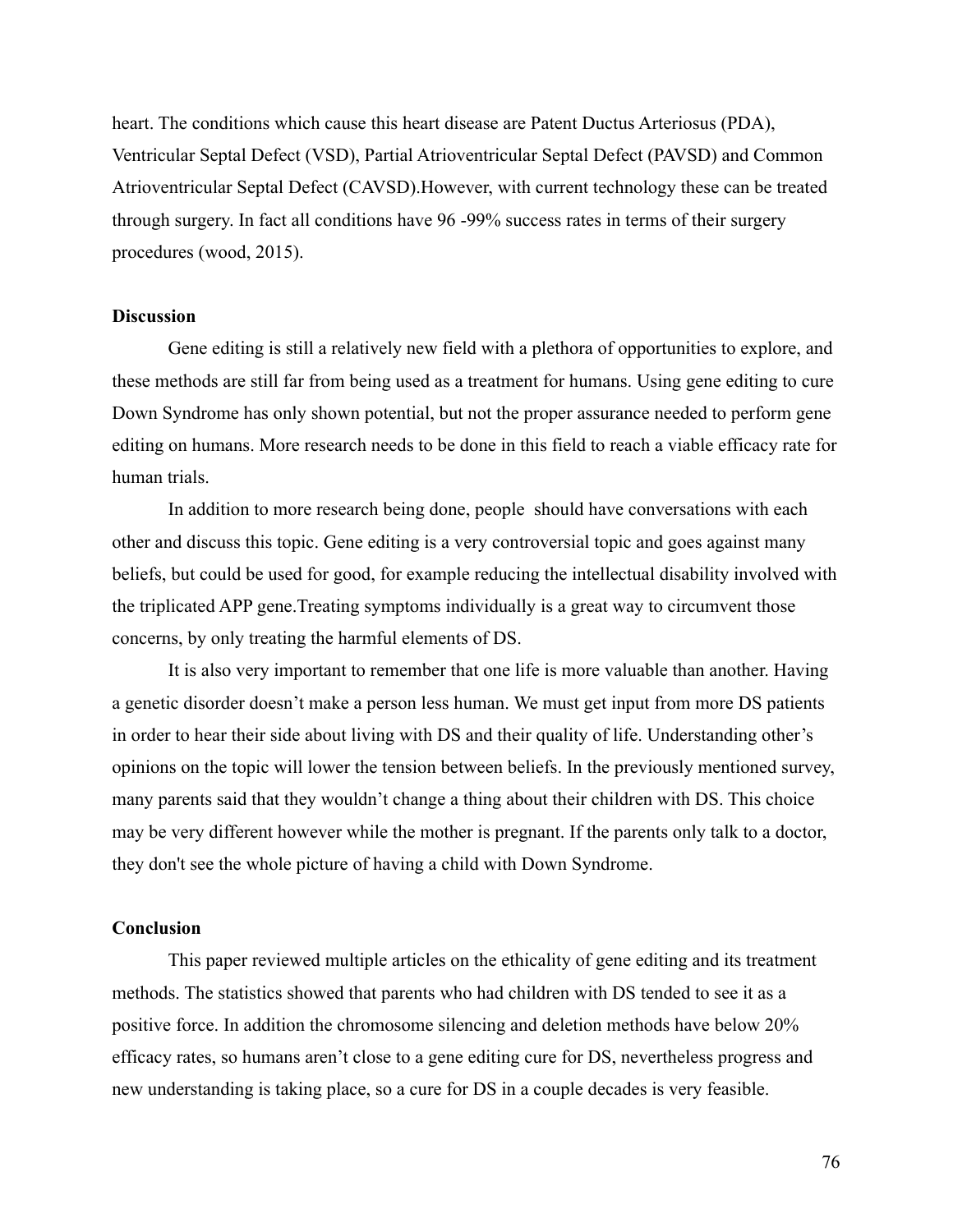#### Work Cited

- Akutsu, Silvia Natsuko, et al. "Applications of Genome Editing Technology in Research on Chromosome
- Aneuploidy Disorders." Cells, vol. 9, no. 1, 2020, p. 239. [Database Name], https://doi.org/ 10.3390/cells9010239.

"Down Syndrome and Heart Surgery." 17 Mar. 2015, frontline-ireland.com/syndrome-heart-surgery/

- Friedersdorf, Conor. "I Am a Man with Down Syndrome and My Life Is worth Living." The Atlantic, www.theatlantic.com/politics/archive/2017/10/i-am-a-man-with-down-sy ndrome-and-my-life-is-worth-living/544325/. Accessed 9 Nov. 2021.
- Goering, Sara. "Eugenics." Stanford Encyclopedia of Philosophy, 2 July 2014, plato.stanford.edu/cgi-bin/encyclopedia/archinfo.cgi?entry=eugenics. Accessed 11 Nov. 2021.
- Guidi, Sandra, et al. "Targeting App/aicd in down Syndrome." Oncotarget, vol. 8, no. 31, 2017, pp.50333-34. [Database Name], https://doi.org/10.18632/oncotarget.18860.
- Jiang, Jun, et al. "Translating Dosage Compensation to Trisomy 21." Nature, vol. 500, no. 7462, 2013, pp. 296-300. [Database Name], https://doi.org/10.1038/nature12394.
- Li, Li b., et al. "Trisomy Correction in down Syndrome Induced Pluripotent Stem Cells." Cell StemCell, vol. 11, no. 5, 2012, pp. 615-19. [Database Name], https://doi.org/10.1016/j.stem.2012.08.004.
- Michie, M., & Allyse, M. (2019). Gene modification therapies: views of parents of people with syndrome. Genetics in medicine : official journal of the American College of Medical Genetics, 21(2), 487–492. https://doi.org/10.1038/s41436-018-0077-6
- Rondal, Jean A. "From the Lab to the People: Major Challenges in the Biological Treatment of downSyndrome." AIMS Neuroscience, vol. 8, no. 2, 2021, pp. 284-94. [Database Name], https://doi.org/0.3934/Neuroscience.2021015.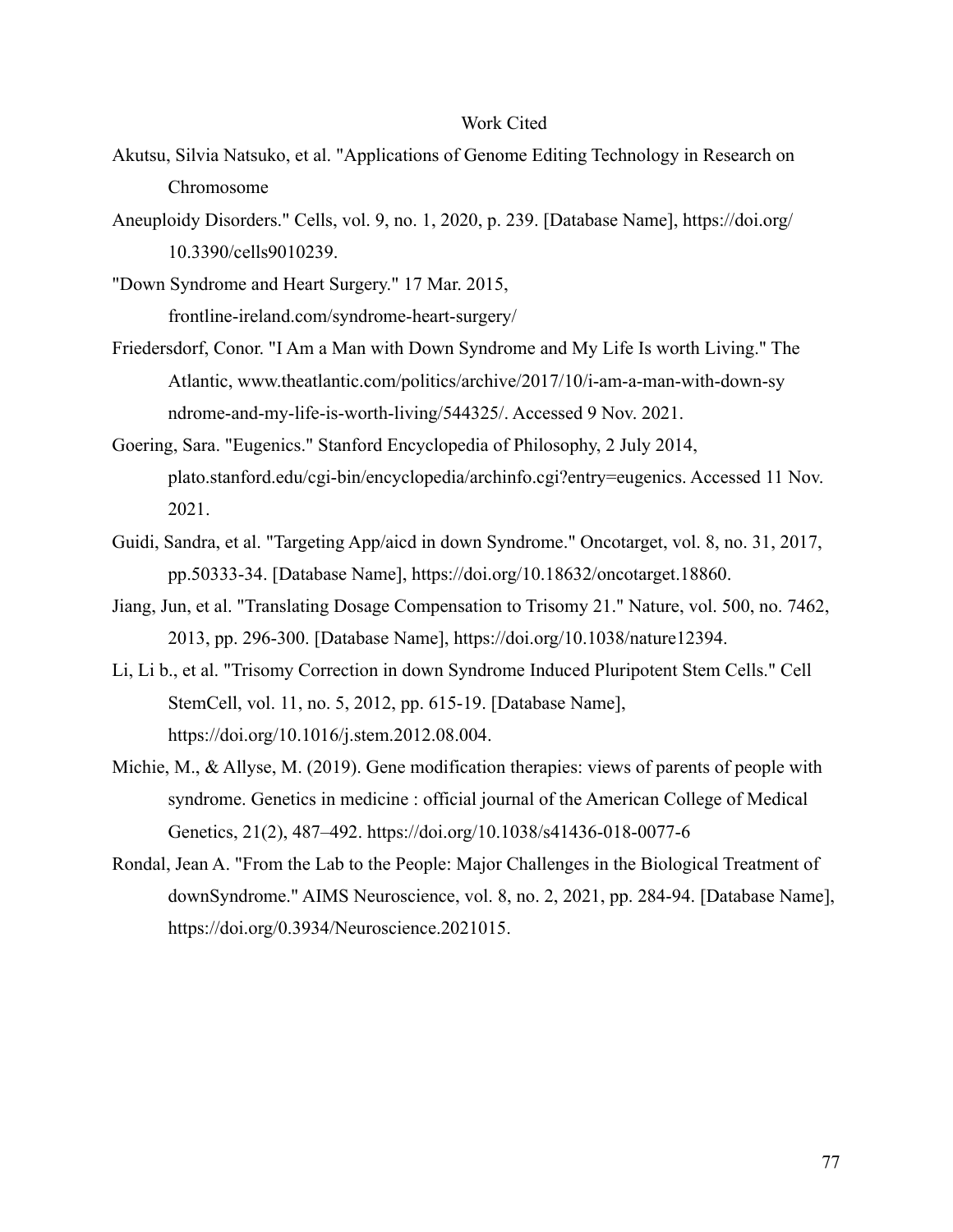# **Nei-Juan: Investigating Potential Inequality In Parent-Child Educational Expectations by Peter Liu**

# **Abstract**

As Chinese society undergoes rapid changes and becomes more competitive, parents are increasingly attentive to their children's education. Teenagers are put under higher levels of stress than ever. This paper examines the relationship between parents' views and students' views on academic stress and parent-child communication. The study collected self-report questionnaire data from 38 dyads of students (between ages 12-18) and their parents. The students and parents reported on Educational Stress Scale for Adolescents, Perceived Stress Scale, and Parent-Child Communication Scale. Students reported through self-reflection, and parents reported under the perception of their children. After data collection, the data were analyzed using paired sample t-tests to compare students' educational stress level, daily stress level, and parent-child communication between students and parents.

Keywords: Competition, Academic Stress, Chinese adolescents, Parents-child relationship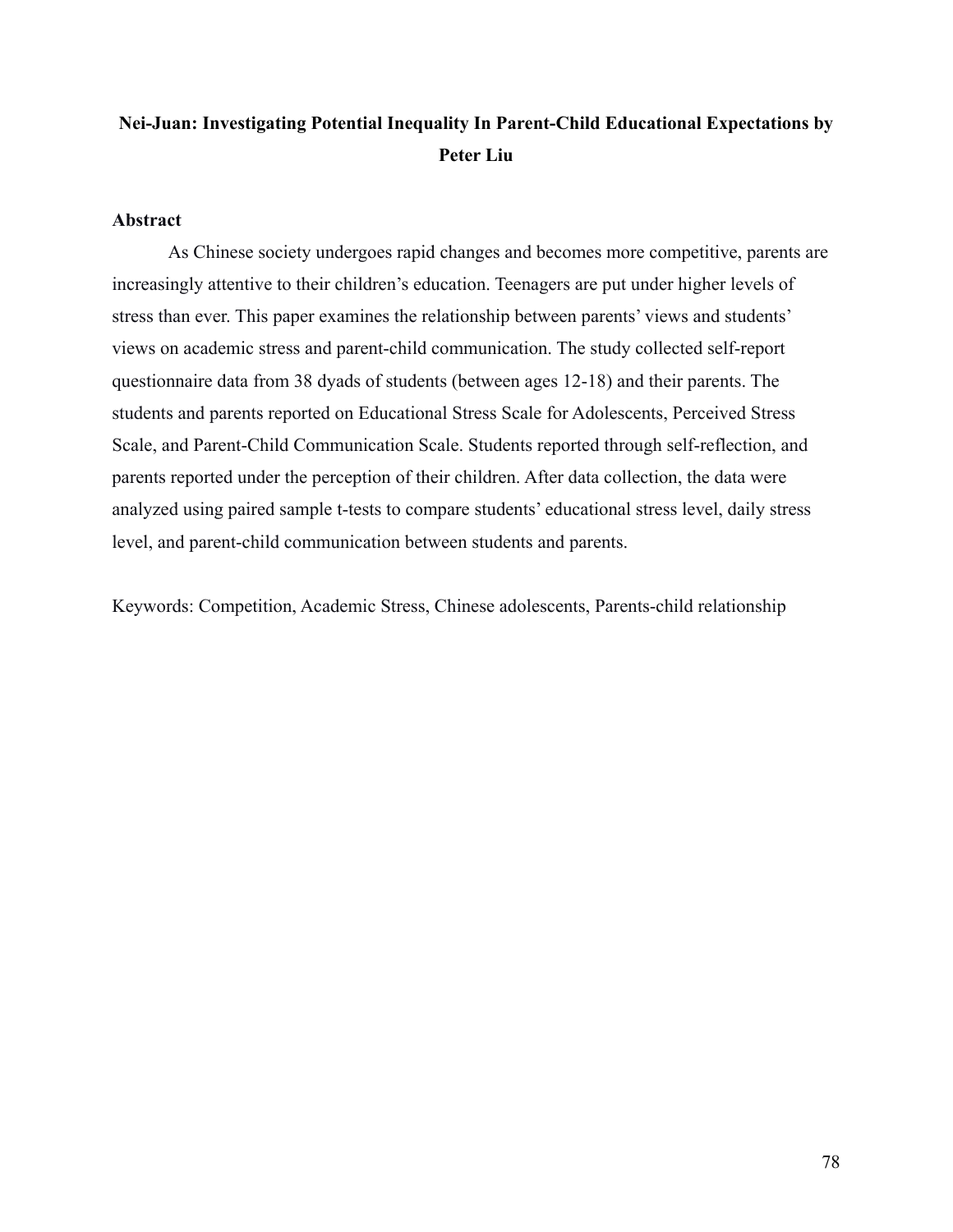#### **Introduction**

Parents' and children's different expectations on children's academic experience has recently become a source of stress for young students. Usually, parents have a high expectation of their children and have much faith in them; however, young students who personally navigate the educational experience may sometimes have different opinions from their parents. The students can think that parents' expectation is unattainable or very hard to achieve. Nevertheless, due to the fear of letting their parents down, students often work excessively to reach their parents' expectations. Over time, a vicious cycle may be formed. Every time students reach an academic target (e.g., A grade on an exam), parents will have an even higher expectation and set a higher target (e.g., A+ grade on the next exam), and then, the burden on students becomes heavier and heavier. Students end up spending more and more time reaching the academic target set by parents till they feel entirely exhausted or collapsed, either mentally or physically. According to a national survey from China Youth Social Service Center, 66.7% of adolescents considered academic pressure as the most significant stress in life. Academic-related factors, such as underachievement, pressure from transitional examinations, and study workload are associated with poor mental health among Chinese adolescents (Li & Zhang,; Liu & Tein; Zhang, Tao, & Zeng). Among all these factors, parents' expectation plays a key role. If students do not reach a target set by their parents, the failure will be considered an underachievement, and sometimes students are punished by their parents, either verbally or physically. Even if students reach their parents' expectations, they also have to face the pressure from their teachers and classmates because their teachers ' expectations of them often increase as higher achievements are obtained.

Nei-Juan is a Chinese network buzzword developed in 2021, but the phenomenon of this proper noun has long existed. Basically, Nei-Juan is when the internal competition becomes overly intense while the resources are still limited, essentially leading to the decline of returns of efforts. In other words, under the circumstance of Nei-Juan, people have to put more effort to attain something that would originally require much less effort. This proper noun was first used for the rat race of Chinese high school students, but parents are also experiencing Nei-Juan within their own group. Unlike students who personally compete for academic achievements, parents compare their children's academic achievements among themselves. It is not unusual to see parents show off how good their children are in the parents' meetings or in WeChat groups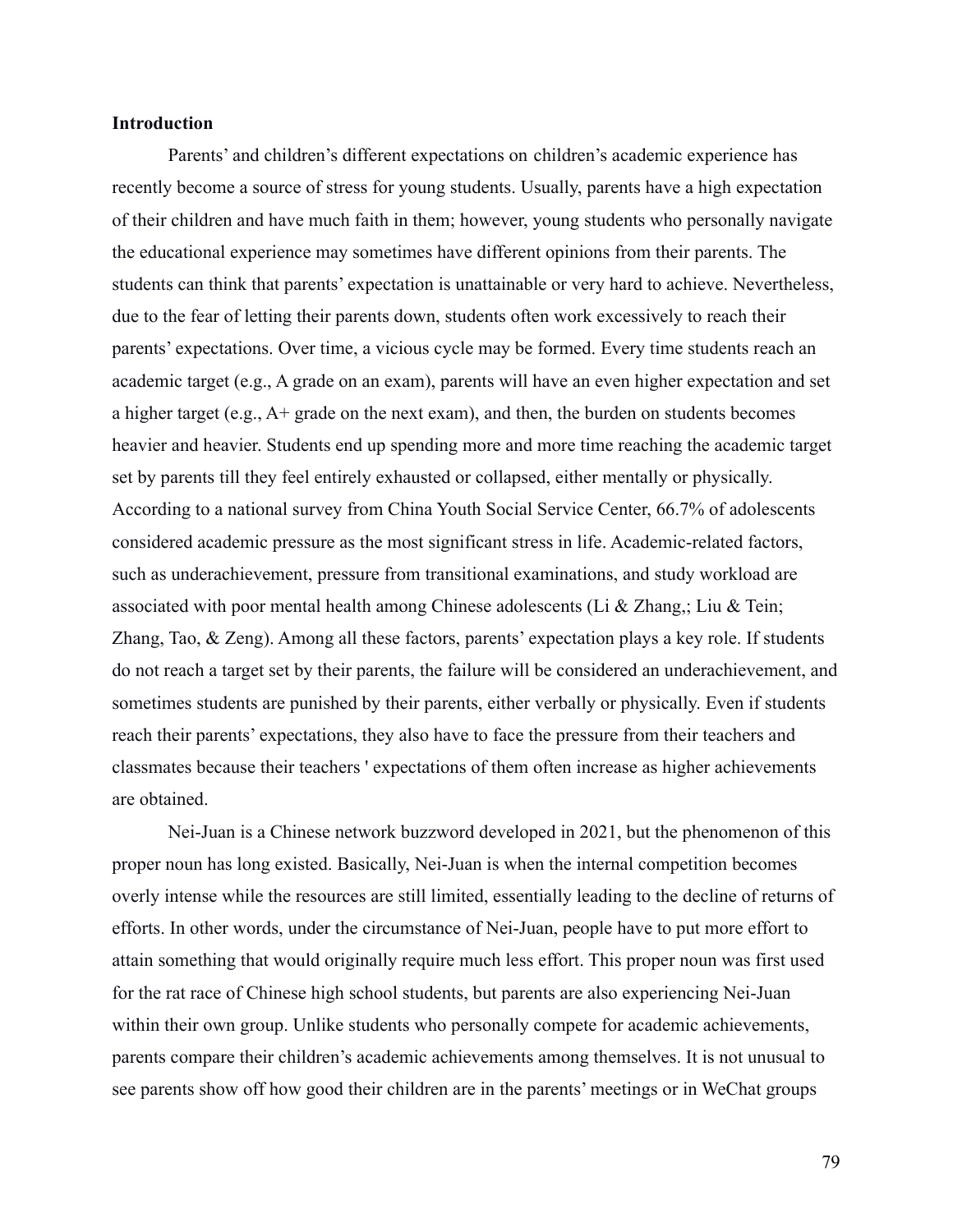(i.e., social media circles created by parents). In order to be able to feel proud and/or tell other parents that their children are better off, some parents will impose some unreasonable expectations on their children, leading to excessive pressure on students.

My interest and experience inspire the current study. I saw many examples in my school and the people around me, such as the one described above: Parents have high expectations while their children suffer from this, leading to anxieties, depressions, self-abasement, etc. This study compares parents' and students' perception of academic stress and parent-child communication.

# **Methods**

This study consists of two questionnaire surveys targeted at specific groups of people. One is for students mostly in high school and the other is for parents. The questionnaire contains three different sets of surveys with good reliability and validity: Educational Stress Scale for Adolescents (ESSA) for examining the current teenagers' education stress level, Perceived Stress Scale (PSS) for examining their own perception of their stress level and Parent-Child Communication Scale (PCC) for examining parent-child relationship. Parents and students received a different version of the questionnaire so that it is clear that parents responded based on their perception of their children, and students responded according to self-reflection.

### **Participant**

There are totally 111 students (ages 12-18) in the sample. 39.14% of them are in high school, Grade 11; 80.18% of the students are from the first-tier cities in China; and 39.64% of them are male. There are 49 parents (ages 20-60) participating in the survey. 65.31% of them are aged between 41 and 50; and 34.69% of them are male. Among the students and parents who completed the questionnaires, 38 parent-student pairs came from one family. Data contributed by the 38 dyads were analyzed in the current study.

# **Procedure**

All surveys were conducted online with a link and a QR code attached to the questionnaires on the social media platform WeChat. There is detailed instruction with the purpose to guide on how to fill out the questionnaires. There is also a brief introduction on the questionnaires to ensure that participants understand how and what they should do.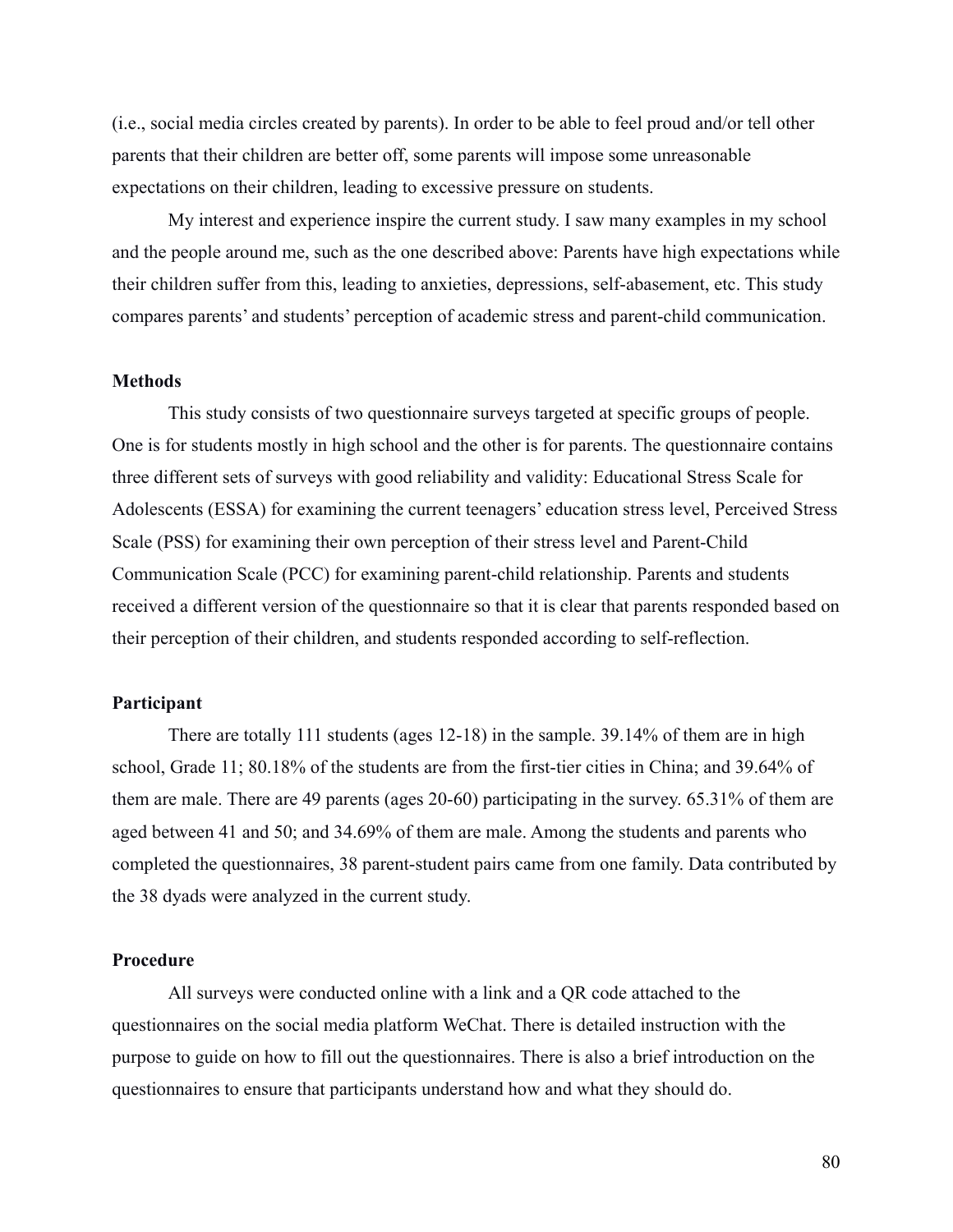#### **Measures**

The ESSA contains 30 items derived from an extensive review of both the English and Chinese literature and discussions with professionals in both public health and education in China. ESSA (Sun et al.) Six domains of stress consisting of five items each were predefined, including attitudes toward study and grades (such as "I am very dissatisfied with my academic grades"), perceived pressure (such as "I feel a lot of pressure in my daily studying"), perceived burden (such as "I feel that there is too much schoolwork"), expectations from others (such as "I feel that I have disappointed my parents when my test/exam results are poor"), and self-expectation (such as "I feel stressed when I do not live up to my own standards"). For each of the responses, there is a 5-point Likert-type scale ranging from  $1 =$  strongly disagree to  $5 =$ strongly agree with each higher score feedbacked indicating greater stress on academic level. Though comparing parents and children's feedback, we can easily see the differences in the understanding of academic stress of children between these two groups.

### **Parent-Child Communication**

PCC contains the following four items: "How often do you talk to your parents about what's on your mind?"; "How often do you ask your parents for advice?"; "How often do you tell your parents your secrets?" and "If you had a problem, would you be able to talk to your parents about it?" (Pokhrel et al.) There is also a 5-point scale ranging from  $1 =$  Never to  $5 =$ Very often. A comparison of parents and children's questionnaire will also present to show whether there is a different view on the level of parent-child communication.

# **Perceived Stress Scale**

PSS is a classic stress assessment instrument contains 10 items which ask about participants feelings and thoughts during the last month. (Kanter Agliata and Renk) In each case, participant will be asked to indicate how often they felt or thought a certain way. For each of the responses, there is a 5-point scale ranging from  $1 =$  Never to  $5 =$  Very often with each higher score feedbacked indicating greater stress in daily life. The results of parents and children will be compared to see whether there is a difference on the understanding of children's perceived stress between the two groups.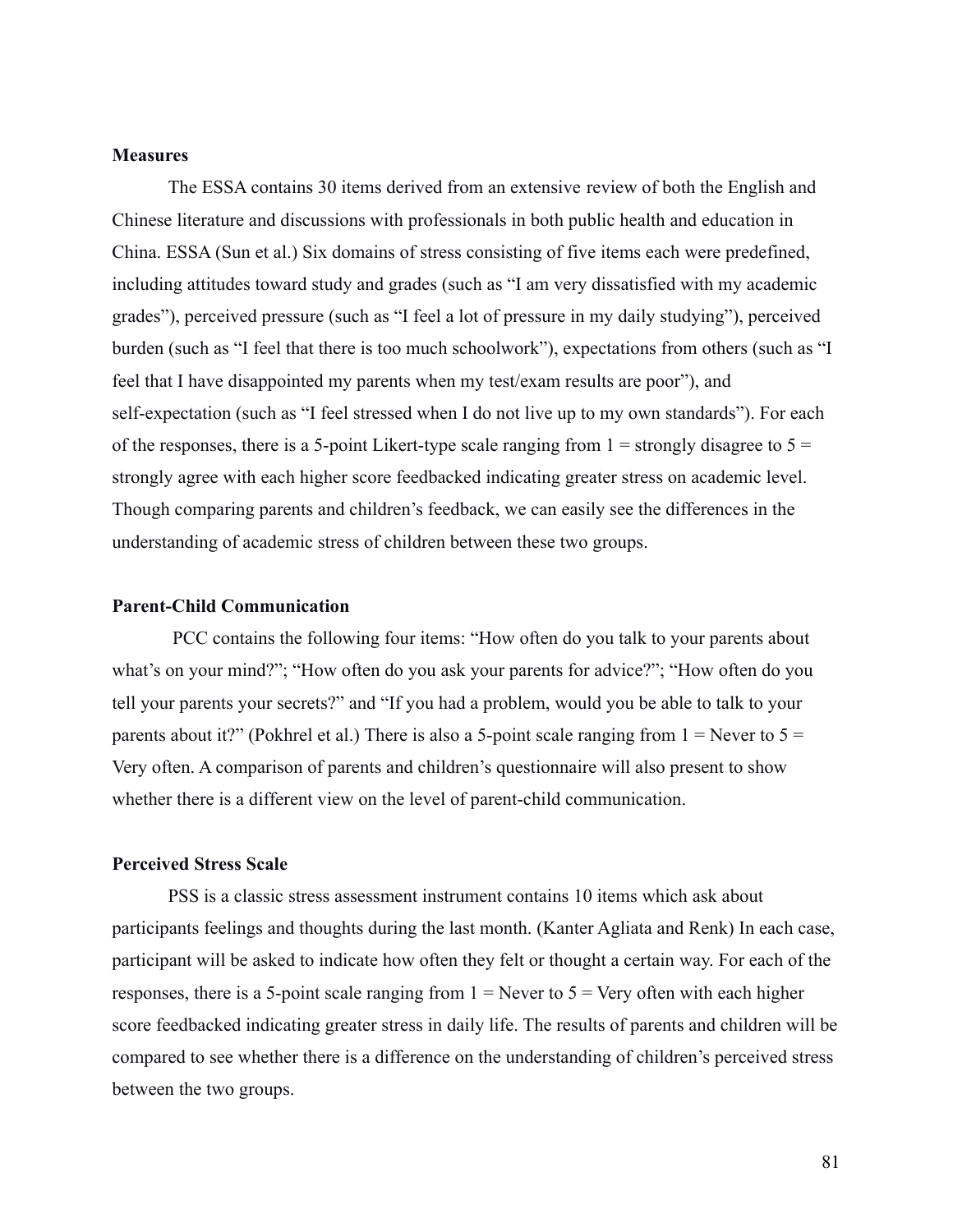#### **Data Analysis**

Bivariate correlations were calculated between all the variables. Paired sample t-tests were used to compare responses between students' and parents' dyads. Analysis was conducted using SPSS for Mac 26.0.

# **Results**

Bivariate correlation shows students' ESSA has a positive relationship with their PSS (*r*  $= .426$ ,  $p = .008$ ), parents' ESSA has a positive relationship their PSS ( $r = .558$ ,  $p = .000$ ), and parents' PCC has a positive relationship with students' PCC ( $r = .355$ ,  $p = .029$ ) and a negative relationship with parents' ESSA ( $r = -.374$ ,  $p = .021$ ). Interestingly, students' PCC is not significantly correlated with any of the perceived stress measures. See Table 1 for bivariate correlation between all the variables.

Three paired-sample t-tests were conducted to compare parents' perception of their children and children's own perception of their academic stress and parent-child communication. The first paired-sample t-test was conducted to compare parents' and students' ESSA scores. Parents' ESSA scores ( $M = 3.0872$ , SD = .61) and students' ESSA scores ( $M = 3.22$ , SD = .63) were not statistically significantly different  $(t(37) = 1.06, p = .029, 95\% \text{ CI} = [-12, .38]$ . The second paired-sample t-test was conducted to compare parents' and students' PSS scores. Parents' PSS scores ( $M = 3.10$ , SD = .43) and students' PSS score ( $M = 3.24$ , SD = .39) were not statistically significantly different  $(t(37) = 1.71, p = .096, 95\% \text{ CI} = [-.03, .31]$ . The third paired-sample t-test was conducted to compare parents' and students' PCC scores. Parents' PCC scores ( $M = 3.32$ , SD=.70) were stronger than students' PCC scores ( $M = 2.97$ , SD = .73) at a statistically significant level  $(t(37) = -2.60, p = .013, 95\% \text{ CI} = [-.61, -.76])$ 

# **Discussion**

The results from the questionnaires and the comparison between the data of parents and students are fascinating. Students' and parents' perception of their communication quality are associated. When parents perceive high-quality communication with their children, children tend to perceive good communication with their parents as well. Nevertheless, though the relationship is positive, there is a gap between the scores of parents and students. While parents attain an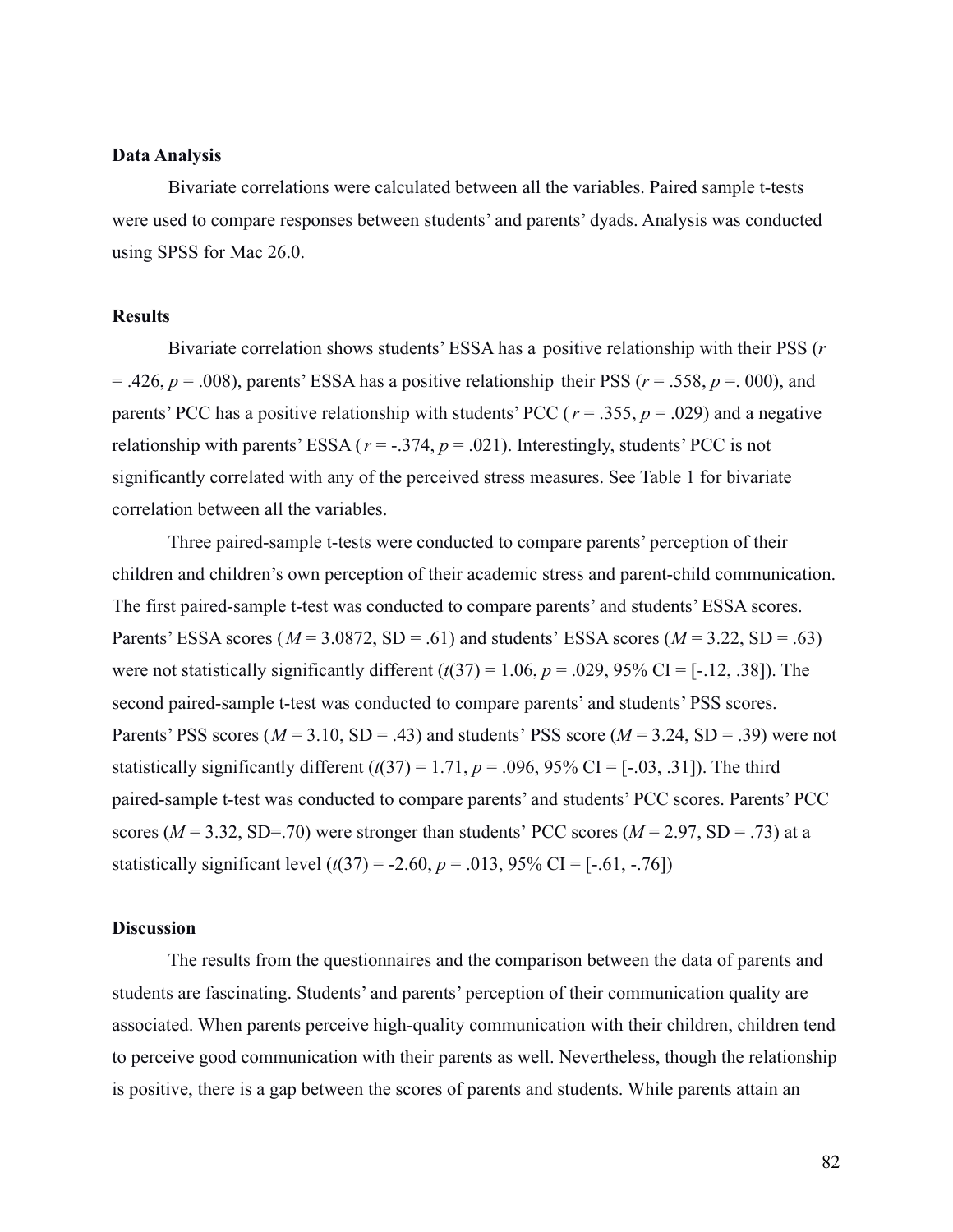average score of 3.32, children only reach 2.97, which shows that the difference between parents' and students' perception of communication quality does exist. Parents are more willing to believe that their children prefer to talk to them about everything while, in fact, children are less willing. I think this phenomenon itself is a kind of embodiment of the lack of parent-child communication. Obviously, there is also a lack of understanding between the two groups of people. Parents overestimate how much their children trust them, while children do not expect their parents to think in this way. This is what will happen when a communication failure exists. If the two groups of people understand each other very well, I should expect the final result to be the same, or at least a bit closer which shows smaller variation. Communication is the key to understanding. For example, if you meet a stranger on the street, would you be able to recognize his or her name, his or her hobbies, or anything else? Of course, it is impossible. In order to know him or her better, the only and the most effective way is to talk to him/her directly, making a friend or communicate with him/her. An alternative solution could be to talk to somebody who knows him/her, but communication is required. Without communication, it would be in no way that parents and children can know each other better, and therefore it is impossible to alleviate the inequality existing among parent-child expectation. There seems to be another vicious cycle as well: without communication, parents and children could never understand each other better, and without this understanding, the inequality existing among parent-child expectation could only aggravate. Perhaps the best way to mitigate this problem is to demonstrate all the data and results directly to the public, bringing the phenomenon onto the table, and letting people notice how significant this issue is. Once people notice how critical the problem is and will be, they may then start to remedy their behaviors.

Besides, it's noticeable that most children chose "sometimes" in the Parent-Child Communication Scale. It proves that children instead of indicating they "seldom" or "frequently" talk to their parents tend to pick the middle option, which makes them feel better, and that is why they chose "sometimes", and it is the same with parents. These are just some random thoughts, but it is difficult for us to know what participants thought when they did the survey.

Furthermore, there manifests a strong association between the self-perceived stress and the academic stress of students. Parents' perception of their children's perceived stress and their academic stress is strongly associated as well. The data sets seem to be relatively normal since we all know that academic stress plays a significant role in our perceived stress. However, what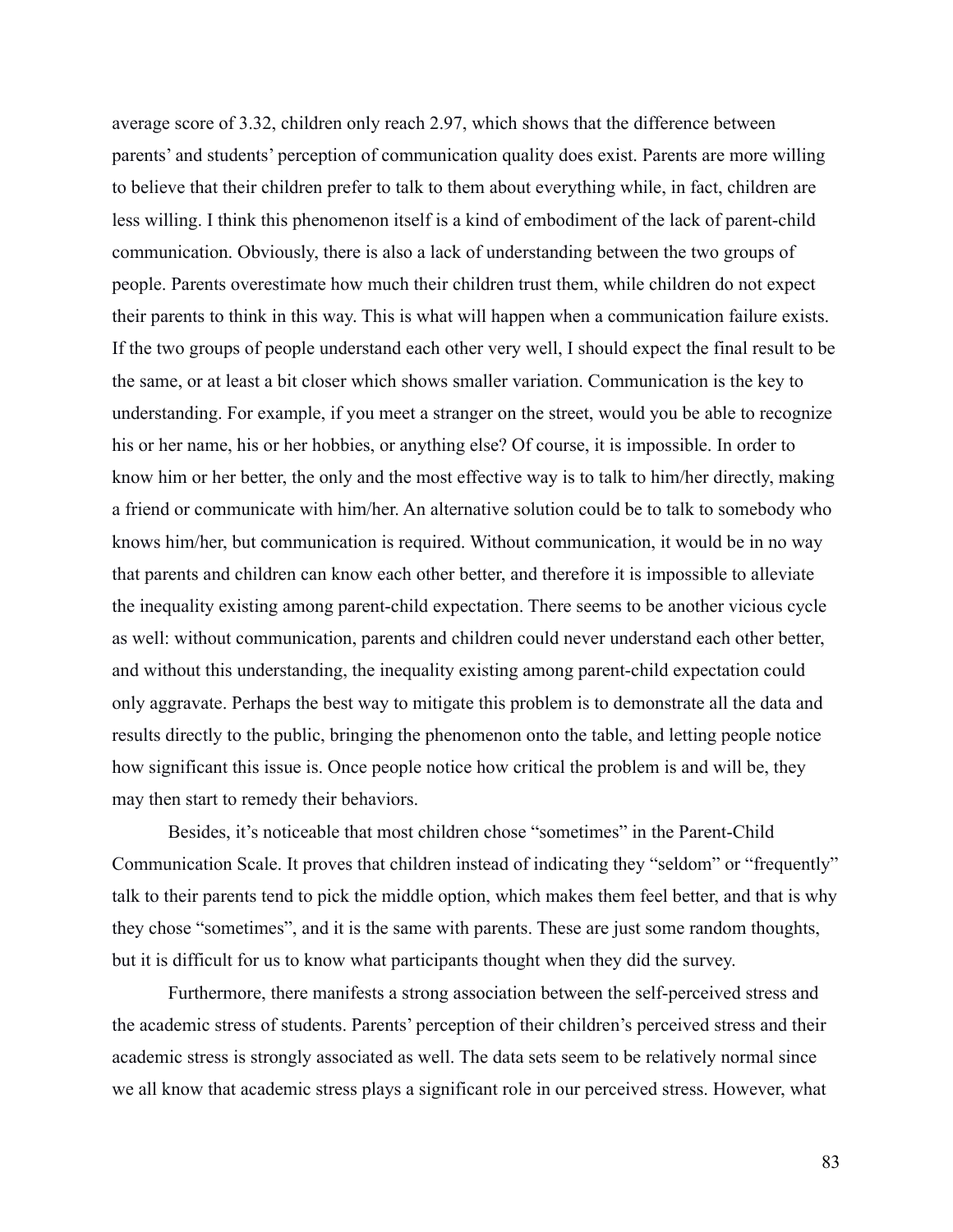surprises me is that parents' correlation within these two factors are stronger than students', which means that compared with students, parents are more likely to consider academic stress as a primary source for students. Can we analyze this data in this way: parents are more inclined towards believing that most stress facing their children comes from the academic level, which shows their great concern about their children's academic performance. However, with more attention paid to help their children tackle academic stress, namely, playing the role of a catalyzer in alleviating their children's study pressure, they are less likely to perceive stress from other sources, such as children's interpersonal relationships in school. The misjudge or the neglect of other sources of stress could further increase the misunderstanding between the two groups and could eventually lead to a collapse of the relationship.

However, there are also some limitations for this study. Firstly, the paired-sample size is far from enough. Thirty-eight samples are not representative enough to reflect the actual situation in society, and this is why we do not get a significance below 0.5 for the comparison between the ESSA questionnaire for students and parents and the PSS questionnaire for students and parents. One of the causes is the design of the questionnaires. We first thought that using a verification code to connect the two questionnaires would be a great idea, but it turned out to be below our expectation. Some people failed to follow our instructions in the questionnaires, which made it difficult to pair up the samples; this is a major cause of the loss of valid samples. Besides, we noticed that such a complicated process would influence participants' willingness to do the questionnaires. When they noticed they needed to create a verification code and hand it to their parents or children, they would simply quit. This can be directly reflected in the sample size of the students' questionnaire (110) and the parents' questionnaire (49). Also, the process of translating the questionnaires into Chinese could be more elaborated in order to reduce possible misunderstanding of the questions and thus increase the validity of the questionnaires.

Nevertheless, the survey reveals some major problems, or potential inequality existing among parent-child educational expectation, which can be considered a significant success for such a small sample size.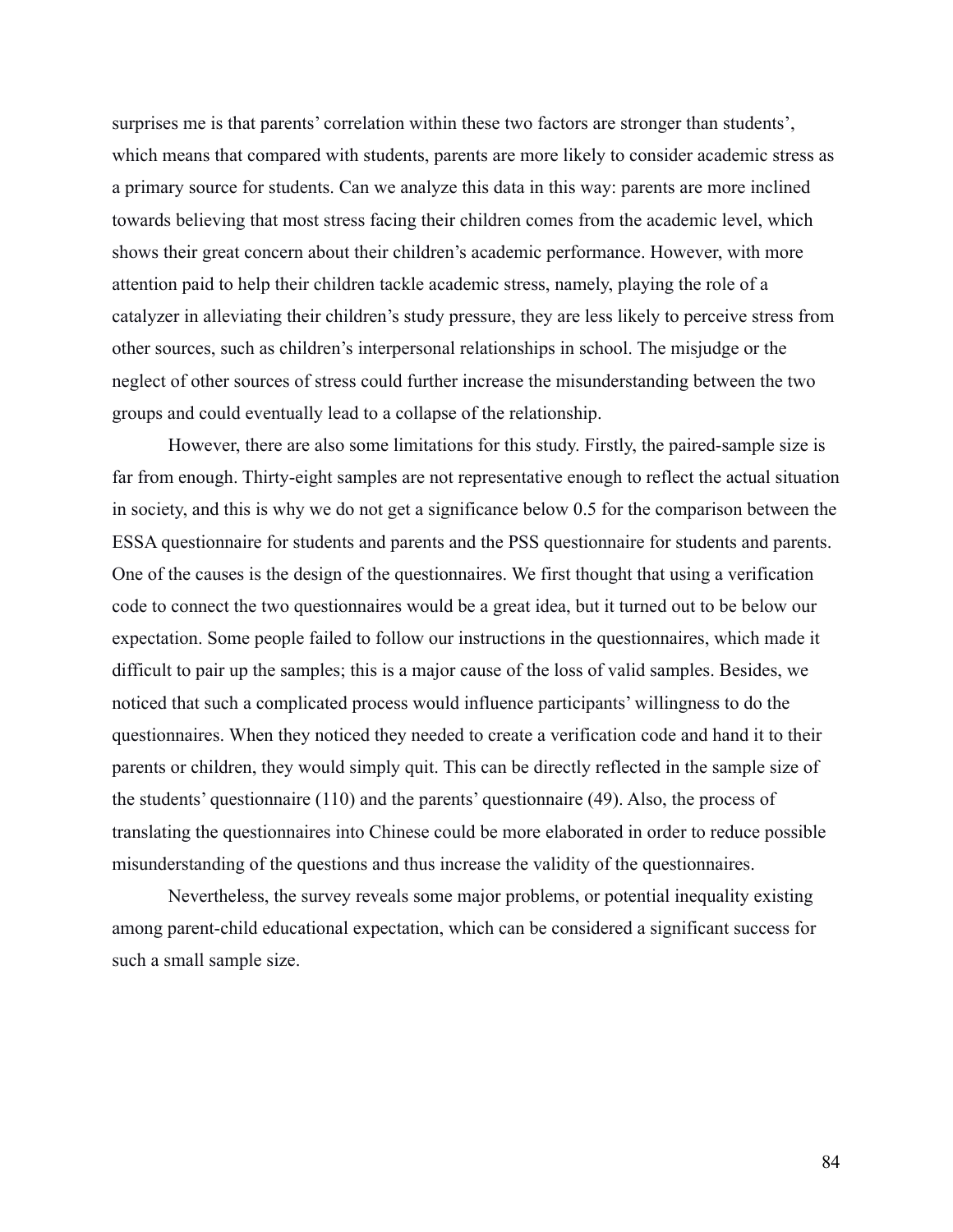#### Work Cited

- Abouserie, Reda. "Sources and Levels of Stress in Relation to Locus of Control and Self Esteem in University Students." *Educational Psychology*, vol. 14, no. 3, 1994, pp. 323–330., https://doi.org/10.1080/0144341940140306.
- Ang, Rebecca P., and Vivien S. Huan. "Academic Expectations Stress Inventory." *Educational and Psychological Measurement*, vol. 66, no. 3, 2006, pp. 522–539., https://doi.org/10.1177/0013164405282461.
- Ang, Rebecca P., and Vivien S. Huan. "Relationship between Academic Stress and Suicidal Ideation: Testing for Depression as a Mediator Using Multiple Regression." *Child Psychiatry and Human Development*, vol. 37, no. 2, 2006, pp. 133–143., https://doi.org/10.1007/s10578-006-0023-8.
- Chui, Wing Hong, and Mathew Y. Wong. "Avoiding Disappointment or Fulfilling Expectation: A Study of Gender, Academic Achievement, and Family Functioning among Hong Kong Adolescents." *Journal of Child and Family Studies*, vol. 26, no. 1, 2016, pp. 48–56., https://doi.org/10.1007/s10826-016-0550-2.
- Pokhrel, Pallav, et al. "Effects of Parental Monitoring, Parent–Child Communication, and Parents' Expectation of the Child's Acculturation on the Substance Use Behaviors of Urban, Hispanic Adolescents." *Journal of Ethnicity in Substance Abuse*, vol. 7, no. 2, 2008, pp. 200–213., https://doi.org/10.1080/15332640802055665.
- Sun, Jiandong, et al. "Educational Stress Scale for Adolescents." *Journal of Psychoeducational Assessment*, vol. 29, no. 6, 2011, pp. 534–546., https://doi.org/10.1177/0734282910394976.
- Kanter Agliata, Allison, and Kimberly Renk. "College Students'Affective Distress: The Role of Expectation Discrepancies and Communication." *Journal of Child and Family Studies*, vol. 18, no. 4, 2008, pp. 396–411., https://doi.org/10.1007/s10826-008-9244-8.
- Cohen, Sheldon, et al. "Perceived Stress Scale." *PsycTESTS Dataset*, 1983, https://doi.org/10.1037/t02889-000.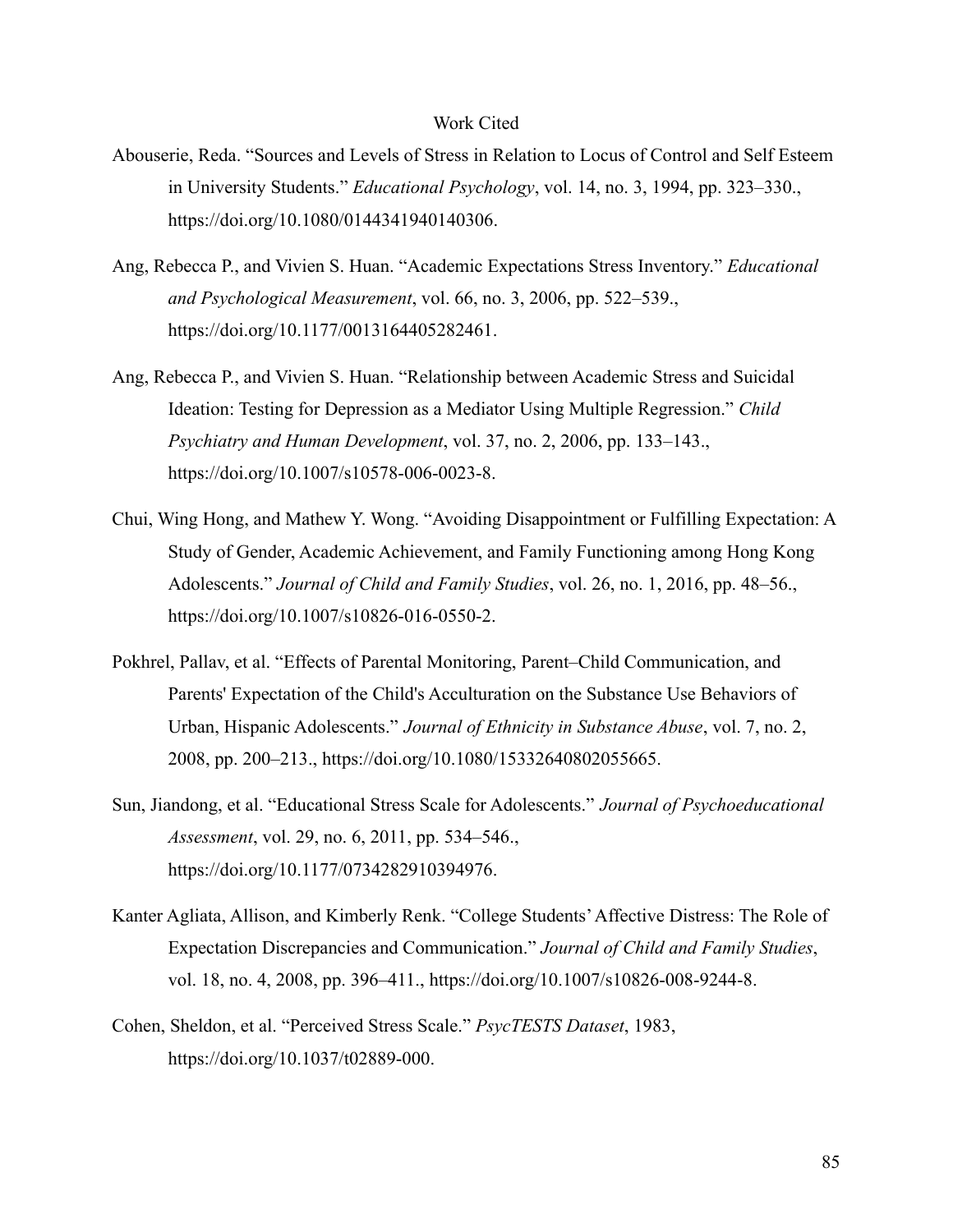- Cheung, Cecilia S., and Catherine. McBride-Chang. "Relations of Perceived Maternal Parenting Style, Practices, and Learning Motivation to Academic Competence in Chinese Children." *Merrill-Palmer Quarterly*, vol. 54, no. 1, 2008, pp. 1–22., https://doi.org/10.1353/mpq.2008.0011.
- Costigan, Catherine L., et al. "Living up to Expectations: The Strengths and Challenges Experienced by Chinese Canadian Students." *Canadian Journal of School Psychology*, vol. 25, no. 3, 2010, pp. 223–245., https://doi.org/10.1177/0829573510368941.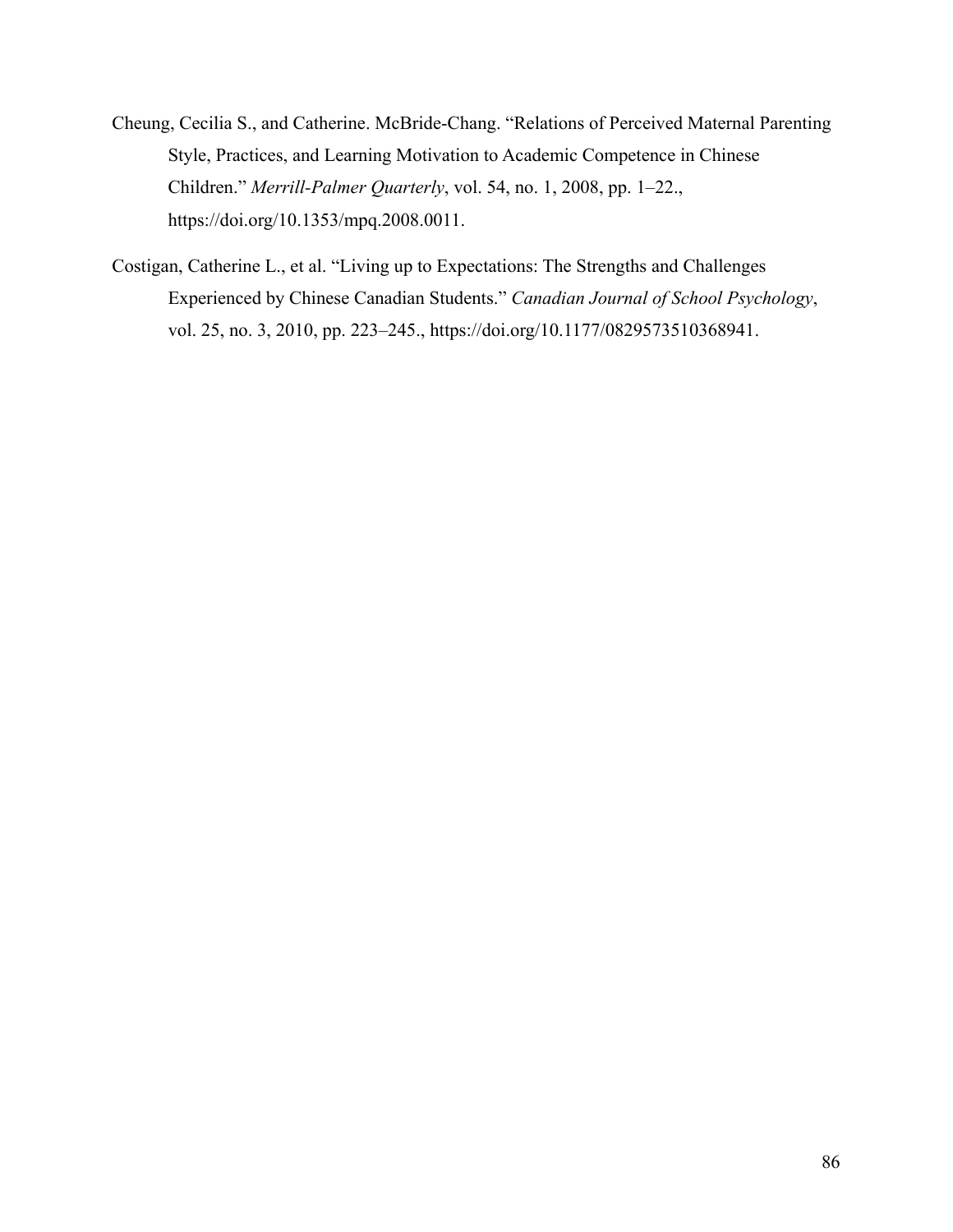# **Adaptive Study of CAPM in Chinese Stock Market Consider Pandemic Factor by Ning Ding**

# **Abstract**

Regarding the pandemic as a structural break happened in 2020, this study tested the adaption of CAPM before and after the pandemic by collecting three different data sets over three different time intervals before and after the pandemic. The study uses regression analysis to determine the accuracy of the CAPM with 20 Chinese stocks. The study proves that the CAPM has a high adaptability in the Chinese stock market if the environmental factor is stable in the short-term, while in the long-term, the consequences of the pandemic lead to statistical error which impact the accuracy of the CAPM.

*Key words:* pricing, CAPM, Chinese stocks, financial economics, regression analysis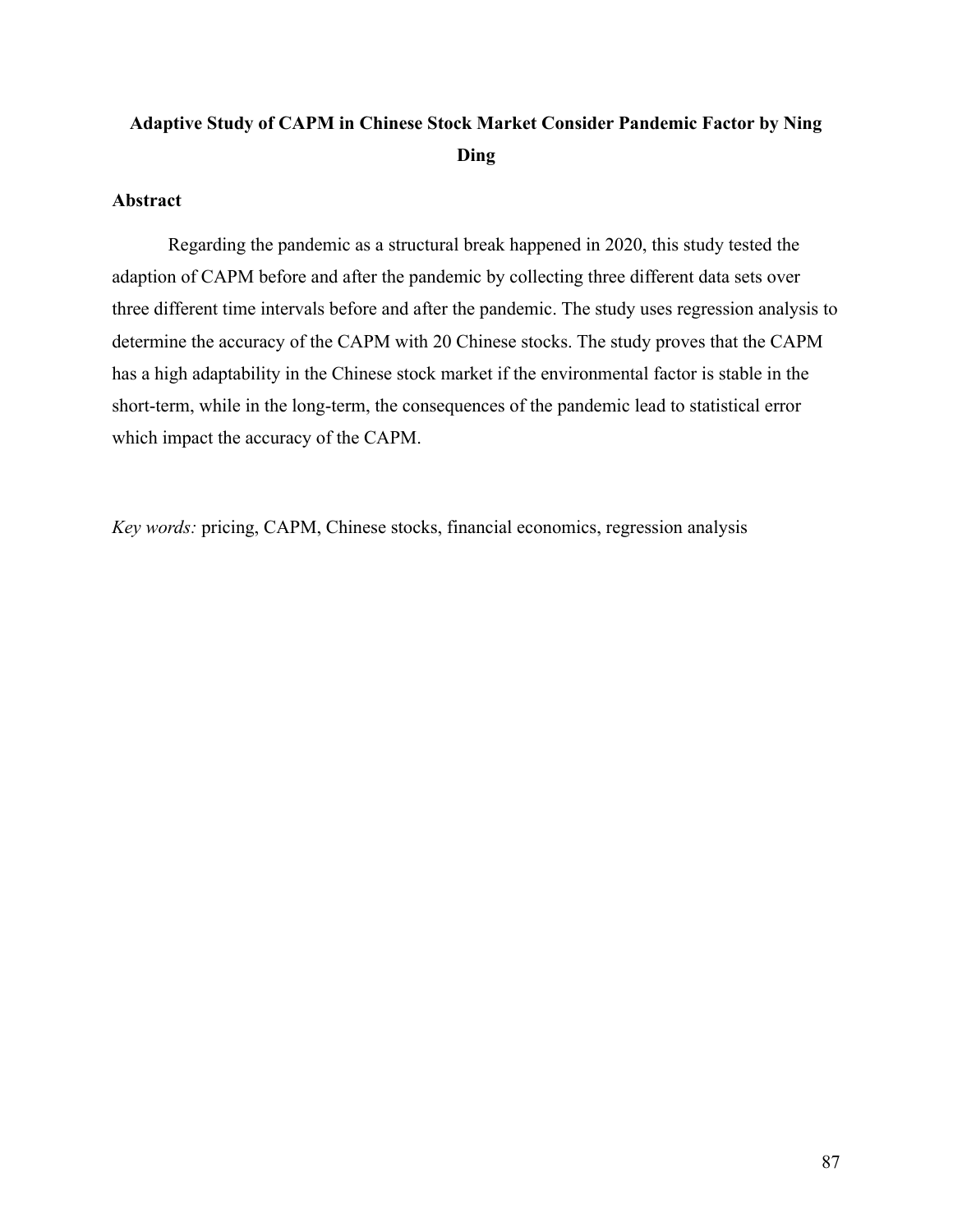# **Introduction**

The Capital Asset Pricing Model (CAPM) is a model used for estimating the prices of assets. This model defines the relationship between risks and returns of assets. However, the CAPM model has several limitations which may restrain its applicability to stock markets in China's economy. In this paper, the CAPM model was tested by checking the estimated results of a market portfolio containing 20 stocks from the SSE (Shanghai Stock Exchange) Composite Index. Given that a global pandemic happened in 2020, the influences of the pandemic on Chinese stocks and the accuracy of the CAPM are also considered in this paper.

This study includes three different time intervals: one year of pre-pandemic data (June 2018 – June 2019), one year of pandemic data (June 2020 – June 2021), and all three years of data (June 2018 – June 2021). The results from the study show that the CAPM model is applicable and can produce accurate results in asset pricing in the Chinese stock market.

#### **The CAPM Model**

The capital asset pricing model (CAPM) is a financial model developed by William Sharpe, Jack Treynor, John Lintner, and Jan Mossin in the early 1960s. According to the CAPM model, the expected return to stock depends on a measure of risk known as beta; this reflects the degree to which the stock returns are correlated with all other assets in the economy. <sup>1</sup> The CAPM model is based on several important assumptions which are:

- 1. All investors in the market have identical expectations on expected returns, variance and covariance on all assets.
- 2. All investors intend to optimize their profit and will choose to invest on the efficient frontier.
- 3. Investors may borrow or lend unlimited amounts at the risk-free rate of interest, and there is no restriction on sale of any assets.
- 4. There are no taxes or transaction costs.

 $1$  Wang, Fan (2013). A Test of CAPM in China's Stock Market. St. Mary's University, Halifax, Nova Scotia.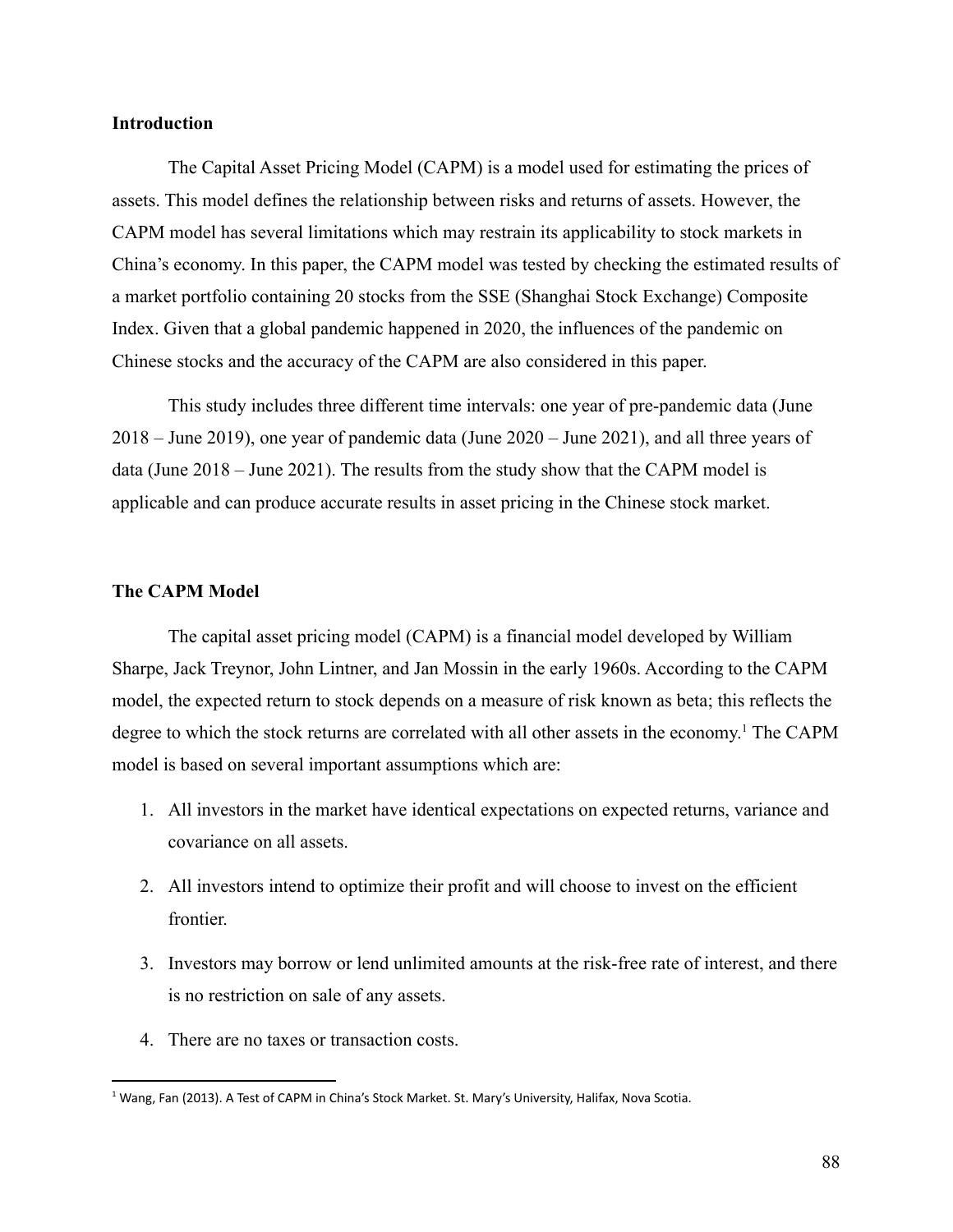- 5. Investors cannot not affect the prices of assets with their trades.
- 6. All investors have an identical investment horizon<sup>2</sup> (Wang, 2013, p. 1).

With these assumptions, the relationship between the risk and return of financial assets can be simplified and a linear relationship between risk and return of financial assets can be achieved.

According to the CAPM model, the expected return of an asset follows the equation:

 $E(r_i) = r_f + \beta_i[E(r_M) - r_f]$ 

 $r_f$ : risk-free rate of return

 $β<sub>i</sub>$ : the beta value of an asset

 $E(r_i)$ : the expected return of an asset

 $E(r_M)$ : the expected return to the market portfolio

From the CAPM equation, there are two parts of the expected return of an asset: the risk-free rate and the extra return which is compensation for bearing the risk of the stock, known as a "risk premium."  $\beta$  represents a stock's sensitivity to the market portfolio;<sup>3</sup> it is defined as:

$$
\beta_i = \frac{Cov(r_i, r_M)}{Var(r_M)}
$$

Cov  $(r_i, r_M)$  represents the covariance between the excess returns to the specific stock with the whole market portfolio.

Var  $(r_M)$  represents the variance of the excess returns to the market portfolio, which measures the risk associated with the return of the market portfolio.

The market portfolio is a collection of all assets in the economy weighted by their market capitalization. For American stocks, the Standard and Poor's 500 is often used as a proxy for the market portfolio. For this study of Chinese stocks, the SSE (Shanghai Stock Exchange)

<sup>&</sup>lt;sup>2</sup> Wang, Fan (2013). A Test of CAPM in China's Stock Market. St. Mary's University, Halifax, Nova Scotia.

<sup>&</sup>lt;sup>3</sup> Wei-qun, L. I. (2005). Sample Analysis of CAPM Model in Chinese Capital Market. Journal of Xi'an United University, 4.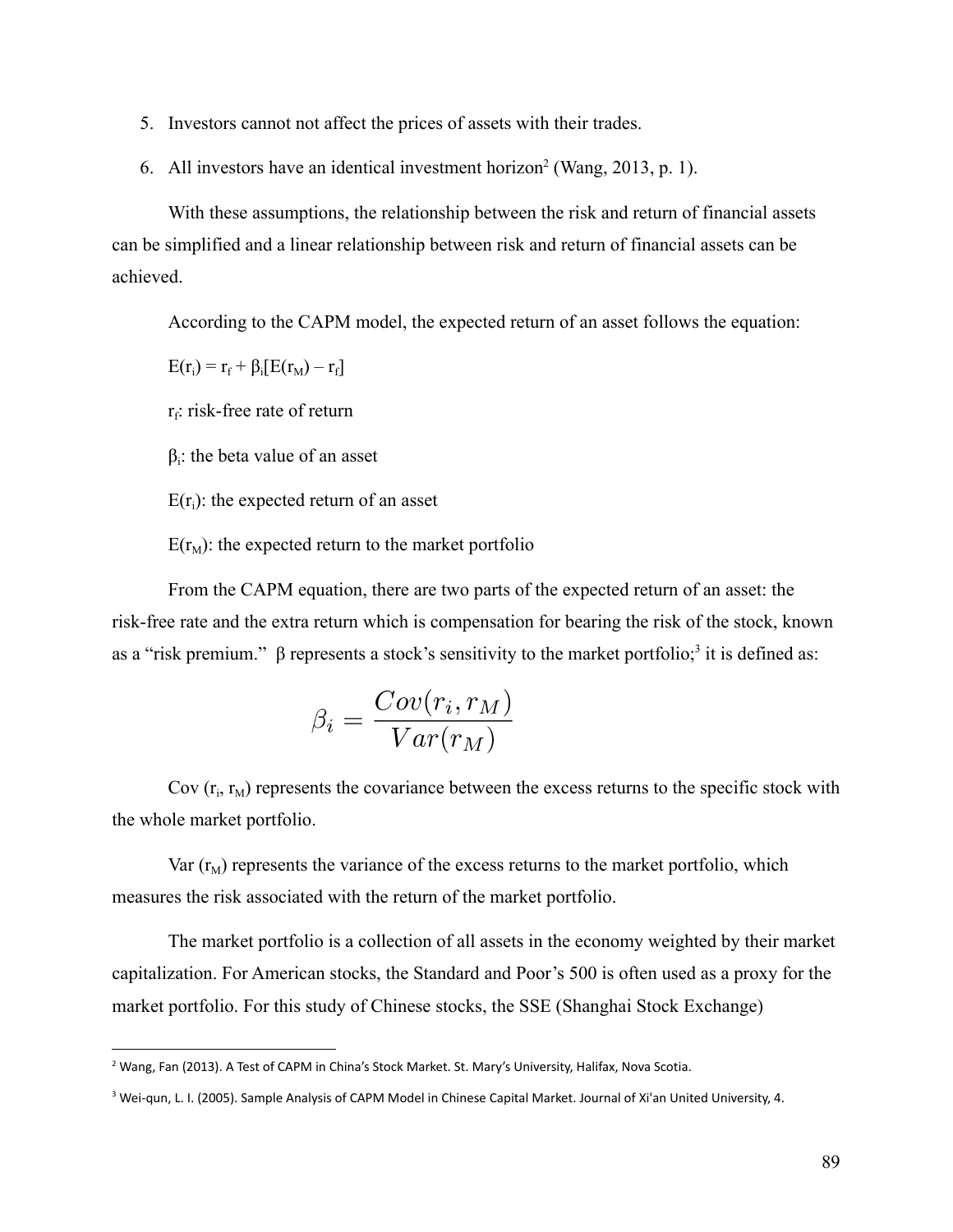Composite Index is used.<sup>4</sup>

#### **Empirical study of CAPM**

This study was conducted in three parts: three years of daily returns were used of which roughly half occurred before the pandemic and half during the pandemic. The three sets of data that were used to test the CAPM were:

First Period: one year of pandemic data (June 2020 – June 2021) Second Period: one year of pre-pandemic data (June 2018 – June 2019) Third Period: all three years (June 2018 – June 2021)

# **Risk-Free Rate (rf)**

The risk-free rate of a stock market is the rate of return of an investment with no risk of experiencing financial loss. In this study, the risk-free rate for the Chinese stock market is the China 10-Year Government Bond Yield (Ticker: AMBMKRM-10Y.)<sup>5</sup>. In this paper, the risk-free rate is the average rate of return from daily China 10-Year Government Bond Yield.Repeated the same sentence twice

# **Market Portfolio**

For the market portfolio, SSE Composite Index  $(0.00001$ .SS) is used.<sup>6</sup> The expected rate of return for the market portfolio is calculated as:

 $E(r_M) =$  (current adjusted closing price – yesterday's adjusted closing price) / yesterday's adjusted closing price

<sup>4</sup> Fama, E. F., & French, K. R. (2004). The capital asset pricing model: Theory and evidence. Journal of economic perspectives, 18(3), 25-46.

<sup>5</sup> Fusion Media Limited, "China 10-Year Yield Bond", historical data.

<https://www.investing.com/rates-bonds/china-10-year-bond-yield-historical-data>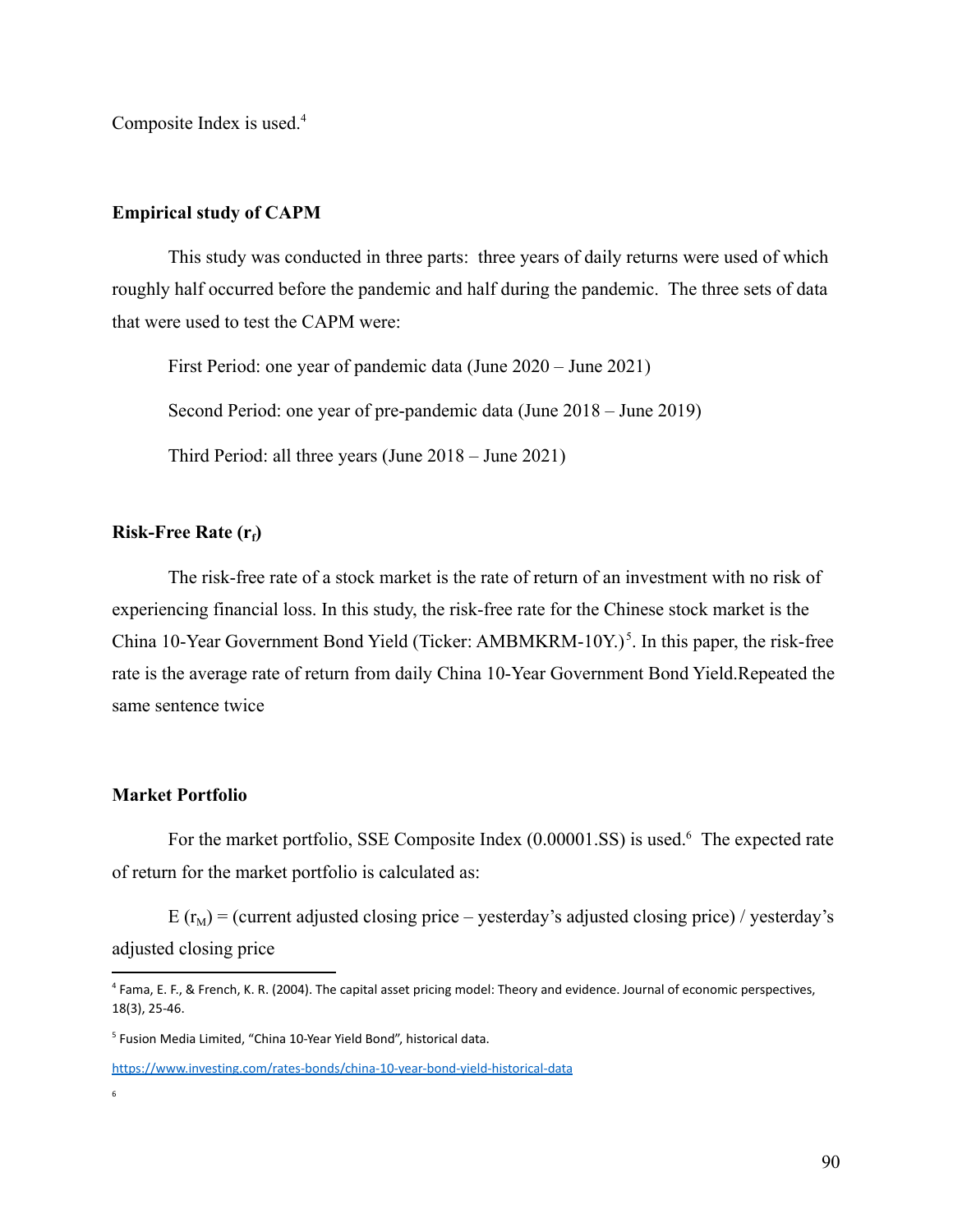For a single asset, the expected rate of return is presented as:

 $E(r_i) =$  (current adjusted closing price – yesterday's adjusted closing price) / yesterday's adjusted closing price

The stocks used in the study and their betas are given in the following table, including the stock code and name for the 20 representative stocks that are randomly chosen from SSE, and their beta in each period:

| <b>Stock</b> | <b>Name</b>       | <b>Beta</b>                          |                 |                     |  |  |  |
|--------------|-------------------|--------------------------------------|-----------------|---------------------|--|--|--|
| Code         |                   | <b>First Period</b><br><b>Second</b> |                 | <b>Third Period</b> |  |  |  |
|              |                   |                                      | <b>Period</b>   | $(6/22/2018-6/21)$  |  |  |  |
|              |                   | $(6/22/2020-6/21)$                   | $(6/22/2018-6/$ | /2021)              |  |  |  |
|              |                   | /2021)                               | 24/2019)        |                     |  |  |  |
| 601857.SS    | Petro-China Co.   | 0.49                                 | 0.60            | 0.59                |  |  |  |
| 600028.SS    | China Petroleum & | 0.47                                 | 0.73            | 0.60                |  |  |  |
|              | Chemical Corp.    |                                      |                 |                     |  |  |  |
| 601628.SS    | China Life        | 1.83                                 | 1.27            | 1.42                |  |  |  |
|              | Insurance Co.     |                                      |                 |                     |  |  |  |
| 600519.SS    | Kweichow Moutai   | 1.13                                 | 1.04            | 1.04                |  |  |  |
|              | Co.               |                                      |                 |                     |  |  |  |
| 600104.SS    | SAIC Motor Corp.  | 0.90                                 | 0.86            | 0.97                |  |  |  |
| 000858.SZ    | Wuliangye Yibin   | 1.42                                 | 1.45            | 1.40                |  |  |  |
|              | Co.               |                                      |                 |                     |  |  |  |
| 002594.SZ    | <b>BYD</b>        | 1.62                                 | 1.03            | 1.27                |  |  |  |

**Table 1**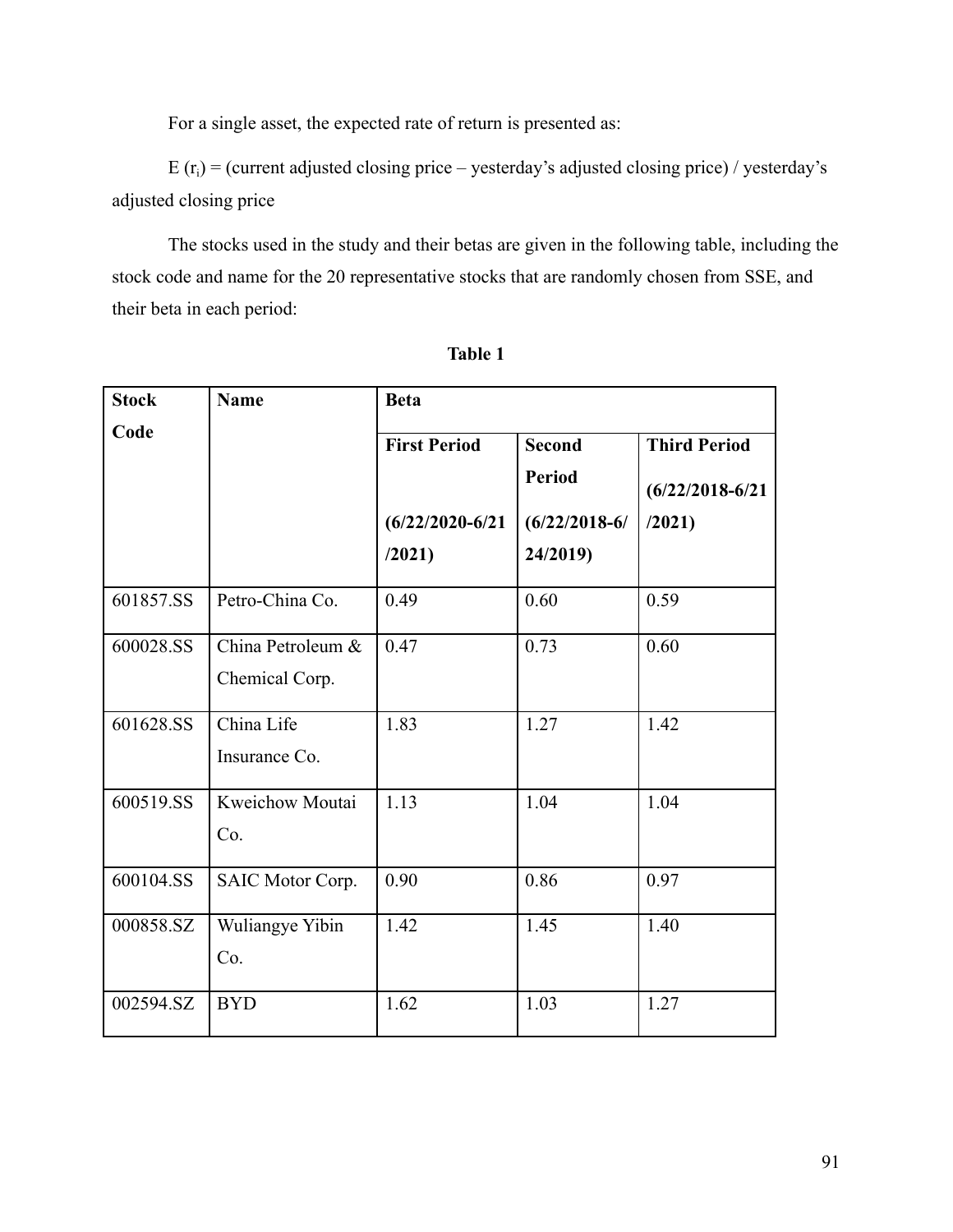| 600018.SS | Shanghai                  | 0.76 | 0.96 | 0.93 |
|-----------|---------------------------|------|------|------|
|           | <b>International Port</b> |      |      |      |
|           | Group                     |      |      |      |
|           |                           |      |      |      |
| 600150.SS | China CSSC                | 0.83 | 0.97 | 0.92 |
|           | Holdings                  |      |      |      |
| 600100.SS | Tsinghuatongfang          | 0.82 | 0.95 | 1.04 |
|           | Co                        |      |      |      |
| 600585.SS | Anhui Conch               | 0.85 | 1.10 | 1.01 |
|           | <b>Cement Company</b>     |      |      |      |
| 000157.SZ | Zoomlion Heavy            | 1.51 | 0.93 | 1.18 |
|           | <b>Industry Science</b>   |      |      |      |
|           | and Technology Co         |      |      |      |
| 000338.SZ | Weichai Power Co.         | 1.18 | 1.49 | 1.26 |
| 002202.SZ | Xinjiang Goldwind         | 1.29 | 0.96 | 1.38 |
|           | Science &                 |      |      |      |
|           | Technology Co             |      |      |      |
| 600089.SS | <b>TEBIAN</b>             | 1.31 | 0.78 | 1.07 |
|           | <b>ELECTRIC</b>           |      |      |      |
|           | <b>APPARATUS</b>          |      |      |      |
| 600857.SS | Ningbo Zhongbai           | 0.35 | 1.23 | 0.65 |
|           | Co.                       |      |      |      |
| 600048.SS | Poly Developments         | 0.81 | 1.10 | 1.03 |
|           | and Holdings              |      |      |      |
|           | Group Co                  |      |      |      |
| 600208.SS | <b>XINHU</b>              | 0.97 | 1.10 | 1.12 |
|           | ZHONGBAO CO.              |      |      |      |
|           |                           |      |      |      |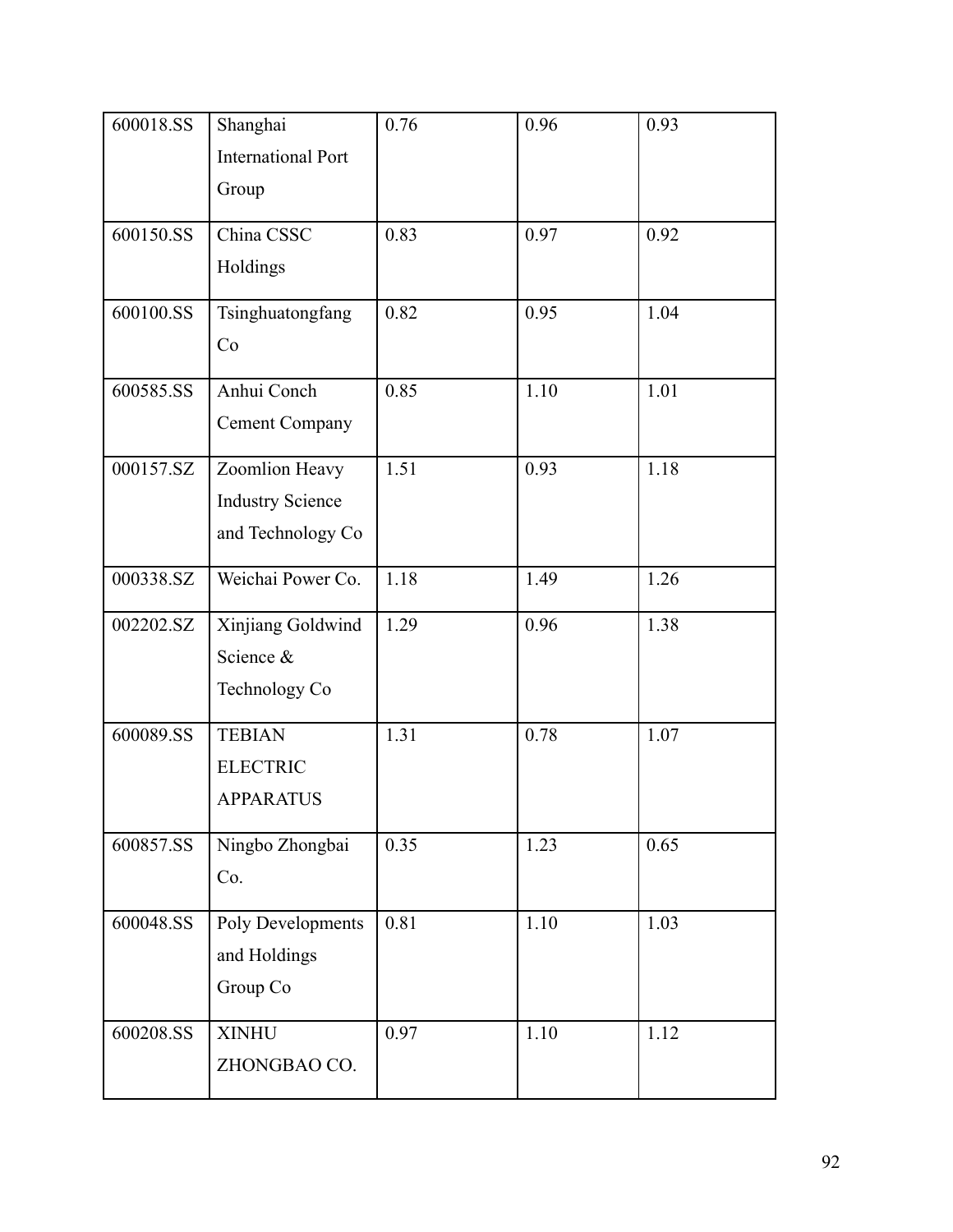| 600500.SS | Sinochem            | 0.76 | .19  | 0.06 |
|-----------|---------------------|------|------|------|
|           | International Corp. |      |      |      |
| 600690.SS | Haier Smart Home    | 1.25 | 1.04 | .22  |

# **Results**

The following tables represent the regression results for the three time periods:

# **First Period (6/22/2020-6/21/2021)**

# Table 2

Results of regression of CAPM from the Period 1 (6/22/2020-6/21/2021)

| Regression            |              |                             |                         |              |              |
|-----------------------|--------------|-----------------------------|-------------------------|--------------|--------------|
| <b>Statistics</b>     |              |                             |                         |              |              |
| Multiple R            |              | 0.930301076                 |                         |              |              |
| R Square              |              | 0.865460092                 |                         |              |              |
| Adjusted R            |              |                             |                         |              |              |
| Square                |              | 0.864899509                 |                         |              |              |
| <b>Standard Error</b> |              | 0.004525662                 |                         |              |              |
| Observations          |              | 242                         |                         |              |              |
|                       |              |                             |                         |              |              |
|                       |              |                             |                         |              | Significance |
|                       | df           | <b>SS</b>                   | <b>MS</b>               | $\mathbf{F}$ | $\mathbf{F}$ |
| Regressio             |              |                             |                         |              |              |
| $\mathbf n$           | $\mathbf{1}$ |                             | 0.031620697 0.031620697 | 1543.857326  | 1.6018E-106  |
| Residual              |              | 240 0.004915588 2.04816E-05 |                         |              |              |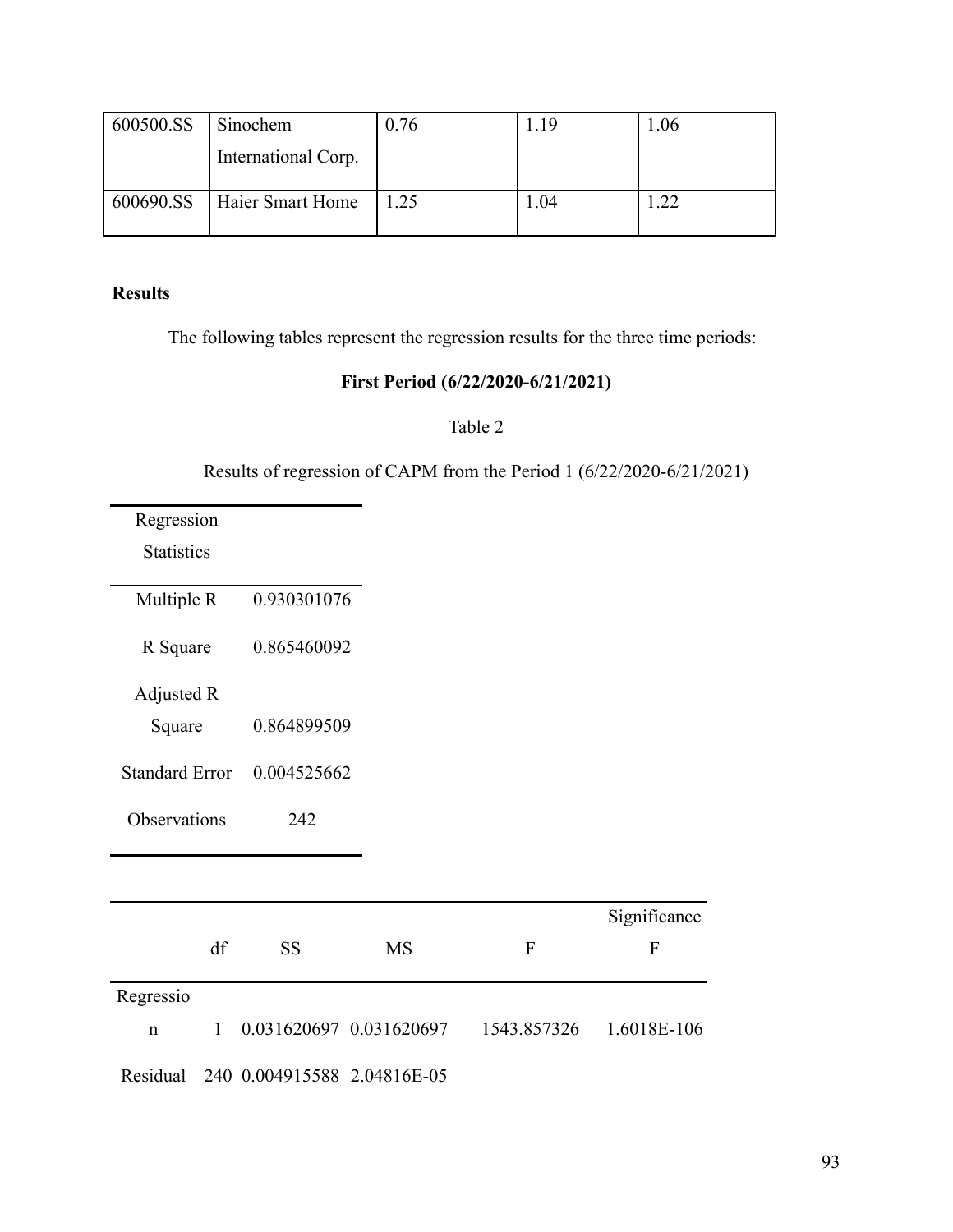Total 241 0.036536286

|           |                                                | Standard |        |           |  |
|-----------|------------------------------------------------|----------|--------|-----------|--|
|           | Coefficients                                   | Error    | t Stat | P-value   |  |
| Intercept | 0.000493874 0.000291483 1.694349666 0.09149604 |          |        |           |  |
| Market    |                                                |          |        |           |  |
| Portfolio |                                                |          |        | 16018E-10 |  |
| (X)       | 1.02796939 0.026162341 39.29194988             |          |        | 6         |  |

# **Second Period (6/22/2018-6/24/2019)**

#### Table 3

Results of regression of CAPM from Period 2 (6/22/2018-6/24/2019)

Regression Statistics Multiple R 0.959080607 R Square 0.919835611 Adjusted R Square 0.919501593 Standard Error 0.004359056 Observations 242 df SS MS F **Significance** F Regression 1 0.052326894 0.052326894 2753.848071 1.6112E-133 Residual 240 0.004560329 1.90014E-05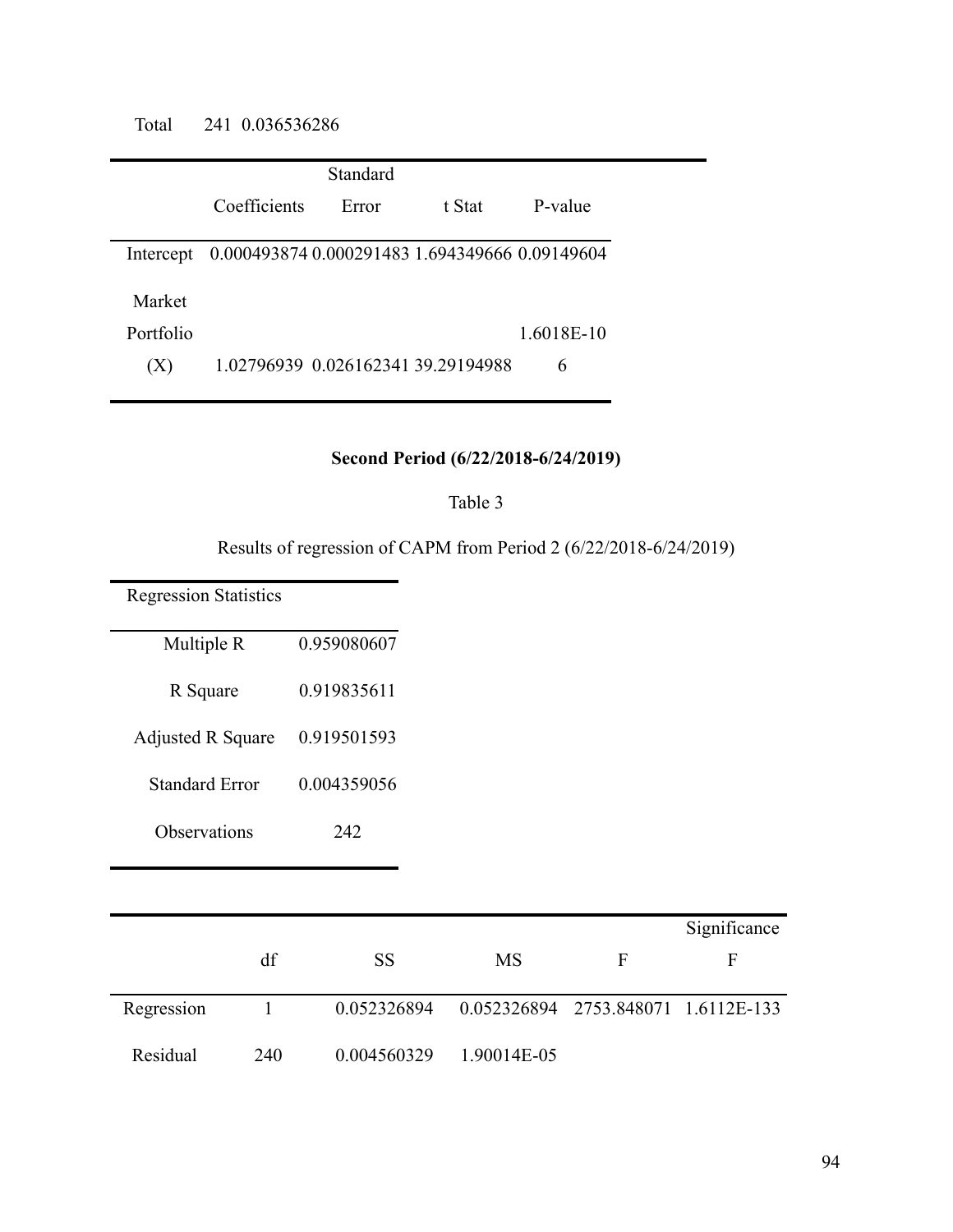|                      | Coefficients | <b>Standard Error</b>              | t Stat | P-value                |
|----------------------|--------------|------------------------------------|--------|------------------------|
| Intercept            | 0.000511134  | 0.000280237 1.823935761 0.06940536 |        |                        |
| Market Portfolio (X) | 1.044636951  | 0.019906522                        |        | 52.4771195 1.6112E-133 |

# **Third Period (6/22/2018-6/21/2021)**

Table 4

Results of regression of CAPM from Period 3 (6/22/2018-6/21/2021)

| Regression               |              |             |                         |             |                |
|--------------------------|--------------|-------------|-------------------------|-------------|----------------|
| <b>Statistics</b>        |              |             |                         |             |                |
| Multiple R               |              | 0.950552809 |                         |             |                |
| R Square                 |              | 0.903550642 |                         |             |                |
| <b>Adjusted R Square</b> |              | 0.90341724  |                         |             |                |
| <b>Standard Error</b>    |              | 0.004218051 |                         |             |                |
| Observations             |              | 725         |                         |             |                |
|                          |              |             |                         |             |                |
|                          | df           | <b>SS</b>   | <b>MS</b>               | F           | Significance F |
| Regression               | $\mathbf{1}$ | 0.120507768 | 0.12050777              | 6773.161871 | $\overline{0}$ |
| Residual                 | 723          |             | 0.012863581 0.000017792 |             |                |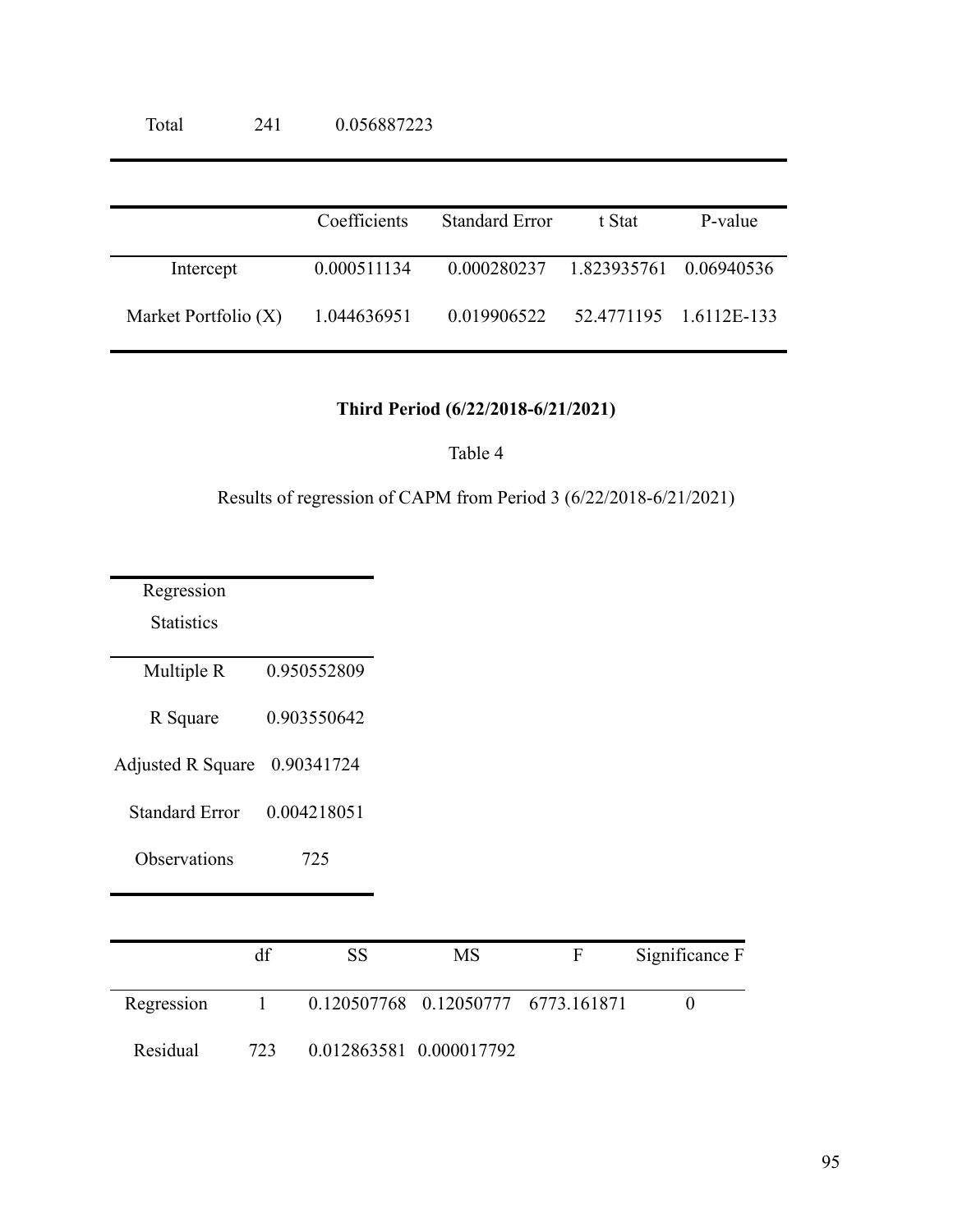|        | Coefficients Standard Error                              | t Stat | P-value |
|--------|----------------------------------------------------------|--------|---------|
|        | Intercept 0.000370909 0.000156691 2.36713702 0.018188731 |        |         |
| Market |                                                          |        |         |
|        | Portfolio (X) 1.058579674 0.012862572 82.2992216         |        |         |

#### **Analysis**

For the First Period, which is a one-year interval during the pandemic, the R-Square is 0.8655, which means all the data fit well to the fitted regression line. This shows that the model explains the variability of the response data around its mean. The P-value of the intercept is 0.091496, which means the intercept coefficient (alpha) is not statistically significant at the 5% or 1% level. Therefore, it can be concluded that the intercept coefficient approaches zero, which means the CAPM model is valid in explaining the relationship between risk and return for the stocks in SSE in the First Period.<sup>7</sup>

For the Second Period, which is a pre-pandemic one-year interval, the R-Square is 0.9198 which is the strongest of the three cases. The slope coefficient  $(\beta)$  is 1.044 and is statistically significant. The intercept coefficient (alpha) is not statistically significant at the 5% or 1% level since the P-value of the intercept is 0.069.

For the Third Period, which is the three-year interval combining both pre-pandemic data and pandemic data, the R-Square is 0.9036 and the slope coefficient  $(\beta)$  is 1.059 and is statistically significant. However, the intercept coefficient (alpha) is statistically insignificant at the 1% level but not for the 5% level. At the 5% level of significance, the alpha is different from zero which is evidence indicating that in the three year interval, the CAPM model are is able to produce results that are accurate enough for actual use. Regarding the significant accuracy of

 $^7$  Bajpai, S., & Sharma, A. K. (2015). An empirical testing of capital asset pricing model in India. Procedia-Social and Behavioral Sciences, 189, 259-265.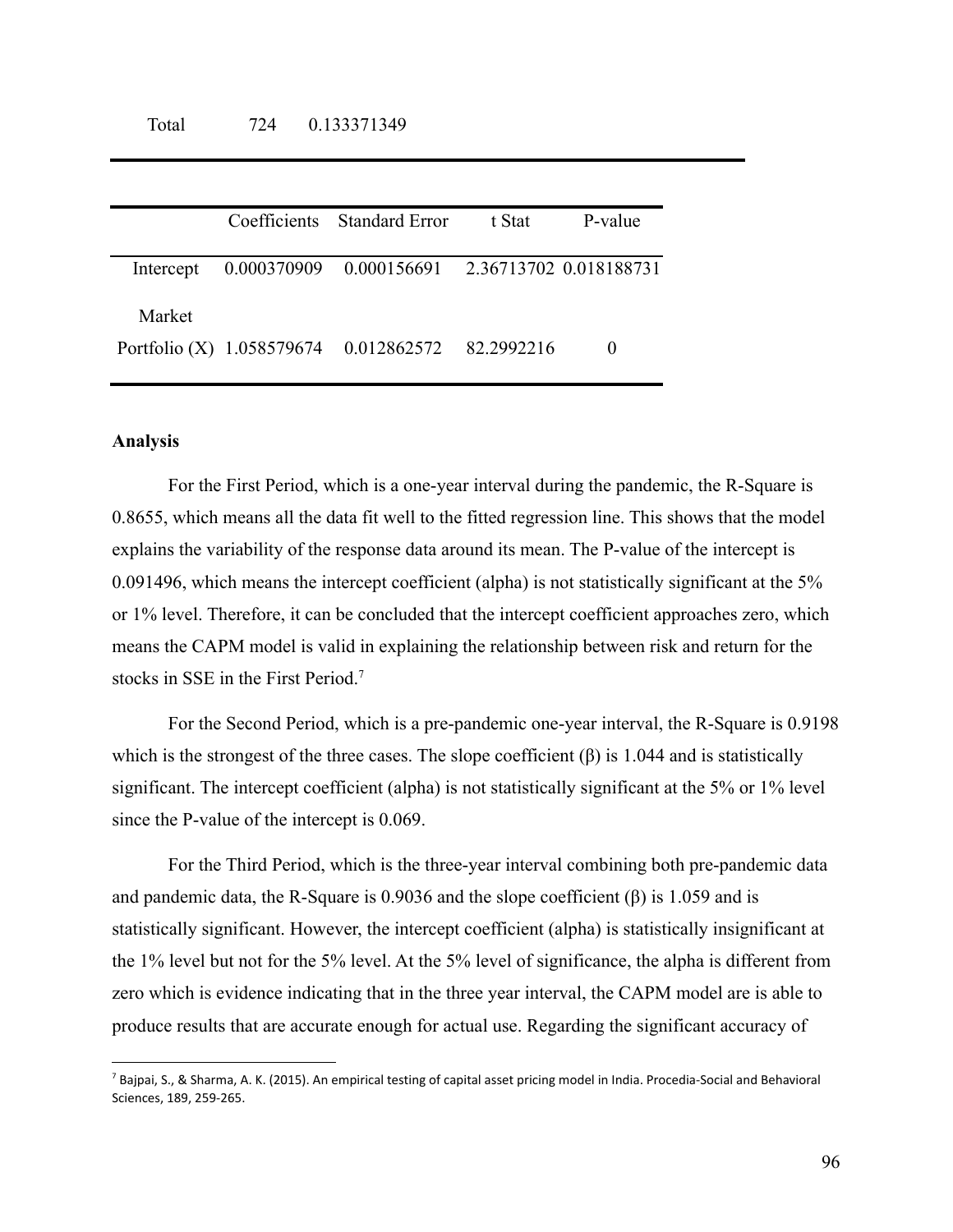CAPM in the first two pre and post-pandemic data sets and the errors yielded by CAPM in the three-years interval, it can speculated that the pandemic, as a structural break, had a great impact on the overall economic environment, results in the failure of CAPM in the selected three-year data set. (1% level of significance, the alpha is not different from zero. which is supportive evidence of the CAPM model. )

# **Conclusion**

This study samples 20 stocks from SSE (Shanghai Stock Exchange) Composite Index and tests the CAPM model in three intervals: one-year interval during the pandemic, one-year pre-pandemic interval, and three-year interval spanned from June of 2018 to June of 2021. The CAPM model works well with just one year of pandemic data, and one year of pre-pandemic data, but it does not work as well with a mixture of both types of data in the three-year data set. This indicates that the pandemic acts as a "structural break" in the data, which likely accounts for the fact that the CAPM does not work as well with both types of data when they are included in the same data set. However, in each one-year data set, the statistically significant β and R-Square values both indicate the CAPM model can produce valid results in explaining the relationship between risk and return in the Chinese stock market.<sup>8</sup> According to the results produced by regression analysis, the parameters of the estimation model presented are statistically significant, and the correlation between risk and return of the portfolio is relatively stable and strong. Therefore, the linear relationship between risk and return of Chinese stocks indicates the fact that the CAPM model can be applied to Chinese stocks and produce valid results.

<sup>8</sup> Lin, J. L. (2001). The Study of CAPM in China′ s Stock Market [J]. Journal of Finance, 7.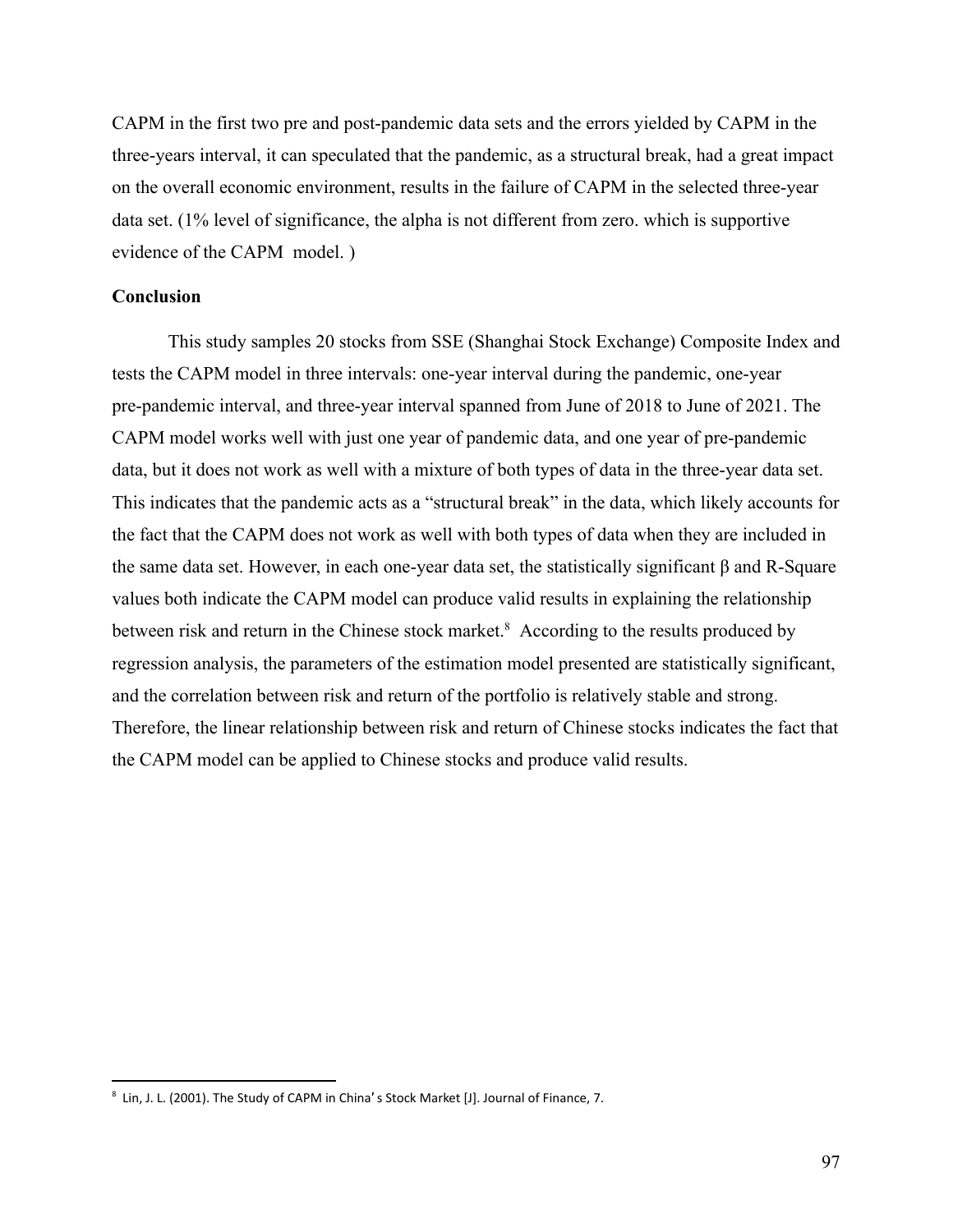# **Acknowledgments**

My deepest gratitude goes first and foremost to Professor Alan Anderson, my supervisor, for his constant encouragement and guidance. He has walked me through all the stages of the writing of this thesis and provides me with instructive advice and useful suggestions. Without his consistent and illuminating instruction, this thesis could not have reached its present form. Second, I would like to express my heartfelt gratitude to Ms. Kim, who led me into the world of economics. Lastly, my thanks would go to my beloved family for their loving consideration and support. I also owe my sincere gratitude to my friend Ms Joy, who listened to me and helped me work out my problems during the difficult process of the thesis.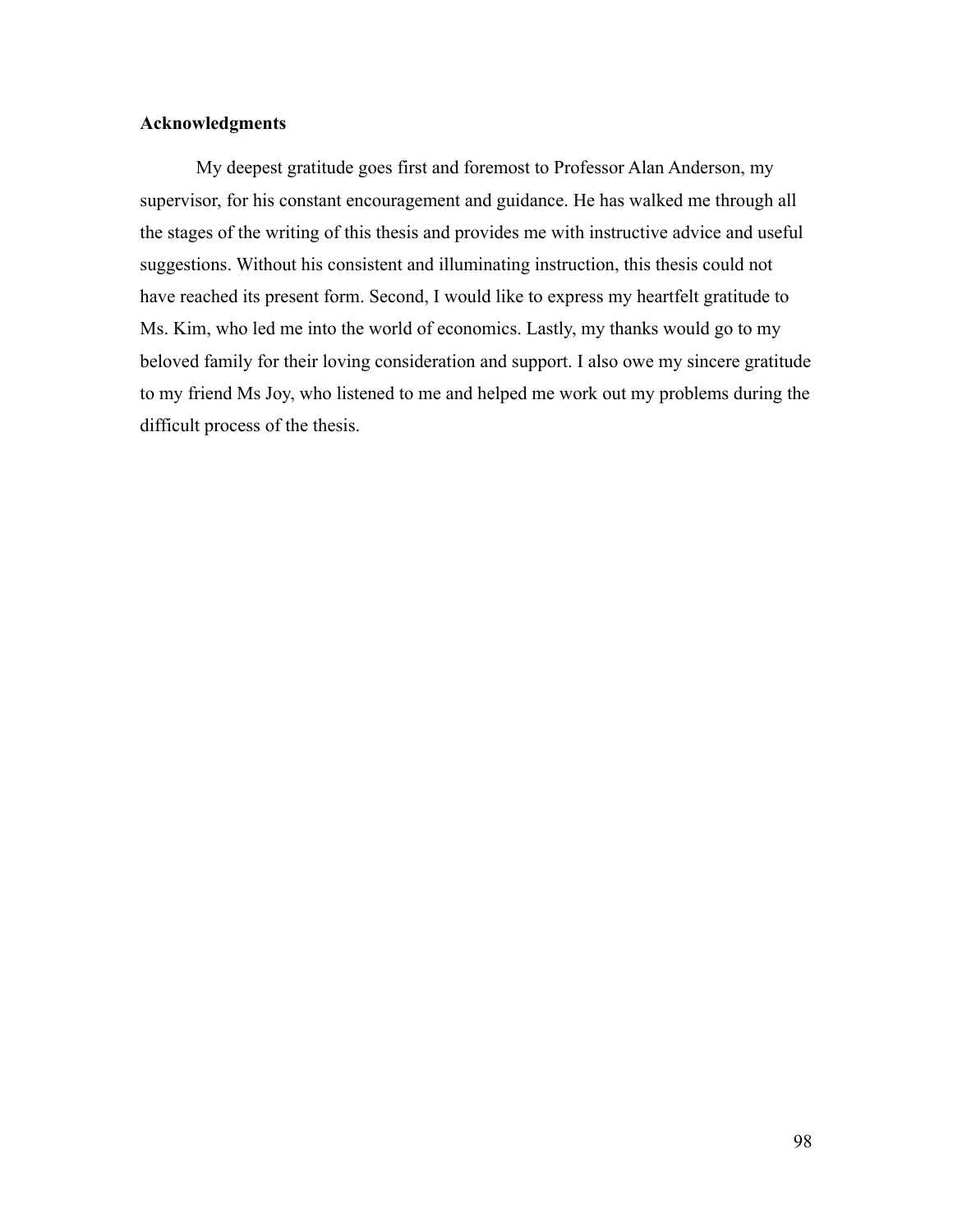# Work Cited

Bajpai, S and A K. Sharma. "An empirical testing of capital asset pricing models in India." Procedia-Social and Behavioral Sciences (2015): 259-265.

Wang, Fan. "A Test of CAPM in China's Stock Market." St. Mary's University (2013).

- 王向荣."CAPM模型的适应性研究——基于深市A股30只房地产股票的实证分析." 中国集体经济.20(2020):70-71. doi:CNKI:SUN:ZJTG.0.2020-20-035.
- 范世铖."基于CAPM模型在中医药行业的实证研究." 中国集体经济.17(2021):66-68. doi:CNKI:SUN:ZJTG.0.2021-17-031.include english names of articles
- Wei-qun, L I. "Sample Analysis of CAPM Model in Chinese Capital Market." Journal of Xi'an United University (2005).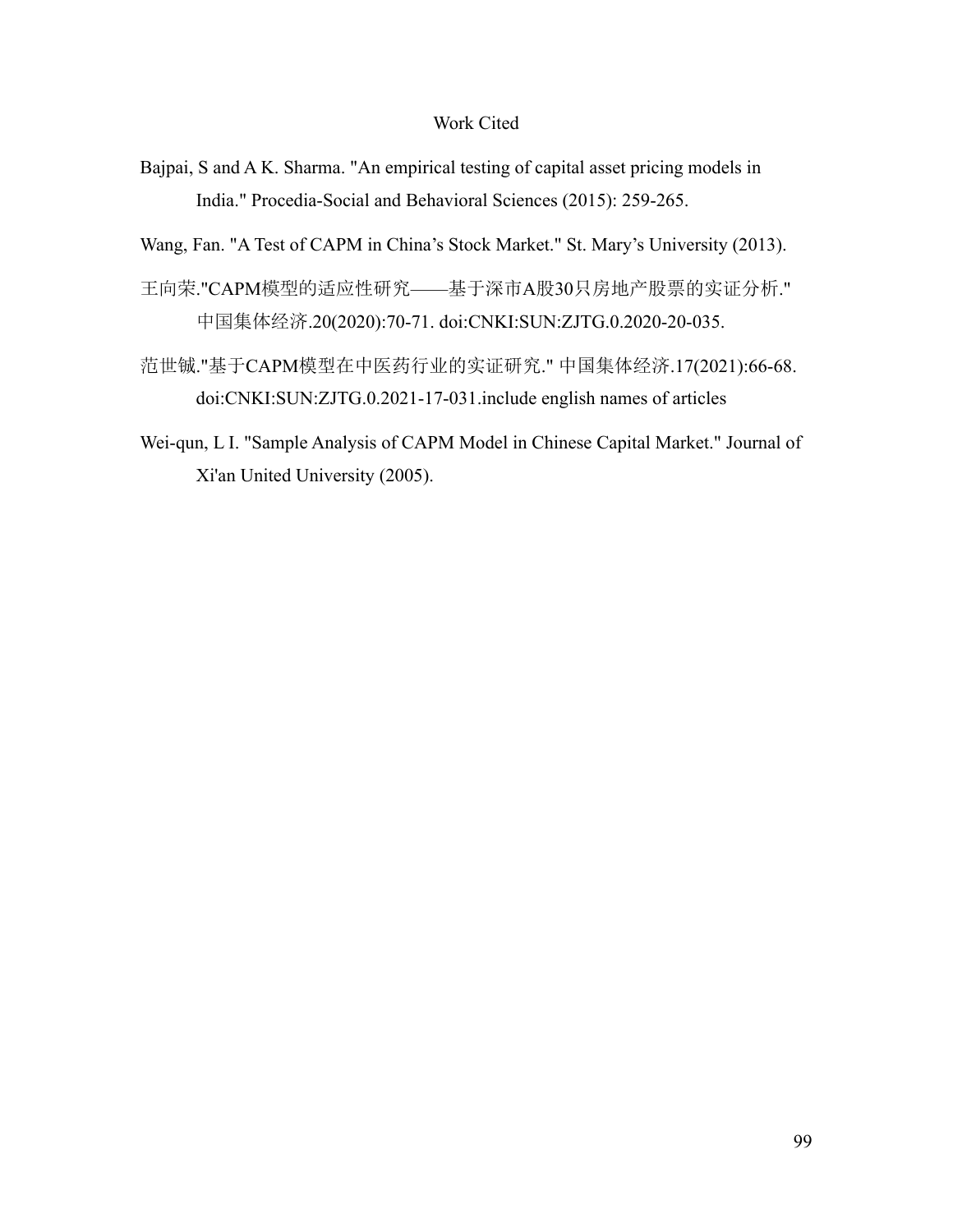# **Comparative Analysis of Two Carbon Capture and Storage Techniques by Kai-Yang Hsiao**

# **Abstract**

In a time where humans live in the most complicated societies with the most advanced technologies, we also brought forward the crisis of climate change that puts the future of our entire planet in jeopardy. In the devastating cycle of the greenhouse effect, carbon dioxide repeatedly damages our atmosphere and warms our planet. However, Carbon Capture and Storage technology was developed to combat this cycle and mitigate global warming. It revolves around the process of capturing carbon in a variety of ways, specifically in this article: a geological process and direct air capture. It also includes the process of transporting and storing carbon safely. The article will analyze the main criteria that impacts the possibility of two specific CCS technology: carbon basalt mineralization and soil carbon sequestration being employed, including the method analysis, cost, and applicability comparison. The ladder of these two technologies will ultimately be chosen after evaluation of the criteria as a recommended option for assisting in combating climate change.

Keywords: Climate change; Carbon Capture and Storage; Soil Carbon Sequestration; Carbon Mineralization; Method comparison; Basalt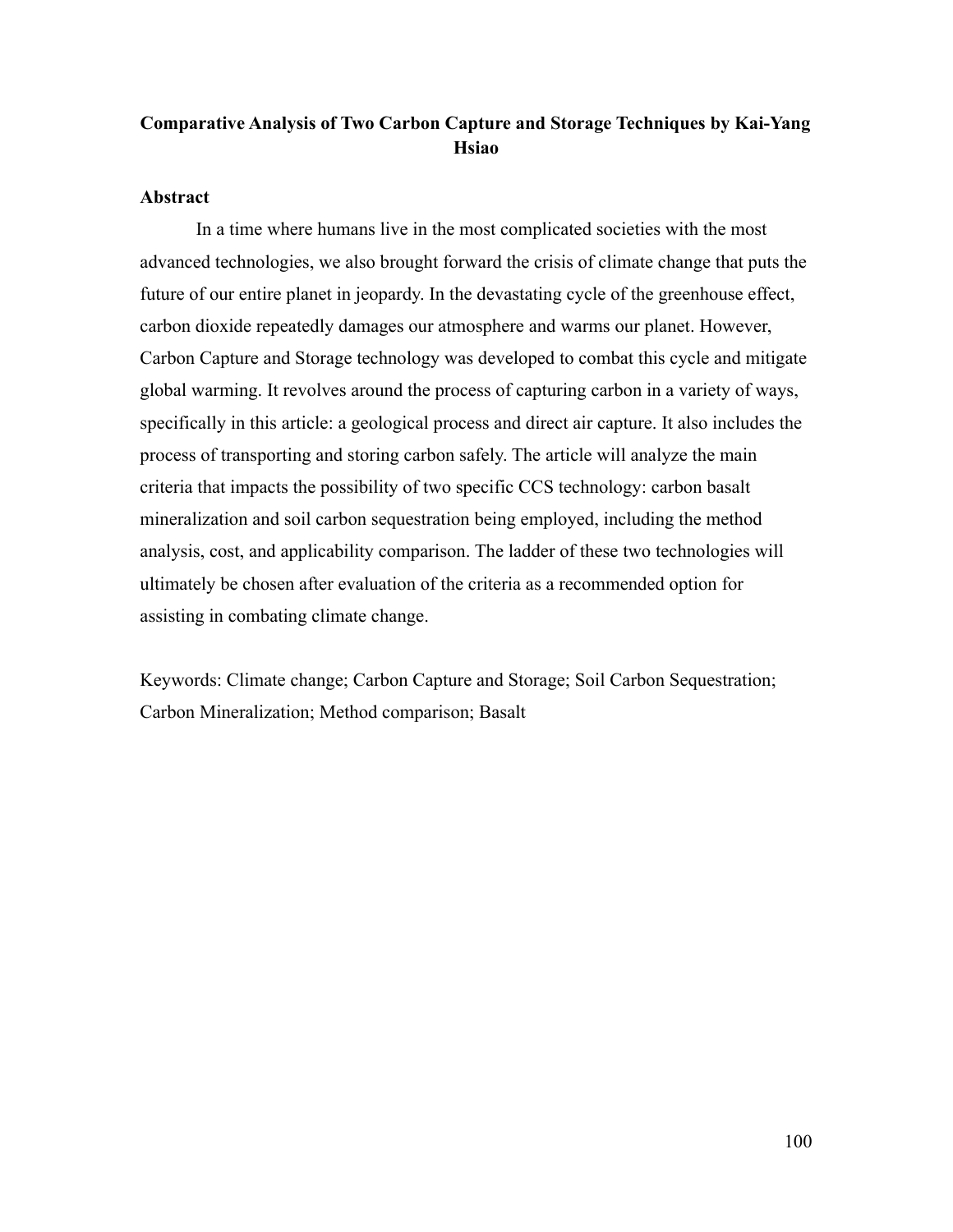### **Introduction**

With the existence and rise of upcoming carbon capture and storage technology in order to combat the seemingly irreversible global warming, more innovative research has been done in recent years. Two specific cases of these methods, soil carbon sequestration and carbon basaltic mineralization, will be evaluated in this paper. The contemporary discovery of storing carbon dioxide to form solid minerals is called carbon mineralization, and its largest strength is its storage security of carbon since it has virtually no possibility of escaping through its millennia of storage (Cartier, 2020). On the other hand, soil carbon sequestration has numerous benefits by enhancing soil qualities, including storing and cycling more nutrients, reducing erosion, water filtration, all due to the improved quality of soil (Ontl  $&$  Schulte, 2012). Throughout this paper, these two CCS techniques will be analyzed regarding their method, cost in general, and the applicability with its potential and challenges. As a conclusion, one of the two methods will be selected as a personal preference.

#### **Method**

A research collaboration in Iceland called Carbfix has recently started their pursuit of a new CCS method by turning carbon into rock (Cartier, 2020).

The process involves injecting captured carbon deep into basalt formations so they can create new minerals and lock the carbon underground (Cartier, 2020). The three main steps of this method are carbon capture, dissolution, and lastly mineral carbonation (Cartier, 2020).

Obviously, carbon dioxide needs to be captured first. Carbfix does this by capturing carbon pollution from power plants. Tied with Hellisheiði Power Station, the third largest geothermal power plant in the world, Carbfix has little trouble acquiring carbon (Madson, 2020). However, the scale can still be increased and capture can improve in more efficient ways. This is why Carbfix are looking to cooperate with companies such as Carbon Engineering and Climeworks with their direct air capture technology (Showstack, 2019). The direct air capture system captures carbon dioxide directly from atmospheric air, and through a series of chemical reactions, turns it into captured carbon ready for use (Carbon Engineering, 2021). First, carbon dioxide will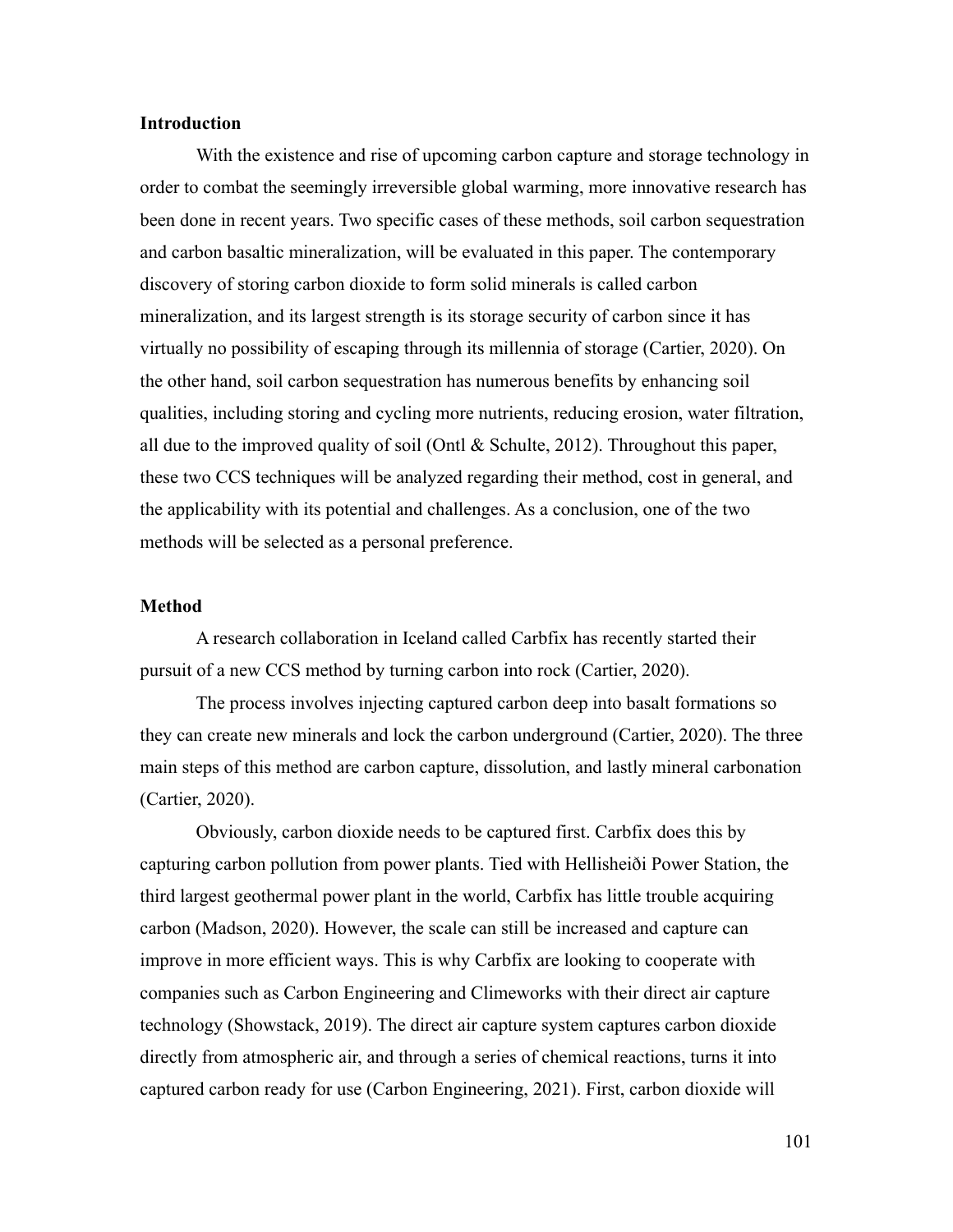bond with potassium hydroxide solution, yielding potassium bicarbonate salts (Carbon Engineering, 2021). Then, the concentration of carbonate salt needs to be increased using a pellet reactor (Carbon Engineering, 2021). After a series of purification and compression, carbon can be delivered in gas form (Carbon Engineering, 2021).

After obtaining carbon in captured form, it needs to be dissolved in pure water. Here, carbonic acid is created, which can be injected into aquifers to react (Matter et al., 2011). In the United States, the law requires a Class VI well for the use of carbon injection, and many requirements are set to address the buoyancy, corrosivity, and subsurface mobility of injected carbon (United States, Environmental Protection Agency).

It is due to the acid property which creates the acid-base reaction (Matter et al., 2011). This acid-base reaction is the basis for mineral carbonation, thus being the most crucial part of this CCS method (Carbon Engineering, 2021). From numerous types of porous rocks in an aquifer, basalt is the most fitting because minerals found in basalt such as serpentine, pyroxene and plagioclase contain high concentrations of calcium and magnesium which makes basalt basic (Matter et al., 2011). When carbonic acid acidifies the basalt to reach equilibrium, it dissociates and forms carbonate and bicarbonate ions (Matter et al., 2011). Through petrification, carbon is stored in pore rock space (Matter et al., 2011). This can be optimized with rock's buffering capacity or high alkalinity as they alter pH levels, thus changing chemical reaction rates (Matter et al., 2011).

More specifically, the chemical reactions of carbon sequestration under the ground can be separated into three main parts: dissolution, carbonation and the reduction of pH from previous reactions. The injection of carbon into rocks will acidify the formation of water and dissociate, as shown below. This dissolution reaction can be affected by several factors including temperature, pressure, salinity, and buffering pH.

 $CO_2(aq) + H_2O = H_2CO_3 = HCO_3 + H^+ = CO_3^{2-} + 2H^+$ 

After the acidification, the carbonation and precipitation reactions occur. This is also where dissolved carbon dioxide may react with ions in basaltic or perioditic rocks such as calcium, magnesium, or iron.

 $(Ca, Mg, Fe)^{2+} + CO_2 + H_2O = (Fe, Ca, Mg)CO_3 + 2H^+$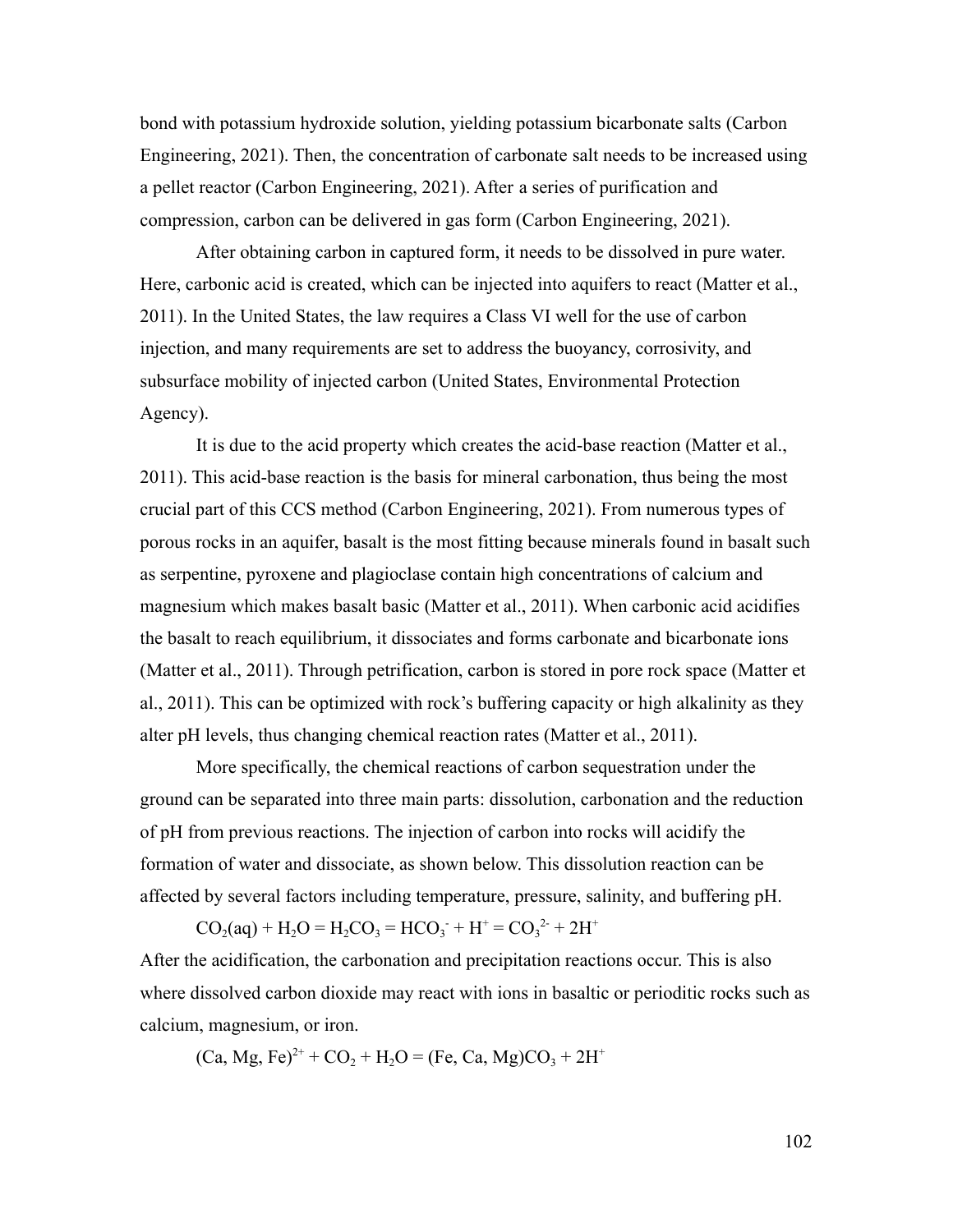Lastly, the hydrogen ions need to be consumed and pH levels need to be neutralized. This is done through several chemical reactions, where hydrogen ions are being used as reactants in forward processes shown below. Some products of these reactions include the precipitate of carbonate minerals.

 $Mg_2SiO_4 + 4H^+ \rightarrow 2Mg^{2+} + 2H_2O + SiO_2(aq)$ 

$$
CaAl_2Si_2O_8 + 2H^+ + H_2O \ge Ca^{2+} + Al_2Si_2O_5(OH)_4
$$

Other chemical reactions can also occur during the carbonation process, but these are the fundamental reactions for mineral carbonation *in situ*.

Whilst in storage, it takes about two years to absorb 90% of carbon based on past experiments (United States, Environmental Protection Agency). The decreased buoyancy by dissolving carbon in water increases the storage security since it won't rise up and be in contact with groundwater (Matter et al., 2011).



[Figure I. An infographic that illustrates the carbon-to-rock process. In step I, waste CO2 captured from the atmosphere is sent to the gas separation station, where CO2 is dissolved in pure water (step II). Then, the dissolved CO2 is piped to the injection site (step III), where it's pumped underground and mineralized into rock (stepIV). Source[:https://www.bbc.com/news/world-43789527](https://www.bbc.com/news/world-43789527)]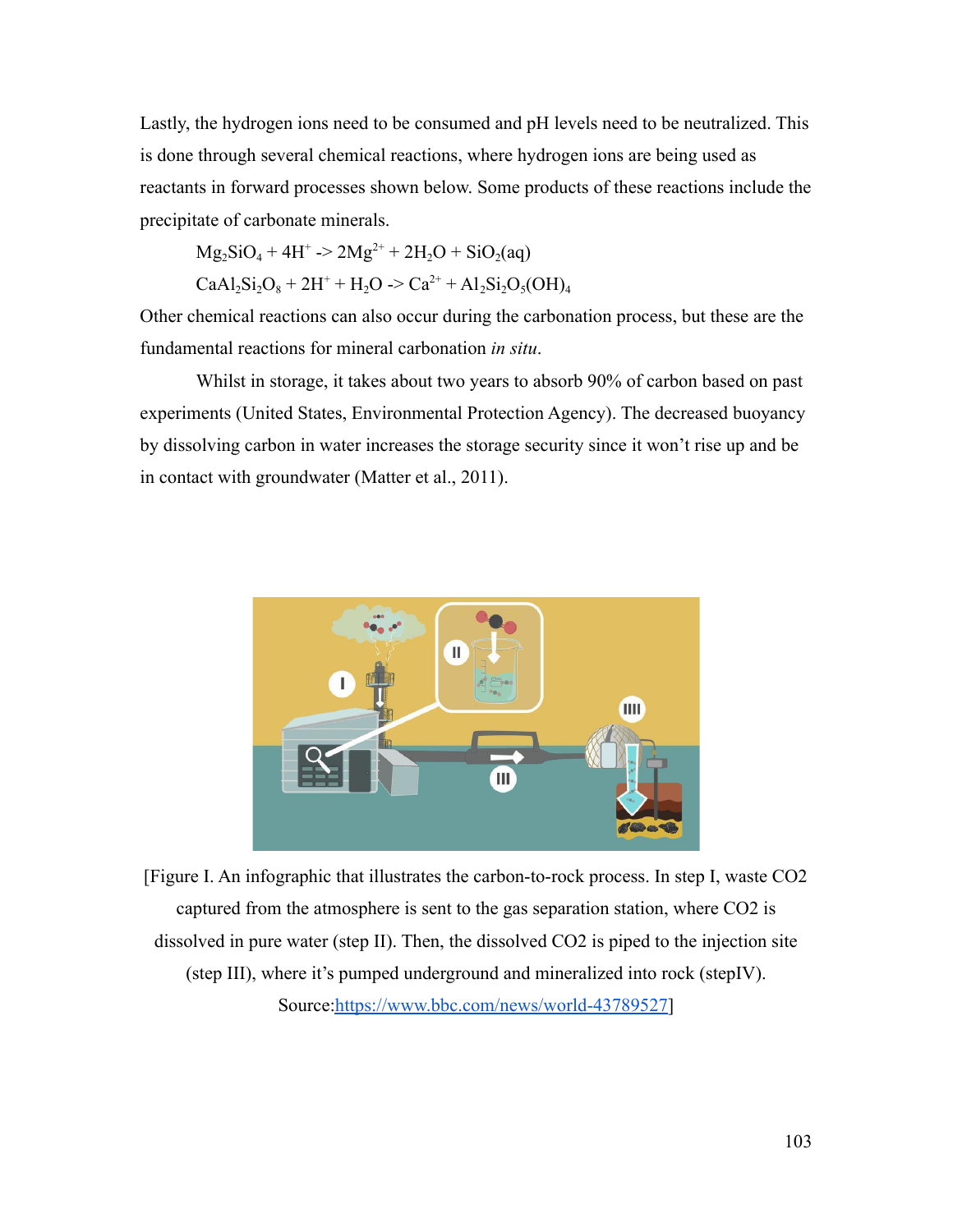

[Figure II. The dissolved  $CO<sub>2</sub>$  is pumped underground and contacts the basalt, which turn into white, chalky calcites (carbonate ions) that fill the pores of the rock.

Source[:https://www.bbc.com/news/world-43789527](https://www.bbc.com/news/world-43789527)]



[Figure III. The picture shows the porous basalt before injecting CO2 on the left. On the right, it shows basalt with mineralized CO2, filling the pores of basalt. Source[:https://www.bbc.com/news/world-43789527](https://www.bbc.com/news/world-43789527)]

# **Soil Carbon Sequestration**

Soil carbon sequestration is one of the main terrestrial approaches to decrease carbon dioxide. It is a process in which carbon dioxide is transformed and then stored in the carbon pool by ecosystem processes by plants explained later (Amundson et al., 2018). This is predominantly done through management of land, especially farmland, to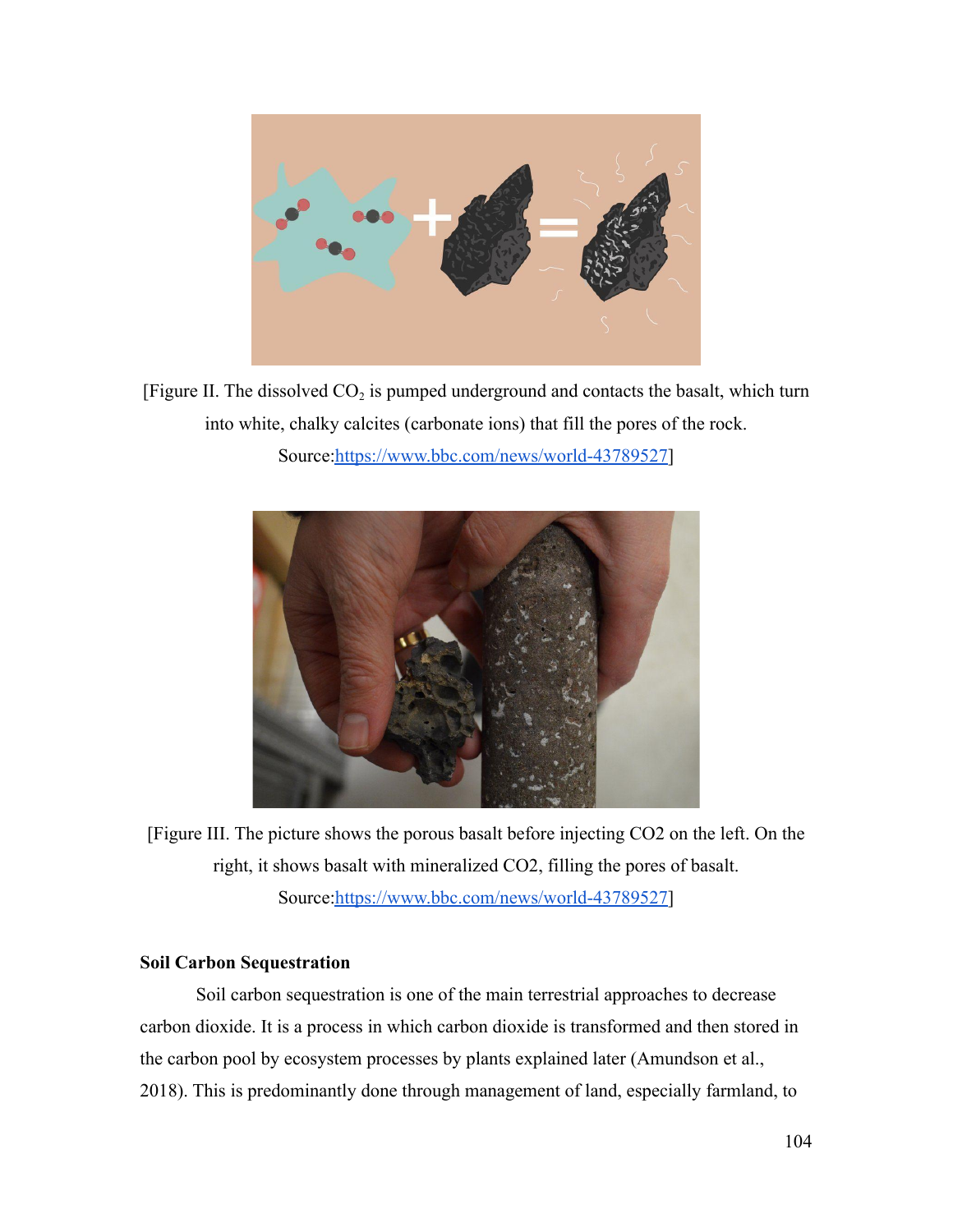increase the carbon storage (United States, Department of Primary Industries and Regional Development).

Soil carbon storage is a vital ecosystem. Soil carbon is simply the carbon stored in soils, including both organic carbon and inorganic carbon (Ontl & Schulte, 2012). Soil carbon heavily involves the global carbon cycle, since plants play an important role in it. Inorganic carbon, mostly  $CO<sub>2</sub>$ , enters soil via carbon fixation from photosynthesis and decomposition of organic matter that makes up soil organic matter (Ontl & Schulte, 2012). Carbon input rate with photosynthesis depends on the root biomass and carbon fixation amount (Ontl & Schulte, 2012). Carbon then is respired by microbes in the rhizosphere when they feed on the root exudates, thus resulting in a loss of carbon (Pregitzer et al., 2007). However, amounts of the original carbon are retained in the soil to form humus, the organic component of soil which is present in carbon-rich soils (Pregitzer et al., 2007). Leaching and soil erosion can also lead to carbon output (Pregitzer et al., 2007). When carbon inputs (photosynthesis or carbon fixation) are larger than carbon output, the levels of carbon in soil organic matter increases. This will lead to an increase of soil organic matter, resulting in healthier soil structure, decline in erosion, improved water quality, increased food security, and ultimately lower negative impacts in ecosystems (United States, Department of Primary Industries and Regional Development).

One of the main ways of soil carbon sequestration is through improved management of farmlands with existing crops. Many practices exist within the agricultural industry that either increase carbon inputs, reduce carbon outputs, or both. Some practices include improved crop rotations, manure addition, tillage reduction or abolishment, and improved grazing of livestock (American University). All of these practices have reasonable purposes that increase soil carbon which brings numerous benefits.

Improved crop rotations include conservation of soil moisture in dry climates, and the addition of perennial hay to crop rotations to crop rotations which both increase average annual carbon inputs from fine roots (Paustian et al., 2019). Manure or other organic matter additions improve soil physical attributes and nutrients, mainly nitrogen, availability which then increases plant productivity of carbon (Paustian et al., 2019).

105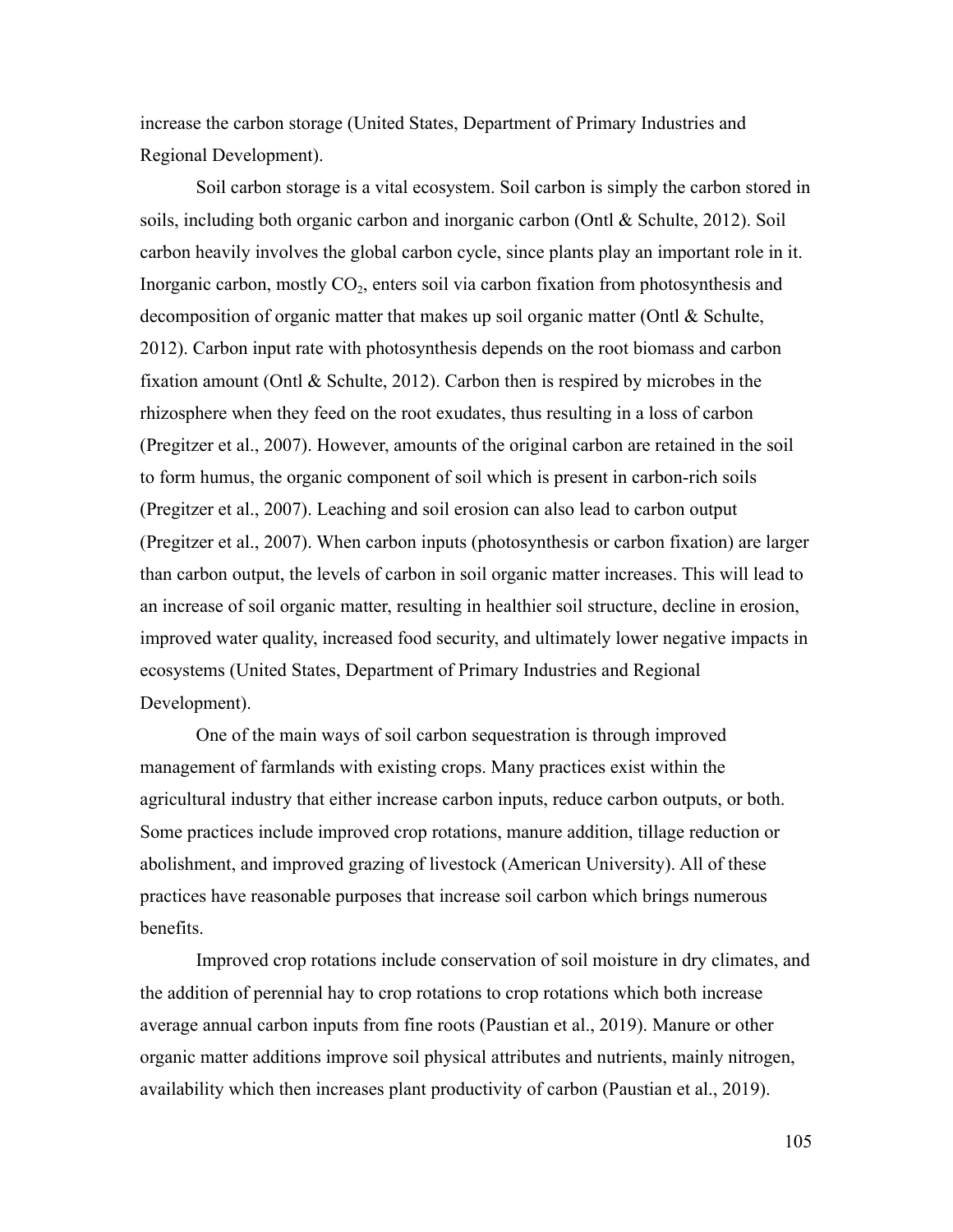Tillage, a controversial practice, brings benefits but causes fractures and disturbance of soil structure [14]. It also accelerates soil erosion and surface runoff (United States, Department of Primary Industries and Regional Development). Lastly, grazing can enhance carbon inputs by removing plant biomass since grazing lands are generally not tilled. Animal stocking rates, the amount of animals on a piece of land over a certain period of time, can have adjustments that increase carbon stocks (Paustian et al., 2019). This is usually done through intensive grazing, employing high animal stocking rates then letting the vegetation rest (Paustian et al., 2019).



[Figure IV. A carbon flow chart or cycle of carbon in the land which also displays soil carbon within one of the processes. Shows both carbon inputs and outputs. Source: [https://www.frontiersin.org/articles/10.3389/fpls.2021.636709/full\]](https://www.frontiersin.org/articles/10.3389/fpls.2021.636709/full)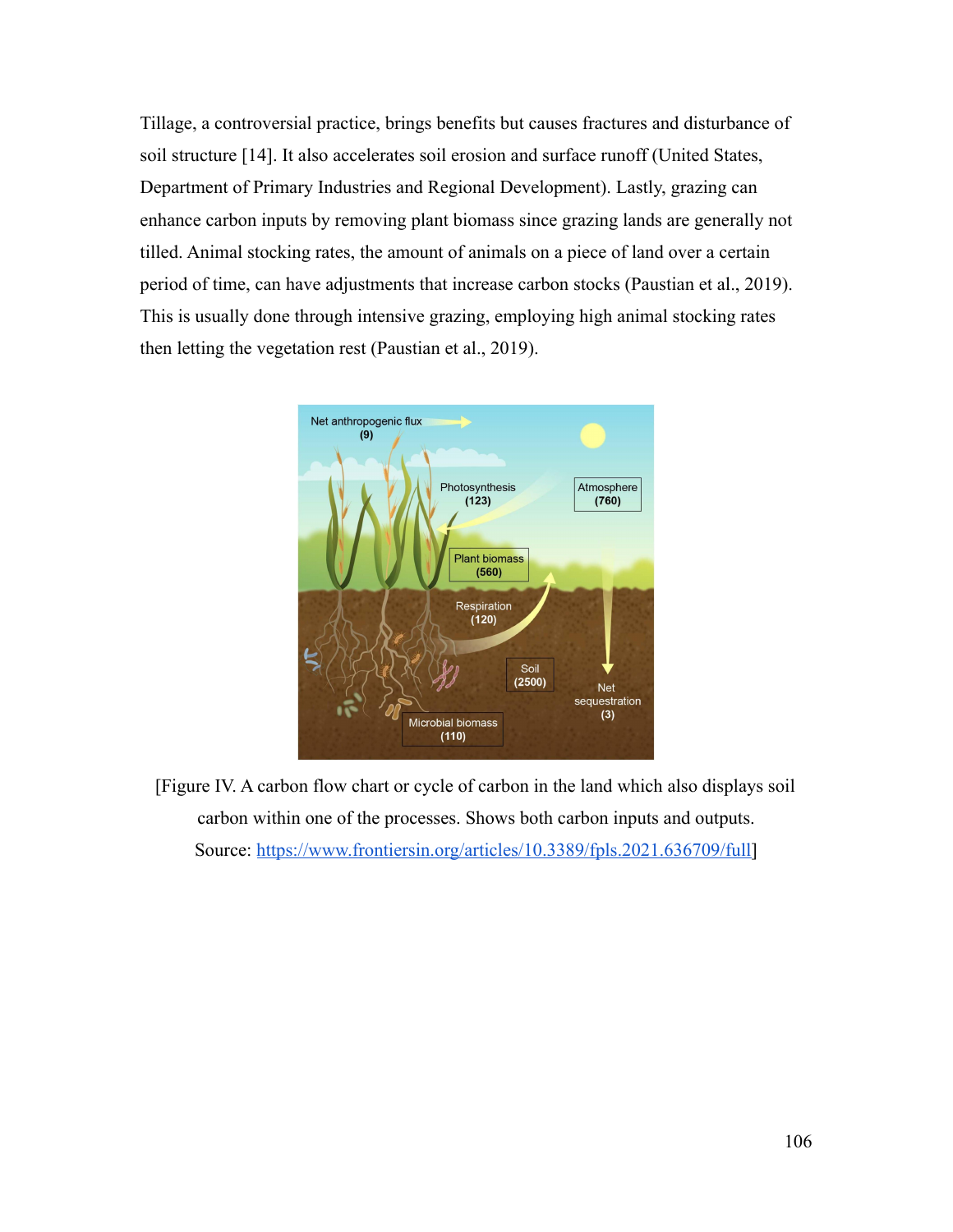

[Figure V. Picture that shows the process of carbon after input, and interaction with plant respiration alongside long-term carbon location or actions.

### Source:

### <https://www.annualreviews.org/doi/full/10.1146/annurev-environ-012320-082720>]

There exists a great amount of difference between these two technologies compared to its similarities. The chemically based carbon into rock differs from soil carbon sequestration reliant on biological processes. Not only do they differ through their scientific approach to capture and store carbon, the technologies also vary. Soil carbon sequestration is a terrestrial process, and it mainly involves maintenance or modification of existing crop lands or fairies instead of creating artificial carbonate ions in the basalt.

The main difference between these methods is the amount of interference by human technology in the natural area. For soil carbon sequestration, carbon sink is a natural and spontaneous process that does not require artificial assistance to operate. However, the assistance and maintenance of soil quality and land does improve this process, to say the least. Geological sequestration, on the other hand, doesn't require artificial assistance to occur. In fact, the injection of carbon rarely occurs naturally; thus, the success relies heavily on technological capability.

Another large difference between the two methods is the capture of carbon. Regarding soil carbon sequestration, capture relies on a natural process of plant and microbial respiration. However, carbon mineralization captures carbon and through the use of direct air capture, which relies on artificial technology. After capture, the storage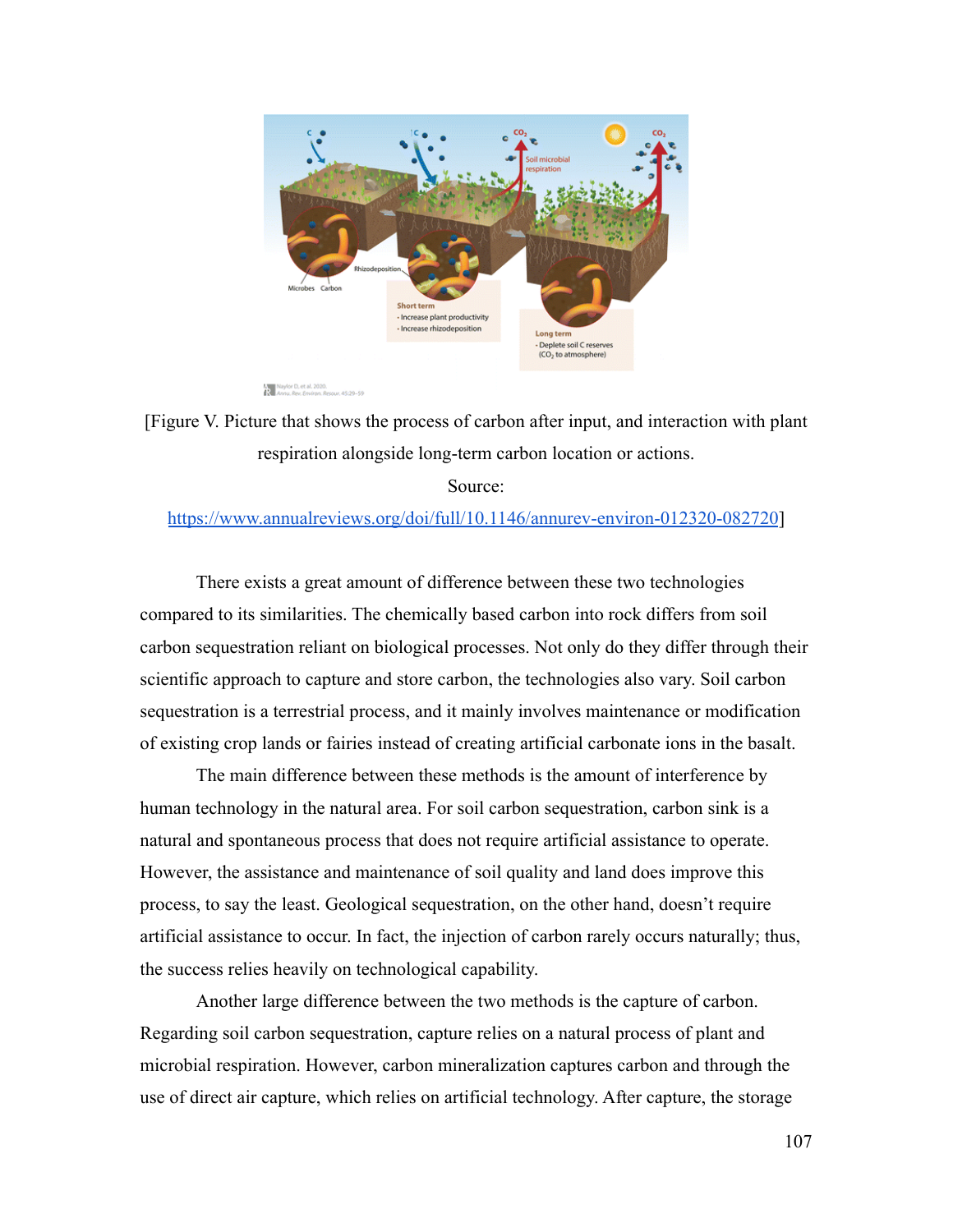of carbon contrasts less. Both methods store carbon in a carbon pool, which has the characteristic of having less carbon output than input. This contrasting strategy results in cost, safety, and applicability differences among other factors which separate these two carbon capture technologies.

#### **Cost Comparison between Soil Soil Carbon Sequestration and Mineralization**

One of the most critical factors in determining the feasibility of all carbon capture technologies and products in general is the cost. Generally, the cost of a carbon capture technology revolves around its capture, transportation, and storage costs. For capture, the separation of carbon from the atmosphere using specific technologies all have a variety of costs due to their maintenance, operation, and energy costs (Lewandrowski et al., 2004). After, the compression of carbon into a preferable pressure for transportation is also required, not to mention additional capital requirements (Lewandrowski et al., 2004). For transportation, the major factors are construction, operation, and maintenance costs (Lewandrowski et al., 2004). Within each of these contains fees such as material, labor, design, monitor, insurance, and more. Different land conditions or landscapes also vary the cost of transportation. Lastly, storage will be individually explained later.

Financially, soil carbon sequestration through management practices is able to store permanently sequestered carbon for the lowest of about ten dollars per metric ton but only up to ten million metric tons (MMT) [16]. However, the adoption of conservation tillage on US cropland has the possibility to sequester as much as 107 MMT in the 20 to 30 year span [16]. More financial costs are required though, up to 125 dollars per ton [16]. If enough farmers are willing to, a maximum of 160 MMT could be sequestered, around three percent of US greenhouse gas emissions in 2019 [16]. Previously unmentioned, afforestation is in fact a more durable soil carbon sequestration method; and in optimal conditions, it may last for many more decades [16]. Lastly, an important point to note is that costs for this carbon sequestration may exceed their value if soil is not continuous or sustainable enough for carbon storage.

As for carbon mineralization, the range varies depending on several factors: well location, reservoir depth, or general geological characteristics [17]. The total capacity for on-land basalt sequestration is from a thousand to 250 thousand gigatonnes of carbon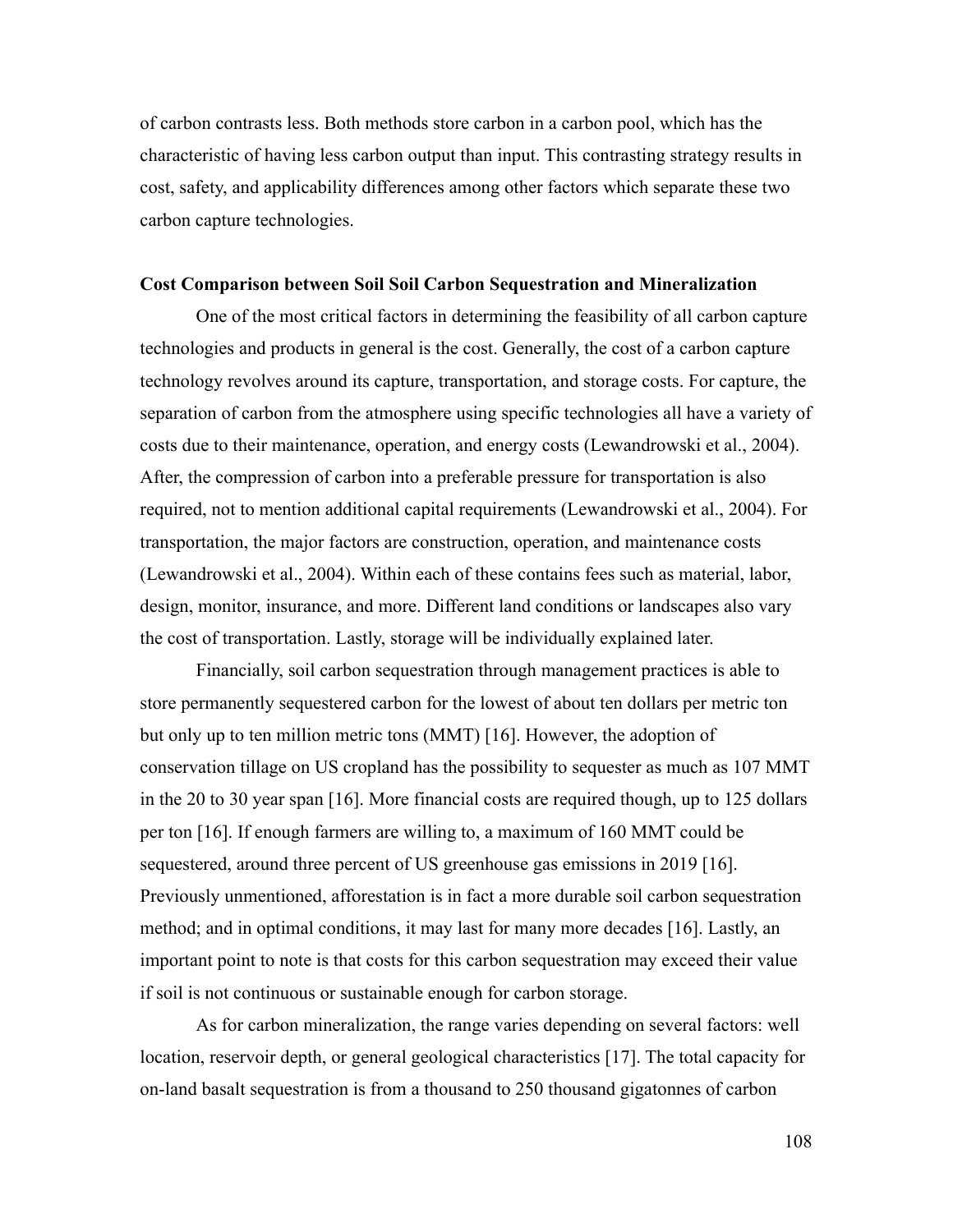[18]. For each ton of carbon, basalt sequestration on land costs about twenty to thirty dollars [18]. This sequestration method is relatively cheaper than other geological sequestration such as off-shore and peridotite sequestration that includes additional heating and transportation costs [17]. Another type of cost is the energy consumption from the process. The origins of the energy required for these chemical reactions, injections, mining, waste disposal, and mine reclamation, are uncertain currently [17]. However, a large amount of costs fall to the energy consumption [18]. In the future, there are hopes to increase permeance, impact, and reduce environmental harm and costs.

## **Applicability Comparison between Soil Carbon Sequestration and Mineralization**

As interest towards carbon capture technology grows due to increasing concerns in the global climate, more and more research and studies have been dedicated to estimate the potential and applicability of these technologies. Regarding soil carbon sequestration, interest grows of its potential to be both an excellent food production and a climate mitigation device [19]. On the other hand, basaltic carbon mineralization provides a permanent and large volume of storage for carbon[20].

For carbon mineralization, the depth of injection should be at least 300 meters and yield 30 bar pressure in order for the solubility of  $CO<sub>2</sub>$  to be considerable [20]. However, CarbFix has shown its experience on land that 200 meters in depth is more than enough [20]. In offshore Iceland, the basalt plateau is formed with volcanism and the combination of mantle plume with rifting divergents [20]. In offshore Iceland, the most feasible formations for mineral storage are found in igneous crustal layers, or cooled and solidified magma that have steep velocity gradients, or the rate of change in velocity between two rock layers when a crustal layer is fixed [20]. The most obvious advantage for offshore storage, of course, is still the virtually unlimited water reservoir for the required water. Basalts on shore, on the other hand, mostly exist in the bedrock. In the US, it is estimated that the Columbia River has basalt that covers more than 164 thousand square kilometers, which would have the capacity to store over 100 gigatonnes of carbon [20]. Other conservative estimations take into consideration that  $CO<sub>2</sub>$  leakage is a possibility with more shallow wells alongside lower mineralization rate due to prior dissolution of  $CO<sub>2</sub>$  in water [20]. Also, the risk of over pressure is included for both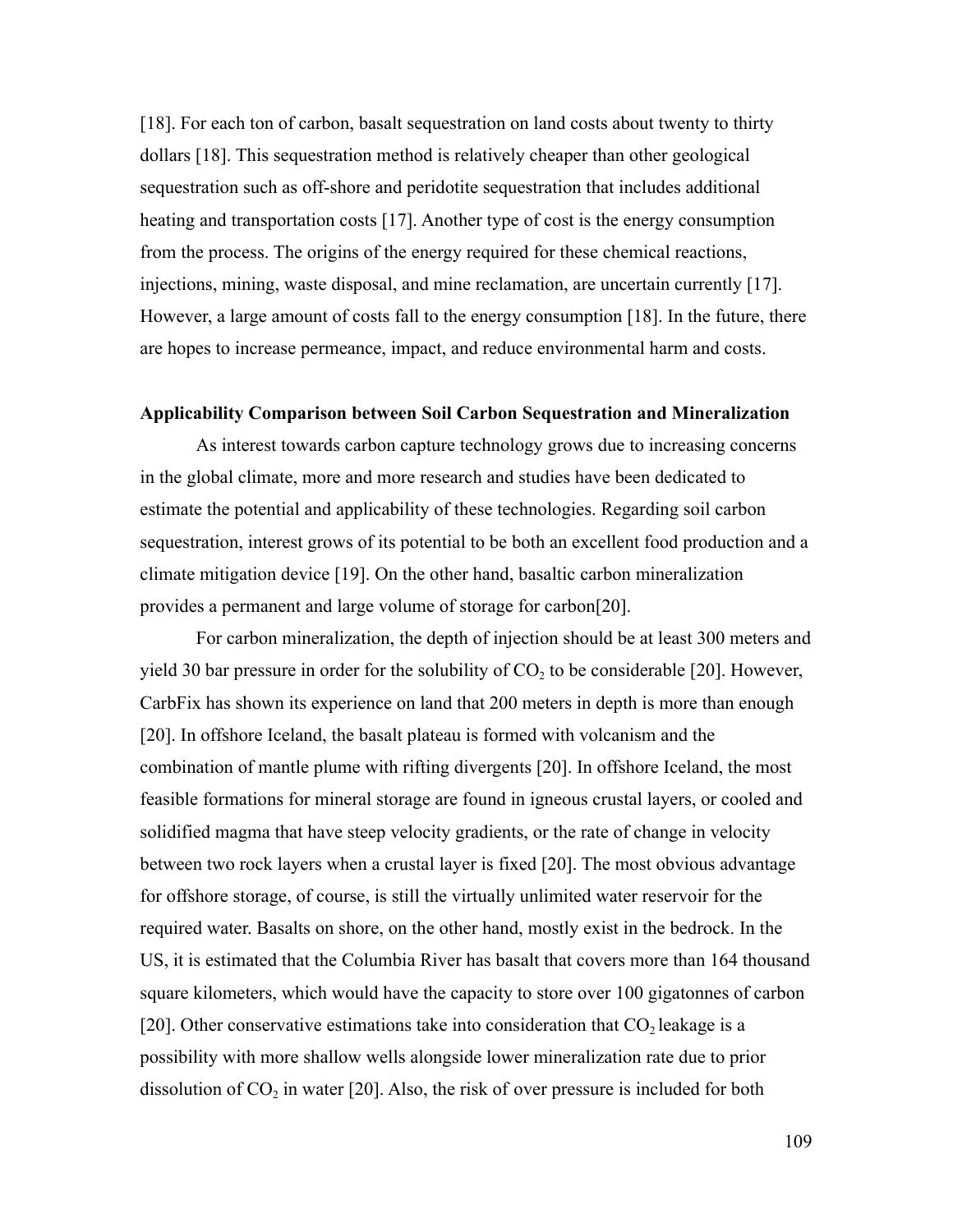onshore and offshore storage [20]. Taken all into consideration, however, carbon mineralization is still a strong, viable option.

As for soil carbon sequestration, its technical potential is significant due to many variables, including the loss of pre-cultivation of soil organic carbon which may represent a large sink to reabsorb carbon with alternative land management practices [22]. In the world, most soil carbon is stored at northern latitudes, especially frozen land and northern regions [22]. As for different types of land and land use, there are five main types of carbon sinks around the world [21]. In order of most net carbon emission to the least, the carbon sinks are forestland, settlements, crop land, grassland, and wetlands [21]. The distribution of soil carbon is strongly influenced by temperature and precipitation, with lower levels where it is hotter and/or dryer [21]. Currently, North America, Eurasia, and Europe store the greatest amount of carbon on crop land [22]. North America showed the highest potential for carbon storage, with between 0.17 to 0.35 petagrams stored per year [22]. However, there exists a possibility of a lack of biomass and other inputs. In addition, there are requirements of political and socioeconomic contexts, and also significant understanding of land potential [22]. Practical implementation of soil management and farming practices do offer a strategy for a successful mitigation [22].

## **Conclusion**

Through the three criteria, we gain insights of the possibilities of the two carbon capture and storage methods being deployed. Regarding the technique, soil carbon sequestration has a method dependent on natural processes. Thus, it provides more benefits for the environment in addition to carbon capture. On the other hand, carbon mineralization is an artificial process that is ratherly forced; because it does not occur spontaneously or naturally. As for cost, soil carbon sequestration has a more attractive cost of about ten dollars per metric ton stored in simple terms while carbon mineralization ranges from twenty to thirty dollars per ton of carbon stored (on shore estimation). While carbon mineralization shows the potential of virtually permanent secured storage, it faces obstacles in well construction and maintenance, site selection, and risks of unstable maintenance. However, the biggest challenge for soil carbon sequestration is human variables, which is relatively simpler. Although carbon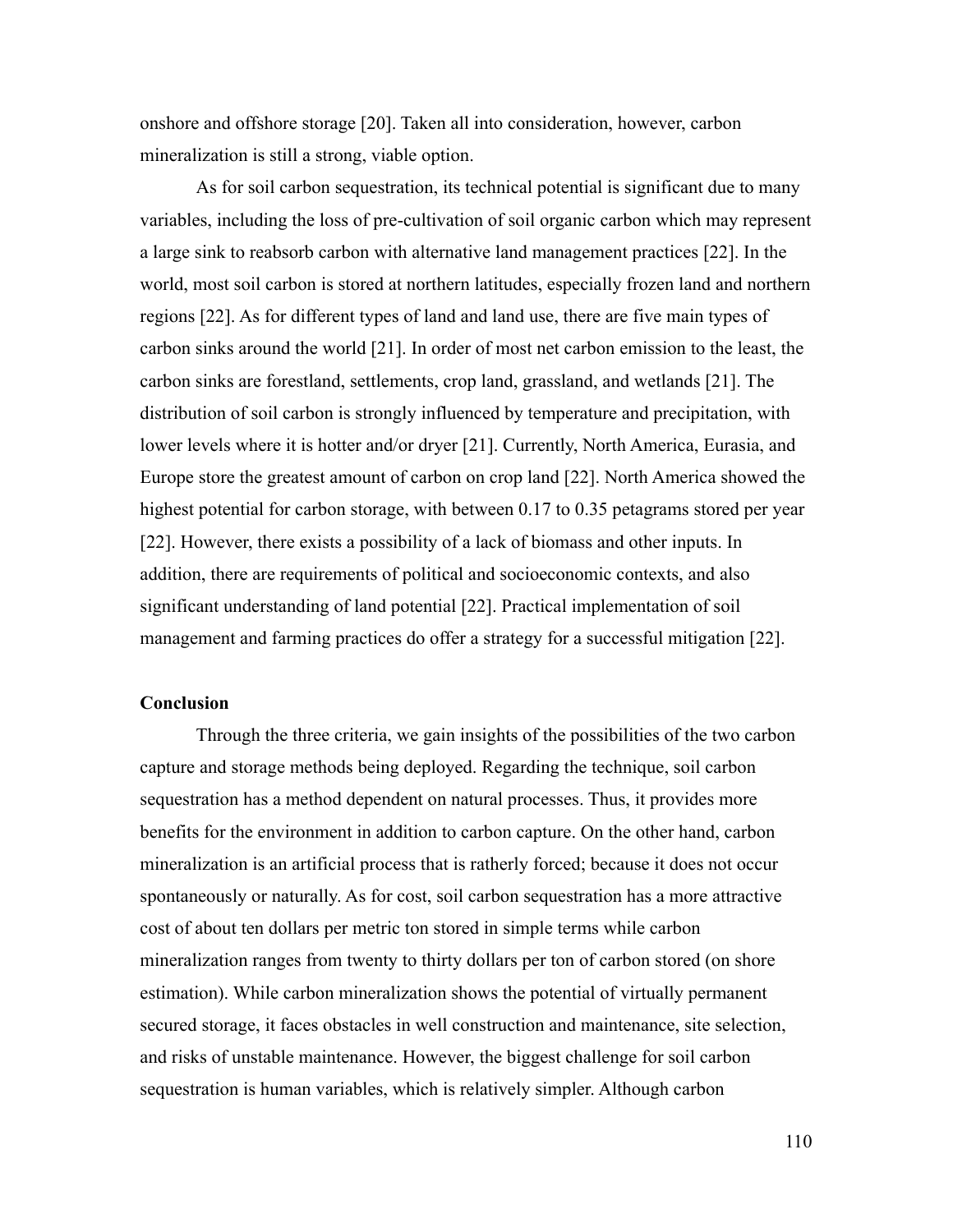mineralization shows promising potential for mitigating climate change, soil carbon sequestration takes larger leaps to solving our changing climate with appealing costs and manageable challenges.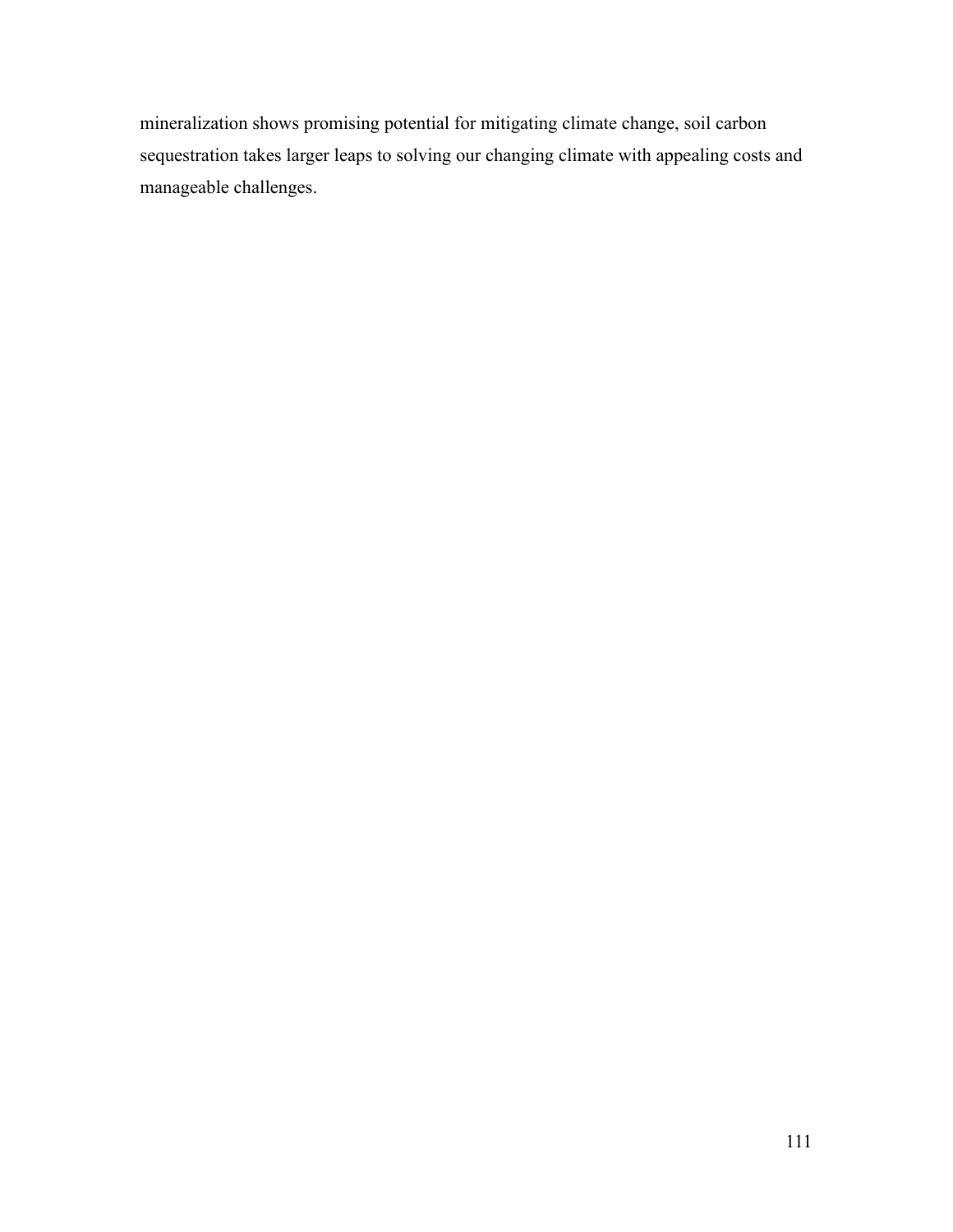## Work Cited

Cartier, Kimberly M. S. "Basalts Turn Carbon into Stone for Permanent Storage." *Eos*, 10 Oct. 2021,

<https://eos.org/articles/basalts-turn-carbon-into-stone-for-permanent-storage>

*Nature News*, Nature Publishing Group,

[https://www.nature.com/scitable/knowledge/library/soil-carbon-storage-84223790](https://www.nature.com/scitable/knowledge/library/soil-carbon-storage-84223790/) [/](https://www.nature.com/scitable/knowledge/library/soil-carbon-storage-84223790/)

- Madson, Diana. "Researchers Turn Carbon Dioxide into Minerals " Yale Climate Connections." *Yale Climate Connections*, 31 Oct. 2020, [https://yaleclimateconnections.org/2020/06/researchers-turn-carbon-dioxide-into](https://yaleclimateconnections.org/2020/06/researchers-turn-carbon-dioxide-into-minerals/)[minerals/](https://yaleclimateconnections.org/2020/06/researchers-turn-carbon-dioxide-into-minerals/)
- Showstack, Randy. "Direct Air Capture Offers Some Promise in Reducing Emissions." *Eos*, 10 Dec. 2019, [https://eos.org/articles/direct-air-capture-offers-some-promise-in-reducing-emissi](https://eos.org/articles/direct-air-capture-offers-some-promise-in-reducing-emissions) [ons](https://eos.org/articles/direct-air-capture-offers-some-promise-in-reducing-emissions)
- "Direct Air Capture Technology." *Carbon Engineering*, 1 Feb. 2021, <https://carbonengineering.com/our-technology/>
- Matter, Juerg M., et al. "The Carbfix Pilot Project–Storing Carbon Dioxide in Basalt." *Energy Procedia*, Elsevier, 1 Apr. 2011, <https://www.sciencedirect.com/science/article/pii/S1876610211008253>
- "Class VI Wells Used for Geologic Sequestration of CO2." EPA, Environmental Protection Agency, <https://www.epa.gov/uic/class-vi-wells-used-geologic-sequestration-co2>
- Amundson, Ronald, and Léopold Biardeau. "Opinion: Soil Carbon Sequestration Is an Elusive Climate Mitigation Tool." *PNAS*, National Academy of Sciences, 13 Nov. 2018, <https://www.pnas.org/content/115/46/11652#ref-2>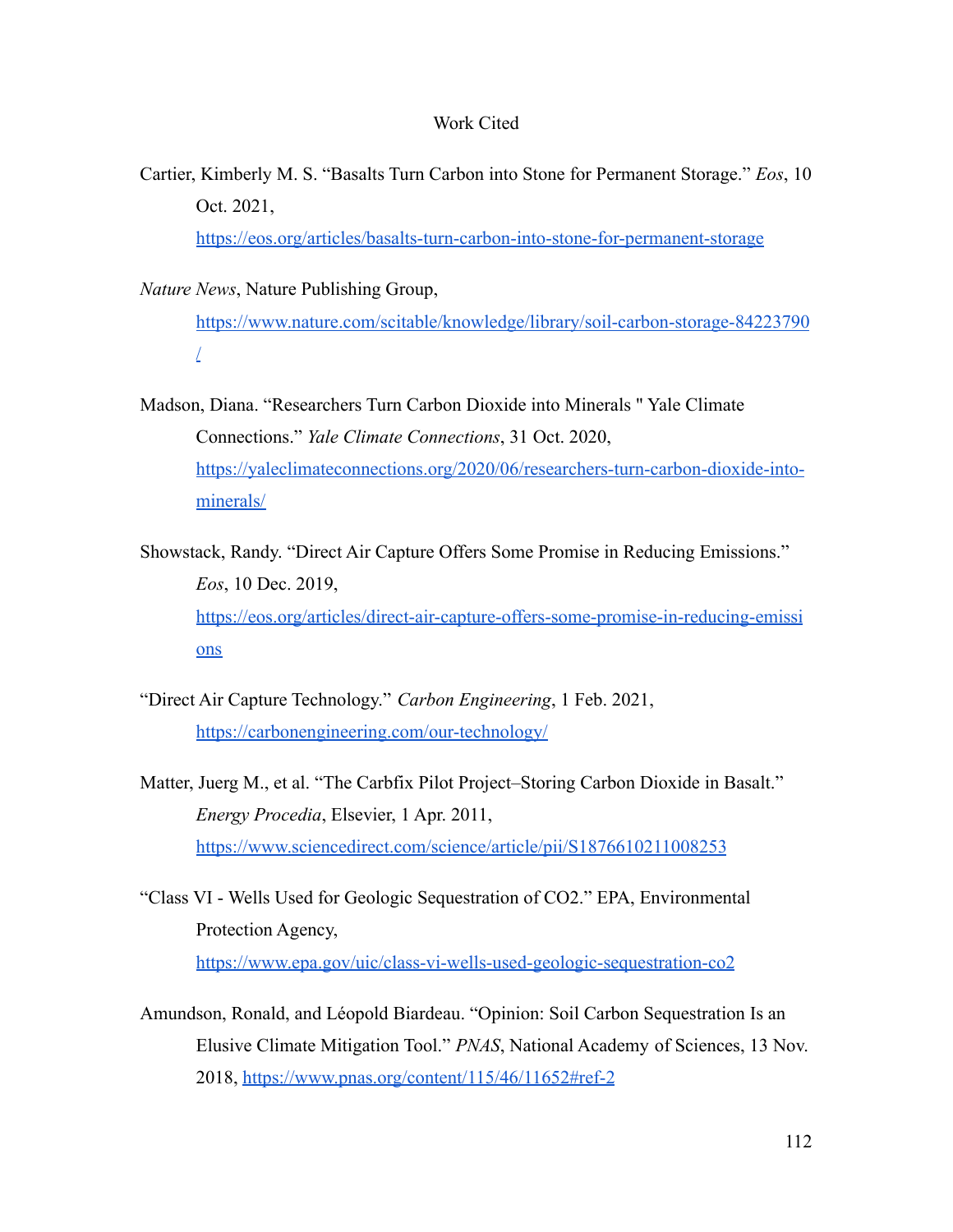"Soil Organic Carbon and Carbon Sequestration in Western Australia." *Agriculture and Food*, [https://www.agric.wa.gov.au/climate-change/soil-organic-carbon-and-carbon-sequ](https://www.agric.wa.gov.au/climate-change/soil-organic-carbon-and-carbon-sequestration-western-australia) [estration-western-australia](https://www.agric.wa.gov.au/climate-change/soil-organic-carbon-and-carbon-sequestration-western-australia)

Pregitzer, Kurt S., et al. "The Contribution of Root – Rhizosphere Interactions to Biogeochemical Cycles in a Changing World." The Rhizosphere, Academic Press, 28 Sept. 2007, <https://www.sciencedirect.com/science/article/pii/B9780120887750500094>

- "What Is Soil Organic Carbon?" *Agriculture and Food*, [https://www.agric.wa.gov.au/measuring-and-assessing-soils/what-soil-organic-car](https://www.agric.wa.gov.au/measuring-and-assessing-soils/what-soil-organic-carbon) [bon](https://www.agric.wa.gov.au/measuring-and-assessing-soils/what-soil-organic-carbon)
- "Fact Sheet: Soil Carbon Sequestration." *American University*, [https://www.american.edu/sis/centers/carbon-removal/fact-sheet-soil-carbon-sequ](https://www.american.edu/sis/centers/carbon-removal/fact-sheet-soil-carbon-sequestration.cfm) [estration.cfm](https://www.american.edu/sis/centers/carbon-removal/fact-sheet-soil-carbon-sequestration.cfm)
- Paustian, Keith, et al. "Soil C Sequestration as a Biological Negative Emission Strategy." *Frontiers*, Frontiers, 1 Jan. 1AD, <https://www.frontiersin.org/articles/10.3389/fclim.2019.00008/full#T1>

Authors: Mahdi Al-Kaisi Mark Hanna Michael Tidman. "Frequent Tillage and Its Impact on Soil Quality." *Frequent Tillage and Its Impact on Soil Quality | Integrated Crop Management*, [https://crops.extension.iastate.edu/encyclopedia/frequent-tillage-and-its-impact-so](https://crops.extension.iastate.edu/encyclopedia/frequent-tillage-and-its-impact-soil-quality) [il-quality](https://crops.extension.iastate.edu/encyclopedia/frequent-tillage-and-its-impact-soil-quality)

Lewandrowski, Jan, et al. "Economics of Sequestering Carbon in the U.S. Agricultural Sector." Apr. 2004, [https://www.ers.usda.gov/webdocs/publications/47467/17110\\_tb1909\\_researchbri](https://www.ers.usda.gov/webdocs/publications/47467/17110_tb1909_researchbrief_1_.pdf?v=0) ef  $1$  .pdf?v=0